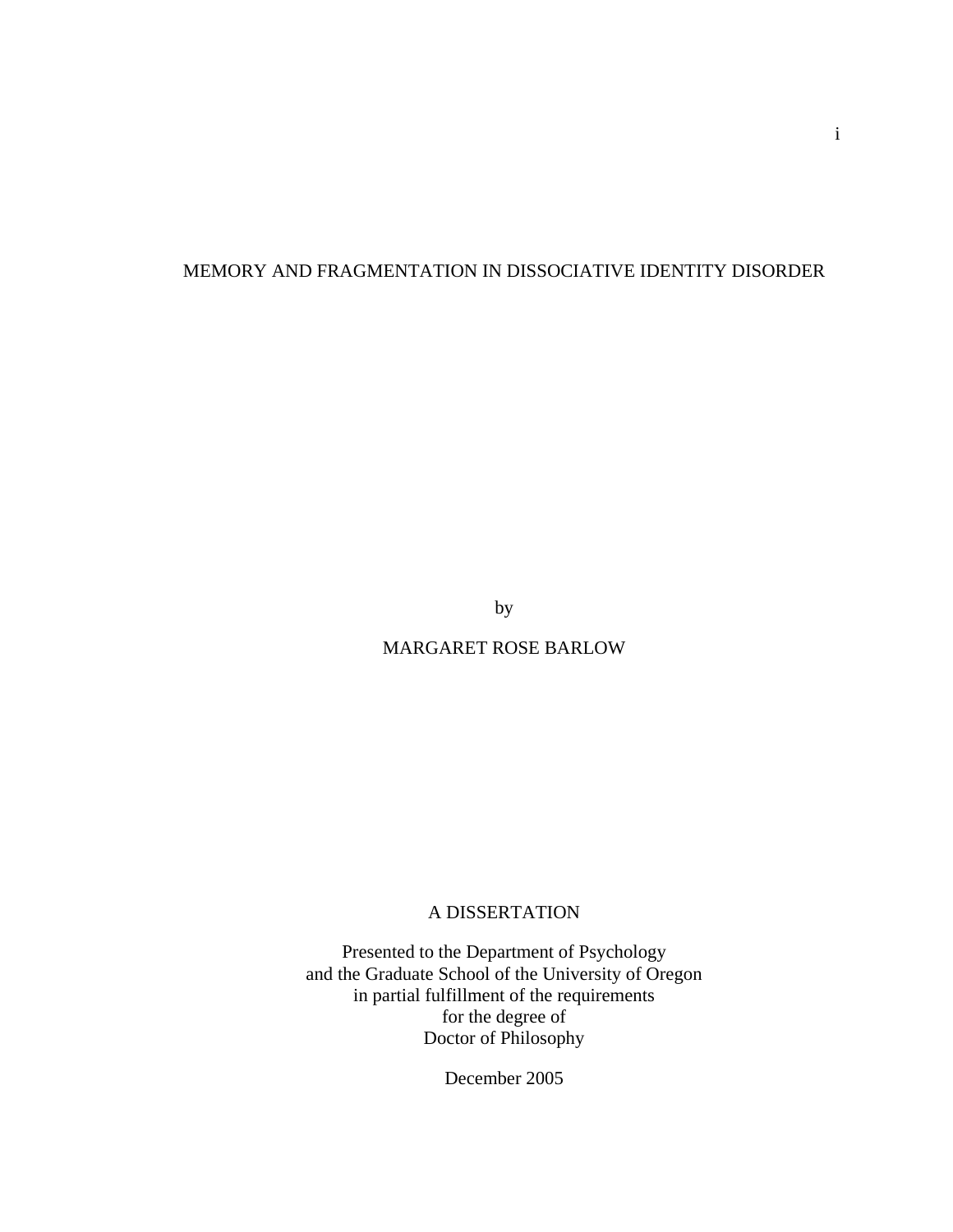"Memory and Fragmentation in Dissociative Identity Disorder," a dissertation prepared by Margaret Rose Barlow in partial fulfillment of the requirements for the Doctor of Philosophy degree in the Department of Psychology. This dissertation has been approved and accepted by:

Dr. Jennifer J. Freyd, Chair of the Examining Committee

\_\_\_\_\_\_\_\_\_\_\_\_\_\_\_\_\_\_\_\_\_\_\_\_\_\_\_\_\_\_\_\_\_\_\_\_\_\_\_\_

\_\_\_\_\_\_\_\_\_\_\_\_\_\_\_\_\_\_\_\_\_\_\_\_\_\_\_\_\_\_\_\_\_\_\_\_\_\_\_\_\_\_\_\_\_\_\_\_\_\_\_\_\_\_\_\_\_\_\_\_

Date

Committee in Charge: Dr. Jennifer J. Freyd, Chair Dr. Gordon C. N. Hall Dr. Ulrich Mayr Dr. Kathleen Rowe Karlyn

\_\_\_\_\_\_\_\_\_\_\_\_\_\_\_\_\_\_\_\_\_\_\_\_\_\_\_\_\_\_\_\_\_\_\_\_\_\_\_\_\_\_\_\_\_\_\_\_\_\_\_\_\_\_\_\_\_\_\_\_

Accepted by:

Dean of the Graduate School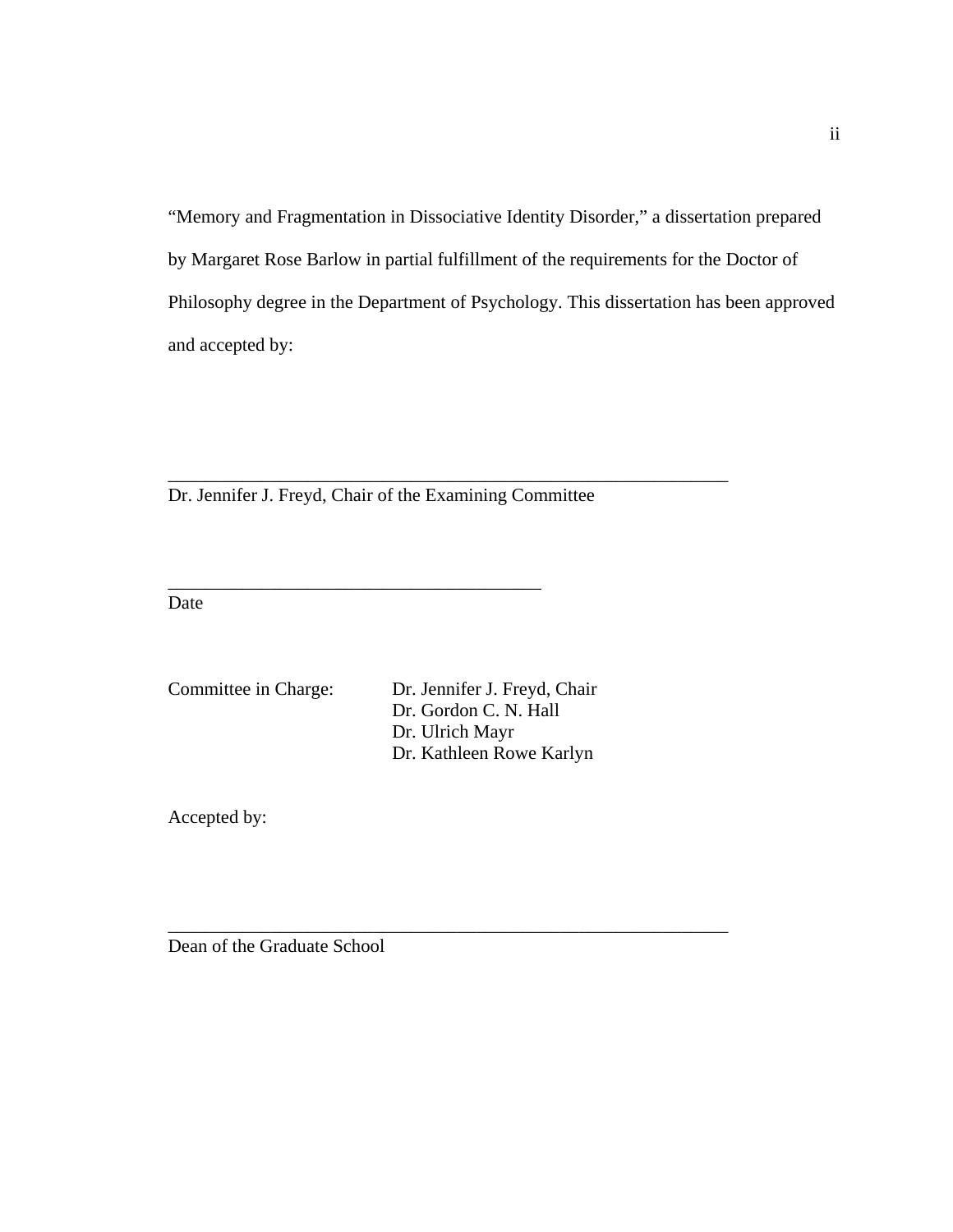© 2005 Margaret Rose Barlow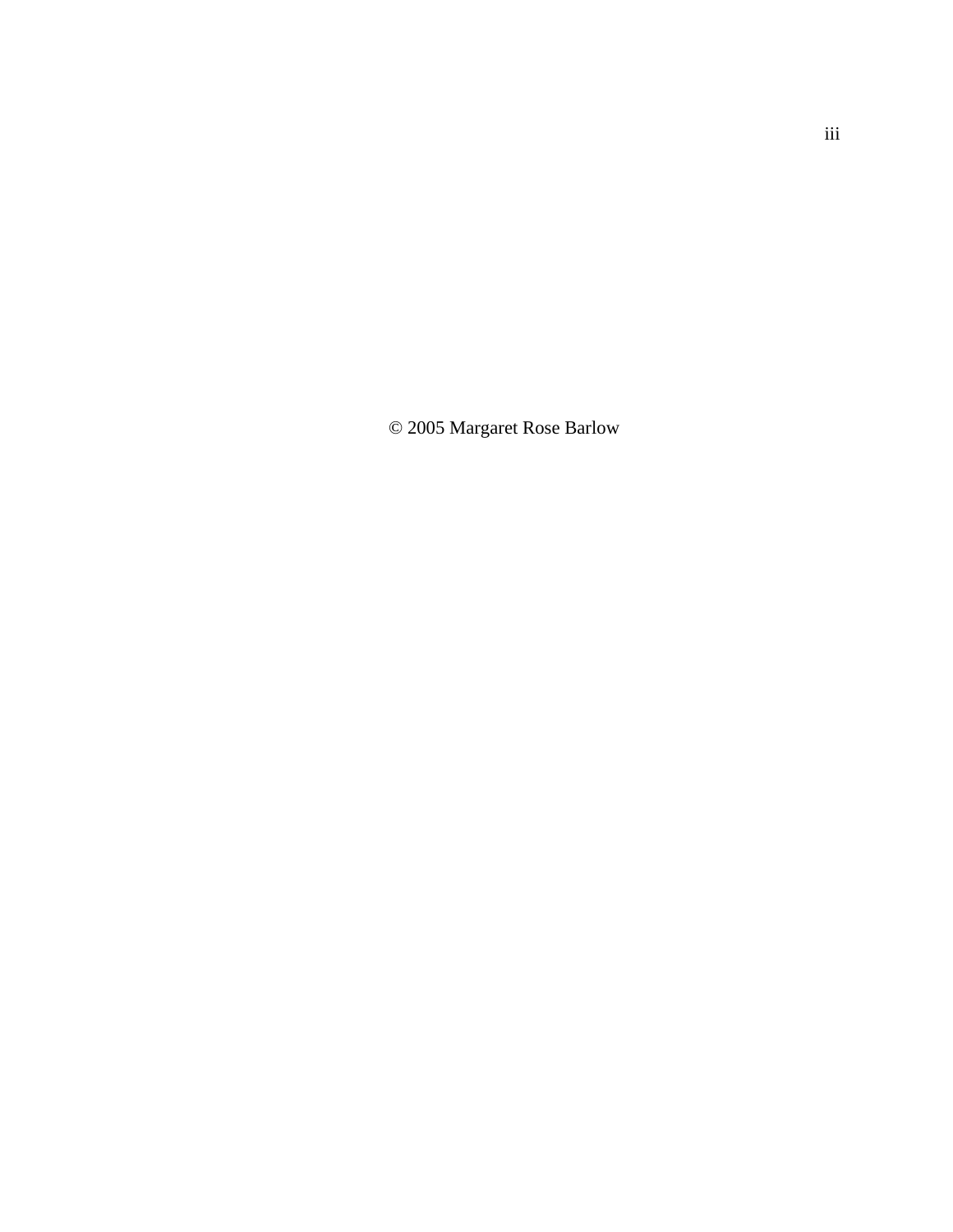# An Abstract of the Dissertation of Margaret Rose Barlow for the degree of Doctor of Philosophy in the Department of Psychology to be taken December 2005 Title: MEMORY AND FRAGMENTATION IN DISSOCIATIVE IDENTITY **DISORDER**

Approved:

# Dr. Jennifer J. Freyd

Dissociative identity disorder (DID), formerly called multiple personalities, is a condition in which aspects of experience and memory are separated from each other and from awareness. The current study adds to the literature in this area by utilizing a broad conceptualization of memory functioning in DID, combining ecologically valid memory tests with experimental paradigms, and examining shareability, switching, and integration. Eleven women with DID participated in a two-session experiment that included a variety of memory measures. Participants were given no instructions regarding switching among alters, but were later asked how often they had switched. They reported significantly higher levels of trauma than did a group of 13 female university students. DID participants were faster than student participants at producing autobiographical memories in response to cue words. DID participants also showed a decreased ability to answer detailed questions about a story containing fear, compared with a neutral story. This decrease did not appear in the student group. In a procedural learning task, DID participants improved more than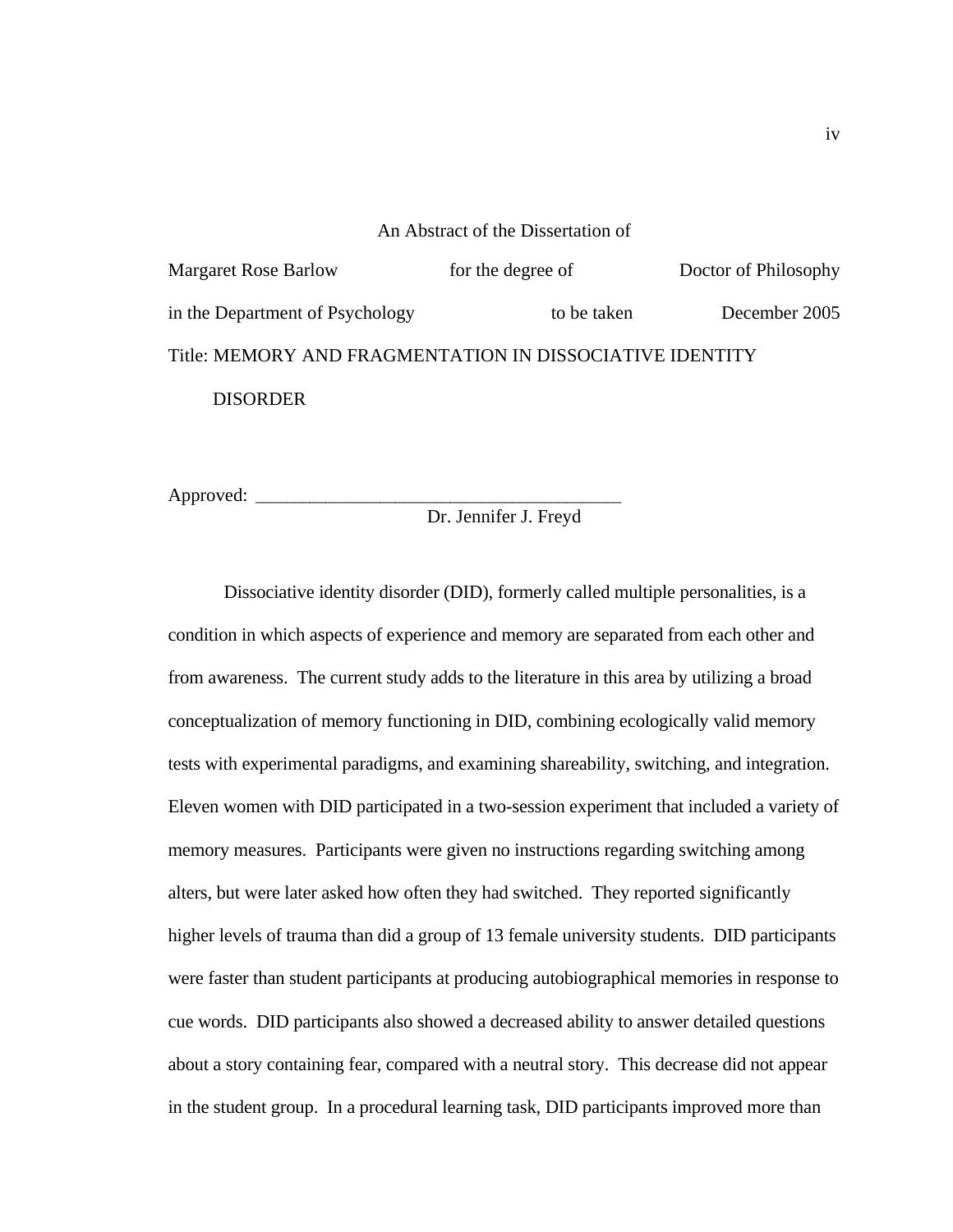did the student group on percentage of mirror-reversed words read correctly. Although these results were not statistically significant, effect sizes were moderate to high.

Shared and unshared autobiographical memories had similar properties, although in the DID group the unshared memories included significantly more taste imagery than did the shared memories. The student group scored significantly higher on a measure of overall memory than did the DID group. Percentage of alters who knew about the unshared memory was significantly negatively correlated with how long ago the memory was formed.

DID participants switched among alters an average of 5.8 times during the memory-testing session, and switching was highly correlated with high levels of lifetime betrayal trauma. This study also introduces the Integration Measure (IM), which is the first standardized measure of integration in DID. Integration was related to switching, though this relationship may be complex. Regression analyses demonstrated that lifetime high betrayal trauma was the best predictor of switching. Frequent switching may also slow reaction time in a variety of tasks. Directions for future research and suggestions for researchers are also discussed.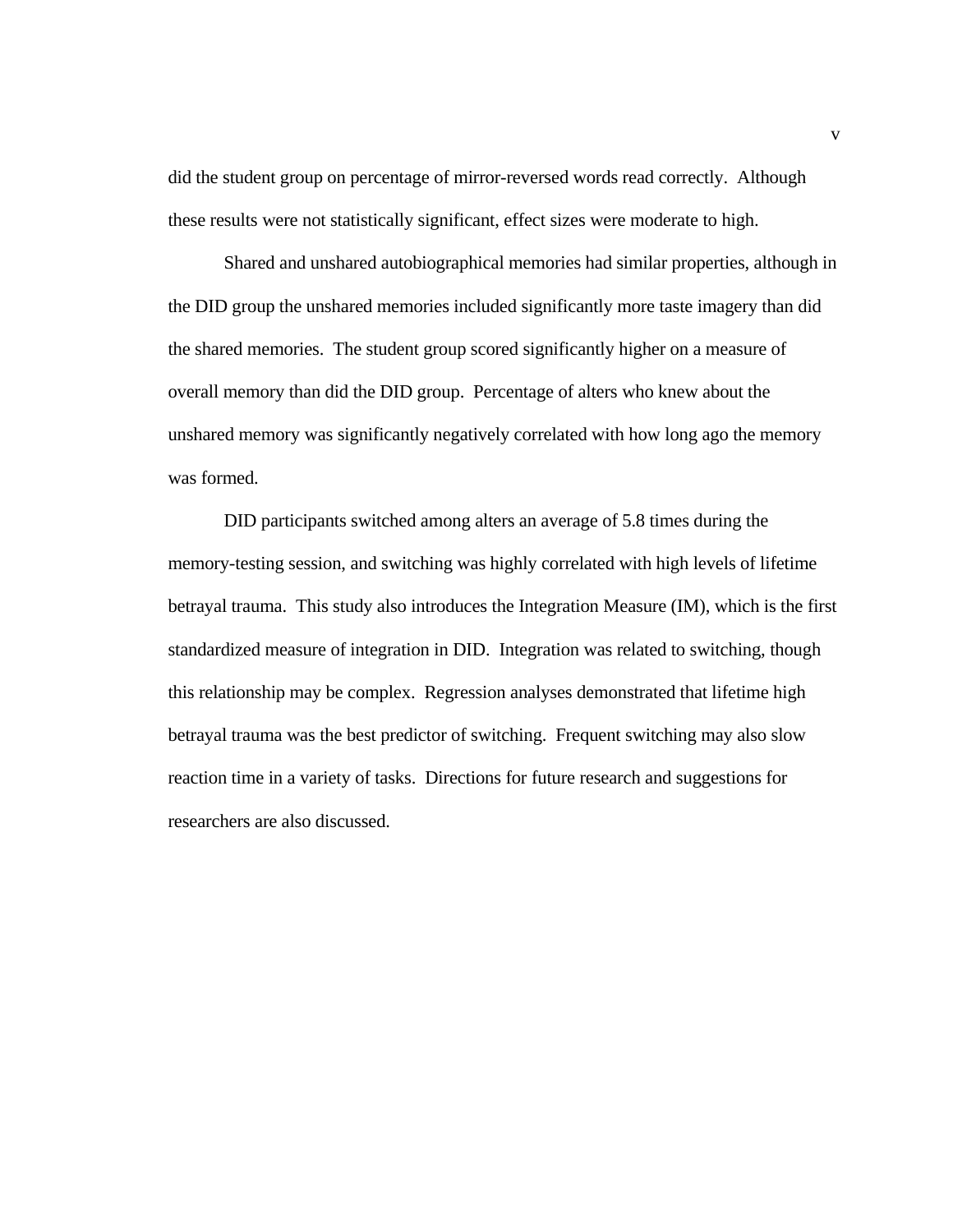## CURRICULUM VITAE

## NAME OF AUTHOR: M. Rose Barlow

## GRADUATE AND UNDERGRADUATE SCHOOLS ATTENDED:

 University of Oregon University of Illinois at Urbana-Champaign

#### DEGREES AWARDED:

 Doctor of Philosophy in Psychology, 2005, University of Oregon Master of Science in Psychology, 2001, University of Oregon Bachelor of Science in Psychology, 2000, University of Illinois at Urbana Champaign

## AREAS OF SPECIAL INTEREST:

 Dissociative Identity Disorder Dissociation Memory, Forgetting, and Amnesia Trauma Attachment and Imagination Cognitive Psychology Psychology of Gender

## PROFESSIONAL EXPERIENCE:

 Graduate Teaching Fellow, Department of Psychology, University of Oregon,  $2000 - 2005$ .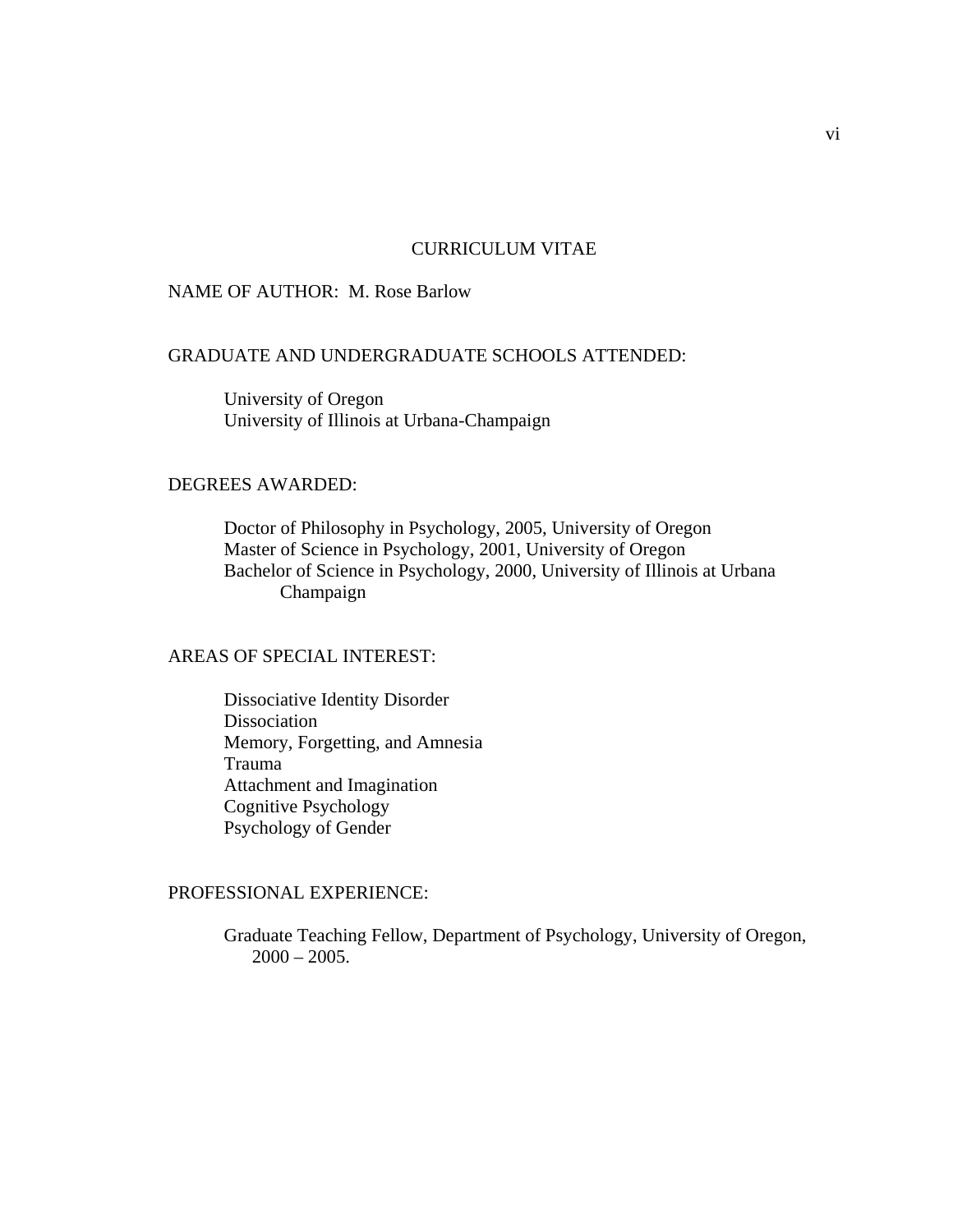GRANTS, AWARDS AND HONORS:

American Psychological Association Dissertation Award, 2005

Psychology Department Research Award, University of Oregon, 2004

Graduate School Research Award, University of Oregon, 2004

Psychology Department Travel Award, University of Oregon, 2001

Phi Beta Kappa National Honor Society, 2000

#### PUBLICATIONS:

- Barlow, M. R., & Cromer, L. D. (in press). Trauma-relevant characteristics in a university human subjects pool population: Gender, major, betrayal, and latency of participation. *Journal of Trauma and Dissociation,* Scheduled for Volume 7, Issue 2.
	- Brewer, W. F., Sampaio, C. , & Barlow, M. R. (2005). Confidence and accuracy in the recall of deceptive and nondeceptive sentences. *Journal of Memory and Language, 52,* 618-627.
- Goldsmith, R. E., Barlow, M. R., & Freyd, J. J. (2004). Knowing and not knowing about trauma: Implications for therapy. *Psychotherapy: Theory, Research, Practice, Training, 41,* 448-463.

## PRESENTATIONS:

- Brewer, W. F., Sampaio, C., & Barlow, M. R. (2004, November). Confidence and Accuracy for Deceptive and Nondeceptive Semantic Information. Poster session presented at the annual meeting of the Psychonomic Society, Minneapolis, MN.
- Brewer, W. F., Sampaio, C., & Barlow, M. R. (2003, July). Memory Confidence is Related to Memory Accuracy: Some Evidence from Sentence Recall. Paper presented at the 4th International Conference on Cognitive Science, Sydney, Australia.
- Sampaio, C., Brewer, W. F., & Barlow, M. R. (2003, July). Confidence and accuracy in sentence recall: Mechanisms and relationships. Paper presented at the meeting of the Society for Applied Research in Memory and Cognition (SARMAC), Aberdeen, Scotland.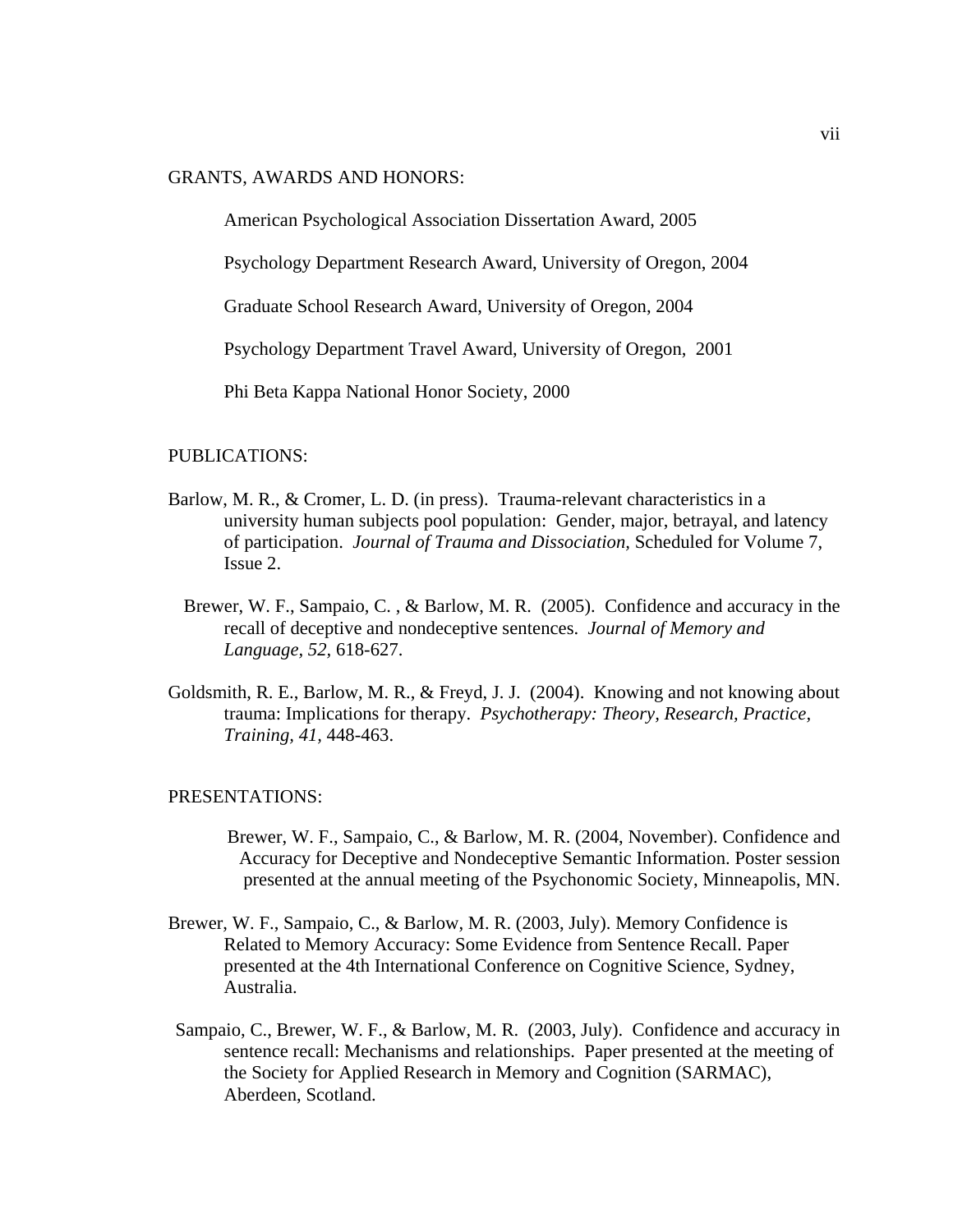- Barlow, M. R., & Freyd, J. J. (2001, November). Implicit, explicit, and procedural memory in high vs. low dissociators. Poster presented at the meeting of the Psychonomic Society, Orlando, FL.
- Brewer, W. F., Sampaio, C. de A.., & Barlow, M. R. (2001, July). Memory confidence: Mechanisms and memory/accuracy dissociations. Poster presented at the International Conference on Memory, Valencia, Spain.
- Brewer, W. F., & Barlow, M. R. (2000, November). The relation of memory confidence and memory accuracy. Paper presented at the meeting of the Psychonomic Society, New Orleans, LA.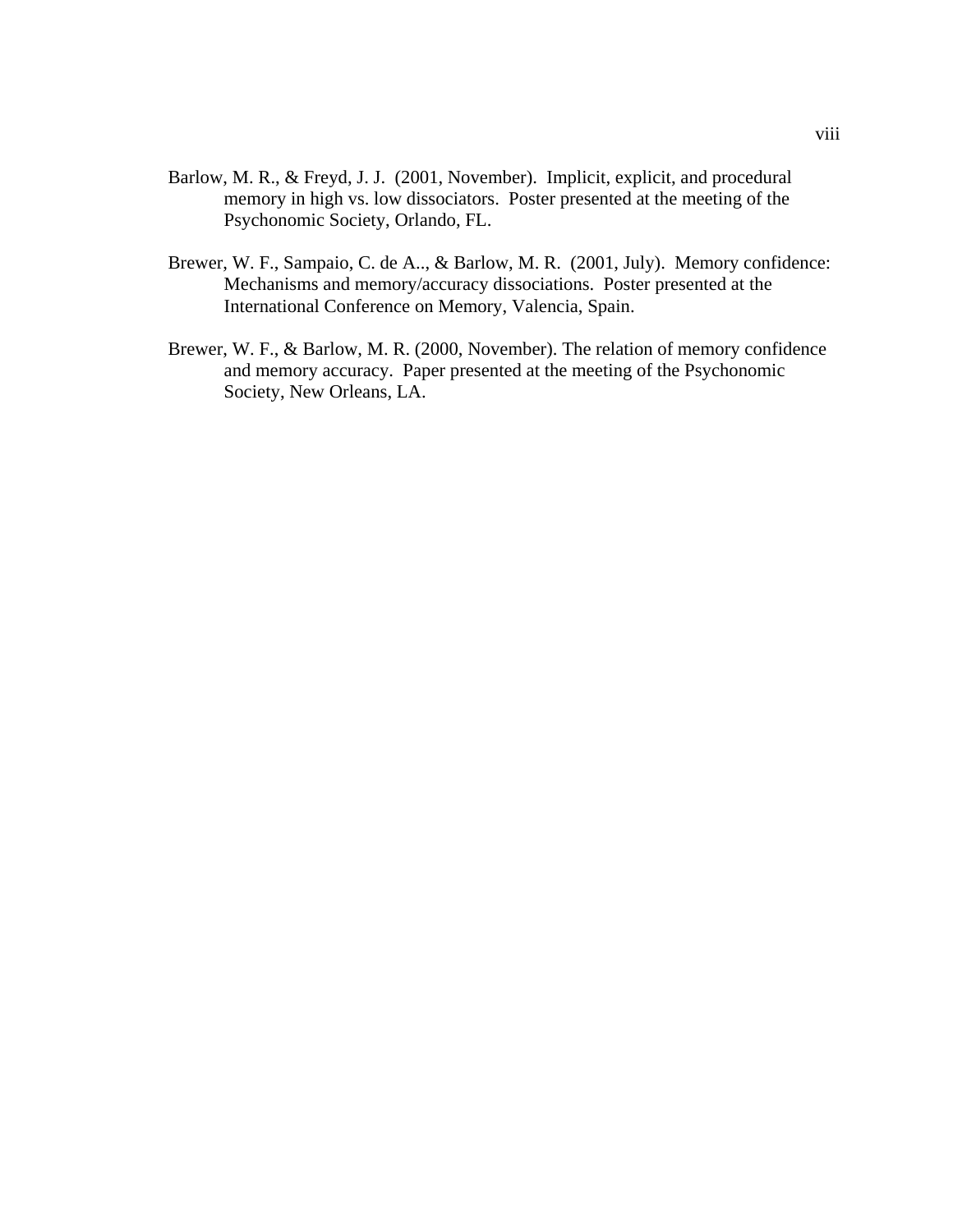#### ACKNOWLEDGMENTS

Funding for this research was provided by a 2005 Dissertation Research Award from the American Psychological Association, a University of Oregon Graduate School Research Award, and a University of Oregon Department of Psychology Graduate Education Committee Award. Thanks to Sara Hodges, fellow late-night worker.

 Extreme thanks to my adviser, Jennifer J. Freyd, Ph.D. With contacts, ideas, enthusiasm, and unending support and encouragement she made this research possible. Thanks also to Pamela J. Birrell, Ph.D., for years of advice about understanding dissociation, and for recruiting tips. The members of the Dynamics Lab (http://dynamic.uoregon.edu) have provided valuable feedback on several projects especially Lisa Cromer and Bridget Klest. Thanks to my committee: Jennifer Freyd, Gordon C. N. Hall, Ph.D., Ulrich Mayr, Ph.D., and Kathleen Rowe Karlyn, Ph.D. The University of Oregon Institutional Review Board and Juliana Kyrk were excellent to work with in getting approval for this multi-site study.

 Further thanks to my collaborators at McLean psychiatric hospital just outside of Boston. It was inspiring to work with James A. Chu, M.D., who provided a wealth of professional knowledge about researching dissociation. Without the tireless efforts of Allison Berger, Ph.D., the project would never have gotten off the ground. Cat Sutherland was instrumental in getting timely approval from the McLean IRB, and JoAnn Graff was also amazing. Thanks!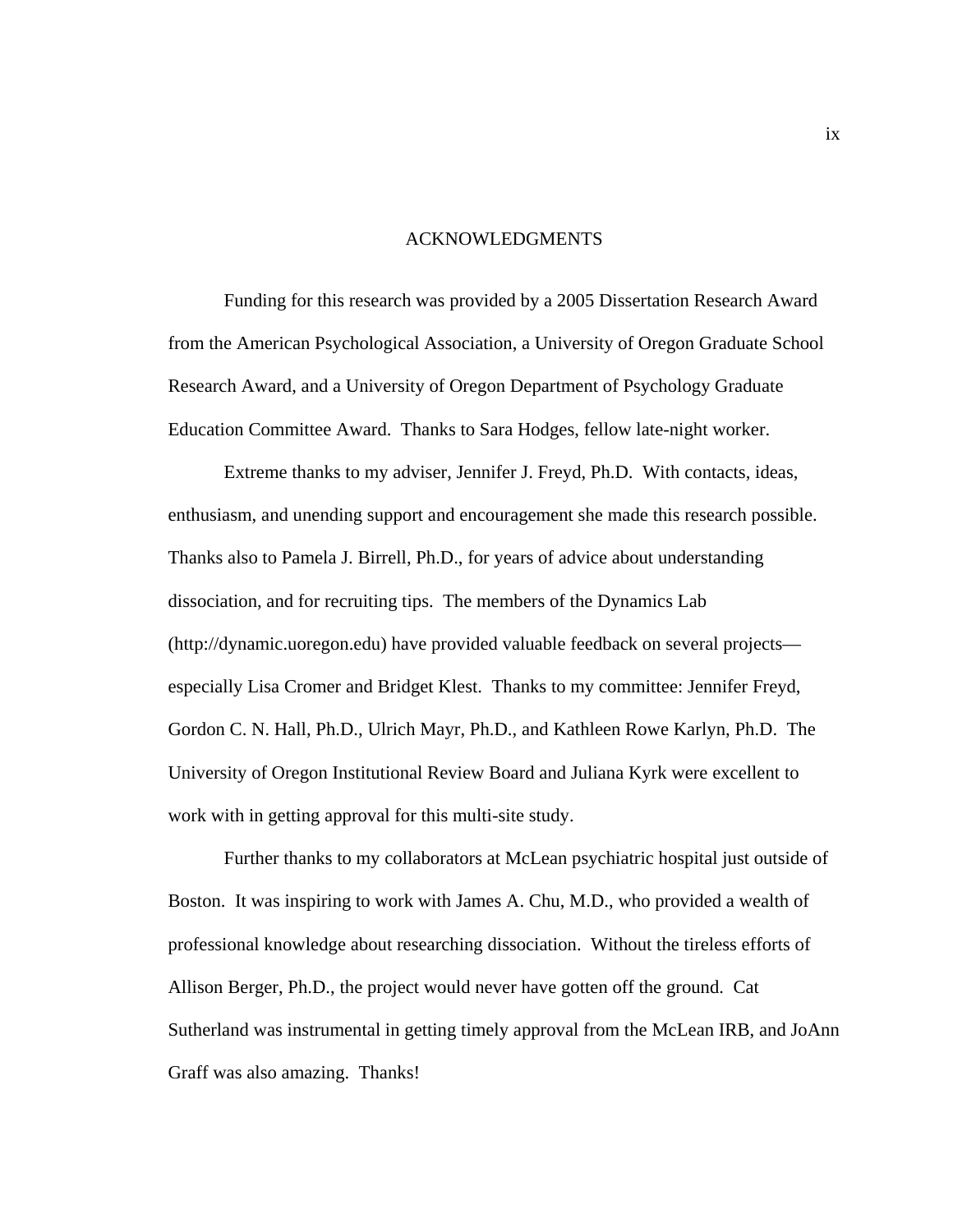Undying appreciation goes to Ryan Beasley and Joanna N. Lahey, Ph.D., who let me stay with them rent-free in Cambridge for five weeks while coping with the job market themselves, and who provided pasta, internet, solace, lots of cookies, cats to pet, and an incredibly comfortable bed. Joanna has also proofread everything I've written since high school, providing invaluable editing and moral support. Marcia Lucey contributed her professional editing skills to this dissertation – thanks, Mom. Many, many thanks to my great friend Sarah "Chia" Hasler, who graciously took care of my cat for long stretches of time and assorted weekends, often on short notice, so that I could travel to collect data, and who brought me homemade food during my final frantic stretch of writing. And I would never have gotten this far in life without my wonderful partner of ten years, Jared Wadsworth. Thanks for supporting me and for making me laugh!

 Finally, I thank the participants in this study for sharing their experiences with me.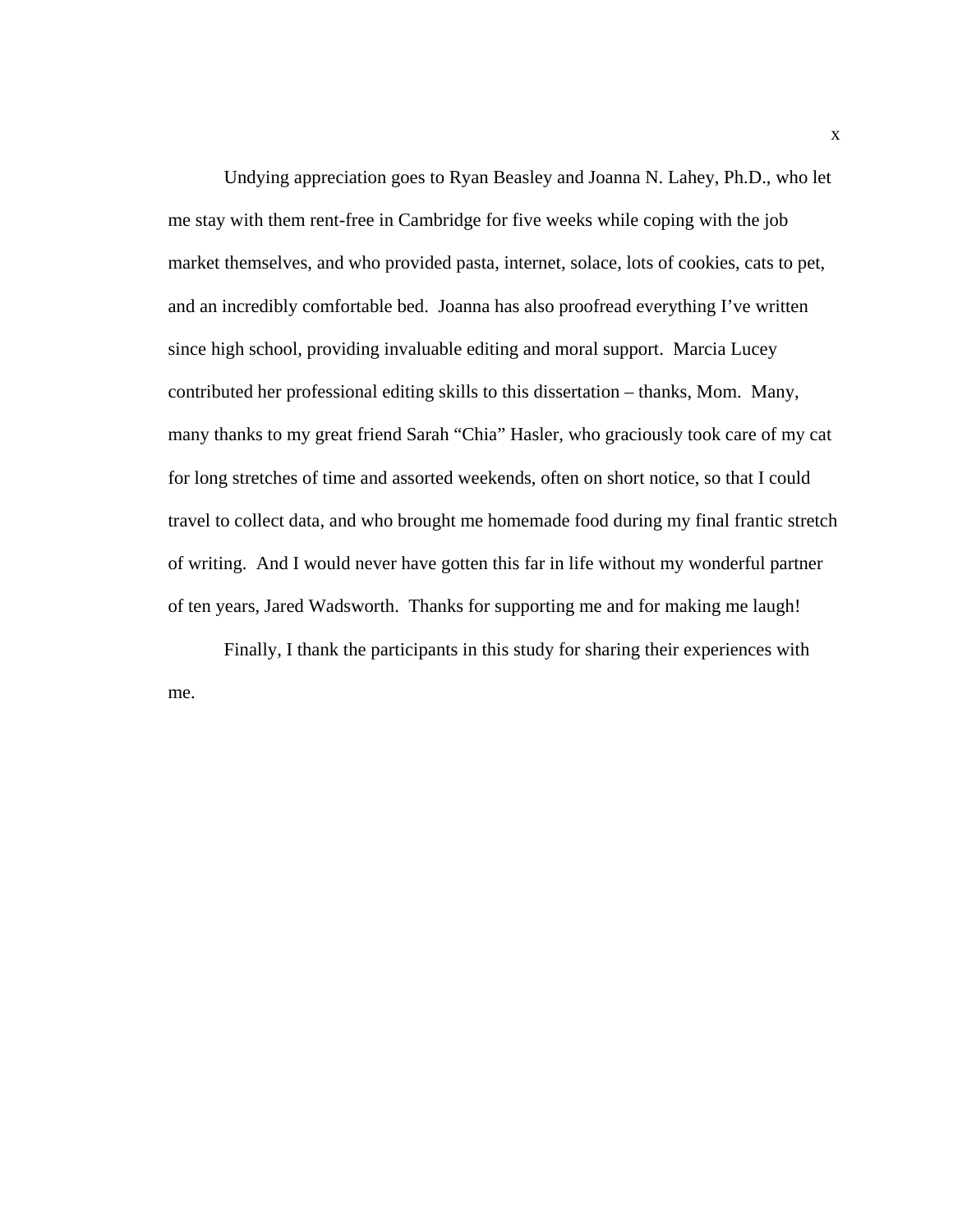# TABLE OF CONTENTS

| Chapter                                          | Page |
|--------------------------------------------------|------|
| I. BACKGROUND AND INTRODUCTION TO DISSOCIATION 1 |      |
|                                                  |      |
|                                                  |      |
|                                                  |      |
|                                                  |      |
|                                                  |      |
|                                                  |      |
|                                                  |      |
|                                                  |      |
|                                                  |      |
|                                                  |      |
|                                                  |      |
|                                                  |      |
|                                                  |      |
|                                                  |      |
|                                                  |      |
|                                                  |      |
|                                                  |      |
|                                                  |      |
|                                                  |      |
| II. DISSOCIATION IN THE LAB, PART 1:             |      |
|                                                  |      |
|                                                  |      |
|                                                  |      |
|                                                  |      |
|                                                  |      |
|                                                  |      |
|                                                  |      |
|                                                  |      |
| III. DISSOCIATION IN THE LAB, PART 2:            |      |
| COGNITIVE TESTS OF MEMORY, ATTENTION,            |      |
|                                                  |      |
|                                                  |      |
|                                                  |      |
|                                                  |      |
|                                                  |      |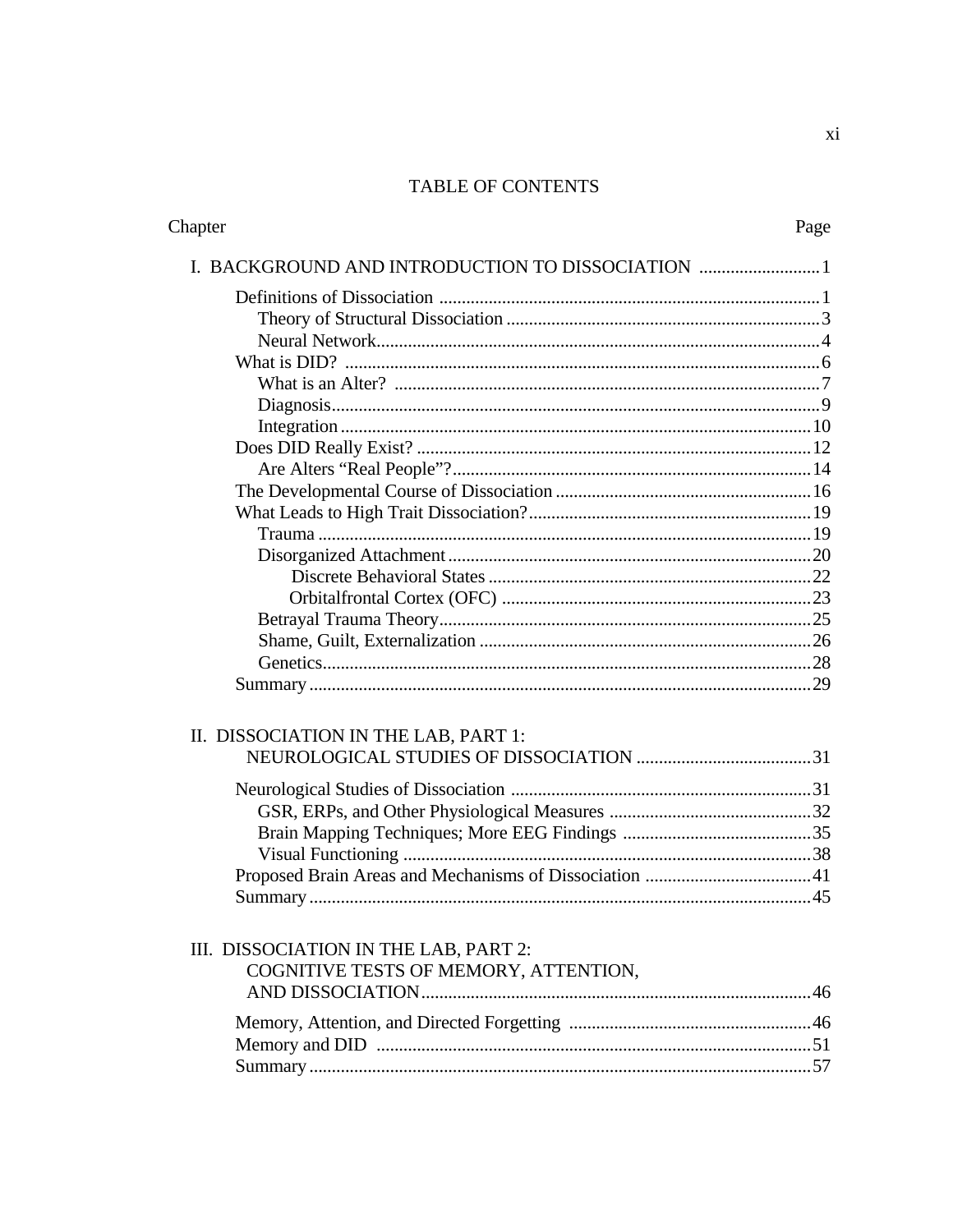| Chapter | Page |
|---------|------|
|         |      |
|         |      |
|         |      |
|         |      |
|         |      |
|         |      |
|         |      |
|         |      |
|         |      |
|         |      |
|         |      |
|         |      |
|         |      |
|         |      |
|         |      |
|         |      |
|         |      |
|         |      |
|         |      |
|         |      |
|         |      |
|         |      |
|         |      |
|         |      |
|         |      |
|         |      |
|         |      |
|         |      |
|         |      |
|         |      |
|         |      |
|         |      |
|         |      |
|         |      |
|         |      |
|         |      |
|         |      |
|         |      |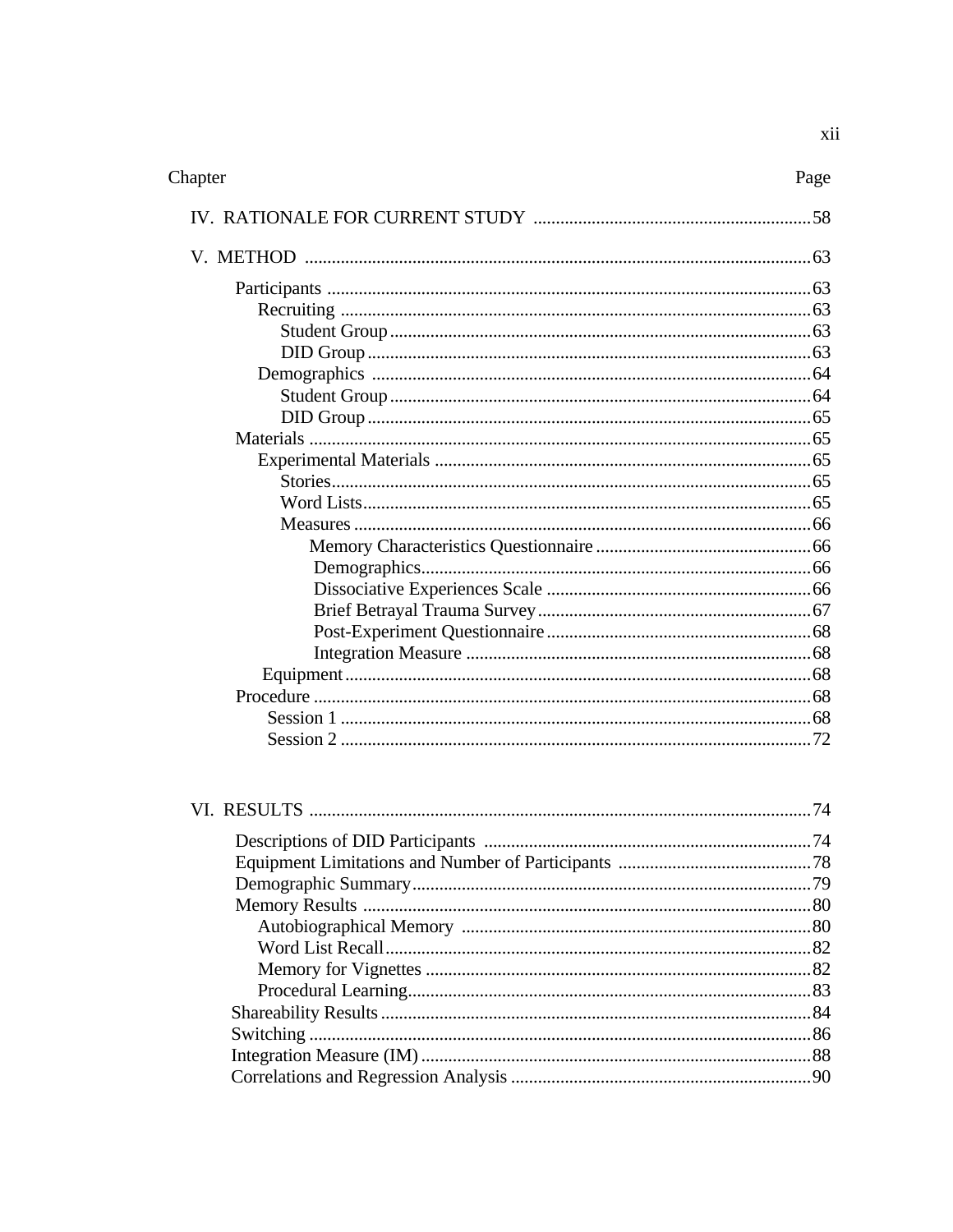| VIII. ADVICE FOR RESEARCHERS NEW TO THE FIELD OF |  |
|--------------------------------------------------|--|
|                                                  |  |
|                                                  |  |
|                                                  |  |
|                                                  |  |
|                                                  |  |
|                                                  |  |

# **APPENDIX**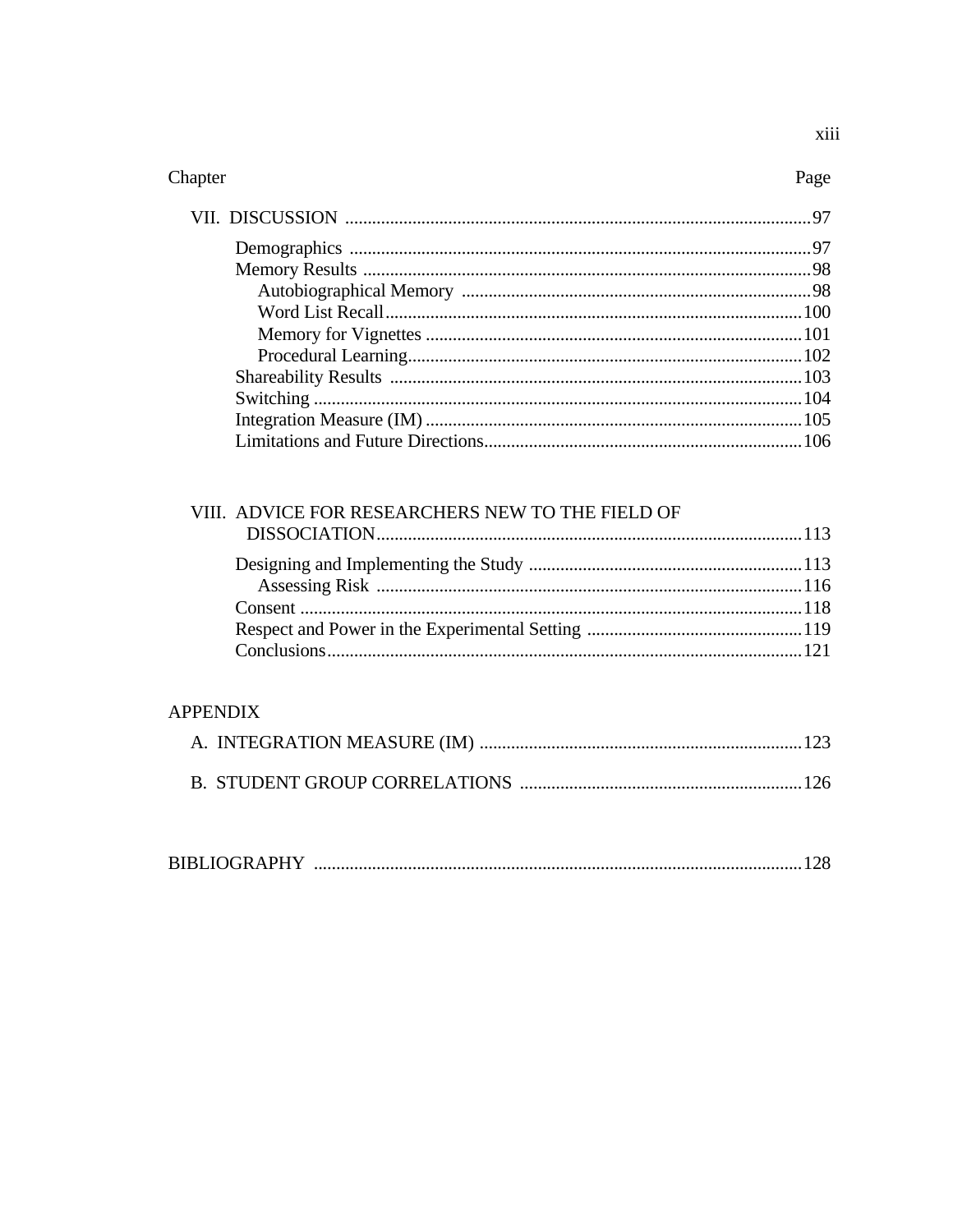# LIST OF FIGURES

| Figure                                                                  | Page |
|-------------------------------------------------------------------------|------|
| 1. Relationship Between RT to Produce Memories and Total MCQ            |      |
|                                                                         |      |
|                                                                         |      |
|                                                                         |      |
| 5. Relationship Between Lifetime High Betrayal Trauma and Number of     |      |
| 6. Relationship Between Integration Score on IM and Number of Session 1 |      |
|                                                                         |      |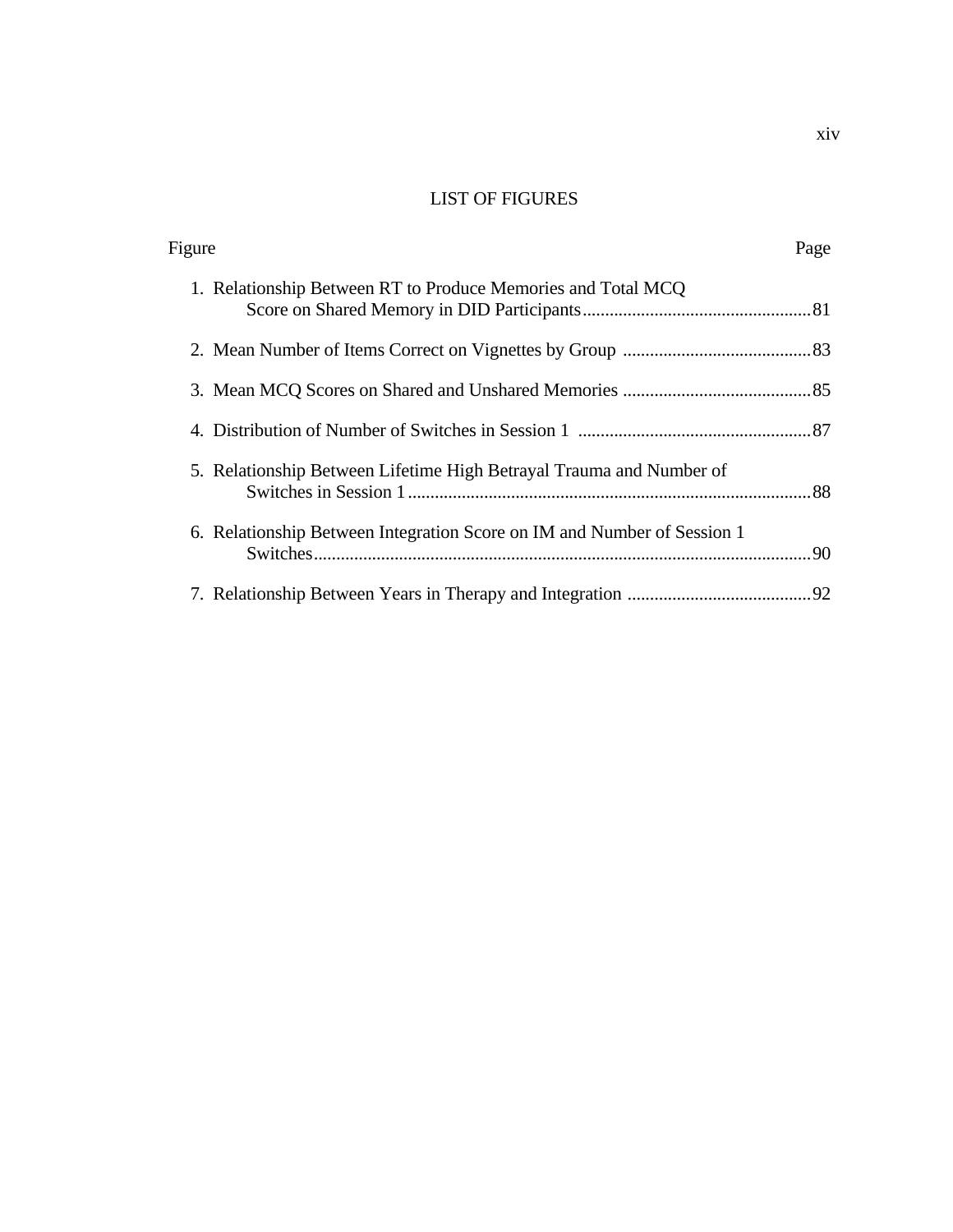# LIST OF TABLES

| Table                                                                       | Page |
|-----------------------------------------------------------------------------|------|
|                                                                             |      |
|                                                                             |      |
| 3. Time to Produce Autobiographical Memories in Crovitz Task,               |      |
|                                                                             |      |
|                                                                             |      |
| 6. Pearson's Correlations Among Trauma, Integration, Switching, and         |      |
| 7. Regression Models Predicting Number of Reported Switches in Session 1 96 |      |
|                                                                             |      |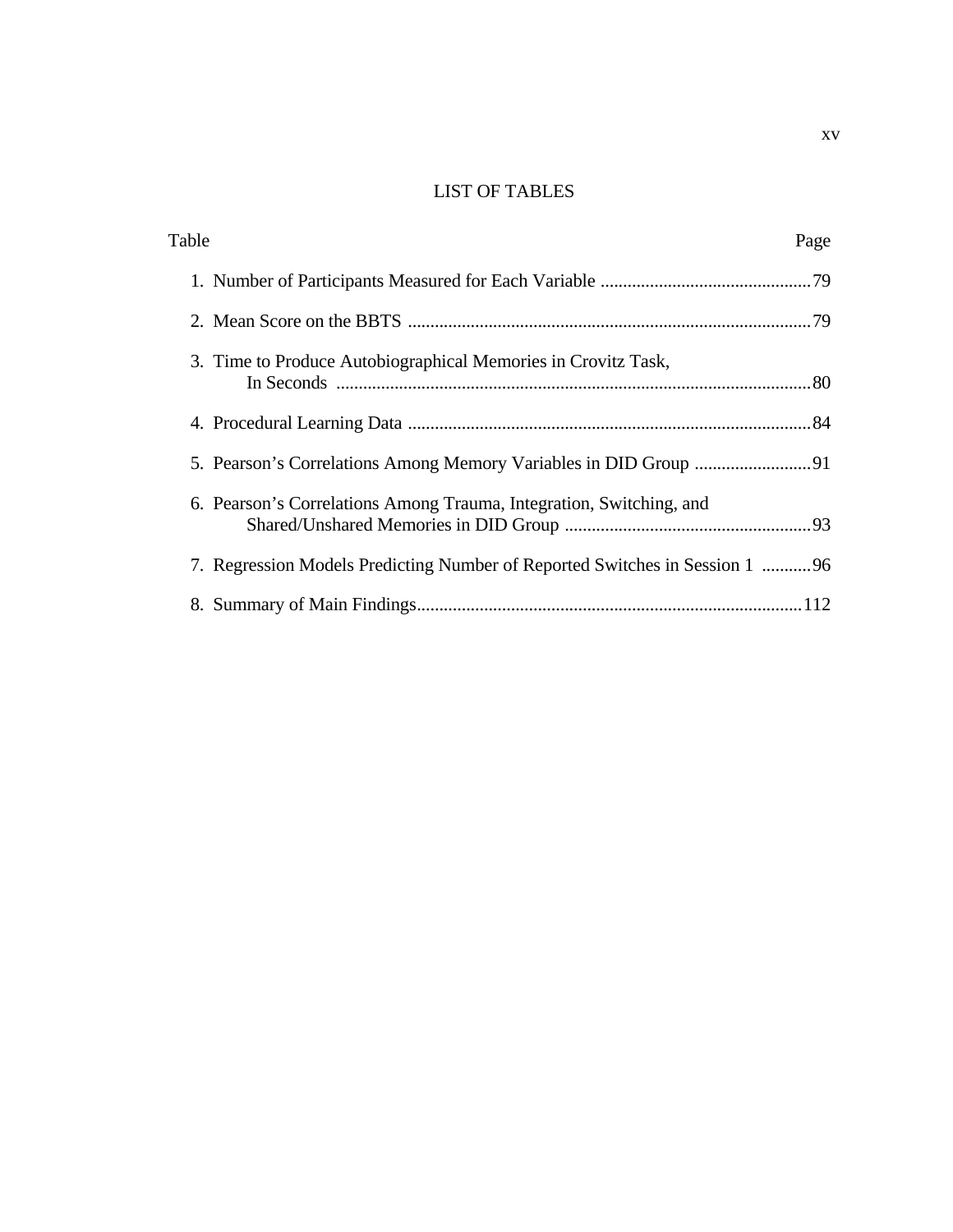#### CHAPTER I

## BACKGROUND AND INTRODUCTION TO DISSOCIATION

Dissociative identity disorder (DID), formerly known as multiple personalities, is one of the most fascinating enigmas in psychology. This condition, with its long and checkered history, has been somewhat controversial. A growing research literature is now uncovering the underlying etiology and mechanisms involved in DID, but much is still unknown about the functioning of the cognitive processes, especially attention and memory, that underlie its symptoms. Before exploring these processes, it is useful to summarize what is known about the phenomenology of multiple personalities.

 This chapter considers several different definitions of dissociation in general. It then provides a brief introduction to the literature on multiple personalities, including a few of the many controversies associated with this condition. Finally, the chapter examines the major theories about how high levels of dissociation develop.

#### Definitions of Dissociation

 Many definitions and theories attempt to illuminate the complex construct of dissociation. Variously defined as a discontinuity of states and as an important survival mechanism, dissociation provides a method of sectioning knowledge and storing it in a largely state-dependent manner. There is some evidence, discussed below, that pathological dissociation arising out of trauma is qualitatively, as well as quantitatively, different from more "normal" kinds of dissociation.

Dissociation has been defined as a jump between behavioral states, or as a special and distinct state of profound disconnection (Putnam, 1997). The American Psychological Association defines it as a separation between processes that are normally integrated, such as events, emotions, and memories. It has been conceptualized as a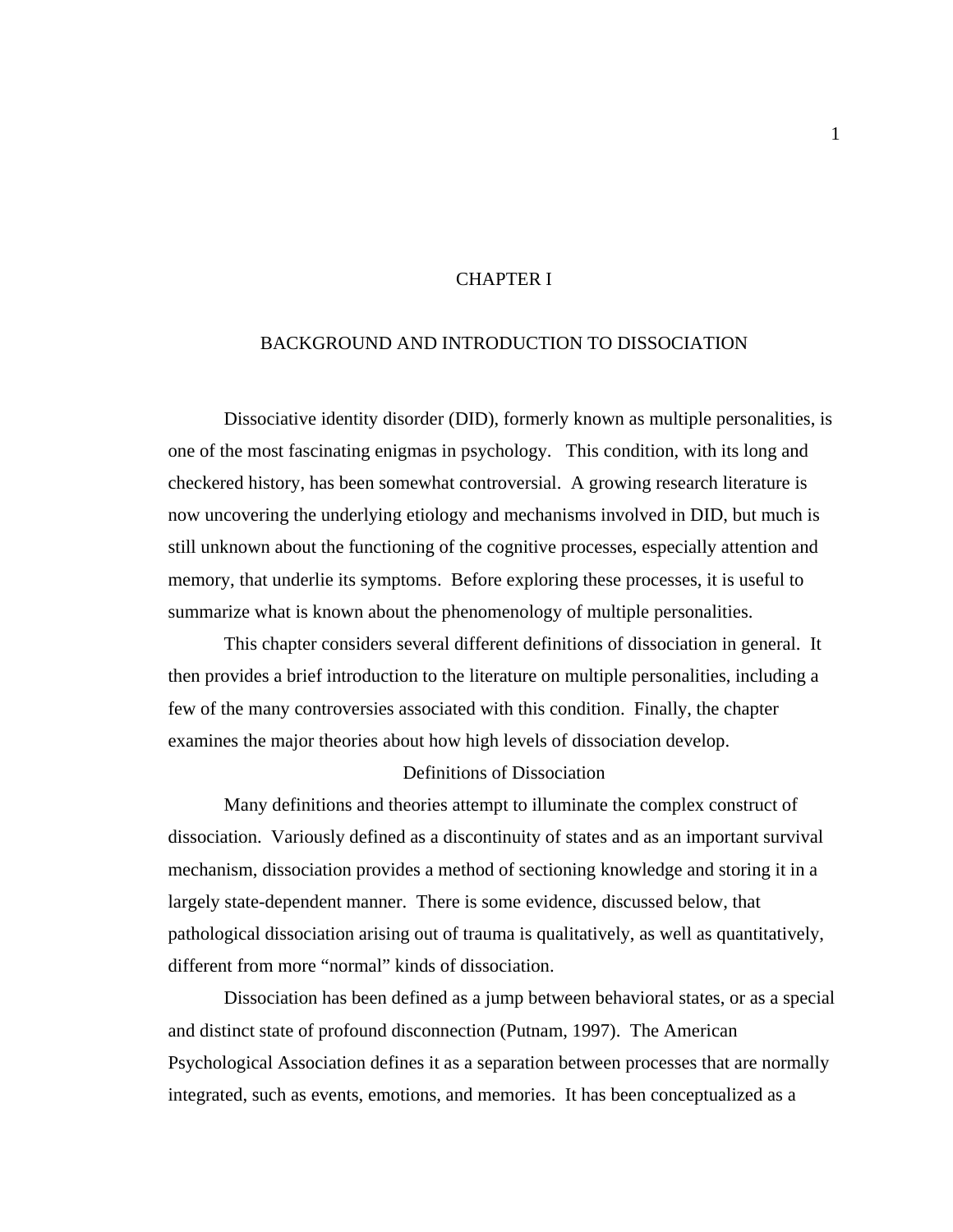response to trauma, as a neural network, as a survival mechanism, and as a compartmentalization of information processing. One conceptualization that has been common in the past is the psychodynamic interpretation that dissociation is a defense mechanism that protects against unbearable anxiety, and as such is considered a relatively "immature" defense (e.g., Bowman, Blix, & Coons, 1985; McElroy, 1992). Sometimes dissociation is seen as a form of self-hypnosis. There is some evidence to support many of these interpretations, as discussed further below. Possibly the most useful definition of dissociation from a clinical perspective is that it is an experience of disconnection from the self, from the world, from emotions, from memories, and from others.

What these definitions have in common is a separation of information. Whether dissociation is seen as a jump between states, as a special state, or as a functional (rather than physiological) separation, all definitions agree that dissociation allows memories, skills, affects, and other knowledge to be sectioned off and stored in less easily-accessible ways. The state-dependent nature of dissociated memories is not disputed, although the motivations assumed to underlie this segmentation can vary by theory. Whereas psychoanalytic theory views dissociation as a primitive defense against being overwhelmed by unacceptable or unmanageable emotions, other theories (such as attachment theories, including Betrayal Trauma Theory, discussed later) emphasize that the most salient danger is not that of being threatened by one's own emotions, but rather the very real danger of losing an essential attachment relationship and with it the physical and emotional care necessary for survival. Putnam (1997), in his Discrete Behavioral States theory, discussed below, defined pathological dissociation as an aberrant developmental pathway made necessary by abuse and begun as young as infancy; but, according to this theory, other forms of dissociation are non-pathological. In fact, Putnam's is the only definition that includes an explanation for the development of nonpathological dissociation as well as dissociation arising out of trauma.

 Defining dissociation as an extension of self-hypnosis was more common in the 1980s than in recent research. This definition was the one that most conceptualized dissociation as a voluntary process. However, more carefully controlled studies seem to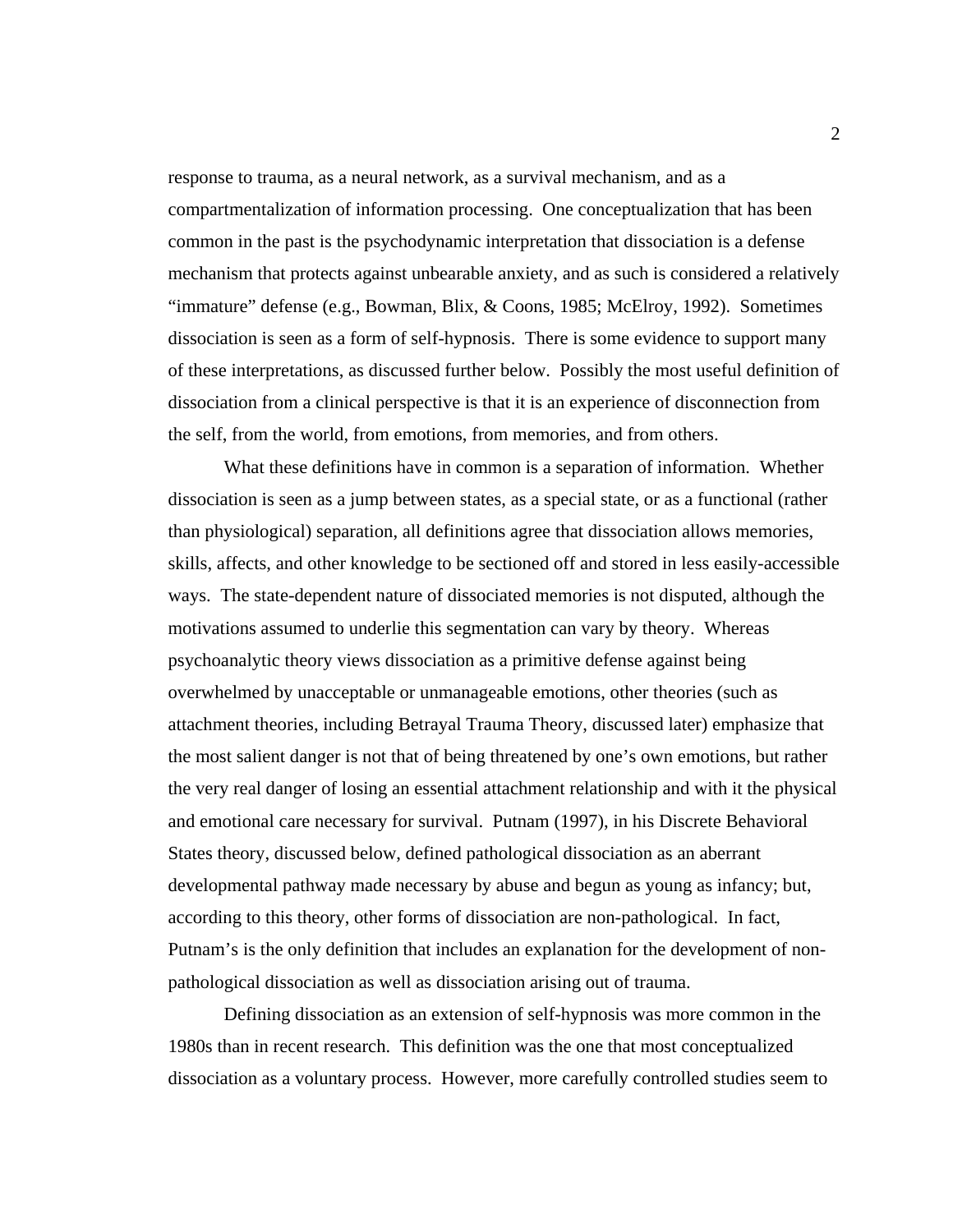lead to the conclusion that hypnotizability and dissociation are related, but not isomorphic. Children do seem to be more hypnotizable than are adults, and also more dissociative; both hypnotizability and dissociation decline with age (e.g., Ogawa, Sroufe, Weinfield, Carlson, & Egeland, 1997). Empirical evidence linking dissociation with trauma is well-replicated, however, while evidence linking trauma and hypnotizability has been elusive. While emphasizing that hypnosis is not synonymous with dissociation, Putnam (1996) pointed out that "there may be a complex, nonlinear interaction […] If one selects out a subgroup of traumatized, highly hypnotizable or highly dissociative individuals, then it is possible to demonstrate a stronger statistical relationship between hypnotizability and dissociation" (p. 292).

#### *Theory of Structural Dissociation*

 Nijenhuis' theory of structural dissociation has gained prominence in recent years, partly because it provides testable hypotheses about dissociative responses to various situations. Nijenhuis distinguishes between two possible kinds of states: the emotional personality, or EP, and the apparently normal personality, or ANP. EPs hold traumatic memory, often being stuck in the sensory experience of the memory and unaware of the passage of time. Their purpose is to survive any threat, for example by freezing, fighting, or submitting, similar to the defensive responses of animals (Nijenhuis, 2003; Nijenhuis, van der Hart, & Steele, 2002). ANPs, in contrast, manage the tasks of daily life, such as working, and the functions of attachment and caretaking. They may be emotionally unconnected to, or amnesic for, past traumatic events (Nijenhuis & van der Hart, 1999).

One benefit of this theory is that it can explain what appear to be opposite responses to threatening stimuli, depending on whether the personality being tested is an EP or an ANP. For example, ANPs seem to deal with threatening stimuli by averting their gaze, while EPs pay close attention to any potential threat; simulators cannot reproduce this pattern of results (unpublished research cited in Nijenhuis, et al., 2002). The two types of systems evaluate memories and stimuli differently and may even become afraid of each other. Because these two systems are so different, it is difficult for integration to occur across them, particularly under conditions of neuroendocrine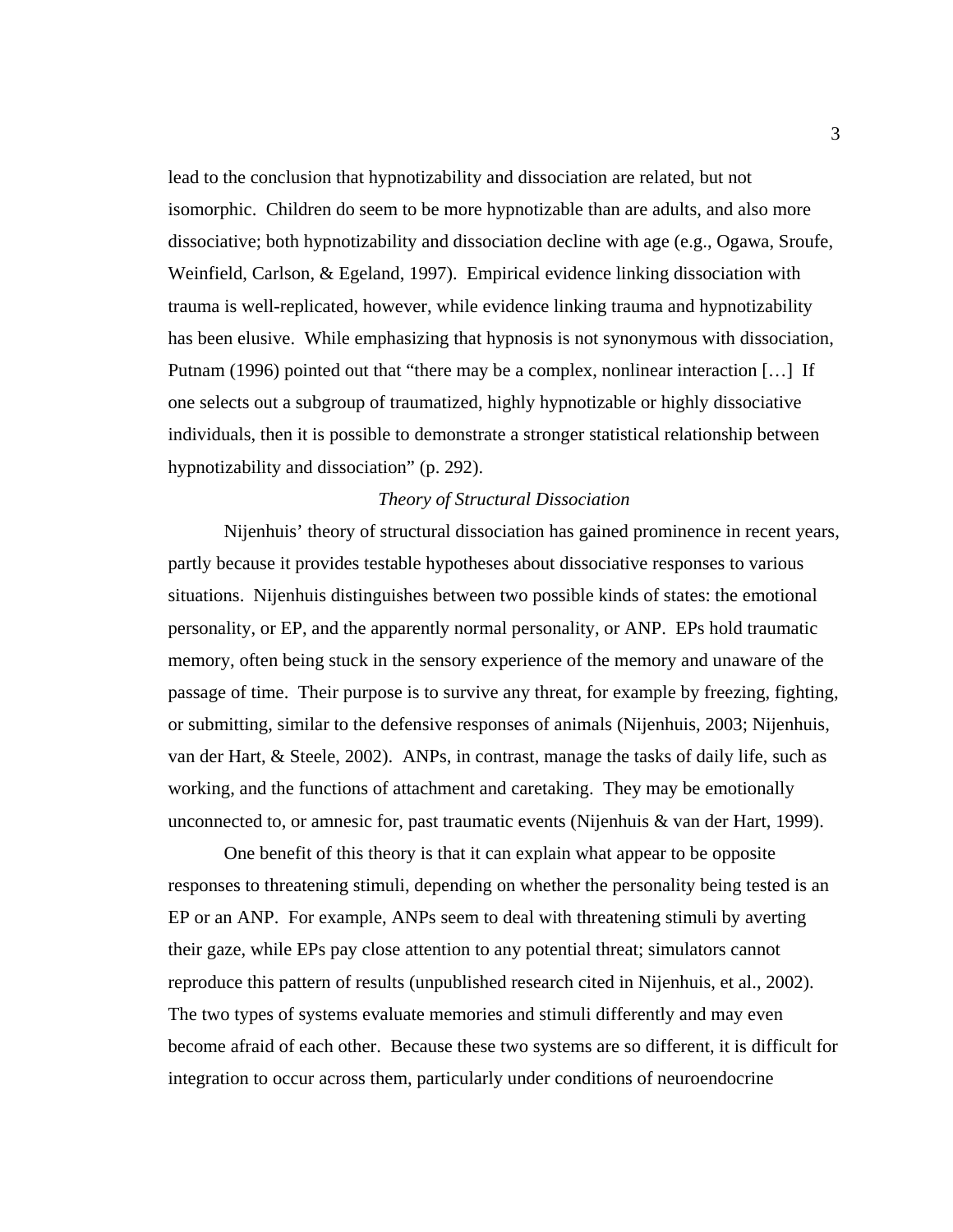instability that are produced by chronic childhood stress and arousal. In fact, the activation of traumatic memories in an EP state can actually inhibit access to other kinds of memories (Nijenhuis & van der Hart, 1999). This theory also explains the perpetuation and increase of dissociation, as the ANP is not equipped to deal with the emotional trauma held by the EP, and must therefore re-dissociate the traumatic memories and avoid anything that will trigger the emergence of the EP (Nijenhuis, et al., 2002).

## *Neural Network*

Li and Spiegel (1992) proposed a unique conception of dissociation from a neural network perspective. They defined dissociation as "a special form of consciousness in which events that would ordinarily be connected are divided from one another" (p. 144). Similar to Putnam's (1997) theory of discrete behavioral states (DBS), Li and Spiegel believed that jumping from one state to another produces dissociation. These jumps are due to the neural network behaving in a rigid fashion that has been constrained by trauma.

 In this model, a neural network stores information in a series of connection strengths. The network's "state" can be seen as a point that moves over a conceptual map of all the connections, finding a location where all of its constraints are satisfied. This point does not move until conditions change, at which time it must satisfy the new constraints and move to a new location. Trauma is one such constraint.

 Intense psychological trauma constrains the neural net by "cementing" just a few connections into a schema, which is a rigid pattern of connection strengths that is built out of experience and emerges when it is needed. Trauma produces such powerful emotions that they override other constraints. This process leads to an inability to respond flexibly to situations, even when the trauma is no longer present (Li & Spiegel, 1992). Therefore a traumatized person's consciousness may rapidly "jump" to a state of consciousness that includes flashbacks or abreactions. The person behaves with similar affect and thought processes as during the trauma, even if such behavior is no longer appropriate.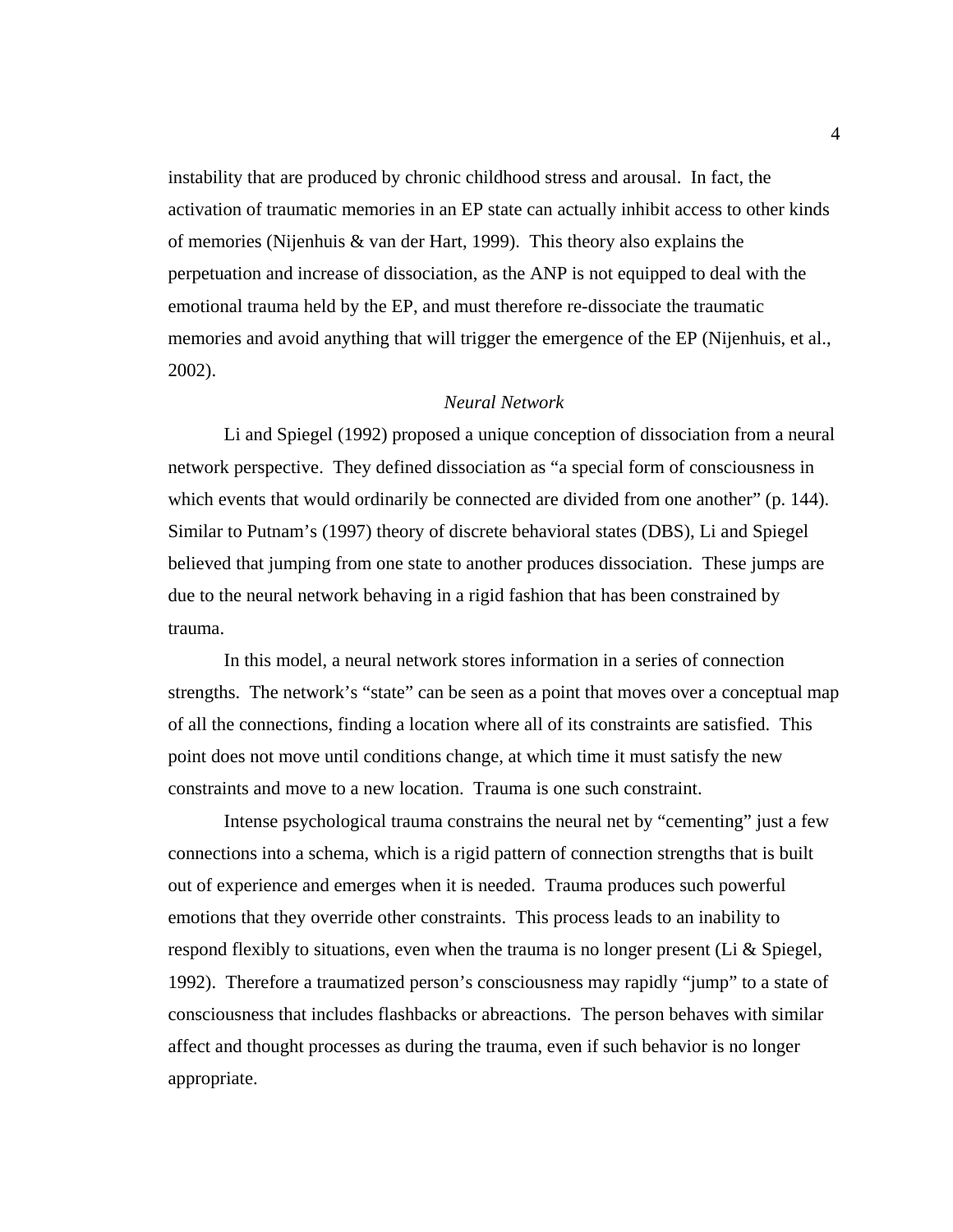This particular definition of dissociation is fairly unique in that it also attempts to explain the functioning of a normal system that is not dissociative and has not experienced trauma. The concept of "states" is similar to Putnam's definition of dissociation, discussed in more detail later, but Putnam did not specifically describe how the system as a whole chooses which state will best satisfy the current constraints of the situation. Li and Spiegel's theory could also use expansion. The authors stated that trauma produces strong emotions that constrain the network, but they do not explain very much about what these emotions could be or why they are so strong and so salient. Li and Spiegel's neural network theory combines well with Putnam's DBS theory (and with Forrest's orbitalfrontal explanation of it; see below). All of these theories view dissociation as a way of organizing thoughts, memories, affects, and physiology to serve as an important, if involuntary, coping mechanism and survival skill.

In adults, there is also some evidence that pathological dissociation is distinct from high levels of normal dissociation, an idea first advanced by Janet in the 1800s. Putnam (1996, 1997), Macfie and colleagues (2001), and Gleaves and colleagues (2001) summarized taxometric research by Waller and colleagues that led to the development of the DES-T, or taxon. This subset of items measures only the aspects of dissociation that are differentially experienced by those with a diagnosed disorder, such as hearing voices, and does not assess high levels of what Putnam classified as normal dissociation, such as becoming absorbed in a book or movie. The taxon could reliably distinguish people with a dissociative disorder from people with another disorder and from people with no disorder (although recent research suggests that the taxon may not be as stable as was once assumed; Watson, 2003). The results of these studies support an understanding of a distinct type of dissociation, distinguished by depersonalization and amnesia, and unlike more normative dissociation.

However, Putnam's (1997) distinction between normal and pathological dissociation is imperfect. Normal dissociation is comprised of activities such as absorption in a good book, and a narrowing of attention with no significant statedependent memory. Pathological dissociation, according to Putnam, includes profound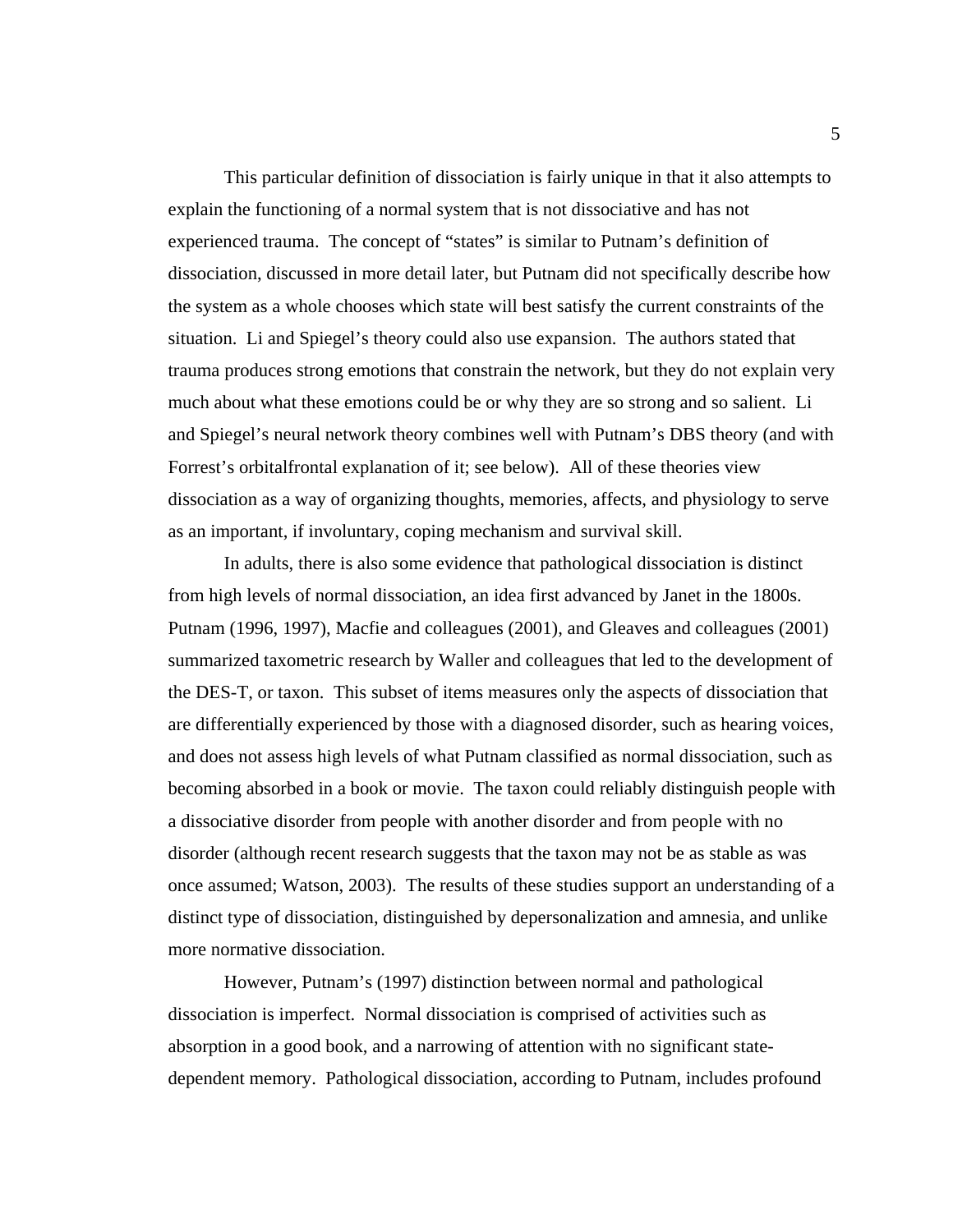amnesia and significant alteration in identity, with significant state-dependent memory for autobiographical information. These definitions are intimately connected to a Western, industrialized culture that sees identity alteration as pathological rather than as a routine method of accessing higher states or deities, such as during meditation or prayer. In addition, state-dependency of autobiographical memory is an established part of such normative dissociative states as *amok*.

The most useful conceptualization of dissociation probably varies with the context. Depending on what the objectives of a particular study are, it may be more appropriate to view dissociation as a continuum in some cases and as a taxon in others. Dissociation's dual nature has been likened to the nature of light as both a particle and a wave (Putnam, 1997); using whichever definition seems most useful at the time does not eliminate the possibility of using the other.

#### What is DID?

 Dissociative identity disorder (DID), formerly called multiple personality disorder (MPD), is currently defined by the presence of two or more identities, each of which takes control of the body. Its five most prominent symptoms are amnesia, depersonalization, derealization, alterations in identity, and identity confusion. These disturbances cannot be the result of drugs or a medical condition, nor can they, in children, be the result of an imaginary companion (e.g., ISSD, 1997; Gleaves, May, & Cardeña, 2001; Maldonado, Butler, & Spiegel, 1998; Steinberg, 2001). People with multiple personalities often exhibit a wide variety of confusing and seemingly bizarre physical, mental, and emotional symptoms (Putnam, 1989, provides an excellent overview of DID phenomenology). DID is almost always the result of severe and chronic childhood abuse. Patients with DID are highly polysymptomatic, presenting with almost every other disorder in the DSM. Because of this factor, they are often misdiagnosed and spend years in unproductive treatment, receiving many incorrect diagnoses (e.g., Arbour, 1998; Maldonado, et al., 1998; Ross, Norton, & Wozney, 1989).

The prevalence of DID has been estimated at 1% of the general North American population, although the rate of diagnosis is higher in women and among psychiatric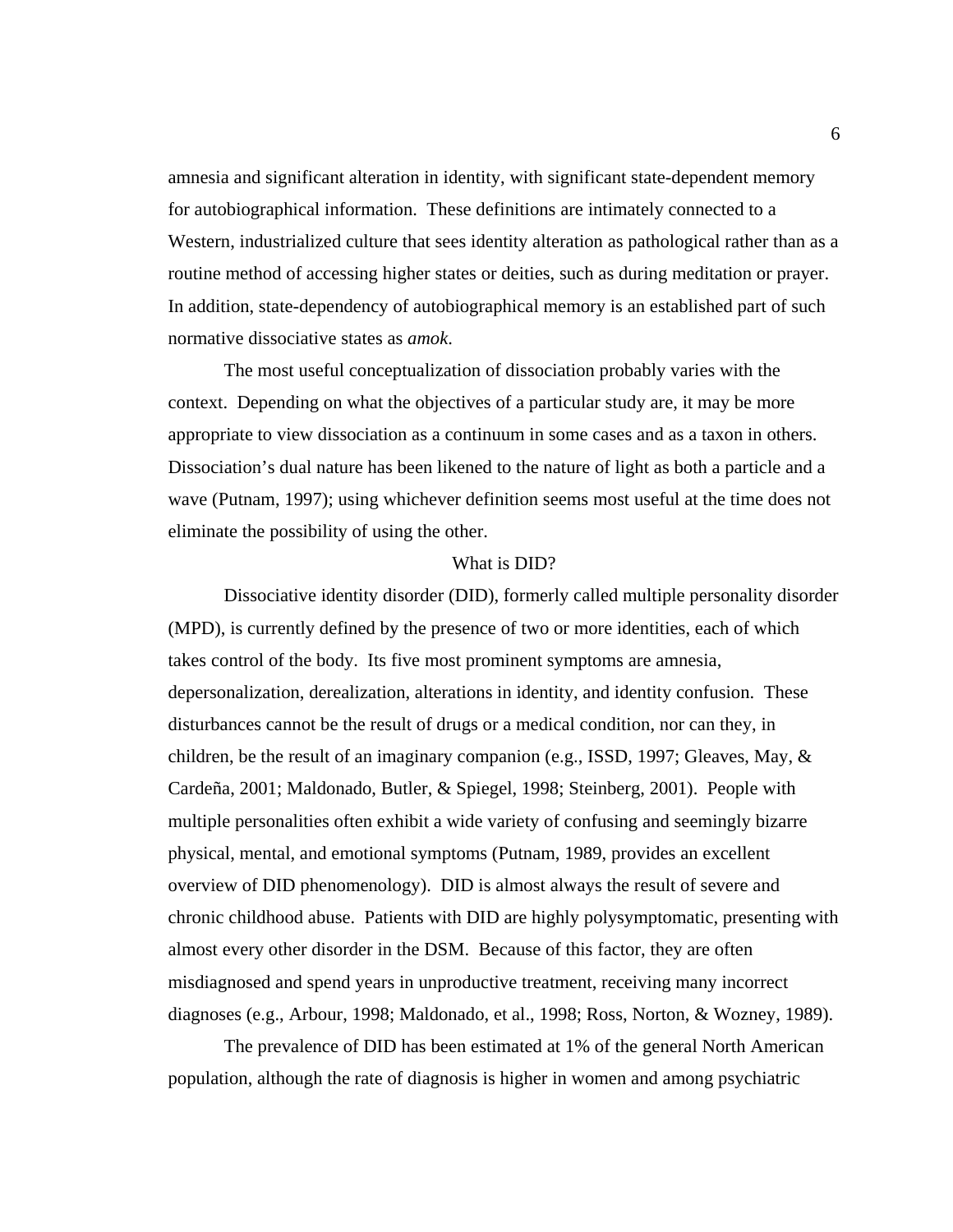inpatients (e.g., Gleaves, et al., 2001; Maldonado, et al., 1998; Putnam, 1995). Compared to boys, girls may have a higher risk of encountering more types of abuse, more abuse perpetrated by caregivers, and more chronic abuse (e.g., Putnam, 1989; 1995). Bowman (2002) reported that, across 11 studies, women received the diagnosis of DID nine times as often as men. There is some evidence that men may have a more subtle presentation than women, although there are very few other differences that are reliably found between men and women with DID, and those differences that exist may be due more to gender socialization than to the DID (e.g., Akyüz, Dogan, Sar, Yargiç, & Tutkun, 1999; Loewenstein & Putnam, 1990; Bowman, 2002).

#### *What Is an Alter?*

Definitions of an alter vary according to training, experience, and ideology. The definition of an alter is intimately connected with the question of whether alters are separate people (see below), and hence whether they have moral or legal rights. In the past, it was common to view dissociated alters as demons or possessing spirits; this view is still prevalent in some cultures outside the mainstream U. S. culture. The psychoanalytic concept of introjects has also fallen into relative disfavor as an explanation for DID, although some modern writers pair this idea with more recent conceptualizations.

 A definition that is fairly standard and reflective of the views of many clinicians and researchers is that an alter is "a distinct identity or personality state, with its own relatively enduring pattern of perceiving, relating to, and thinking about the environment and self (Modified from DSM-IV). Alters are dissociated parts of the mind that the patient experiences as separate from each other" (ISSD, 1997, p. 132). The DSM definition is the one that focuses most on the separateness of alters, and the one that treats them as most complex and person-like. This definition is misleading, however, because it is clear in other language that alters are not actually full people and should not be treated as such. The ISSD elaborated further that, although the DID patient experiences parts of the mind as functioning autonomously or semi-autonomously, they are ultimately all part of the same person (1997).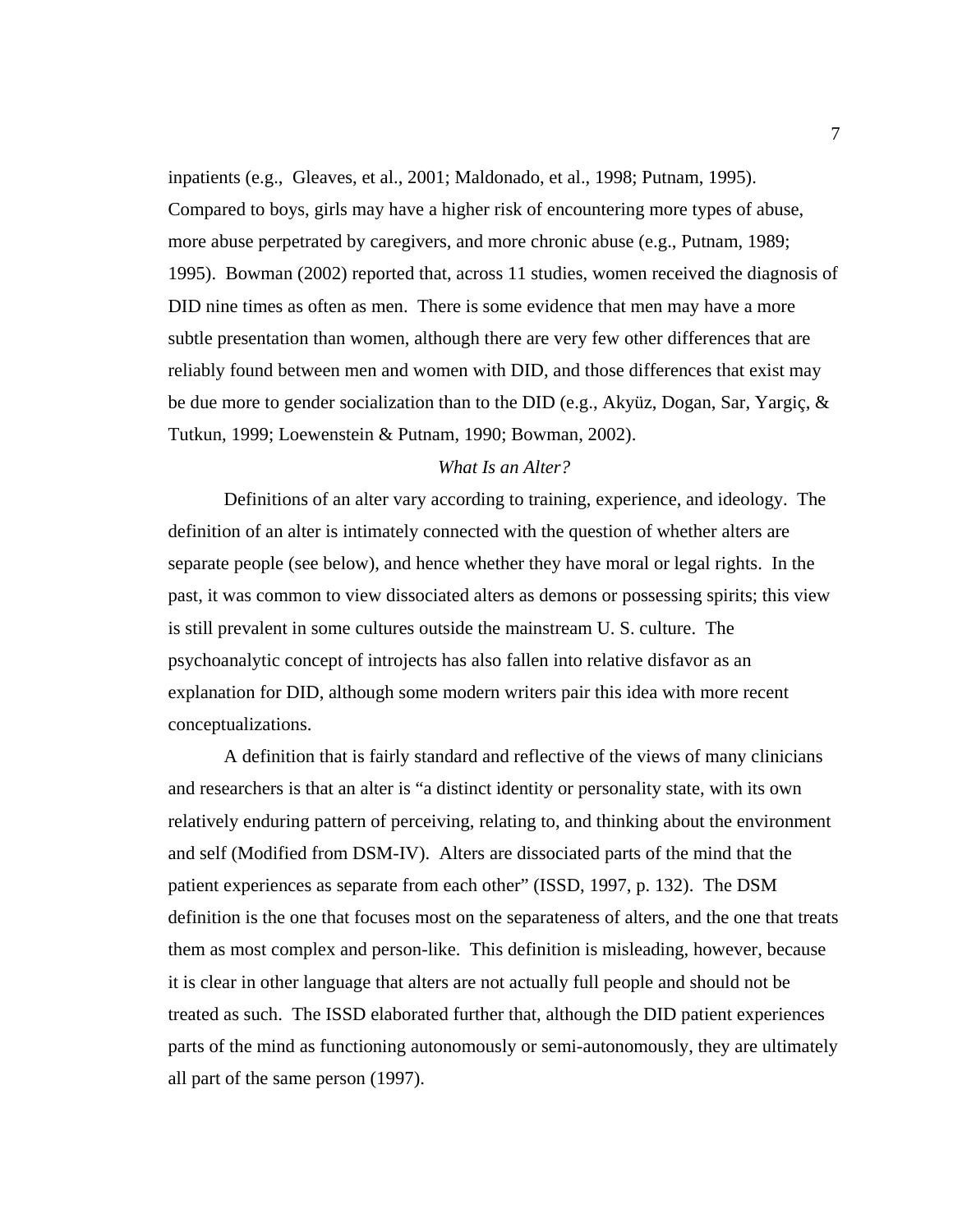Another set of definitions that has been very influential comes from the work of Frank Putnam. In his book on adult dissociation he defined an alter as a discrete state of consciousness "organized around a prevailing affect, sense of self (including body image), with a limited repertoire of behaviors and a set of state-dependent memories" (Putnam, 1989, p. 103). He later elaborated his discrete behavioral states theory and explained that alters are "…complex, enduring, identity-based, discrete dissociative states that evolve during childhood and adolescence [and] arise in the context of severe trauma occurring early in childhood. […] Over time, they become increasingly differentiated…" (Putnam, 1997, p. 175). Many scientists and theorists have definitions similar to these, which focus on shifting states of consciousness. These definitions are appealing because they provide clues for measurement of different alters' characteristics in the laboratory. States of consciousness can be studied; state-dependent memory is a well-established effect. Putnam's 1997 definition also takes the traumatic developmental course into account, which is an important consideration in understanding DID.

In an article influenced by Putnam's work, Forrest (2001) conceptualized alters as different Me-concepts that are not integrated into a Global Me. This view comes from the work of Piaget and William James, and postulates that infants start to develop concepts of "me" when they can direct their thinking onto themselves. Experiences in the world provide the context for different Me-concepts, such as the "social me" and the "me-in-relation-to-a-caregiver." Each of these Me-concepts is held by a different set of neural networks, and the relation to the caregiver helps the infant regulate transitions between the states, developing a Global Me that is stable across contexts. The orbitalfrontal cortex probably aids this process, and when it fails, alters are the result.

A third view of alters comes from Ross, who views alters as "abnormally personified containers of schemas and cognitive errors" (Ross, 1997, p. 361). According to Ross, alters are merely serving as containers of mental patterns, most of which are incorrect. His definition is similar to the others in that it treats alters as patterns that, over time, have become more like separate people. His therapy style emphasizes getting the alters to realize that they are all part of the same person.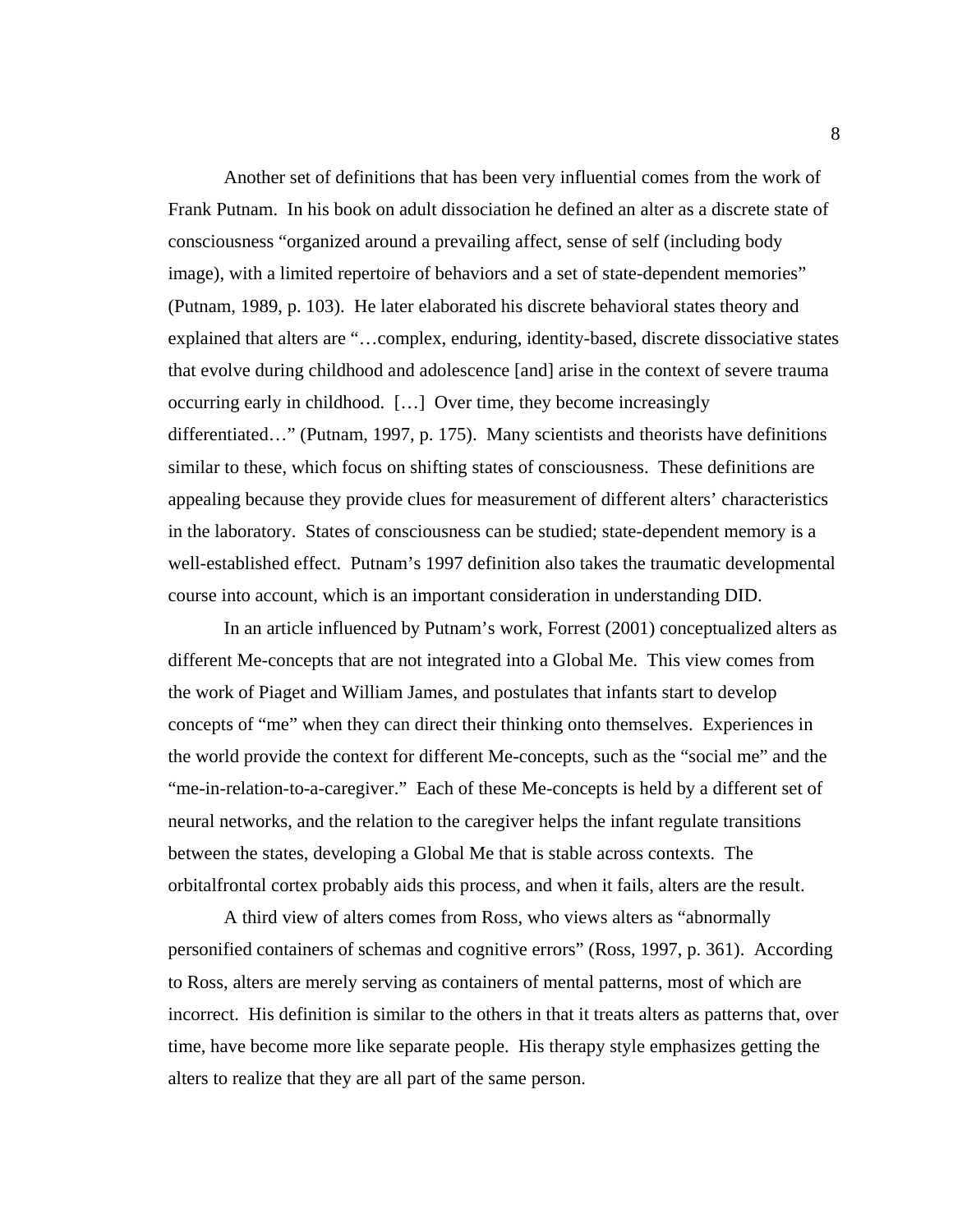#### *Diagnosis*

A variety of instruments is available for the diagnosis of DID, including the Structured Clinical Interview for DSM Dissociative Disorders (SCID-D), the Dissociative Experiences Scale (DES) and the DES-taxon (DES-T), the Dissociative Disorders Interview Schedule (DDIS), and others. For children, there are the Child Dissociative Checklist (CDC) and the Child Behavior Checklist (CBCL), and others. Most of these measures are structured clinical interviews, although several are self-report questionnaires. Most of them have been validated and normed and can reliably diagnose DID (see below). The SCID-D can even catch cases of DID that have been previously missed (Steinberg, 2001). The best way to diagnose DID involves taking a very detailed history of current symptoms, including somatization symptoms and Schneiderian firstrank symptoms, the five core symptoms of DID, as well as a history of childhood and past diagnoses (e.g., Maldonado, et al., 1998; Putnam, 1995).

An issue of the *Journal of Trauma and Dissociation* was devoted largely to a debate over whether the criteria for DID should be changed. The main article in this section was written by Paul F. Dell (2001a), who argued that there are at least ten major disadvantages to the current diagnostic criteria, and offered his own alternative system of diagnosis for the dissociative disorders. In summary, he stated that the current DID criteria are not user-friendly, are out of date, are not based on taxometric analysis, have poor reliability and low validity (causing misdiagnosis), imply that DID is completely understood, discourage future research, cause controversy, disregard important information, and artificially reduce the base-rate of diagnosis. His alternate classification system is "Major Dissociative Disorder," which encompasses a wide range of criteria that cover all the current DSM dissociative diagnoses. The main advantage of this system is that people with some dissociative symptoms who do not meet the criteria for full DID will automatically receive a lesser dissociative diagnosis, which would be more descriptive and more appropriate than the current DDNOS. Dell proposed that the new criteria would lead to less misdiagnosis, thereby reducing the amount of time dissociative patients spend unproductively utilizing the resources of the medical system before they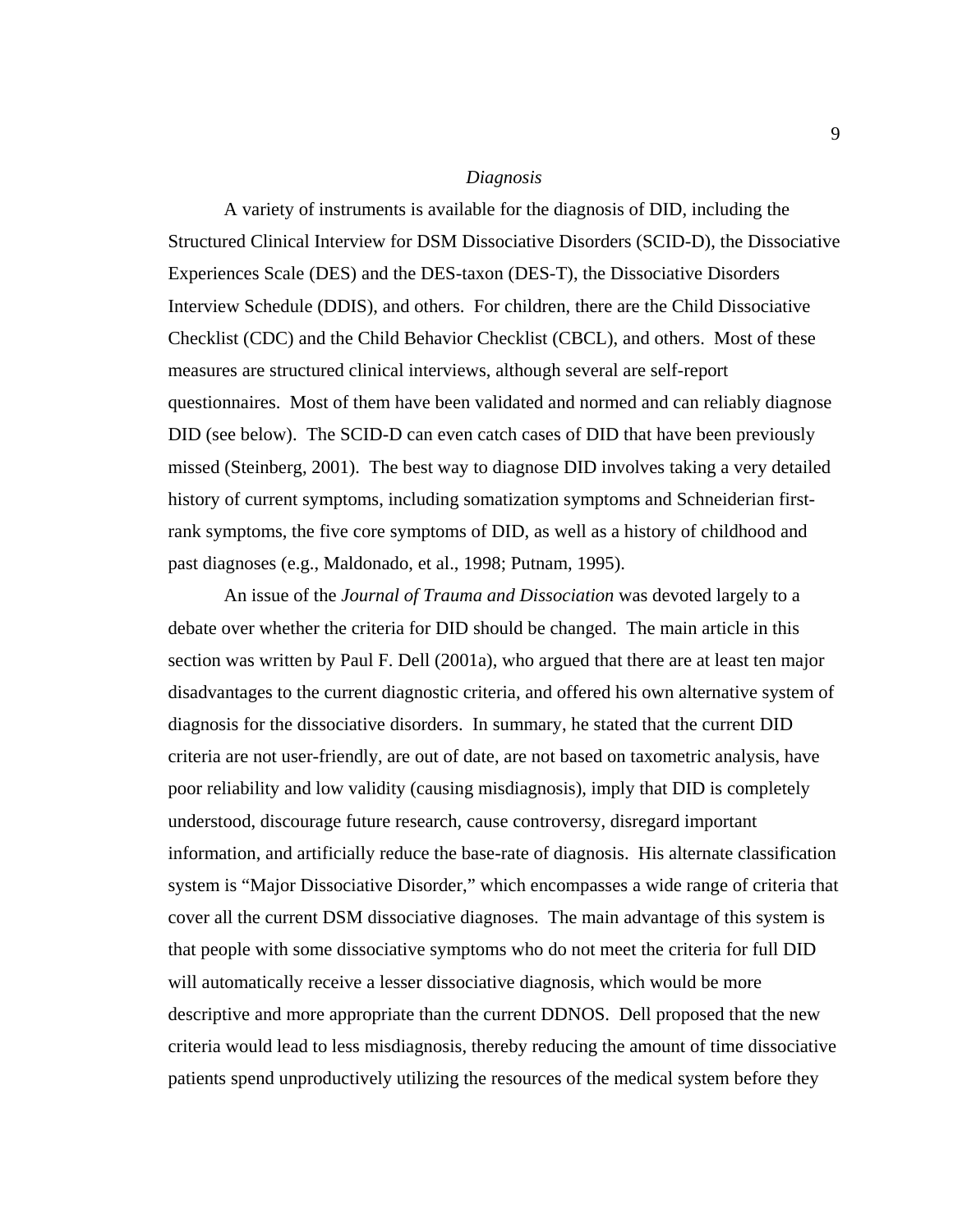can get adequate treatment. I believe, as do the other commentators, that he is correct in his assessment of the need to revise these criteria, if not in his statements of their problems.

 Although Dell's taxonomy is certainly an interesting reconceptualization of the DID diagnosis, I and others disagree with many of the purported weaknesses of the current criteria. I agree with Cardeña (2001) and Steinberg (2001) that Dell ignores the vast evidence of the reliability and validity of the DID criteria. Dell did not provide sufficient evidence for his claim that the average clinician cannot reliably diagnose DID (although we know that misdiagnosis does occur by the numbers of previous diagnoses and years in the mental health system that DID patients often accrue). He admits that measures do exist that can reliably find DID but did not cite the considerable evidence of their utility. In fact, his new proposal has almost no empirical support at all; his "Preliminary empirical validation" (2001b, p. 69) is unconvincing and has been criticized as merely a very long and tedious version of the DES (Cardeña, 2001). Cardeña argued that Dell's criteria will result in *more* under-diagnosis of DID, rather than less. Coons (2001) and Spiegel (2001) also agreed that Dell's criteria are extremely complex and long to read, especially for a clinician who has little training or experience in the dissociative disorders; in fact, even Dell admits this point (2001b).

 Despite the problems with Dell's proposed criteria, it is true that there has been an explosion of new research in this area since DSM-IV came out, and the criteria need to change to reflect it. For example, as Putnam  $(1997, pp. 94 - 95)$  pointed out, currently a diagnosis can be made solely on the basis of self-report because the clinician is not actually required to witness any alter personalities, although they are the focus of the definition. I agree with Putnam (who also prefers the term MPD over DID, as do I) that, while the current diagnostic criteria leave something to be desired, the underlying concept is valid, robust, and useful.

#### *Integration*

One unique aspect of this dissertation is the preliminary development of the first standard instrument to measure integration. Integration, or the fusion of all alters into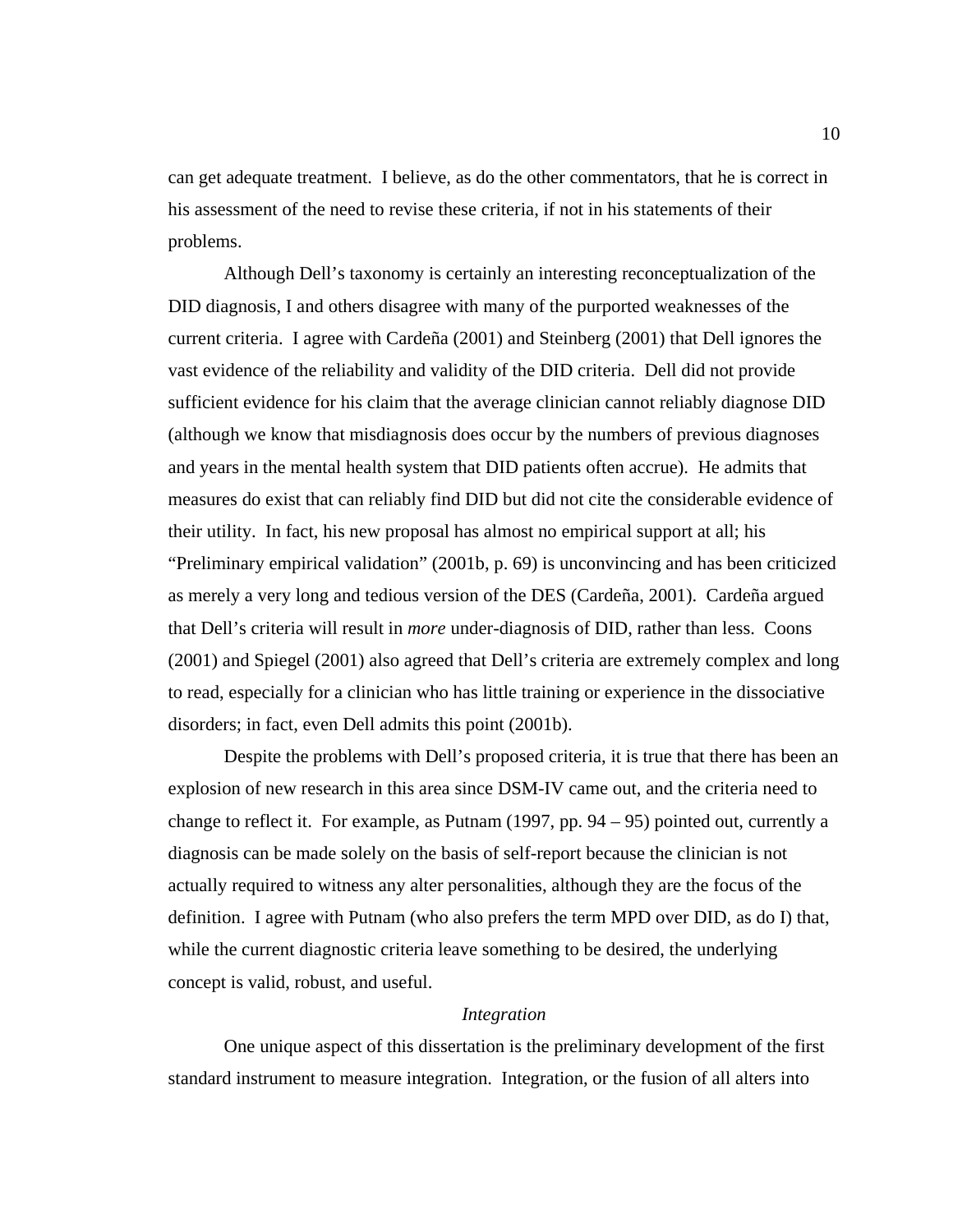one personality, is a controversial topic. It is often a lengthy and subtle process, but a few studies have begun to show that treatment works and leads to stable integration (e.g., Coons & Bowman, 2001). Integration is associated with a wide variety of benefits, including reduction of non-dissociative symptoms (Coons & Bowman, 2001; Kluft, 1993b). Still, there are disagreements about its necessity, with some arguing that it is merely a by-product of therapy rather than its explicit goal (Fine, 1996).

Full integration may be more important in children than in adults, because they are still developing. Integration is also faster, easier, and sometimes totally spontaneous in children (Kluft, 1985a; Waters & Silberg, 1998). But the spontaneous fusion of alters without working towards it seldom happens in adults for the alters that are relatively complex, with a wide range of affects and functions. Kluft (1993b) suggested that therapists use images of rebirth or union rather than dying, elimination, or subtraction as metaphors for integration. In particular, adolescents find the prospect of integration more frightening, and they fear being left alone or dying (Waters & Silberg, 1998).

Kluft (1993a) described at least three different approaches to integration. Whereas in strategic integrationalism integration is the product of a primary focus on eroding dissociative defenses, in tactical integrationalism the therapy is planfully focused on specific goals, one of which is integration. The personality-focused approach is more concerned with getting all the alters to collaborate and solve problems together in a diplomacy; integration may be pursued but is not the main goal. These three approaches frequently alternate during the course of treatment, depending on the current context and needs of the client. Sinason (2002) made the point that it is very important not to integrate forcefully or violently, or against the client's wishes. Kluft (1993b) agreed, and says that his stance is not to push it or argue about it, but to wait and see whether integration is attractive to the client later on.

As an alternate opinion, Southgate (2002) proposed that the goal of therapy for DID is to aid the person in becoming an "associating multiple person." His conception of self is that all people have some degree of multiplicity within themselves, and those who are healthy have the ability to be flexible, attached, and creative by choosing which state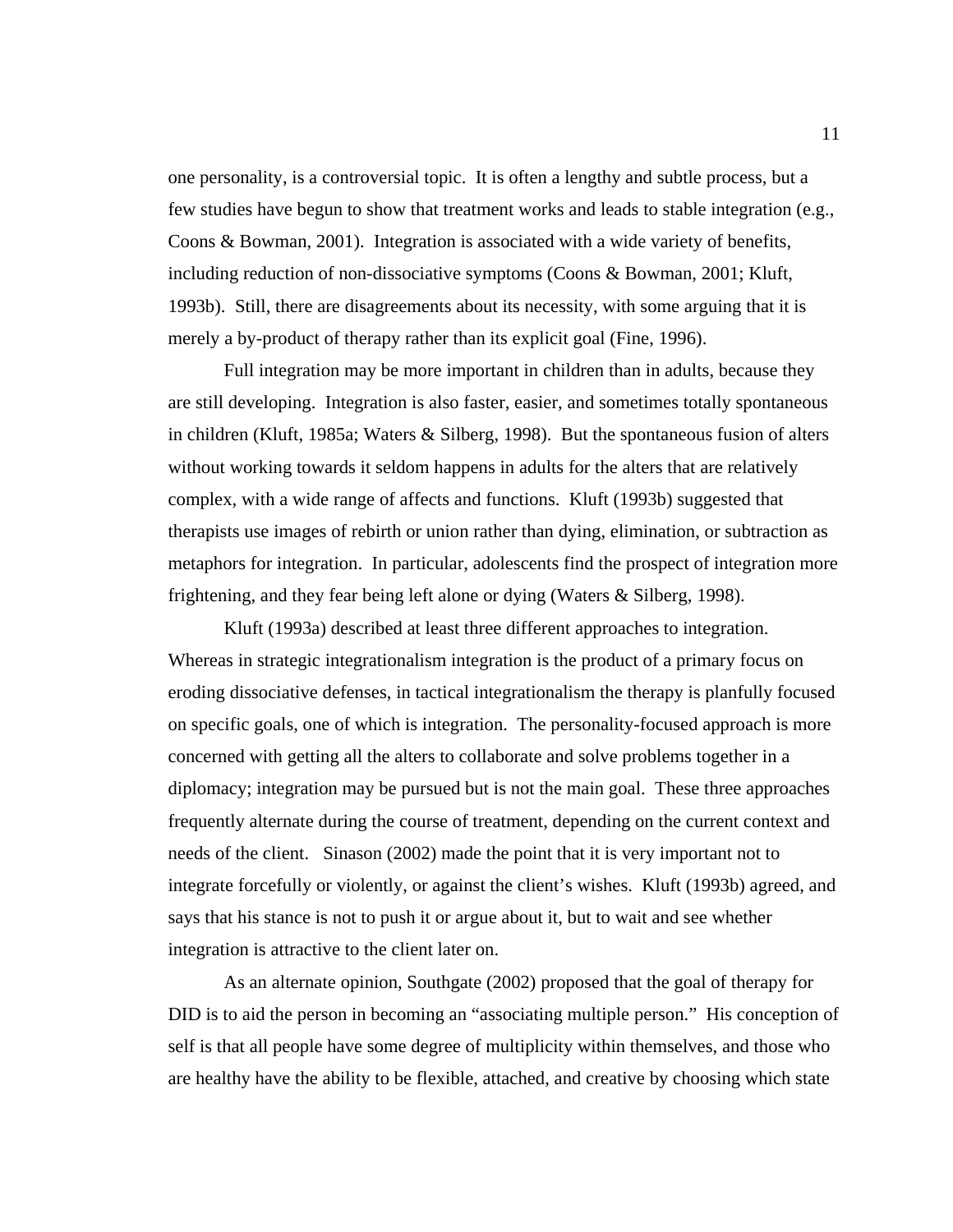of self is appropriate for each situation. This position is not to say that the person still has DID, but rather, the person is now only as multiple as everybody else. However, I must agree with Rivera (1989) in her feminist view of why full integration is important for female trauma survivors: it gives women more power, choices, and maneuverability within the power structures of our patriarchal society. Given that all participants in this dissertation research are female, this perspective may be particularly relevant to their experience.

This dissertation assesses integration as an important component of understanding memory functioning in DID. Previous research has neglected this important aspect of the experience of functioning with DID. "Switching", or changing which alter is in control of the body, is also related to integration and has also been understudied. It is probable that the switching of alters due to lack of integration affects the performance of DID participants on a variety of laboratory tasks; therefore, measures of these two phenomena are an important contribution of this dissertation.

#### Does DID Really Exist?

There has been considerable debate in the past over whether DID exists as an entity, or whether it is merely a fad or even iatrogenically created. It has been called merely a variant of schizophrenia, posttraumatic stress disorder (PTSD), hysteria, or borderline personality disorder (see Gleaves, May, & Cardeña, 2001). Supposedly it can be convincingly faked by college students, or brought on by media exposure. Kluft (1985b, 1986) pointed out that actual presentations of multiple personalities in the clinician's office bear very little relation to what is portrayed in the movies. Many people with DID hide their alters rather than flaunt them; they lie to cover their memory lapses; they try to "pass" and they are often quite successful (e.g., Kluft, 1986). In a study comparing people with genuine multiple personalities to simulators, Kluft (1987) found that the malingerers did a poor job of convincing experts of their purported multiple personalities. Although some of the symptoms can be easily malingered, none of the simulators was able to be consistent in memory, personality, or voice patterns. None endorsed as many Schneiderian first-rank symptoms as the genuine patients, and none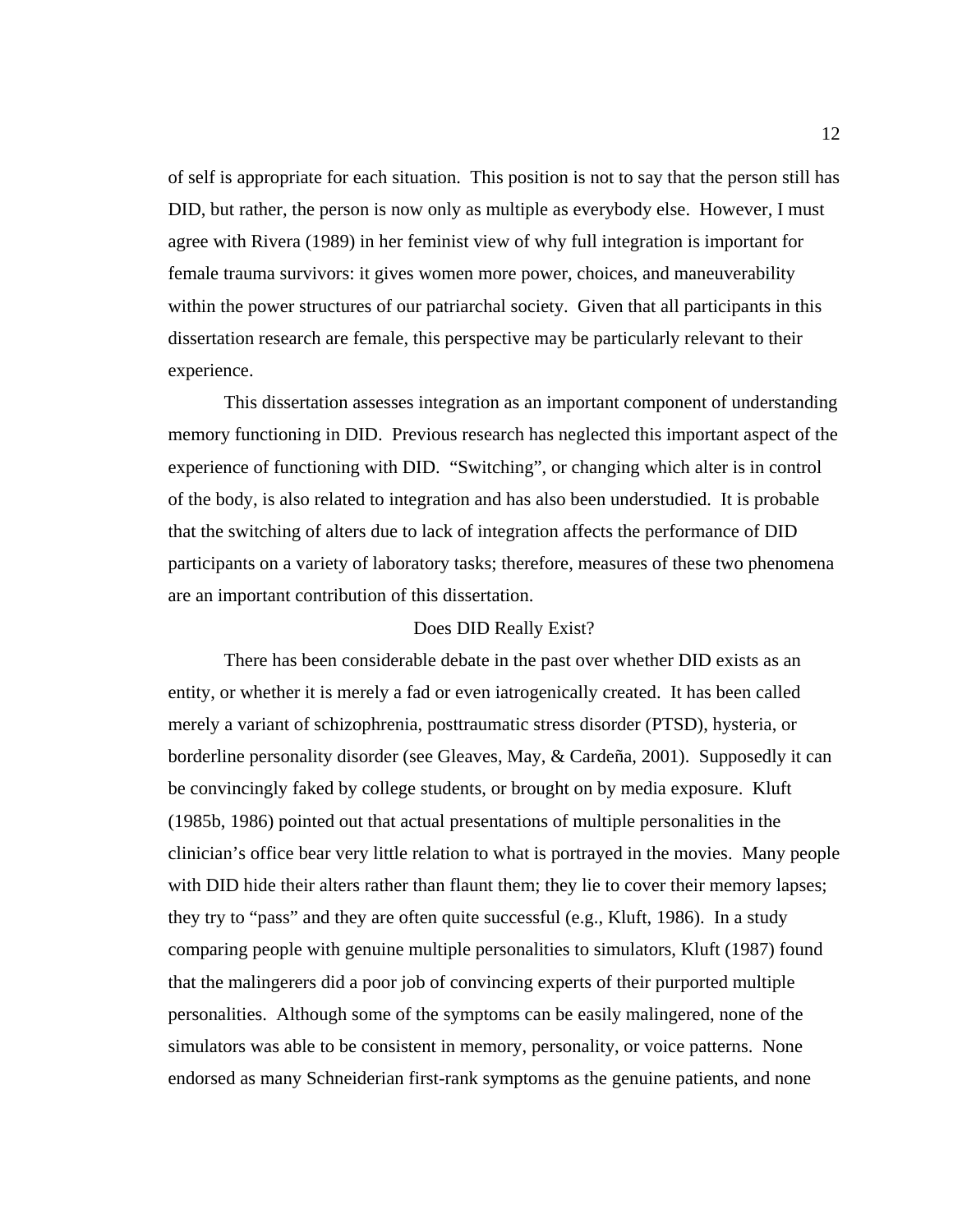gave the characteristic history of treatment failure and multiple diagnoses. In addition, Kluft (1987) pointed out that dissimulation, or pretending *not* to have multiple personalities, is far more common than simulation.

Some people have argued that DID is merely an artifact of Western civilization and diagnostic criteria (see Maldonado, et al., 1998). Still others have made the claim that all people have multiple personalities in some way (see Rivera, 1989, for a poststructuralist examination of "self"). Despite these assertions, DID does exist as a valid and reliable category, even if there is room for improvement in the diagnostic criteria, and as such it is treatable. This dissertation examines only the phenomena associated with the Western label of DID, although many cultures include dissociative phenomena and rituals with culturally-specific meanings and expressions that differ from the Western conceptualization of this disorder.

In the past few years, considerable evidence has accumulated that DID is a distinct category that can be found in similar manifestations all over the world and reliably distinguished from other conditions. For example, Akyüz, Dogan, Sar, Yargiç, and Tutkun (1999) report that cross-cultural similarities in the expression and diagnosis of DID have been found in North America, the Netherlands, and Turkey. In their study of a general population in Turkey, Akyüz and colleagues found that the prevalence and presentation of DID were almost equal to those found in other parts of the world, even though the Turkish sample had no exposure to Western psychotherapy and no public or media awareness of the disorder. The prevalence rate was probably lowered by the social pressures involved in reading the DES aloud to illiterate participants. Similarly, Maldonado and colleagues (1998) report that DID has been found multiple times in all racial and ethnic groups and all classes across various cultures, including African-Americans, European-Americans, Asian-Americans, and Hispanic Americans, and residents of Canada, India, Australia, New Zealand, the Netherlands, and the Caribbean.

DID is also one of the best-documented Western diagnoses, with cases dating back over two centuries. Numerous studies show that it can be reliably distinguished from other disorders and conditions with which it is associated (other dissociative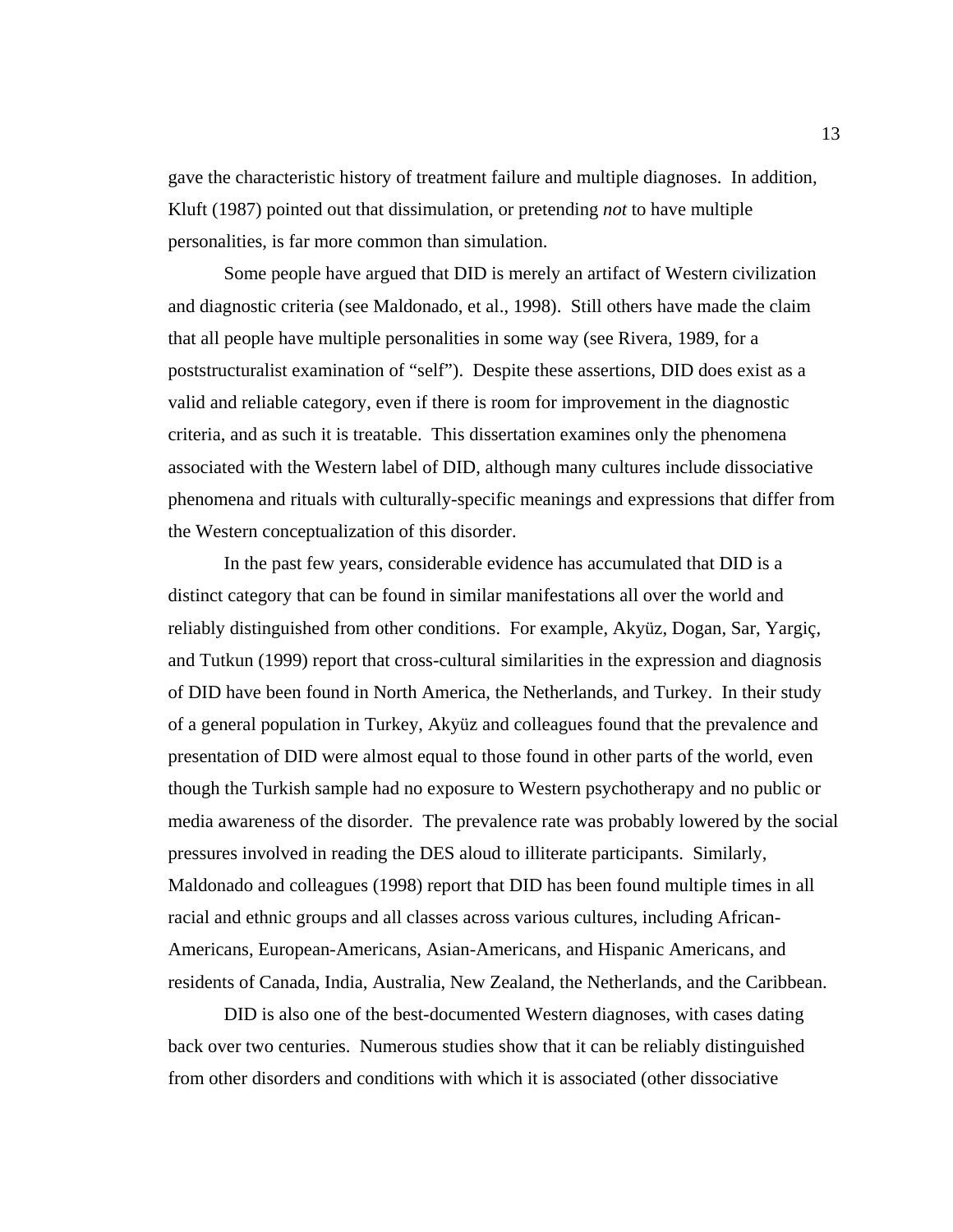disorders, psychosis, and other psychiatric disorder in general), as well being distinguished from having no disorder at all, from complex partial seizures, and from PTSD (Gleaves, et al., 2001; Putnam, 1997). It can also be distinguished from schizophrenia, even though these two disorders share several overlapping features of the Schneiderian first-rank symptoms (hallucination, delusions, passivity experiences). Although DID patients actually report more of these first-rank symptoms than do schizophrenic patients, the Structured Clinical Interview for DSM-IV-Dissociation (SCID-D), Dissociative Disorders Interview Schedule (DDIS), Dissociative Experience Scale (DES), and DES-Taxon (DES-T) have all been shown to discriminate these groups successfully (e.g., Gleaves, et al., 2001; Putnam, 1995, 1997; Steinberg, 2001). Watson (2001) also was able to show that dissociation is distinct and separate from schizotypy, although both were related to each other and to abnormal sleep experiences.

#### *Are Alters "Real People"?*

The issue of whether alters are real people depends on one's definition of "real" and of "person." The cognitive and neurological evidence reviewed in Chapters 2 and 3 demonstrates that alters do have some qualities of separate people, although they are not completely separate from each other. Several of these studies also included control or simulation conditions, and some of the neurobiological effects could not reliably be produced by simulators (e.g., Sternlicht, Payton, Werner, & Rancurello, 1989). The fact that some information "leaks" between alters is not inconsistent with the evidence showing separation, as demonstrated best by Dorahy's (2001) logical synthesis of the results. Merckelbach, Devilly, and Rassin (2002) argued, in an extremely biased and selective review, that there is no valid evidence for the reality of alters. Their statements are based largely on atypical or questionable cases of DID (such as the "Hillside Strangler"), unconvincing analogues (college students pretending to be murderers), and incomplete discussion of the empirical literature.

 Ignoring the alters does not make them go away; in fact it is associated with treatment failure (e.g., Arbour, 1998; Coons & Bowman, 2001; Ross, 1997). If alters are unwelcome in therapy they may stop appearing, but that does not mean that they have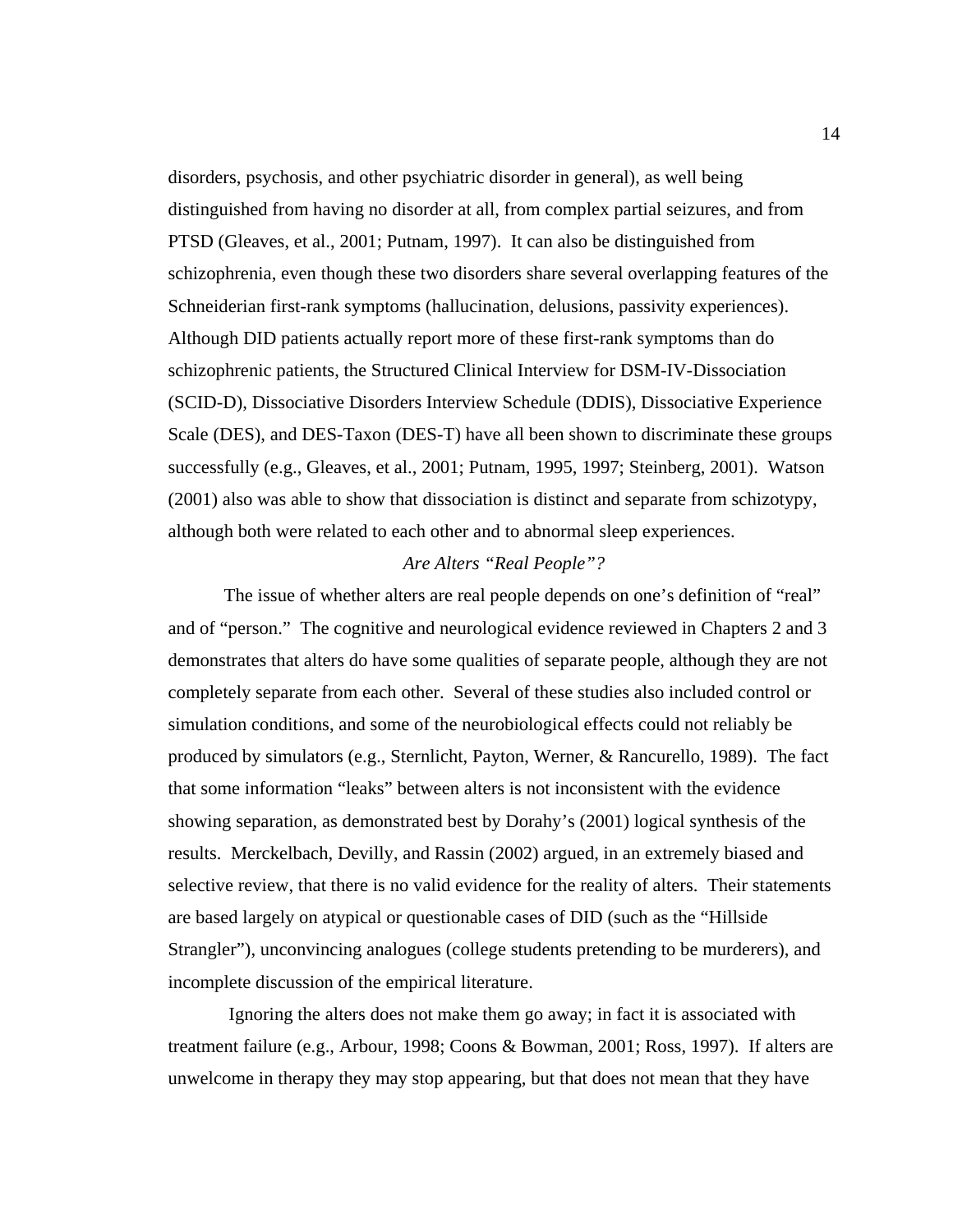been integrated. Putnam (1997) noted that treatment for other symptoms that are adaptations to trauma and concurrent with dissociation (such as substance abuse and promiscuity) will fail unless the dissociation is addressed.

Kluft (1996) said, "DID is that mental disorder that dissolves in empathy" (p. 317). Therefore it is important to call the alters by their names and allow them room to expand, but, to maintain order, they must all go by the legal name in public and all are responsible for the actions of the body. The system's responsibility for the actions of all its members is also a point emphasized by other therapists (e.g., Putnam, 1997; ISSD, 1997). As a key part of therapy, Ross (1996, p. 364) "specifically and repeatedly" reminds his patients that all their alters are part of the same person, and he thinks that the idea that they are all separate people is a key cognitive error (1996, 1997). Putnam (1989) agreed with Ross that it is a serious therapeutic error to treat alters like separate people. However, he disagreed with Ross in that he observed that it is useless to get tied up in trying to prove it. Therapists should rather empathize with a feeling of separateness while implicitly emphasizing wholeness. Kluft (1993a) agreed.

Alters are in fact real, argued Putnam (1997), but not as individual people, rather as discrete states of consciousness that are demonstrably dissociated from each other (different respiration rates, muscle tone, skin tone, etc.). Therapy should focus on the whole person, although there are times when it is appropriate to engage the alters. Addressing alters individually is a technique best reserved for adult patients, who are at a lower risk than children of dissociating further in response to therapist suggestion (Putnam, 1995, 1997). An interesting side note is that Steele (2002) reported that many of the participants in his study experienced the administration of the Adult Attachment Interview as threatening to them, because the interviewer assumed that there was only one valid voice telling the story of their early family experiences.

Evidence is beginning to accrue that treatment for DID can be effective in the long term (e.g., Coons & Bowman, 2001; Maldonado, et al., 1998). Successful integration is associated with a host of benefits encompassing both dissociative and nondissociative symptoms, and can be maintained for at least ten years (the longest follow-up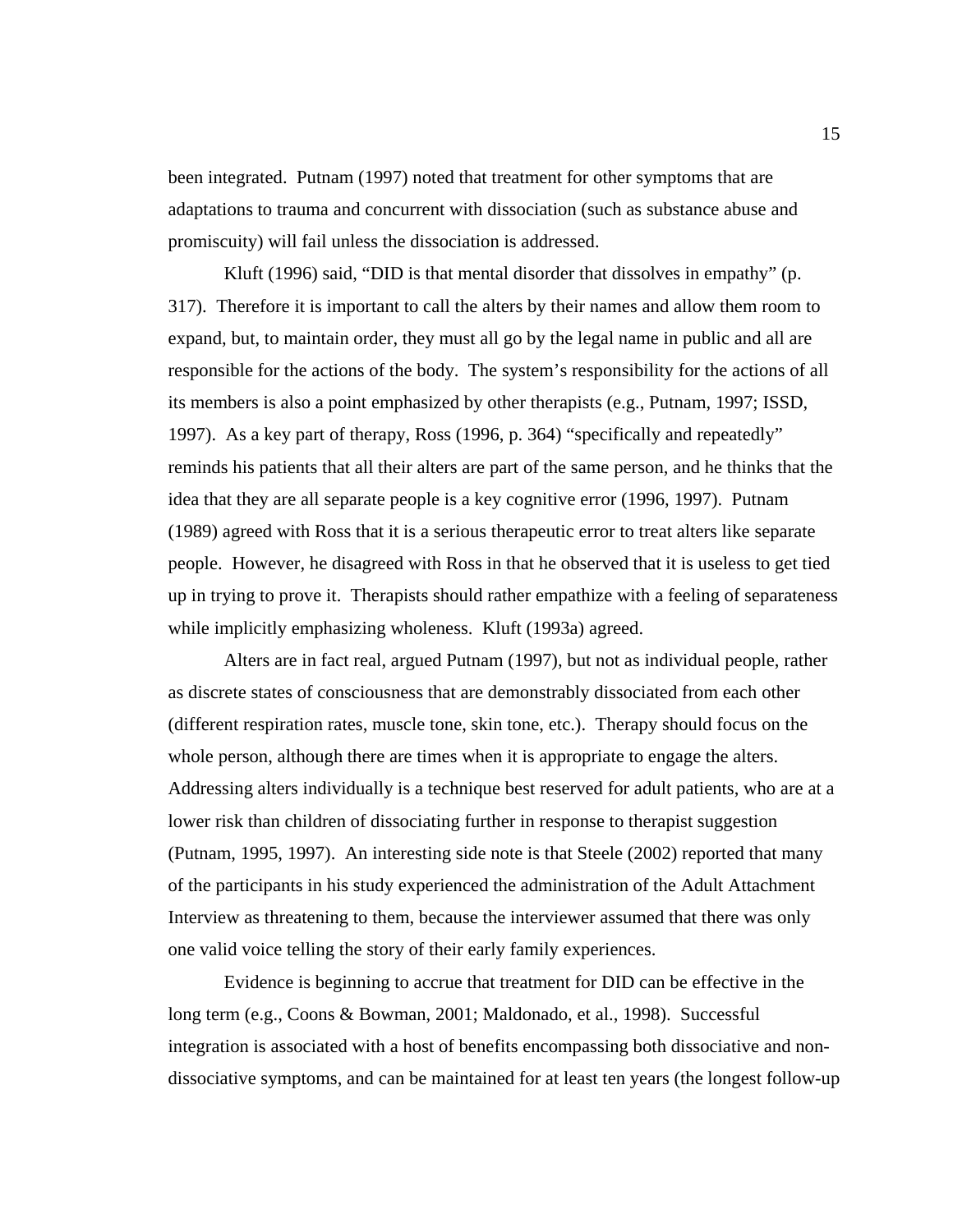so far). Simpler cases (i.e., fewer alters) have shorter treatments, but even for those who take longer, the vast majority of patients see improvements in their functioning, even while they are still in therapy (Maldonado, et al., 1998; Putnam, 1995). Putnam (1997), however, counters this cautious optimism with the reminder that treatment is very hard and not automatically successful, even with children. There is a definite need for more and better-designed treatment outcome studies that have better control over a number of variables such as clinician training and experience. Few longitudinal studies exist, and only one study followed up on patients after more than three years. However, slowly but surely the studies are showing that DID can be successfully treated, once the correct diagnosis is made. Treating dissociative patients for only one or two of their numerous comorbid conditions will usually result in failure unless the dissociation is also addressed.

#### The Developmental Course of Dissociation

The study of dissociation in children has been complicated by the fact that behaviors that are considered normal in children, such as extensive fantasy play and imaginary companions, are "clearly pathologic" in adulthood (Putnam, 1996, p. 285; though Putnam does not explain exactly why this distinction is clear). In general, dissociation is high in children and declines with age, in part due to the high percentage of time children spend in fantasy play and imaginary worlds. There has been some debate over whether imaginary companions are a marker of pathology, and if so, what kind of imaginary companions; however, most research has shown that imaginary friends are usually normal (e.g., Taylor, 1999) and that children's high dissociation is mainly a function of high hyponotizability and absorption, which are not pathological (Putnam, 1997).

Dissociation in children has been the focus of several interesting studies. Macfie, Cicchetti, and Toth (2001) found that, during the preschool years, dissociation increased for maltreated children but did not increase for non-maltreated children. Their study is unique because it includes both teacher reports of children's dissociation and children's self-reports of their own dissociative experiences. Their findings suggest that abuse can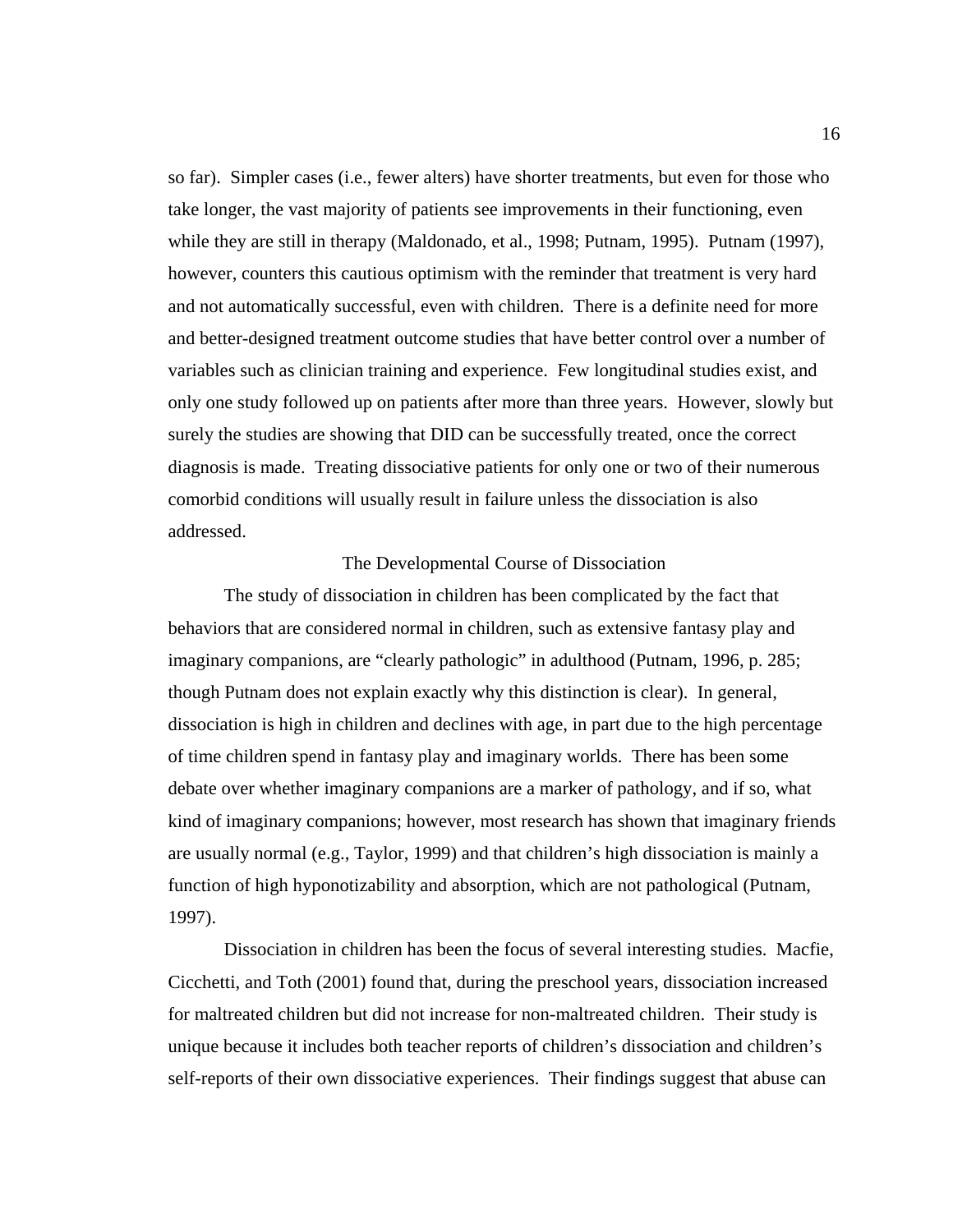lead to a qualitatively different developmental trajectory and increasing fragmentation of the self. Children who had not been maltreated had a slight decline in dissociation over the course of a year; children who were abused, however, had a significant increase in dissociation. These different patterns of development led the authors to conclude that the preschool years are a sensitive period for the development of dissociation and the consolidation of the self (Macfie, et al., 2001). The finding of a different pattern of development also supports the notion of pathological dissociation as a distinct taxon, rather than just the extreme end of a normal developmental process.

A large, multi-site study of dissociation in various types of samples also provided evidence for the taxometric nature of pathological dissociation. Different diagnostic groups, such as people with schizophrenia, borderline personality disorder, and DID, showed different mean dissociation scores, consistent with previous research. However, these group differences were not the result of smooth distributions of dissociation scores; rather, the group differences were determined by the percentage of people in each group who clustered into a distinct high dissociation category (Putnam, Carlson, Ross, Anderson, Clark, Torem, et al., 1996).

A longitudinal study of children from infancy through adolescence provided further support for a dissociative taxon (Ogawa, et al., 1997). The authors concluded that dissociation, while normal in young childhood, is an increasingly pathological response in adolescence. Rather than being on the high end of a continuum, children who had experienced severe trauma exhibited a qualitatively different pattern of responses, which is consistent with Putnam's (1997) conceptualization of pathological dissociation as a separate and abnormal developmental pathway, as well as with the results of Macfie and colleagues (2001). Ogawa and colleagues' study found three groups of dissociation scores: low normal, high normal, and high clinical. Membership in the clinical group was assigned on the basis of the DES taxon, which was a clear breaking point in the distribution of scores. Clinical group membership was predicted by very different factors than the factors that predicted membership in the high normal group. The clinical group had experienced more neglect than either of the normal groups, but compared to the high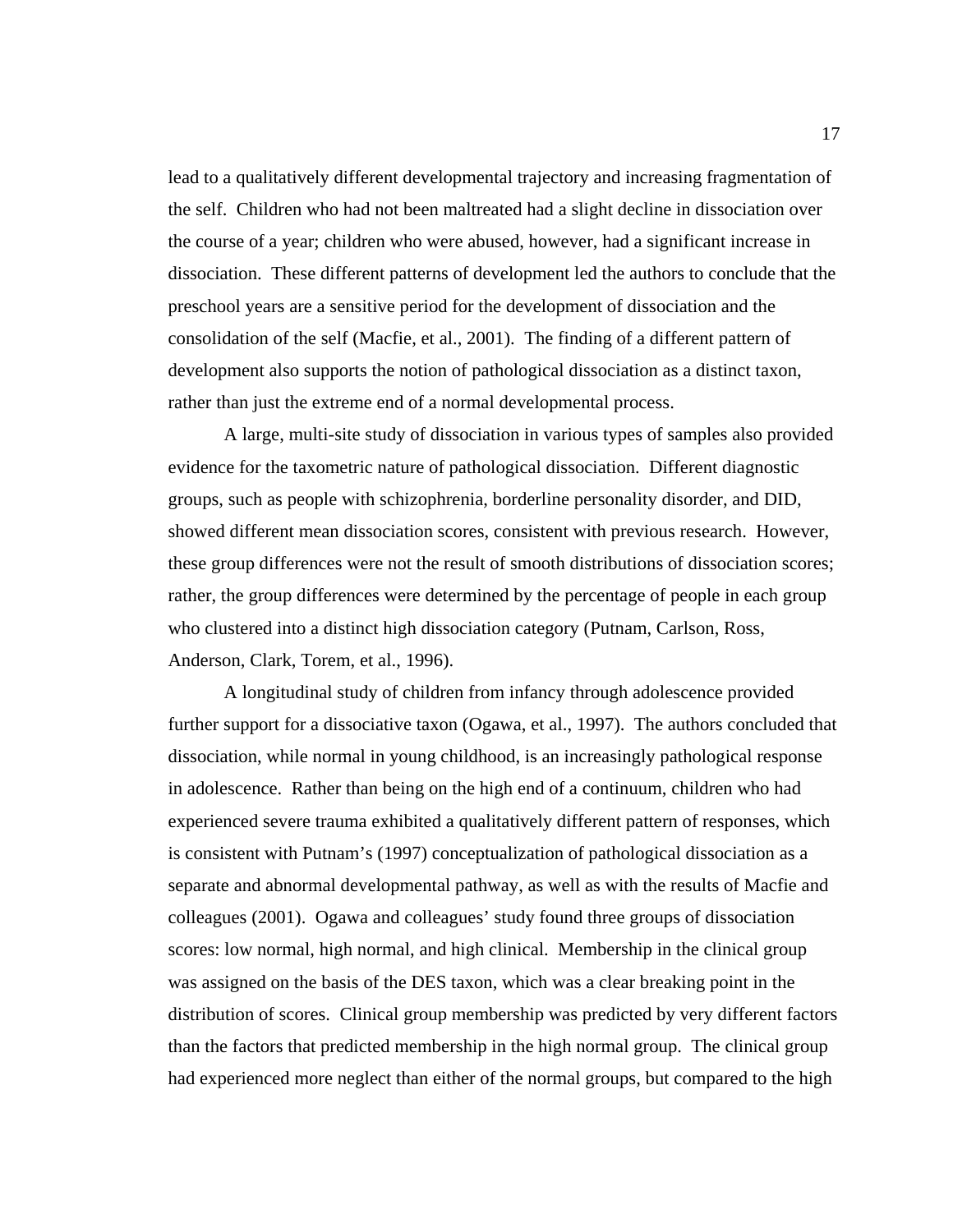normal group, the clinical group was less likely to have experienced emotionally unavailable caretaking and less likely to witness interparental violence (Ogawa, et al., 1997). There is some evidence that pathological dissociation arising out of trauma is qualitatively, as well as quantitatively, different from more normal kinds of dissociation. Besides being more severe, pathological dissociation also seems to follow a different developmental trajectory.

Children presenting with dissociative disorders are often easier to treat than adults, since their defenses are not as entrenched or complex. Fagan and McMahon (1984) reported on four children who seemed to be in the process of developing fullblown multiple personalities but were able to be treated before it progressed. Peterson (1991) proposed an entire distinct diagnostic system for dissociative children, which recognizes their incomplete separation into different alters. Putnam (1997) also emphasized that dissociative children are easier to integrate than adults, and Waters and Silberg (1998) reported effects of integration in children that are slightly different from effects in adults.

However, dissociation can also be more difficult to recognize in children than in adults. Dissociative children may be difficult to diagnose because the full-blown symptoms of a dissociative disorder may not appear until adulthood (Waters & Silberg, 1998). Further, pathological dissociation in children may mimic normal dissociation that occurs in fantasy, pretend play, and imaginary companions. The age regression that may occur due to dissociation can be mistaken for normal phases of regression that occur in many children (Peterson, 1998). Dissociative disorders may also be masked by or mistaken for more common childhood disorders such as oppositional defiant disorder, conduct disorder, learning disorders, or attention deficit disorders. Other disorders (such as autism, schizophrenic disorders, and mood disorders with psychosis) that are not dissociative in nature sometimes mimic some of the same symptoms (Silberg, 1998). Children are often accused of lying when they are amnesic for their actions or are trying to hide their lapses in time and memory. In addition, the sense of self in children is still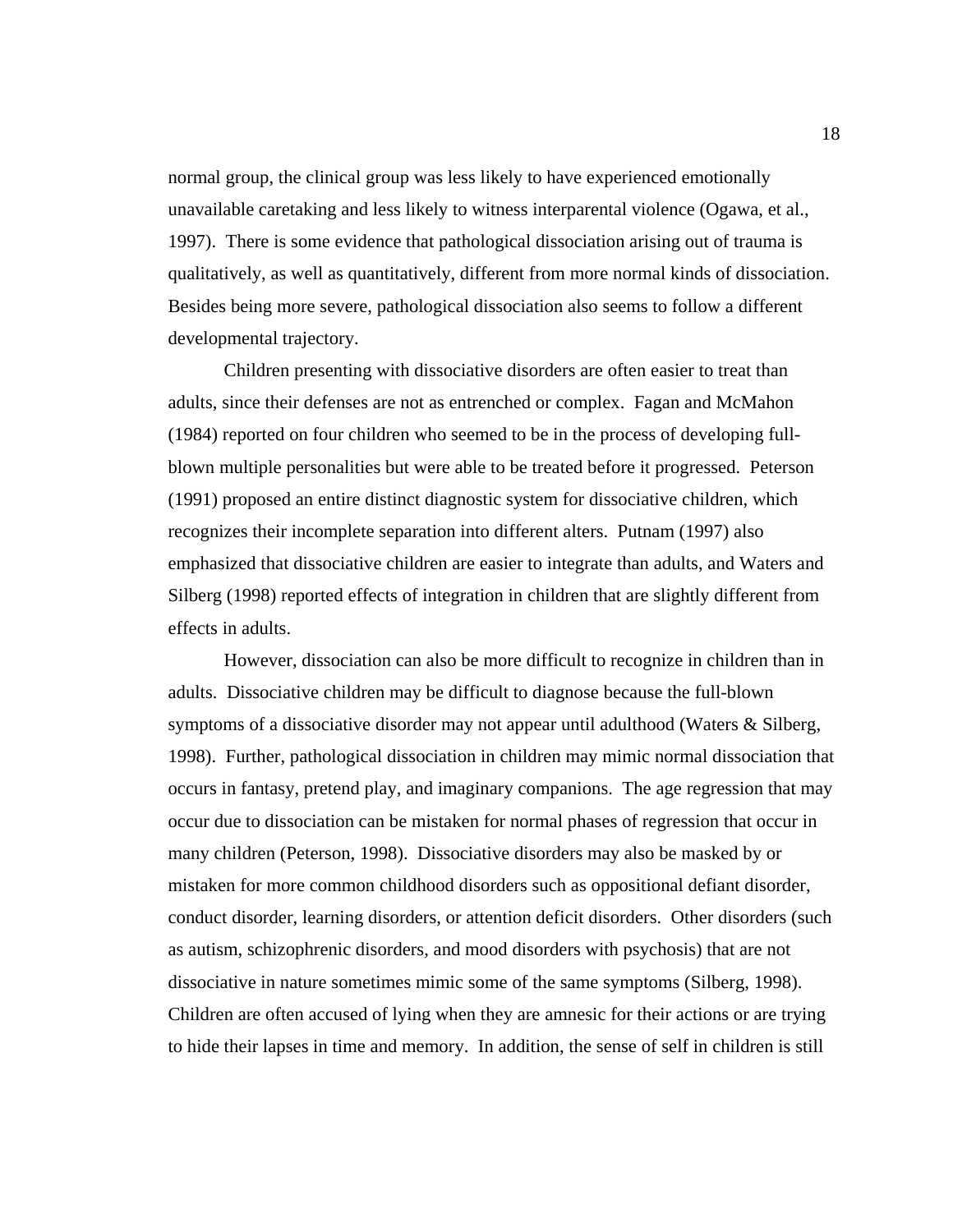developing, which may make them both more vulnerable to dissociative disorders and more difficult to diagnose.

## *What Leads to High Trait Dissociation?*

 Models of dissociation continue to be revised as researchers become increasingly aware of the prevalence of trauma and of its effects. Further, understanding the brain's structure and function is a challenge that is now increasingly addressed with brain scanning and other physiological technology. This section discusses possible pathways to high dissociation: trauma itself and several theories about disorganized attachment, shame, and genetics.

#### *Trauma*

 Severe dissociative disorders are almost always the result of childhood trauma (e.g., Maldonado, et al., 1998; Putnam, 1995; 1996). Putnam has described a "window" for trauma leading to DID at around 3 to 10 years old. Alters appear at around 4 to 8 years old (Putnam, 1995), or at the latest by age 12 (Maldonado, et al., 1998). Numerous correlational studies have confirmed a high incidence of childhood trauma—sexual, physical, and probably emotional abuse—in adults and children with dissociative disorders or very high levels of dissociation (e.g., Arbour, 1998; Bowman, et al., 1985; Chu & Dill, 1990; Coons, 1994; Dalenberg & Palesh, 2004; Draijer & Langeland, 1999; Kisiel & Lyons, 2001; Loewenstein, 1994; Macfie, et al. 2001; McElroy, 1992; Nijenhuis, Spinhoven, van Dyck, van der Hart, & Vanderlinden, 1998; Ogawa, et al., 1997; Ross, et al., 1989; Zlotnick, Begin, Shea, Pearlstein, Simpson, & Costello, 1994; Zlotnick, Shea, Pearlstein, Begin, Simpson, & Costello, 1996). Many of these studies further find that an earlier age of trauma, more severe trauma, and more perpetrators also increase the risk of developing a dissociative disorder.

It is difficult to know which aspect of trauma leads most specifically to dissociation, because many of the risk factors are confounded—for example, more severe and frequent trauma may begin at a younger age, involve more perpetrators and more force, and occur in a general atmosphere of family dysfunction (e.g., Putnam, 1996). It is partly because of this complexity in research that Tillman, Nash, and Lerner (1994)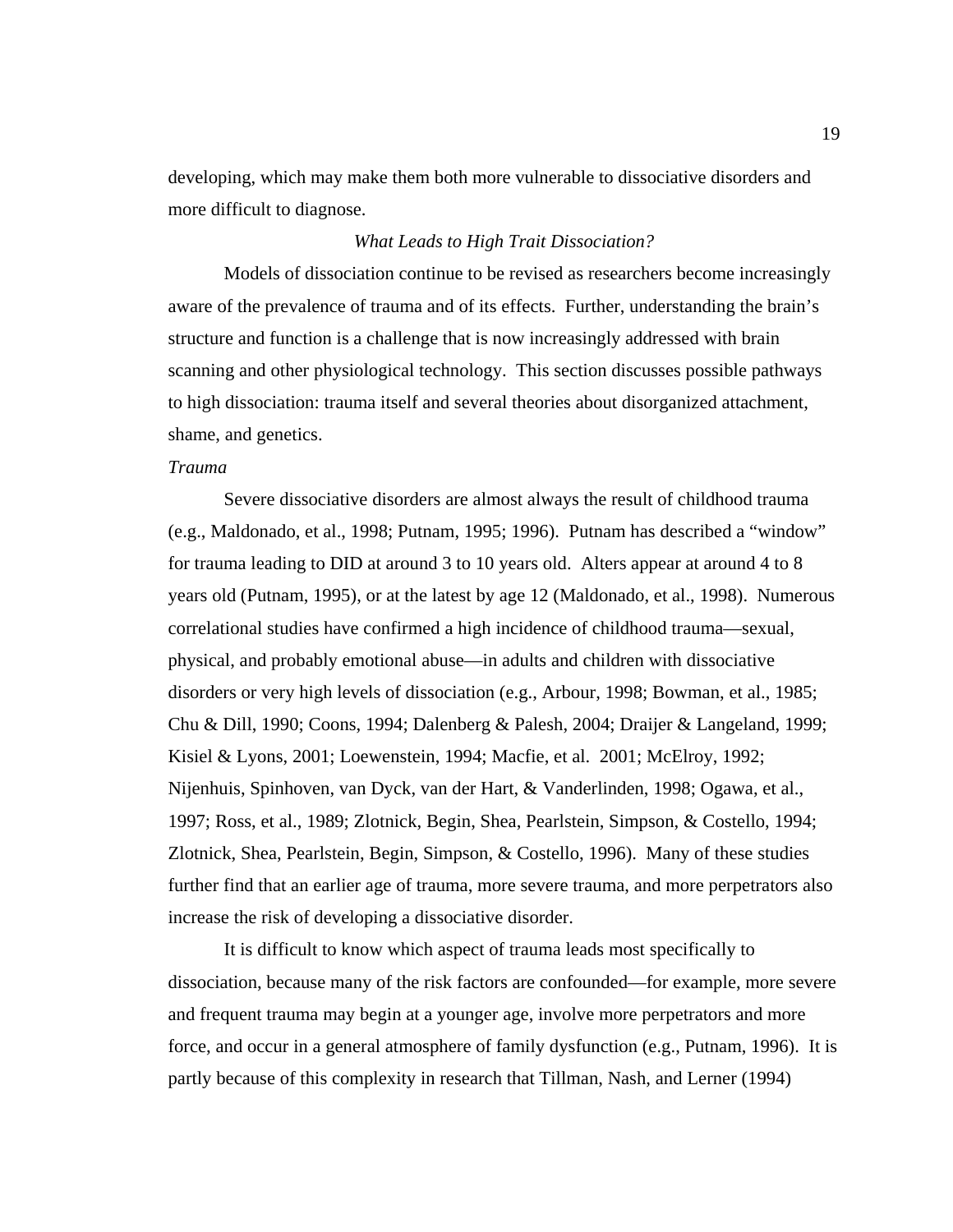concluded, in an unwarrantedly selective review of literature, that the link between trauma and dissociation has not been definitively proven. They are mistaken. At least for high levels of pathological trait dissociation, the link has been repeatedly demonstrated in several kinds of populations, using various methods. *Disorganized Attachment* 

Several models of dissociation fall under the general heading of "attachment" and have been influential in the field. Liotti's (1999) conceptualization of dissociative processes draws on the work of Bowlby and other attachment theorists. Liotti examined various motivational systems at work in the behavior of humans and other animals. The systems that affect social behavior, dependent on the limbic system of the brain, moderate care-seeking and care-giving, dominance and submission, courtship, and cooperation (Liotti, 1999). Attachment is a vital piece of these social motivational systems.

Dissociation may begin with an early disorganized attachment, even if no overt abuse is occurring (Hesse & Main, 2000; Liotti, 1999). The key element being dissociated, argued Liotti, is what it means to feel vulnerable when one should feel most protected, i.e., in a relationship with a parent or caregiver. "Therefore," he said, "children can dissociate […] only when the attachment figures are the direct or indirect source of their traumatic experiences" (p. 779). Barach (1991, p. 118) concurred, saying that detachment or dissociation "protects the abused child from crying out for help and finding out that he is alone," which would be unbearable.

When a parent with a history of trauma or loss interacts with the child, he or she may communicate in ways that are affected by past trauma. Parents with unresolved trauma, particularly those who have an Unresolved/disorganized classification on the Adult Attachment Interview, are especially likely to have infants with disorganized attachment. When external or internal stimuli trigger unresolved trauma, parents may appear dissociated, frightened, or threatening for no visible reason, which is scary for infants (Hesse & Main, 2000; Main & Morgan, 1996). The child finds this interaction frightening and withdraws; however, loneliness is even worse, and drives the child back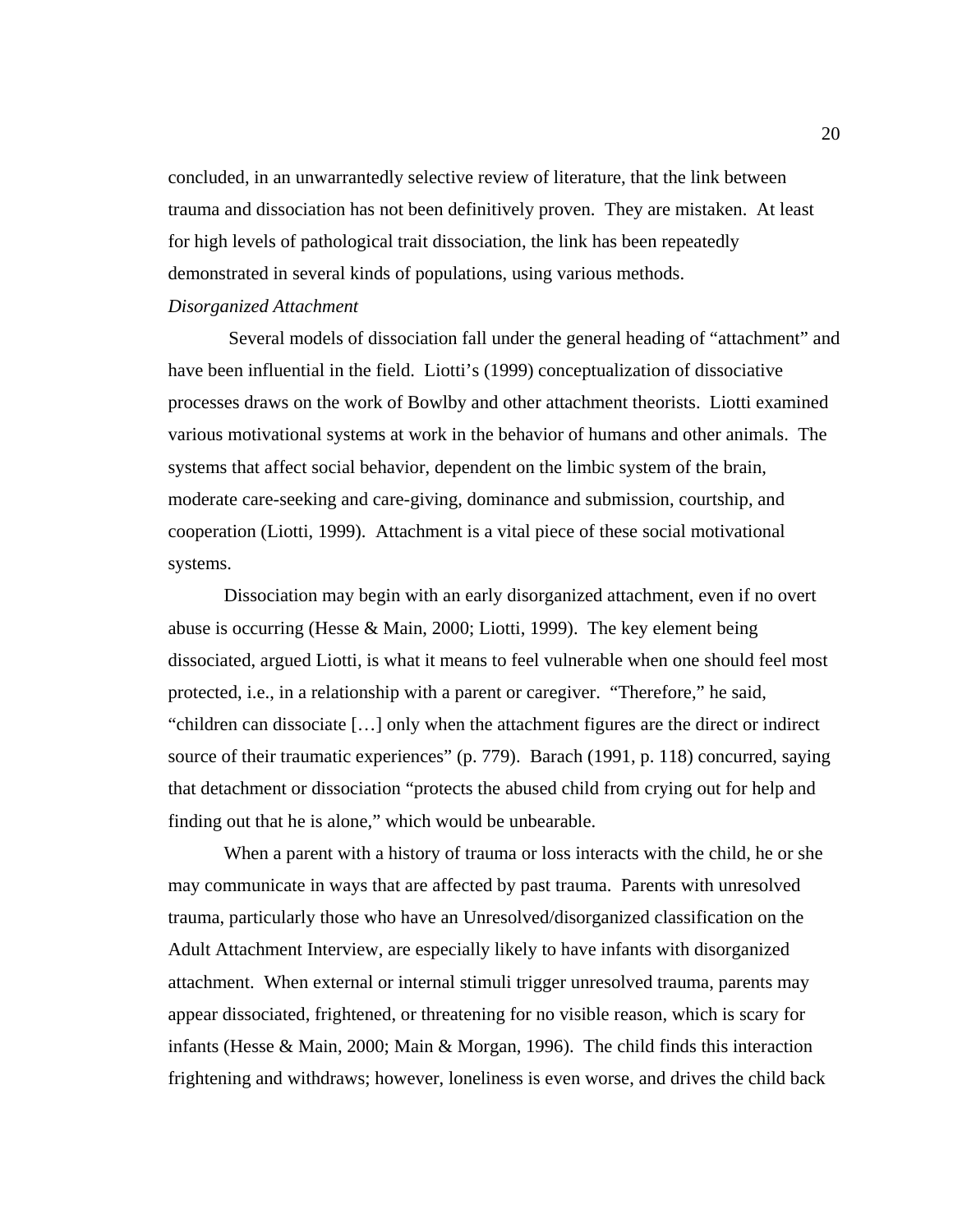to the parent for comfort. Infants have no way to separate the frightening aspects of their parents from the comforting ones, and so they continue to seek comfort in the parents' presence (Hesse & Main, 2000). In such a situation, a child develops contradictory models of the self as frightening to the parent, but also comforting and loved. The child develops disorganized and contradictory internal working models (IWMs) of both the self and the attachment figure. When the attachment system is activated, IWMs rapidly switch between the self as victim, perpetrator, and rescuer. This triad is played out both interpersonally and in the development of three different types of alters in adult DID. Therefore, the child's ability to form an integrated view of the self and others is overwhelmed (Liotti, 1999). Children with frightening caregivers are placed in an impossible bind, in which the parent is both the alarming stimulus and the stimulus that is sought in response to alarm. In this situation, infants cannot develop coherent coping strategies; they may display simultaneous approach and avoidance behaviors (Hesse & Main, 2000; Main & Morgan, 1996; Schore, 2001b) with simultaneous sympathetic and parasympathetic arousal (Schore, 2001b). One possible solution to this confusing situation is to split off good and bad representations of the caregiver, and good and bad representations of the self in response. Here is the beginning of dissociation, which may be embodied not only interpersonally but also intrapersonally, with different dyads of alters playing out different kinds of attachment relationships (Blizard, 1997).

If the child attempts to avoid the painful feelings of dissociation that this rapid switching in the attachment system causes, he or she may learn to interact through alternate motivational systems. Adult symptoms are predicted by which motivational system is activated. Liotti (1999) proposed that adults sexually abused as children will be more likely to interact sexually; adults, especially men, physically abused and humiliated as children will be more likely to interact aggressively; and adults whose parents were frightened by their own memories but not abusive may resort to compulsive caregiving. Disorganized attachment therefore increases vulnerability to dissociative disorders, but is not in itself sufficient without additional trauma (Hesse & Main, 2000). Dissociative disorders emerge when the defense mechanism of these competing motivational systems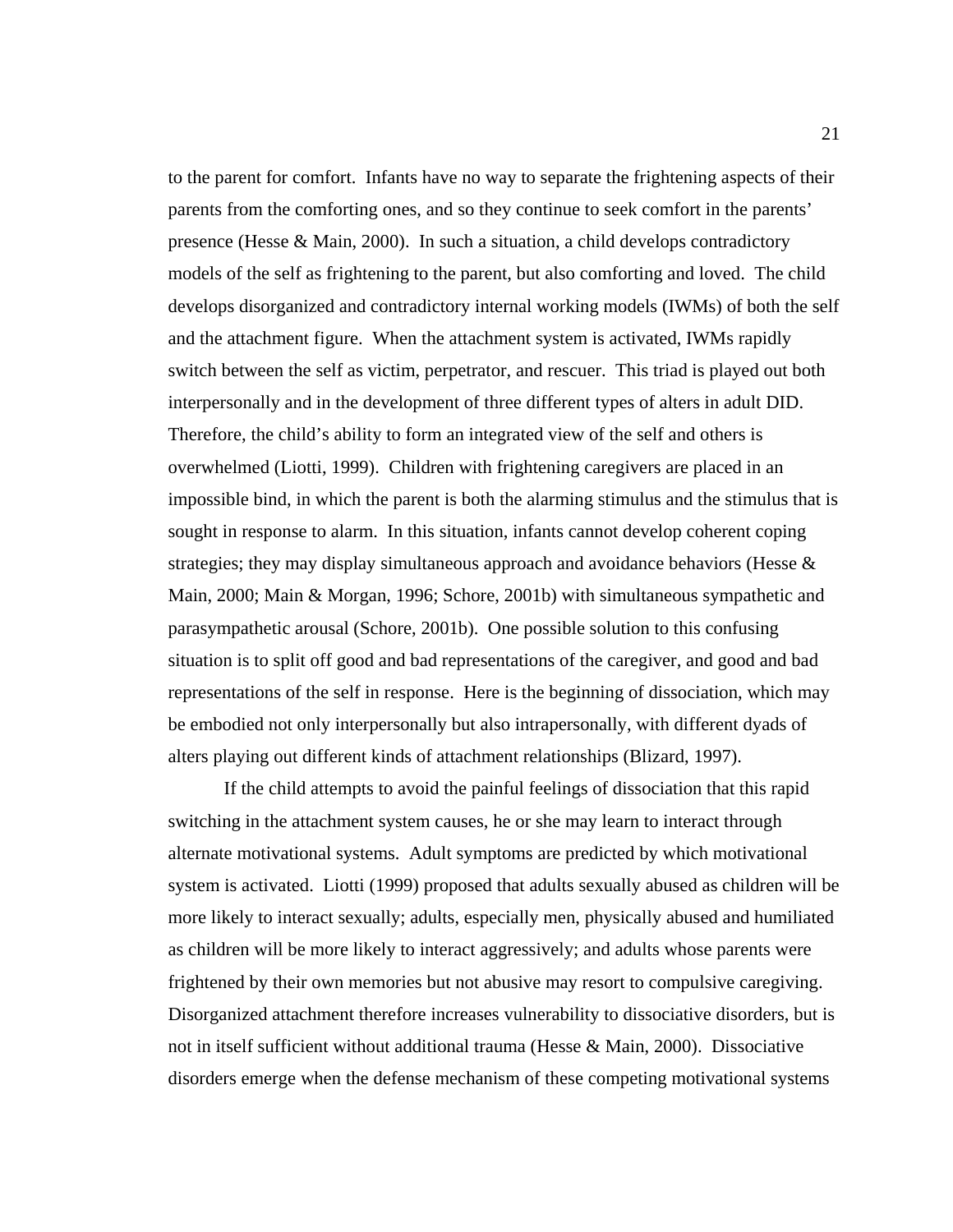breaks down and attachment to a caregiver is massively activated, causing rapid switching of IWMs to occur. These incoherent and multiple IWMs only increase the feelings of fear and anxiety in the face of a new trauma, and ensure that further dissociation will occur (Liotti, 1999). In addition to the evidence given by Liotti, preliminary support for this model was found in an additional study that showed that a familial pattern of disorganized attachment may predispose children to dissociate in response to later trauma (Pasquini, Liotti, Mazzotti, Fassone, Picardi, & The Italian Group for the Study of Dissociation, 2002).

*Discrete behavioral states (DBS).* Putnam's (1997) theory of discrete behavioral states has been very influential. In brief, humans are born with the capacity for a few basic states (resting, dreaming, awake and alert, fussing, crying). These discrete states can be distinguished by patterns of affect, motor activity, spontaneous verbalization, heart rate, respiratory patterns, and attention. Later, development and experience contribute to the formation of more numerous and complex states. The infant's main task in the first few years of life is to acquire the ability to control his or her own behavioral state transitions. Parents play a crucial role in this process, teaching children to recognize and control their own emotional states, and how to re-establish them if they are disrupted. Parents also help children to know which state is appropriate for various situations, and to integrate these various states across contexts so that a unified sense of self is developed (Putnam, 1997).

Abuse disrupts these processes. Instead of being helpful to the child, the abusive parent is actively reinforcing a situation in which the child is overwhelmed with unbearable emotional and physiological arousal, and has no way to manage it. Abuse by parents also leads to the necessity of children having different senses of self for different situations, which they use in an attempt to control the state of their caregivers and not get hurt. The vital importance of attachment prevents children from disconnecting entirely from abusive caregivers, but at the same time children are left reliant on parents who are actively undermining their growth. When the caregiver does not help regulate transitions between states, metacognition is impaired and the child does not develop a unitary self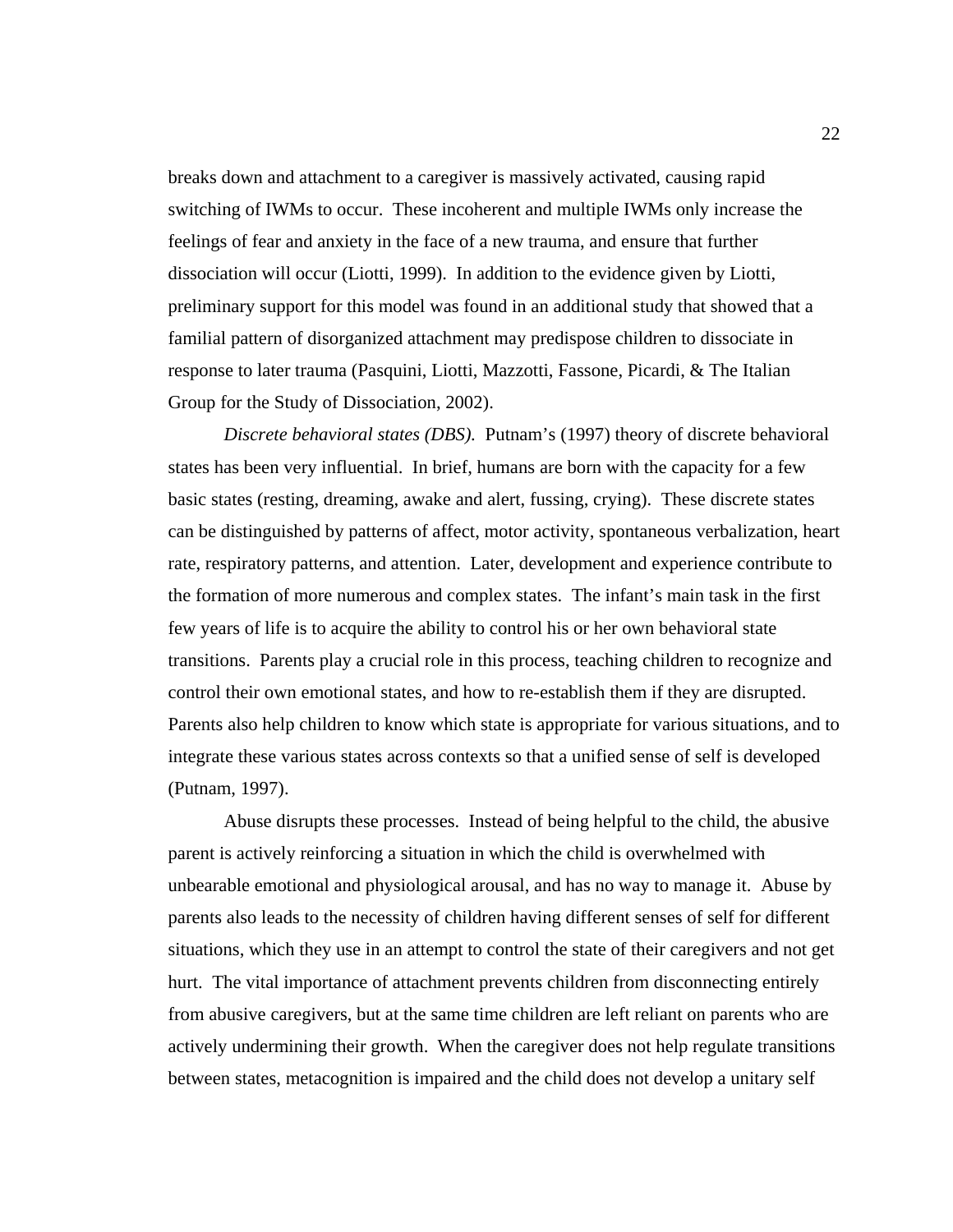(Forrest, 2001; Putnam, 1997); in fact, abusive, dissociative, or inconsistent parents force the child to alternate rapidly between various behavioral states. Under these circumstances, the child's development takes a serious departure from what is normal. Dissociative states arise in response to social and environmental cues, and the child's knowledge and skills are isolated into mutually inaccessible states and are not always available (Putnam, 1997).

Schore (2001b) concurred with this conceptualization. In a thorough examination of the effects of trauma on infants' brain development, he explained that abusive caregivers not only do not help infants learn to regulate their arousal, but they actively induce dysregulation without repair capabilities. This situation results in wild alterations of the infant's biochemistry, with resulting damage to the developing brain.

*Orbitalfrontal cortex (OFC).* The orbitalfrontal cortex (OFC) may play an important role in the development of dissociation. Forrest's (2001) orbitalfrontal model is based on Putnam's DBS theory and the neurobiology of OFC maturation. The OFC is in the prefrontal cortex, which handles such functions as short-term memory, attentional set, and inhibitory control. In particular, the OFC is responsible for inhibitory control of incoming information (both internal and external), which allows the maintenance of goaldirected behavior. It connects directly to the limbic system in the amygdala, aids in regulating states by regulating the autonomic nervous system, and is more developed in the right hemisphere than in the left. It is also involved in the pleasurable effects of social interaction and the initiation of movement towards emotionally significant stimuli. In particular, it processes social signals, bonding, and emotions (Schore, 2001a, 2001b). Perhaps one of its most important inhibitory control functions is allowing delayed responses to stimuli so that the organism can react on the basis of stored information rather than immediate context (Forrest, 2001; Schore, 2001a).

 The OFC develops substantially during the same years that attachment to a caregiver is being formed and emphasized, approximately age 10 to 12 months, with another period of rapid maturation between the ages of 6 and 9 years. This development aids in regulating emotions and their related states so that the individual experiences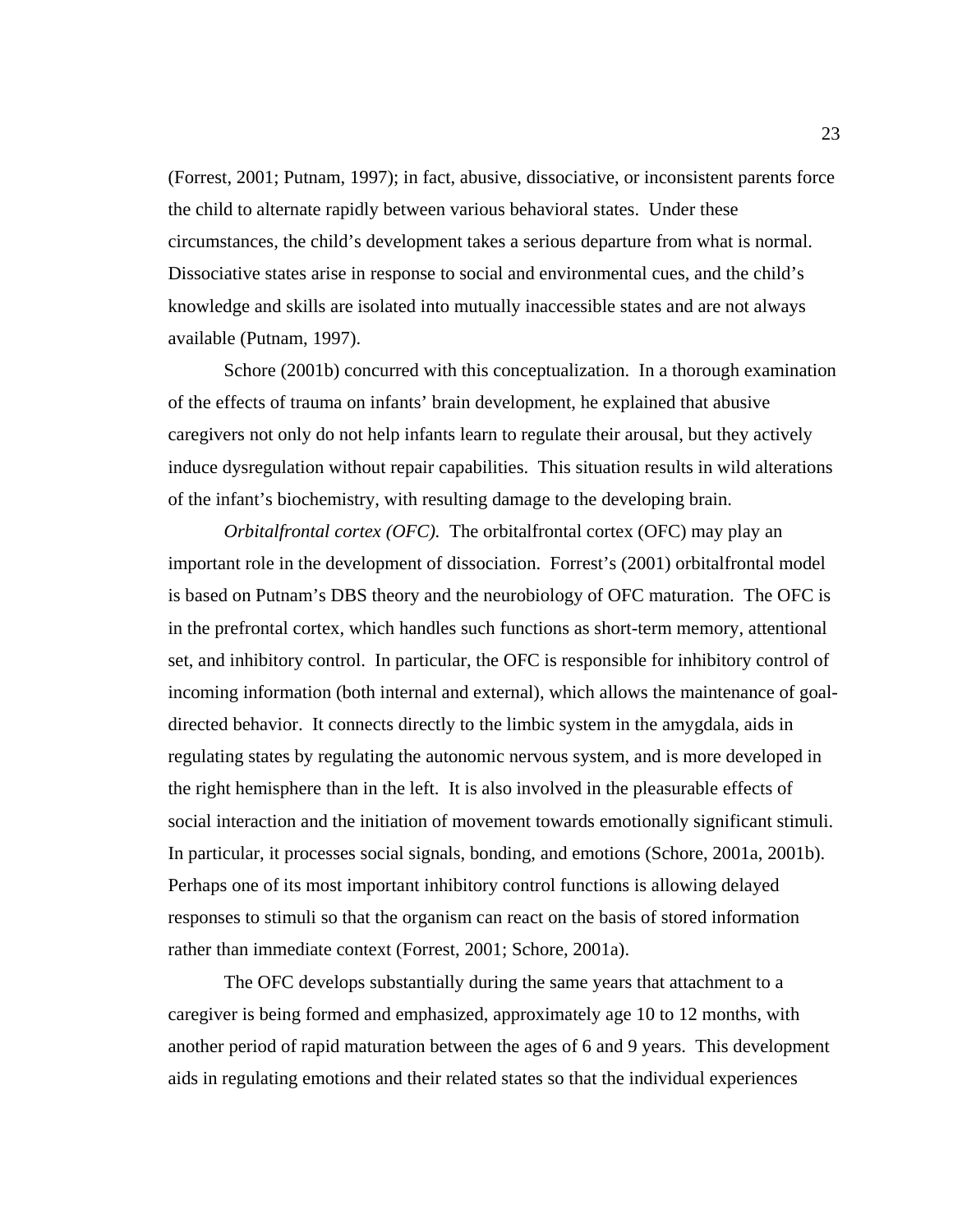inner continuity across contexts, which is critical for the development of a coherent sense of self. Interactions with the caregiver are the primary input used to shape the development and abilities of the OFC. Securely attached infants are able to regulate their affect and sense of self, and can flexibly adapt to new situations throughout life (Forrest, 2001; Schore, 2001a, 2001b). However, in insecurely attached infants, the OFC has developed without interactions that teach the infant how to regulate his or her own states. Relational trauma during this early period results in drastic pruning in the OFC and subsequent information processing that relies on the amygdala instead, leading to fearful states without cortical input. Infants therefore cannot learn to regulate their states effectively and soothe themselves. Because of damaged connections from the right orbitofrontal area to the left language areas, affective information is not effectively transferred into language for processing, leading to difficulty expressing emotions (Schore, 2001b). Similar to Liotti's (1999) proposed attachment model, Forrest (2001) explained that infants with disorganized attachment show contradictory behavior, because they have a need for attachment and yet their attachment figure is frightening and their life is chaotic. Contradictory parental behaviors do not provide a consistent pattern around which the child can organize a self (see also Blizard, 1997).

In this case, the OFC prohibits the integration of different representations of the self into one coherent self. When different contexts arise, the OFC responds on the basis of the immediate environment, which triggers different conceptions of the self to be active, without taking into account all the other senses of self from other contexts (Forrest, 2001). This organization is quite adaptive in childhood, because it protects the developing child from having to be always aware of the frightening aspects of the parent. It is the brain's attempt to deal with a lack of a stable environment, instead organizing the self around the immediate context (which results in switching behavior) and laterally inhibiting the knowledge in other systems (amnesia).

This model makes testable predictions about the development of dissociative disorders. It brings together evidence from neuroanatomical animal studies, attachment studies, cognitive research, and neurological research in humans. It provides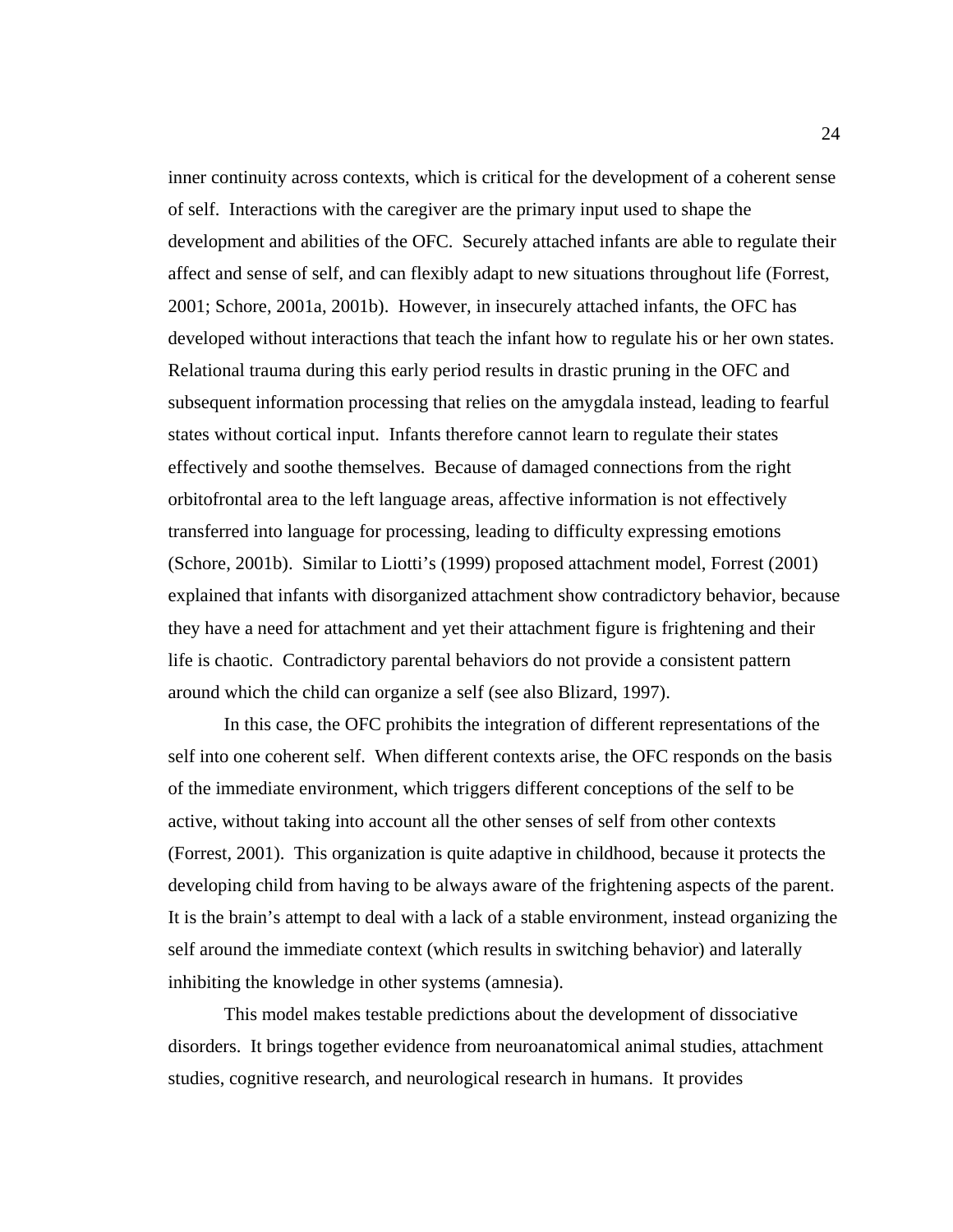explanations for many of the phenomena seen in abused children and adults, and offers intriguing areas of research for the future.

# *Betrayal Trauma Theory*

Freyd's (1996) Betrayal Trauma theory is based largely on attachment models. It starts from two basic premises: infants need attachment, and the social human species needs to avoid cheaters. As infants, humans are totally helpless. They are dependent on their caregivers not only for basic physical needs of food, warmth, etc., but also for emotional needs of love and care. Infants of many species, especially primates, which mature slowly and therefore have a lengthy period of dependence, have a very strong drive for attachment. In most circumstances, this attachment is what enables infants to survive. In situations of distress, such as hunger or loneliness, infants will seek the parents to whom they are attached, for example by crying or motioning to be picked up. Parents become attached to their offspring and take care of them; in return, babies give back love and affection. Humans also have a strong motivation to avoid being cheated or betrayed (see Freyd, 1996, for further discussion of "cheater detectors"). The most adaptive responses to being cheated are either to confront the cheater or withdraw from further contact, sometimes both.

 When a young child is abused by a parent or caregiver, these two needs come into direct conflict. Withdrawing from or confronting the betrayer threatens survival in direct and indirect ways. Losing basic care may result in physical starvation, while losing or damaging the emotional care of the attachment relationship may result in emotional starvation. In this situation, it is more adaptive to not know about the trauma that is occurring. Therefore, the theory proposes, people become blind to betrayal to the extent that being aware of it would threaten a relationship in which they are dependent (Freyd, 1996).

Under this theory, the purpose of dissociation is not escape from pain, but maintenance of the attachment relationship by not-knowing about information that would threaten it (Richardson, 2002, proposed a similar logic). The more important the relationship, the stronger the motivation to preserve it. Thus, abuse by a parent or other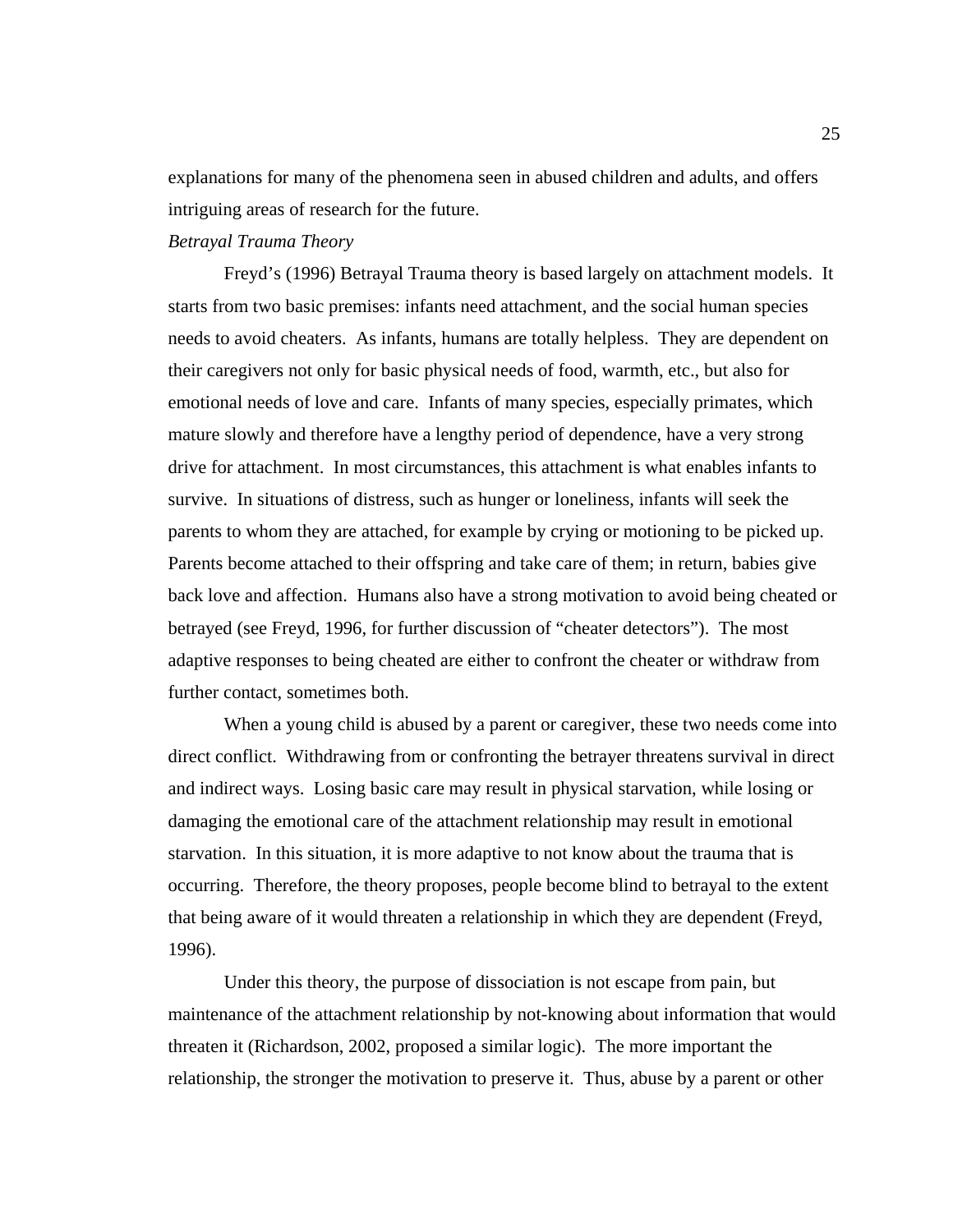trusted caregiver would be more likely to lead to amnesia and/or dissociation than would abuse by a stranger. Dissociation is therefore conceptualized as an adaptive survival response to a bad situation. Splitting the abuser and the self into good and bad representations is a way to preserve attachment, as is internalization of the abuser (Blizard, 1997).

Betrayal trauma theory is supported by empirical evidence that relationship to the perpetrator is related to rates of forgetting (e.g., Freyd, DePrince, & Zurbriggen, 2001), as well as by reports from people with DID that the betrayal by trusted family and caregivers was the part of the trauma that most disrupted their internal organization of self (Steele, 2002). Kluft (1993a, p. 36) speaks of "multiple reality disorder" because abused children must endorse multiple realities, including ones in which the parent is idealized and ones in which the parent is abusive. This basis of dissociation is consistent with Liotti's (1999) conceptualization of how disorganized attachment leads to dissociative disorders. Further support for this theory can be found in Freyd's (1996) reanalysis of previous data, as well as in many recent studies of sexual abuse that assess closeness and betrayal (e.g., Chu & Dill, 1990; Schultz, Passmore, & Yoder, 2003). *Shame, Guilt, Externalization* 

Unresolved shame and guilt have been hypothesized to lead to the development of dissociation. These emotions, which are often associated with having been abused, may act as a mediator for the differential development of a dissociative disorder; however, there is little evidence on this subject. Irwin (1998), using a questionnaire technique, found that up to 36% of the variation in DES scores was accounted for by a combination of shame, guilt, gender, and age. Irwin proposed that as dissociation increases, the trauma becomes less and less likely to be resolved, leading to higher levels of shame and guilt. Proneness to dissociation would therefore be a function of proneness to guilt and shame. One criticism of this study is that feelings of shame and guilt may have been primed by questionnaires asking about sexual abuse experiences. Nonetheless, it is an interesting step in clarifying the relationship between trauma, dissociation, and specific affective responses.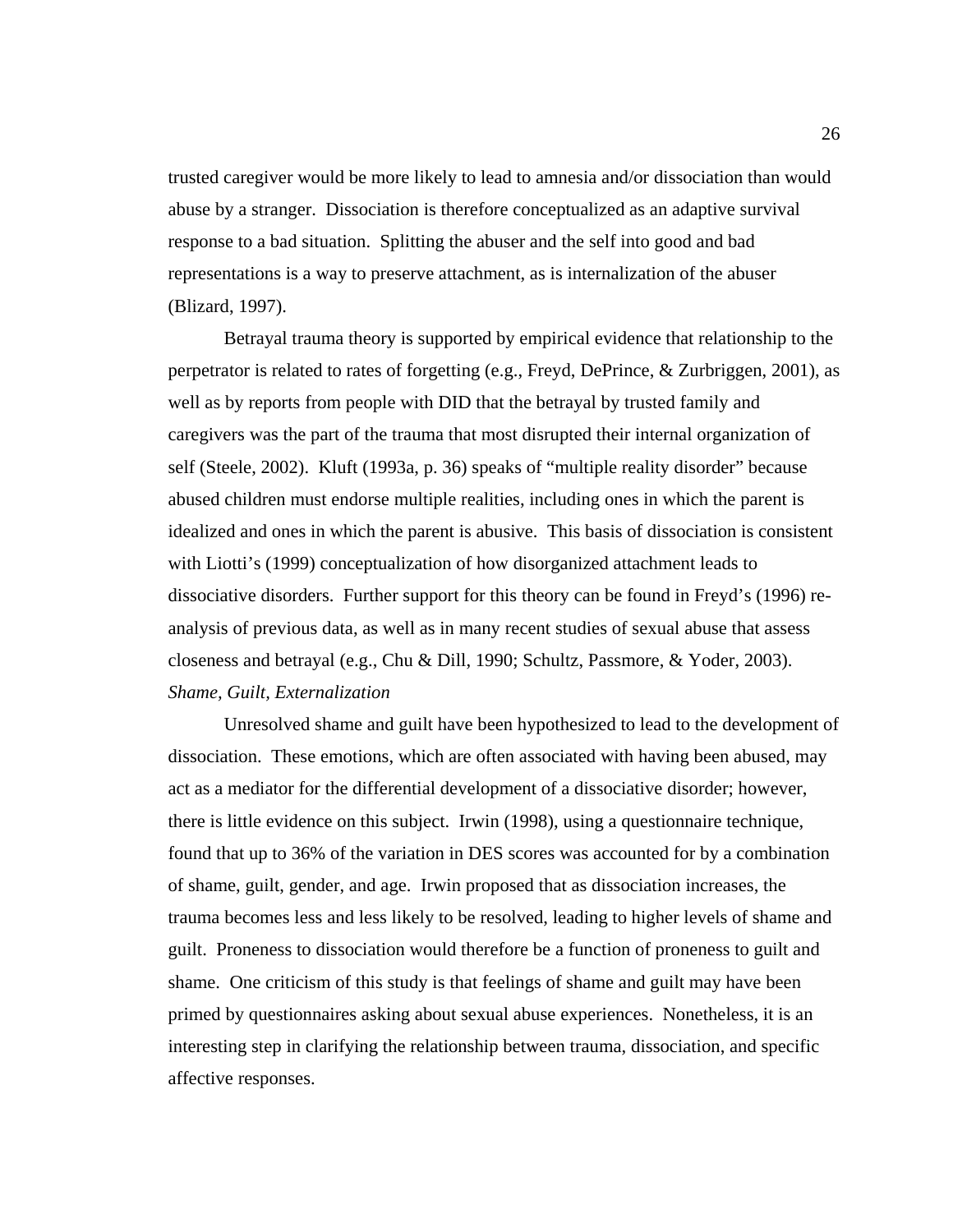Talbot, Talbot, & Tu (2004) reported an additional piece of support for the contribution of shame to dissociation, again using questionnaires. In a female hospitalized population, the authors found that shame-proneness was positively correlated with dissociation, especially in women who reported histories of child physical or sexual abuse, or adult physical abuse. Shame and abuse both predicted dissociation, but no causal inferences could be drawn from this study (Talbot, Talbot, & Tu, 2004).

 Dissociation may also be related to the development of externalizing phenomena. In a fascinating chapter, Heineman (1998) related dissociation to obsessive-compulsive disorder through a common need to control the situation and environment. Dissociation, Heineman claimed, aids the abused child in maintaining an external focus so as not to be aware of inner pain. When depersonalization occurs in response to psychological or physical pain, the body becomes disembodied, and a part of external reality rather than internal experience. Thus, aversive emotions and memories do not become part of the self but are stored in separate fragments.

 Heineman (1998) described how adults often collude with children in maintaining an external focus, for example by distracting them with thoughts of a reward when they are undergoing a medical procedure. In the case of children who have been abused, adults may concentrate on concrete, pragmatic methods of addressing the trauma while downplaying children's inner emotional world. Some well-meaning adults direct their energies towards assuaging their own guilt, anger, and pain by making efforts to punish the perpetrator who has hurt their child, rather than asking the child what would be most helpful for him or her. Sometimes this need for control is "contagious" from parent to child and they both develop ritualized behaviors, such as obsessive cleaning, in order to control the danger in the world and keep the child safe. Perpetrators also deny the child's inner world of pain and betrayal, instead imposing an alternate external reality: "This didn't happen." The child then develops defenses with an external focus, such as a hypervigilance of others' behavior. However, healing cannot occur until the underlying emotional effects of the trauma are processed in therapy. Therapy can never erase the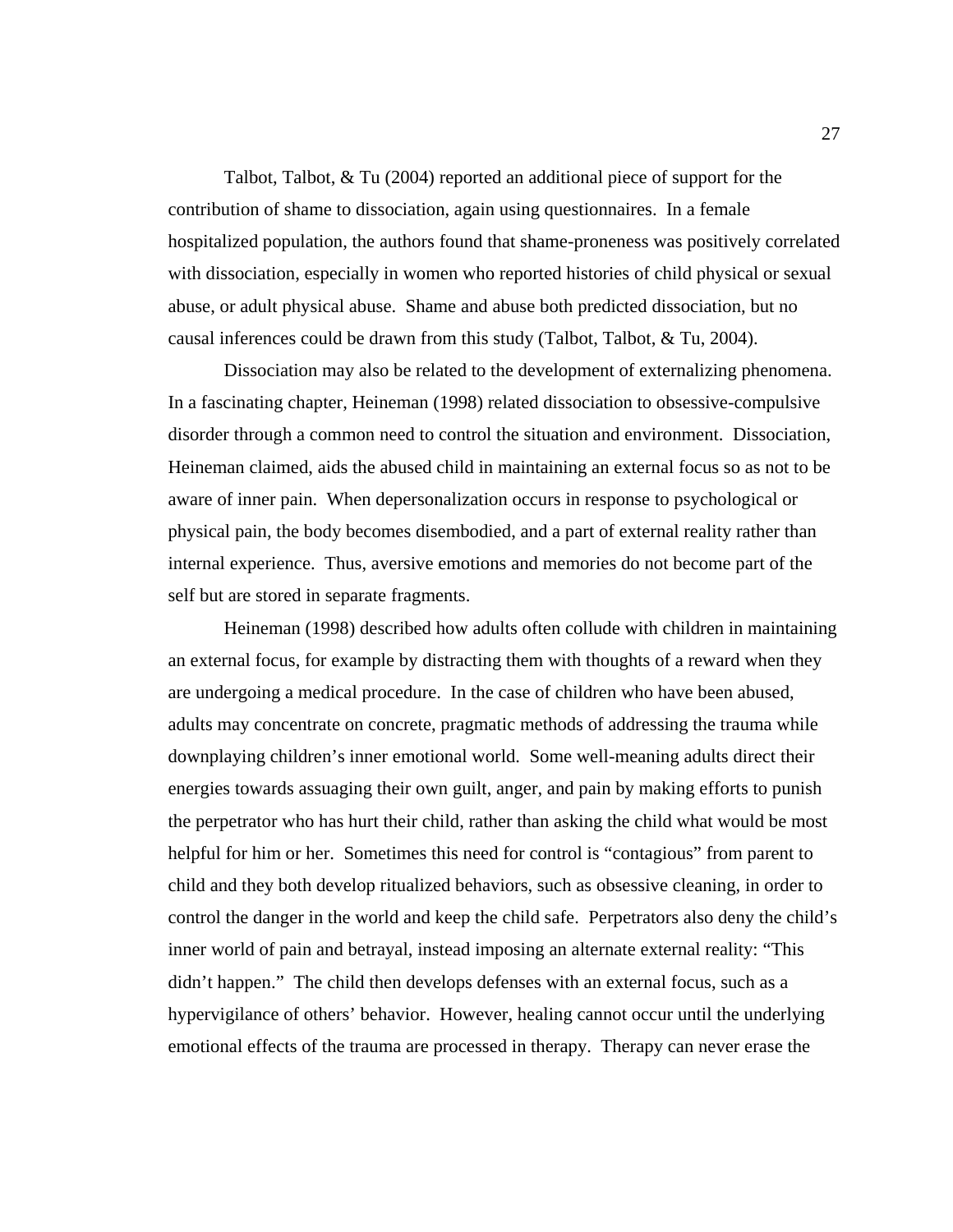reality of the trauma that happened, but it can aid clients in regaining a true sense of control over their lives rather than an illusory one (Heineman, 1998). *Genetics* 

Recently, studies have been undertaken to determine whether dissociation has a genetic component. Putnam (1996) reported that there is some preliminary evidence that parents and their children have moderately correlated scores on measures of dissociation, in both healthy and abusive families, and Ross, Norton, and Wozney (among others), have found high rates of dissociative disorders in the families of those diagnosed with DID (Braun, 1985; Ross, Norton, & Wozney, 1989). However, these findings provide no clear support for a genetic contribution over and above family environment.

Three studies have examined genetic contributions to pathological and nonpathological dissociation. In one study, family environment accounted for 45% of the variance in dissociation scores, and nonshared environment accounted for the rest; there was no significant genetic contribution (Waller & Ross, 1997). Another study, however, found that shared environment was a nonsignificant contributor, with the variation in dissociation accounted for by nonshared environment (52%) and genetic influences (48%) (Jang, Paris, Zweig-Frank, & Livesley, 1998). The study's authors concluded that there may be a common genetic predisposition to dissociate, which is moderated by different environmental factors, leading to different kinds of dissociation. These two studies, both using twin samples, provide an argument that genetics and environment are both important in the development of dissociation, but that further research is necessary to tease apart their effects.

Becker, Deater-Deckard, Eley, Freyd, Stevenson, and Plomin (2004) examined genetic and environmental effects on individual differences in children and adolescents; previous studies had only included adolescents and adults. This study was also unique in that it allowed analysis of how influences may change over time, because in one of their samples the children were re-evaluated every year for four years. Becker and colleagues collected data regarding dissociation in adopted and full siblings, as well as identical (MZ) and fraternal (DZ) twins. Parents and teachers completed a six-item scale derived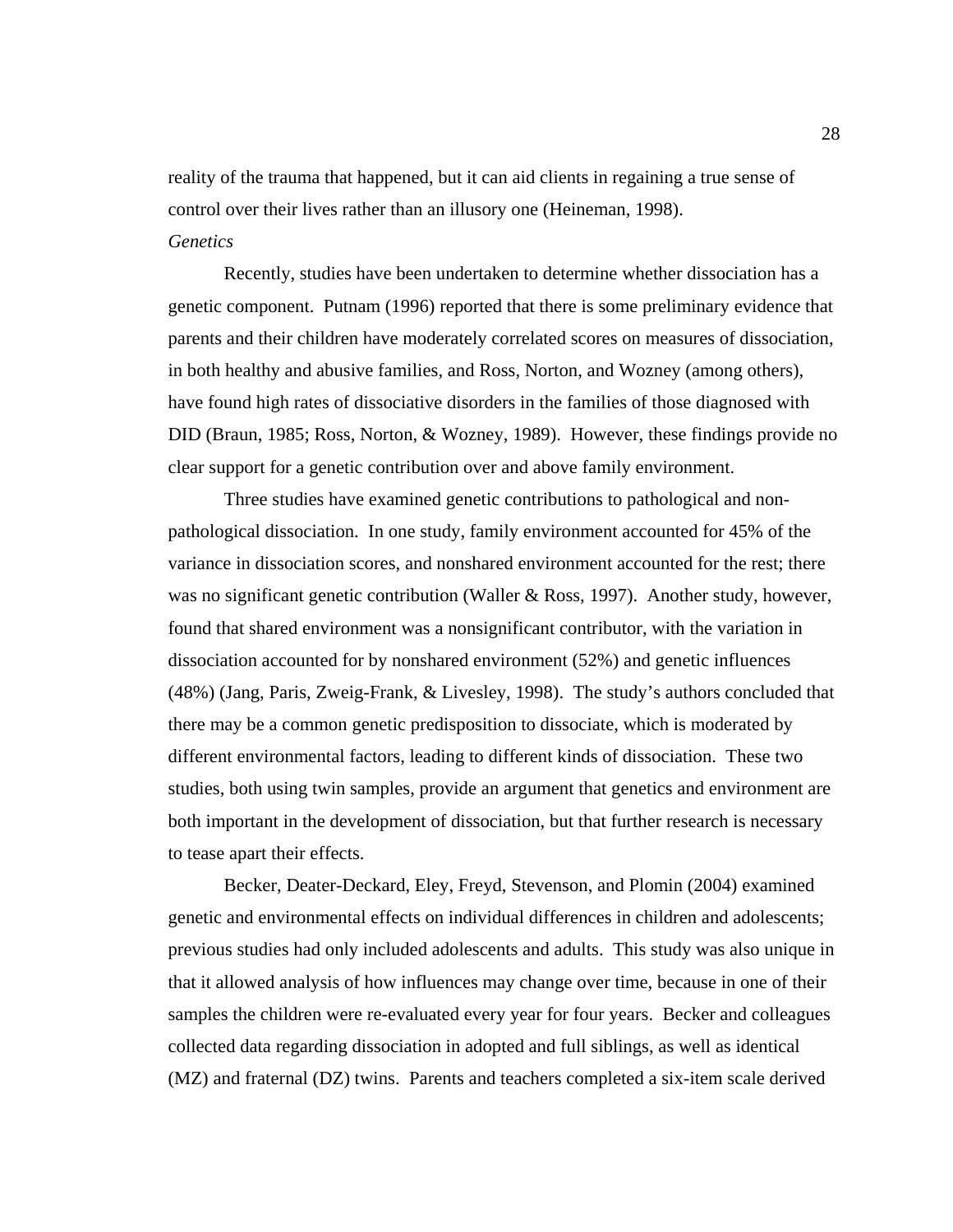from the Child Behavior Checklist (CBCL). It is important to note that this scale is designed to measure non-pathological dissociation, and that their samples probably did not have high levels of abuse.

Their results showed that, contrary to some theories, amount of dissociation was relatively stable from middle childhood through mid-adolescence. Although dissociation is hypothesized to decline slightly with age, and there is some support for this assertion, this decline is probably driven largely by the presence or absence of abuse, and by whether hypnotizability is used as a measure of dissociation (see Putnam, 1997, for a review; cf. Macfie, Cicchetti, & Toth, 2001). Becker and colleagues found that genetic dominance may be present, and that additive genetic factors and nonshared environment best accounted for individual differences. There was no effect of shared environment. The authors hypothesized that environmental factors reinforce sibling differentiation rather than sibling similarity, and that the normative dissociation measured in this study may constitute an underlying diathesis that affects how children respond to later trauma. They pointed out, however, that their methods were based on the assumption that all the siblings of the same family (full siblings, adopted siblings, MZ and DZ twins) had the same environment, an assumption that may be faulty in some circumstances. They also assumed that gene-environment interactions were minimal, which, again, is a limitation. Despite these limitations, however, the study is an important step in showing that, for normative dissociation at least, genetic factors do play a role in the development of dissociation. This theory is bolstered by the findings of Ogawa and colleagues (1997) that temperament measured at the age of three months was one of the best predictors of dissociation in adolescence.

#### *Summary*

 This chapter has summarized the general phenomenology, prevalence, and development of dissociative identity disorder. DID is a condition that develops in childhood due to severe abuse and that, if not properly treated, continues to affect functioning. One aspect of DID is the development of separate pieces of consciousness, or alters. The assessment of this separation will be explored further in the next chapter.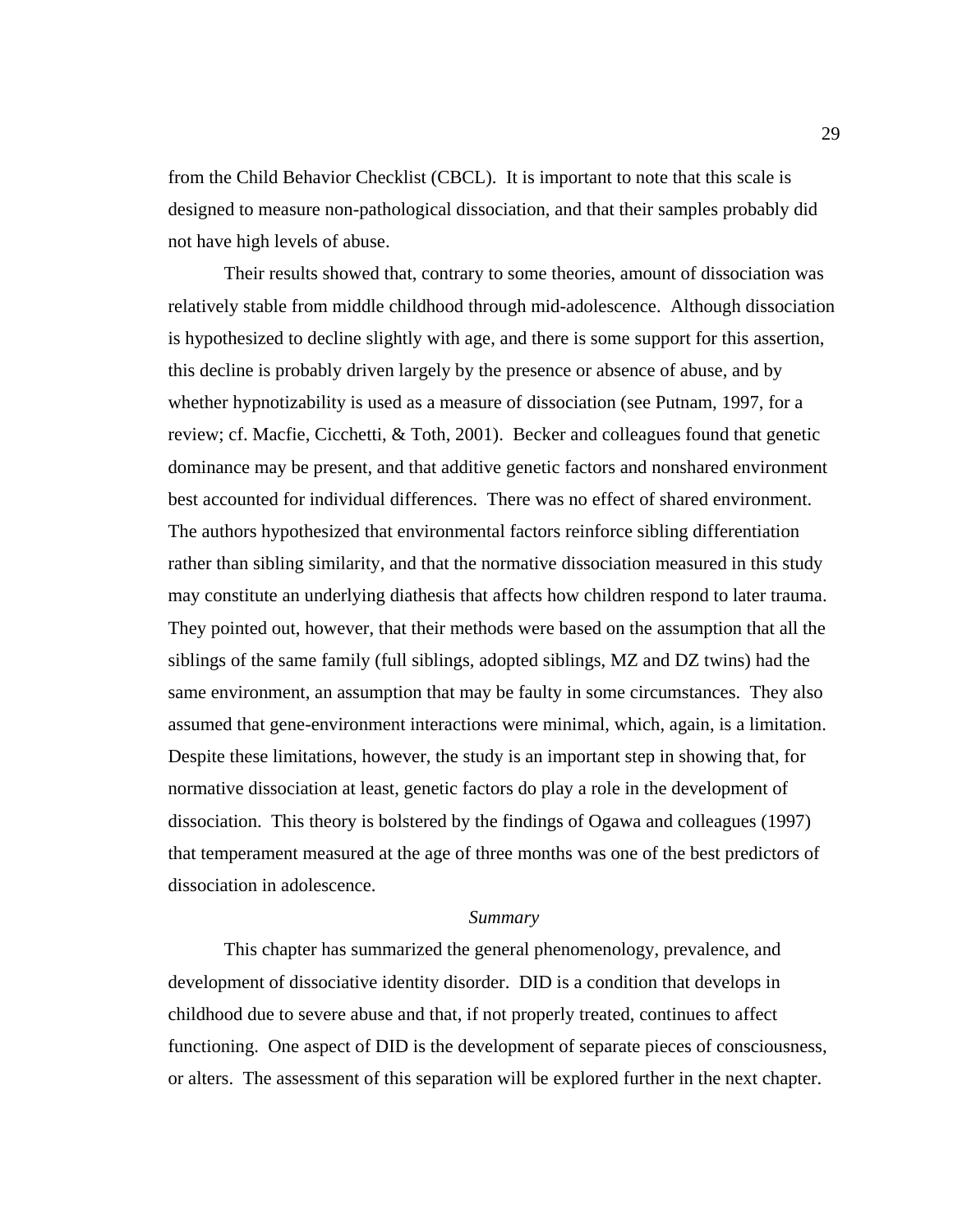The degree to which alters are fragmented or integrated is of particular relevance to this study, which examines and measures integration and switching among alters.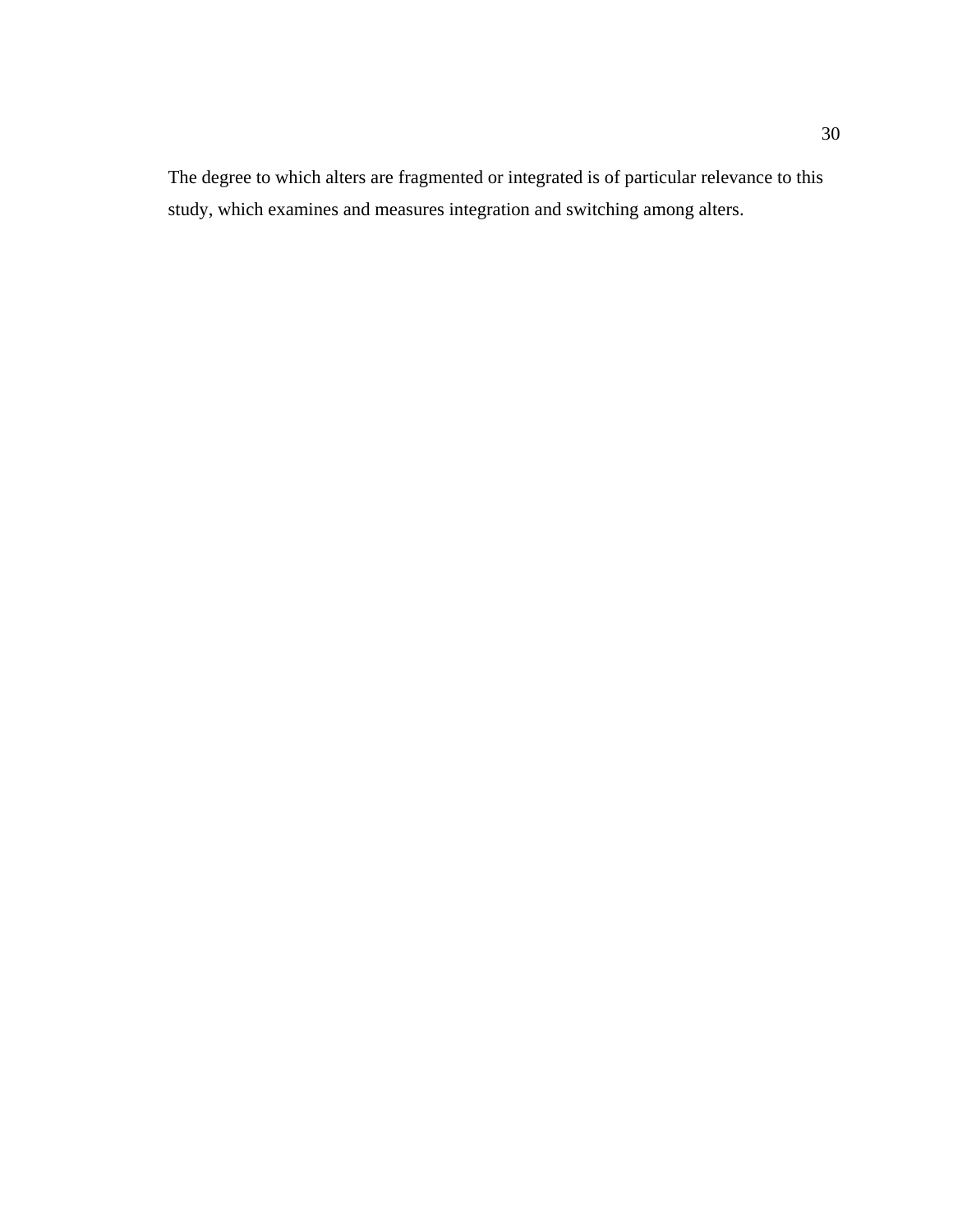# CHAPTER II

# DISSOCIATION IN THE LAB, PART 1: NEUROLOGICAL STUDIES OF DISSOCIATION

Since the 1980s, an increasing number of published articles have examined the physiological and neurological phenomena of dissociation in an attempt to understand its biological bases. Although the exact brain mechanisms of this complex process are still largely unknown, there is an emerging consensus about how dissociation can be measured in the laboratory. Decades of research now support a conceptualization of dissociative identity disorder (DID) as a genuine condition that may have widespread physiological underpinnings. Despite the limitations of each of the studies described in this chapter, as a group they provide compelling evidence that there are measurable neurophysiological differences among alters in DID.

# Neurological Studies of Dissociation

 Modern techniques allow us to capture images of the brain in motion, but pioneers of this research have been systematically examining neurophysiological evidence of dissociation for well over 20 years. In one of the earliest studies, Prince and Peterson (1908) found, in a woman with three personalities, that personality A showed galvanic skin response (GSR) changes in response to words that related to the experience of a different alter. Personality A did not personally experience the event, nor did she know about the other's experience. Prince and Peterson (1908) also found that an alter who was co-conscious but not participating during a peripheral vision test could describe the details of the stimuli presented in that test, even though the alter who was participating could not consciously see the objects.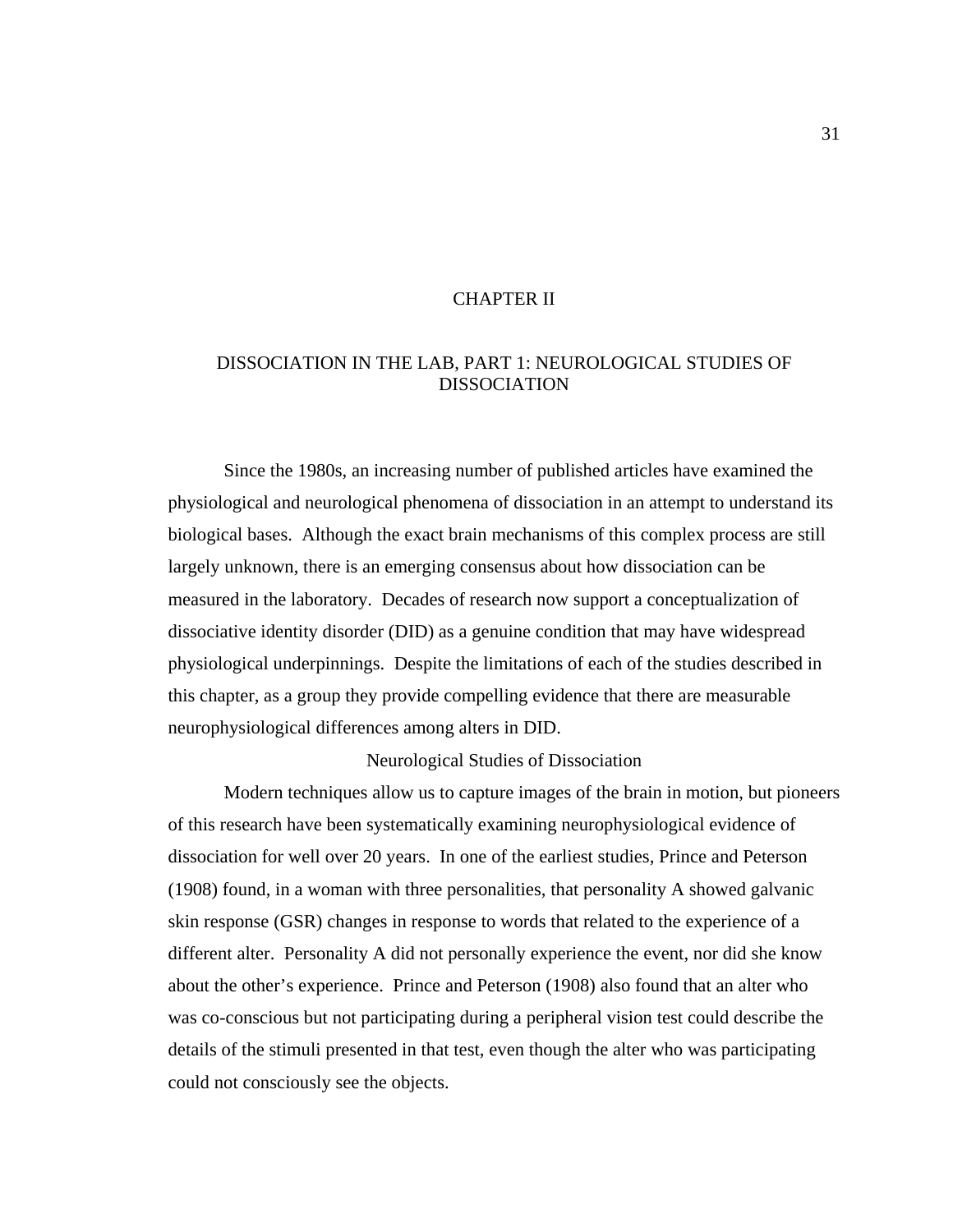#### *GSR, ERPs, and Other Physiological Measures*

Several of the cognitive studies described in the next chapter also included neurological measurements. Ludwig, Brandsma, Wilbur, Bendfeldt, and Jameson (1972) performed a variety of tests on a male patient with four personalities. GSR for emotionally laden words varied across personalities, and interestingly, the pattern of GSR followed the reported pattern of memory sharing among the alters. That is, all the alters reacted to words that were emotionally salient to the host. Each alter also showed increased GSR in response to words that were emotionally relevant to that alter only, and did not react to the words that were emotional for the other alters (Ludwig, et al., 1972). The results of a conditioning paradigm measuring GSR were inconclusive, however. In addition, EEG results showed that the alters had qualitative differences in alpha frequencies and amplitudes. One alter also differed from the others by having deficits in two-point discrimination, taste discrimination, and sense of pain (Ludwig, et al., 1972).

Another case study also found physiological differences between alters: visual average evoked responses from EEGs differed between alters to the same degree that separate people differ (Larmore, Ludwig, & Cain, 1977). However, a slightly later study using a single male participant found that changes in EEG readings among alters could be explained by amount of alertness, without the need for conceptually different personalities (Cocores, Bender, & McBride, 1984). Cocores and colleagues also argued that alpha rhythms do not provide compelling evidence for differing patterns of EEG readings.

Event-related potentials (ERPs) have also been used to study dissociation. The P300 component of ERPs is often used as a measure of subjective "surprise" or perceived stimulus infrequency. It probably reflects the time taken to update an internal model, and it appears only for stimuli that are relevant to the current task. Interestingly, it can potentially be used as a measure of how self-relevant a stimulus is, even when the self is not relevant to the task at hand (Gray, Ambady, Lowenthal, & Deldin, 2004). Therefore, future research should investigate the feasibility of applying this technique to studying transfer of information among alters in DID.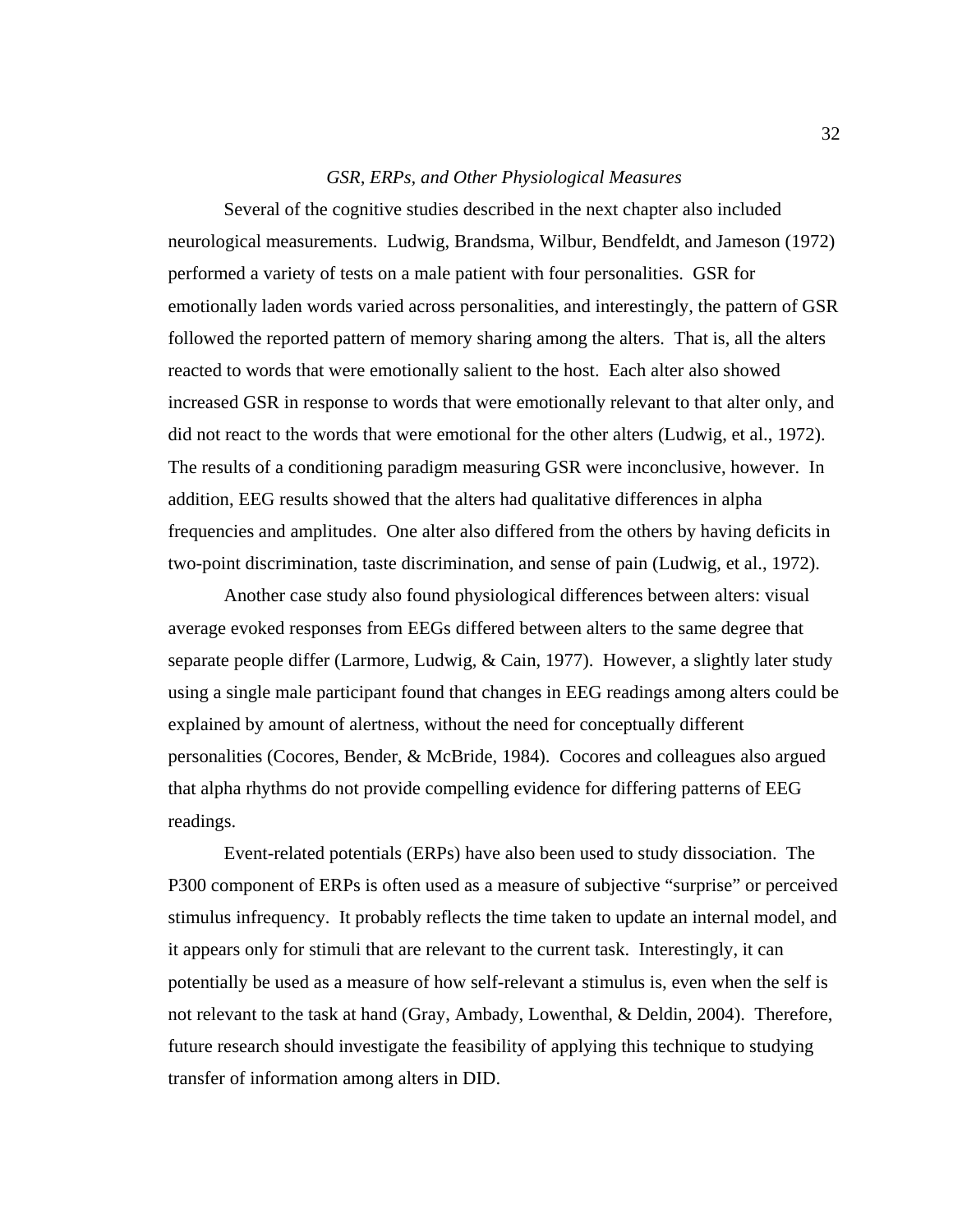One study compared four ERP components in four women with MPD, each tested in three different alters. Ladle (1987) found that, overall, the P300 component was different among the three alters in each participant, with three of the four participants showing a distinctive pattern. Their "emotional" personalities had longer latencies for the P300 than did their "host" and "unemotional" alters, taking longer to process information. Although this effect did not reach full statistical significance, it supports Nijenhuis' theory of structural dissociation, as the emotional alters were the ones who had memory for abuse and processed information differently than the other two types of alters, especially words related to sexual abuse. Ladle's (1987) sample size was probably too small to detect most effects, but the results did demonstrate overall differences in the way that different alters within the same person process information.

A recent study using university students grouped into low- and high-dissociation groups revealed that high dissociators were better than low dissociators at both directing and dividing their attention (de Ruiter, Phaf, Veltman, Kok, & van Dyck, 2003). ERP positivity was larger and began earlier for the high dissociators, in comparison to the low dissociators. This positivity remained strong throughout the entire recording for the high dissociation group only, demonstrating greater focused attention in addition to a greater ability to attend to irrelevant aspects of the stimuli (de Ruiter, et al., 2003; de Ruiter, et al., 2004).

A brief report by Bahnson and Smith (1975) described the autonomic nervous system (ANS) features of a single case of MPD partway through therapy. They noted that switching between alters was associated with bradycardia and extremely slow breathing, as well as a temporary drop in skin conductance. Heart rates and skin potentials varied among the alters, with the most intellectual and unemotional personality showing the lowest physiological reactivity. Related to this report is a study by Brende (1984): in a single case of MPD, electrodermal response fluctuated during switches between alters and was associated with emotional responses of the alters, triggering switching. However, Brende's methodology did not allow adequate control of artifacts (Zahn, Moraga, & Ray, 1996).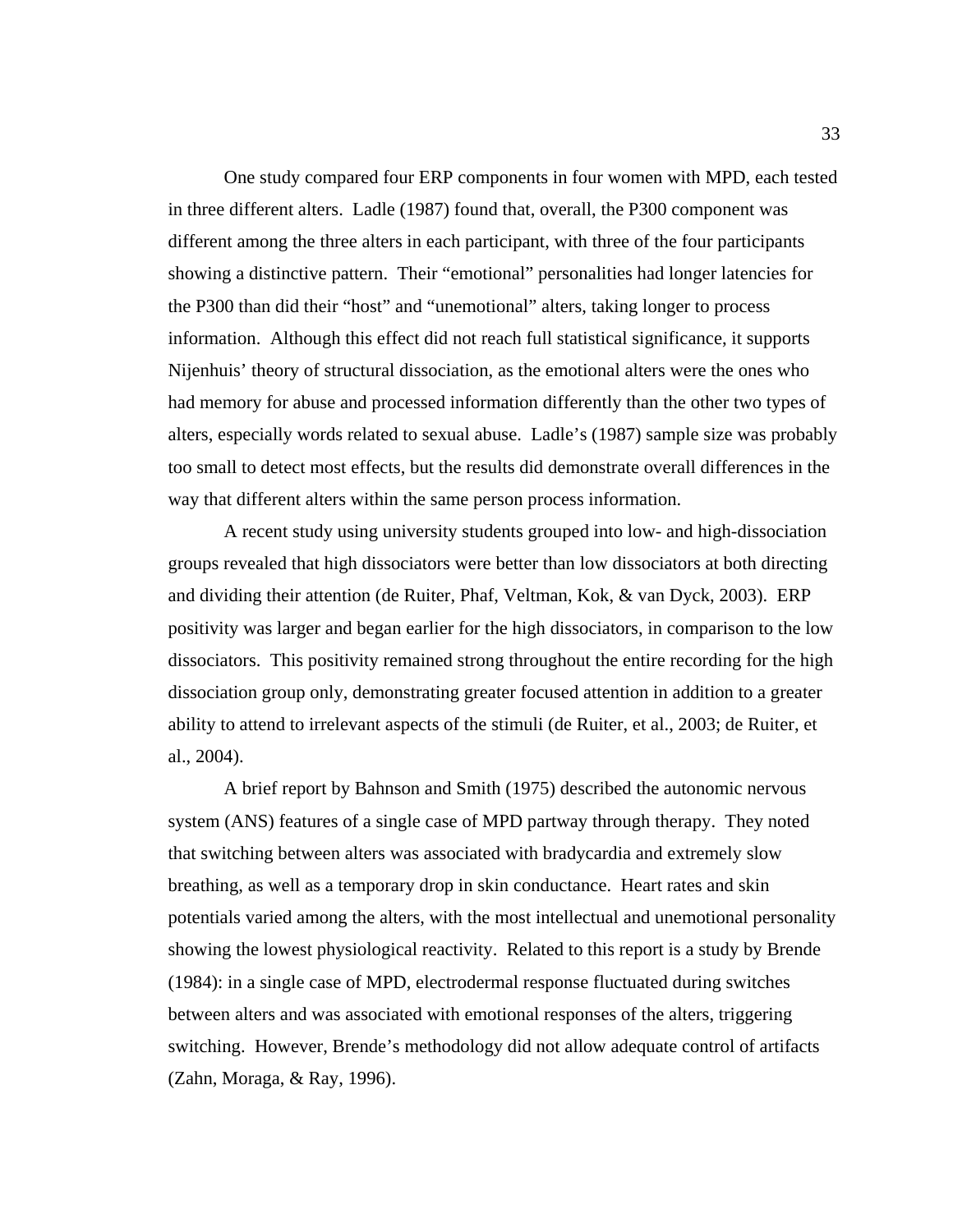Excellent work by Williams, Haines, and Sale (2003) demonstrated how dissociation protects against extreme distress by modifying physiology. In a series of scripts, psychophysiological arousal as measured by heart rate and self-reported distress increased during the lead-up to a traumatic event, and then suddenly dropped during the report of the traumatic incident, as dissociative responses came into play. This case study, bolstered by similar findings in a sample of self-mutilators (Haines, Williams, Brain, & Wilson, 1995), certainly merits replication and expansion. Research by Nijenhuis and colleagues, as yet unpublished, demonstrated the same pattern of results. Control participants were unable to imitate the pattern of heart rate change that DID participants showed in response to emotional faces, and simulators also could not imitate the DID participants' patterns of blood pressure and self-reported distress in response to traumatic scripts (Nijenhuis, 2003).

Other physiological oddities have been reported, as well. Braun (1983a, 1983b) summarized early reports of how serious allergic reactions, handedness, microstrabismus, and various electrophysiological measures varied strongly between alters. Putnam (1984) also described common reports of varying medication response, physical symptoms, and allergies. Braun (1983b) reported cases in which multiples developed scars, rashes, and other visible skin changes in response to which alter was present. When alters who had not experienced the traumas that originally caused these scars or irritations appeared, the skin slowly returned to normal and cleared. He suggested that these results may not be as surprising as they first appear, because many previous studies from the 1950s through 1980s demonstrated that vascular changes can be due to emotion, hypnosis, conditioning, or beliefs. These vascular changes can lead not only to skin conditions but also to severe headaches, which are a common symptom in people with multiple personalities (Braun, 1983b).

An article along somewhat similar lines by Putnam, Zahn, and Post (1990) includes an early form of Putnam's Discrete Behavioral States theory. Putnam and colleagues studied nine multiples and five control participants who attempted to simulate alter personalities. Of the nine participants with MPD, eight of them consistently showed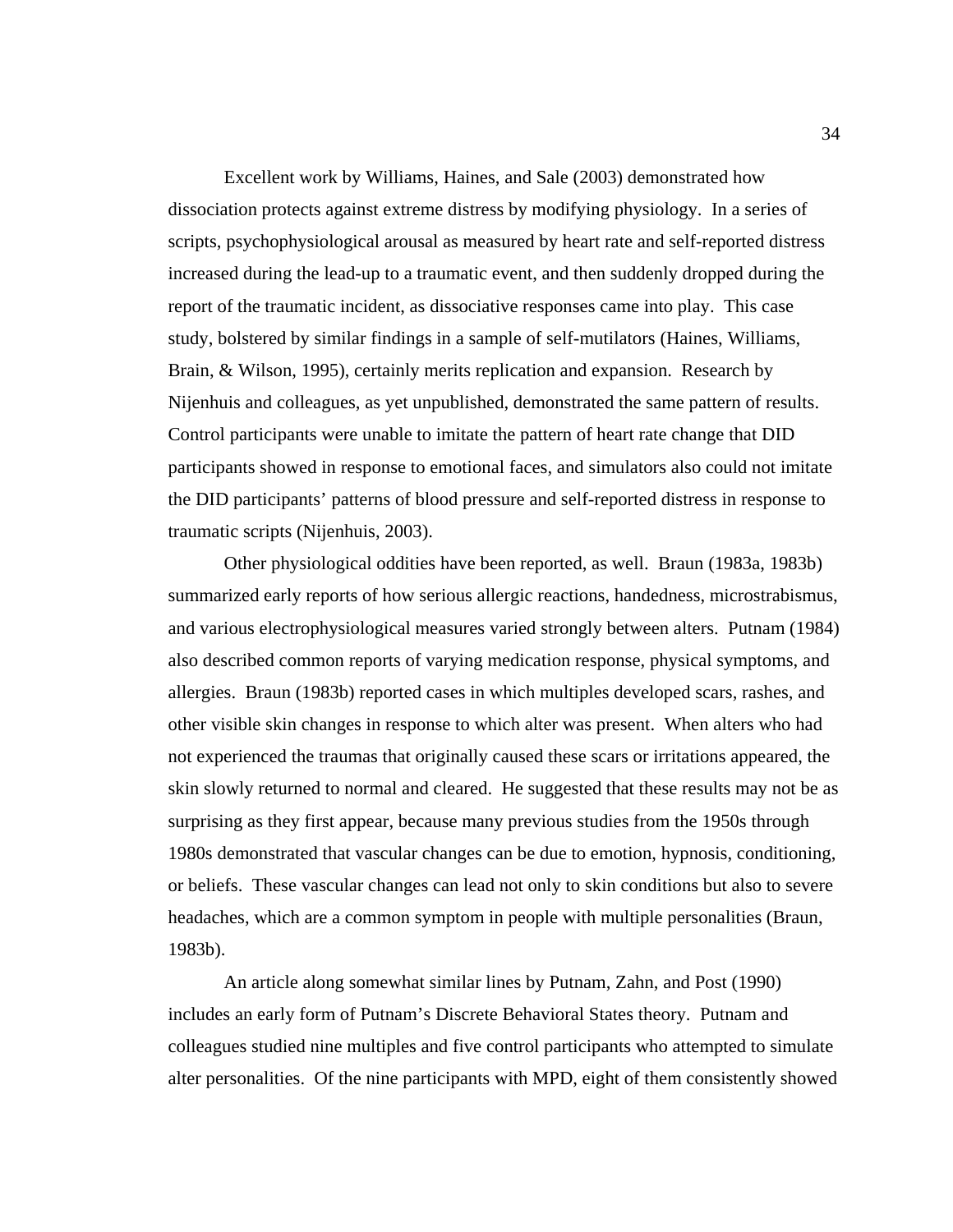physiological differences according to differences among alters (the ninth had differences that were not significant). Three of the five simulators also produced significant differences, and these were as large as the differences among the MPD group. However, the specific types of physiological differences shown were not the same between the two groups. Whereas in the MPD group alters tended to be differentiated by heart rate and respiration, in the control group the simulated "alters" tended to differ on skin conductance. The authors concluded that muscle tension may play an important role in differentiating alters in a person with MPD, and also that generalized ANS arousal may transfer between alters. They further concluded that "alter personalities of MPD subjects are highly organized, discrete states of consciousness" (Putnam, Zahn, & Post, 1990, p. 256). Zahn and colleagues (1996) later elucidated some of the flaws in this study, including the artificiality of the experimental timing procedures and the lack of individual predictions for each participant. Furthermore, many of the points raised by Putnam and colleagues (1990) are unclear because important details were omitted from the article.

More general physiological differences among alters have been reported in many places. Alters may have different handedness or different handwriting, and differential response to drugs or alcohol (e.g., Coons, 1988; Miller & Triggiano, 1992; Putnam, 1984; Putnam, Guroff, Silberman, Barban, & Post, 1986; Taylor & Martin, 1944). They may show differences in color-blindness, vision in general, deafness, response to pain, paralysis, or language use (e.g., E. T. Carlson, 1989; Coons, 1988; Ischlondsky, 1955; Taylor & Martin, 1944). Compared with insomniac controls, patients with MPD showed significantly more slow-wave sleep, although there was no difference in REM sleep (Jenkins, Radonjic, & Fraser, 1987, unpublished, as cited in Miller & Triggiano, 1992). MPD patients also had different patterns of thyroid functioning among their alters, which was not the case in control participants (Hunter, 1986, unpublished, as cited in Miller & Triggiano, 1992).

### *Brain Mapping Techniques; More EEG Findings*

Braun (1983a) reported on the physiological changes that occurred in two MPD patients after integration. One of his participants regained her ability to see color; the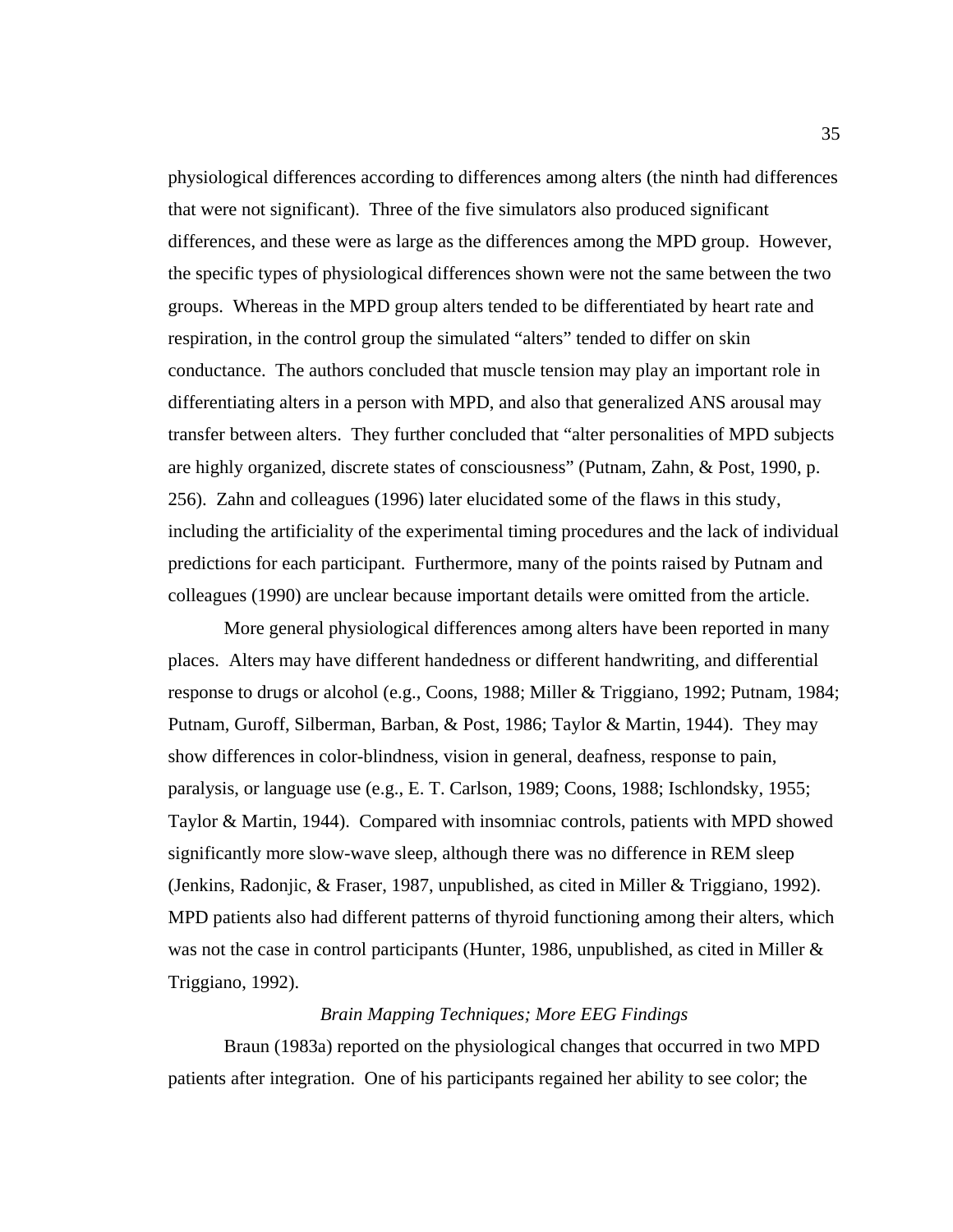other participant suddenly developed diabetes during treatment, and her required insulin dosage varied depending on which alter was in control of the body. Braun also found changes in the visual evoked potentials of his participants following integration. Postintegration, the topographic maps were more complex and showed more frontal activity. The visual evoked potentials of each alter were different from each other and from the post-integration potentials. Interestingly, the brain maps of those personalities who were formed by integrating several other personalities were more complex than the maps of adult personalities tested before integration (Braun, 1983a). Pitblado and Cohen (1984) also found that visual evoked potentials in one woman with MPD were significantly and stably different among her five alters. These results were replicated by an unpublished study reported in Putnam (1984), using 11 MPD patients and 10 control participants. The MPD participants had different patterns of potentials across their alters, a pattern which could not be replicated by controls simulating MPD.

A study by Coons, Milstein, and Marley (1982) had questionable methodology, including the use of Coons as a control participant. At the time, he was a dissociation researcher, the paper's first author, and the therapist of one of the participants. Additionally, a doctor who may have been aware of the study's hypotheses interpreted the EEGs. This study included two women with DID and one male control (Coons), who attempted to simulate the alters of one of the DID participants. The authors reported that, in contrast to the control participant, the DID participants did not show compelling EEG differences among their alters. They argued that reported EEG differences reflect not different personalities but rather changes in concentration, muscle tension, and mood (Coons, Milstein, & Marley, 1982). This interpretation, however, is consistent with Putnam's Discrete Behavioral State (DBS) theory of dissociation as a lack of integration between differing states that are characterized by differences in muscle tone, respiration, heart rate, etc. It is also consistent with the results of Putnam, et al. (1990).

 Hughes, Kuhlman, Fichtner, and Gruenfeld (1990) used EEG measurements to assess changes among ten alters in a case study. This study was unique because the participant acted as her own control group. Measurements were taken in the host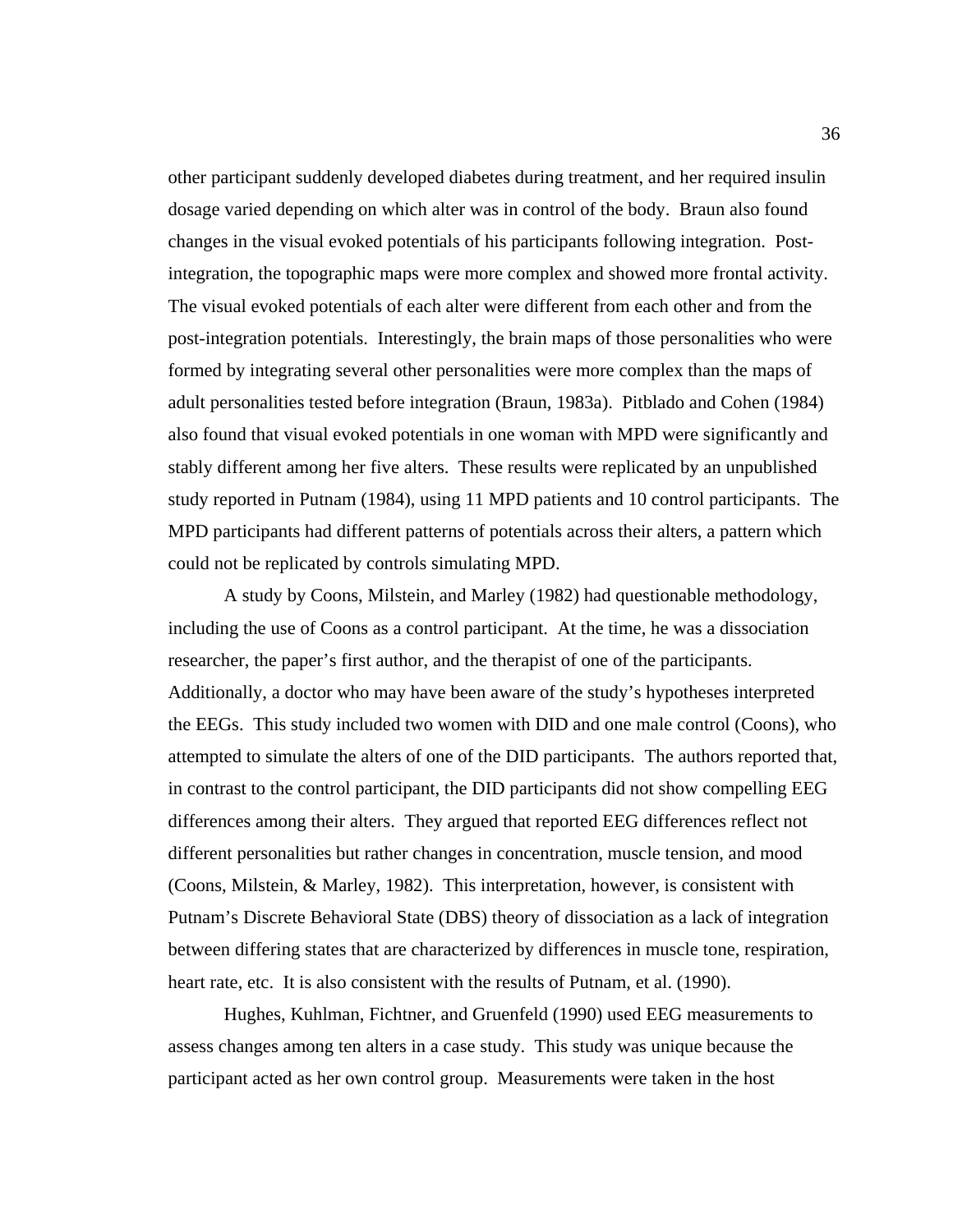personality, the alters, and again in a condition where the host personality was instructed to act like descriptions of four of her alters, without switching to them. A professional actress impersonating the alters was also studied. The topographic maps showed large differences between the host and some of the alters, and only subtle differences between the host and other alters. Without knowing the results of the study, the participant's psychiatrist independently classified the similarity of each alter to the host personality, and these results were remarkably similar to the results shown by brain mapping. There were no significant differences found between the host and the host simulating alters; there were also no significant differences among simulated alters in the actress (Hughes, et al., 1990). This study definitely deserves replication because of its unique design and intriguing results.

 Tsai, Condie, Wu, and Chang (1999) also studied brain differences in a female case study, using the relatively new technique of fMRI. Scans performed as the participant switched between alters showed significant hippocampal inhibition during the switch process. Tsai and colleagues also measured hippocampal volume, which was significantly smaller than normal, perhaps due to the participant's concurrent diagnosis of PTSD. However, the participant did not show significant memory impairment when tested as a system. The authors concluded that volitional switching may be mediated by changes in hippocampal function, although involuntary switching may involve different processes or areas. In another study of brain function, Markowitsch, Kessler, van der ven, Weber-Luxenburger, Albers, and Heiss (1998) demonstrated that an emotionally traumatic shock can produce drastic hypometabolism in the hippocampus and other memory areas nine weeks after the trauma, although there was no evidence of hippocampal volume reduction.

 A recent study (Hopper, Ciorciari, Johnson, Spensley, Sergejew, & Stough, 2002) used a measure called EEG coherence, which is "an objective measure of phase synchrony" (p. 77). It is said to be a measure of cortical connectivity and, possibly, of cortical maturity. Five participants with DID ("hosts") produced 15 alter personalities for testing. Five experienced professional actors, matched for age and with no psychiatric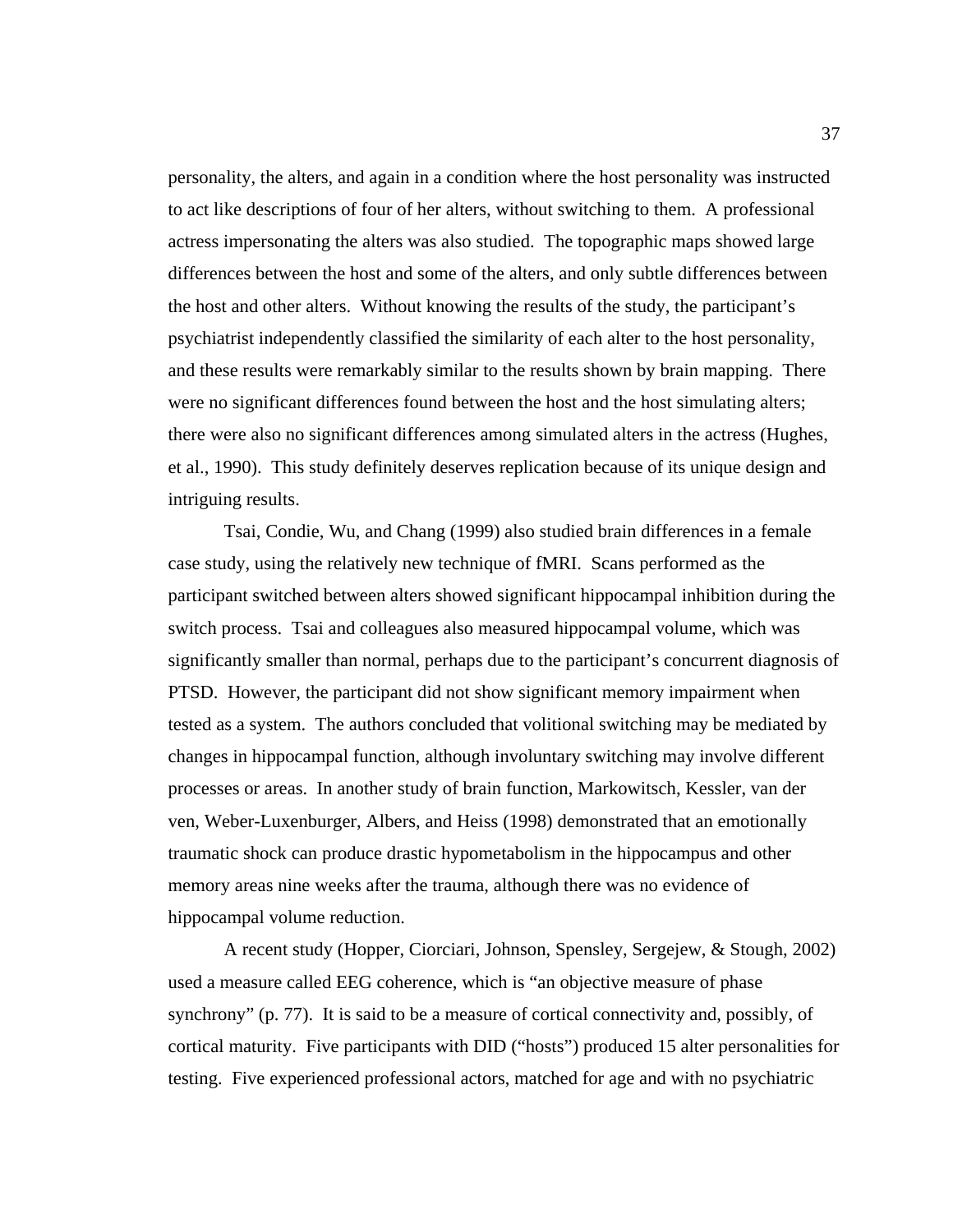history, portrayed the specific alters that appeared for testing, including their gender and personal characteristics ("acted alters"). There was very little difference between the hosts, the actors, and the acted alters. The hosts and the genuine alters showed significant differences in some regions of the frontal, central, temporal, and parietal lobes. In most regions, the EEG coherence was lower for the alters than for the host, indicating functional disconnection and possibly less developmental maturity of those brain regions. "The professional actors were not able to simulate the coherence patterns of the alter personalities" (p. 84). In fact, EEG variations in DID have been reported consistently when they have been studied (see also Larmore, Ludwig, & Cain, 1977; Ludwig, Brandsma, Wilbur, Bendfeldt, & Jameson, 1972; but cf. Cocores, et al., 1984). This evidence is consistent with other reports that trauma can seriously affect and impede the brain's development, especially in the limbic system (e.g., Bremner, 1999; Hopper, et al., 2002; Schore, 2001a, 2001b). However, one criticism of this study is that the genders of the DID participants, their alters, and the actors are not described, nor are possible gender effects explored.

## *Visual Functioning*

Smith (1989) reported on a Native American patient who had culturally-congruent non-human alters. Differences in visual acuity between the alters were reliable, with the best vision in the "hawk" alter and the worst vision in the "old man." Other studies have also examined visual functioning in patients with multiple personalities. Unpublished data from Shepard and Braun suggest that there were clinically significant differences in visual or optical functioning among the alters of their seven MPD participants. They found that, for seven of nine measures of visual function, there was evidence that participants' performance on these measures was related to which alter was tested (cited in Miller, 1989 and Miller, Blackburn, Scholes, White, & Mamalis, 1991).

 In order to replicate and extend these results, Miller (1989) conducted a new study using nine participants with MPD and nine simulating controls who met none of the DSM-III criteria for MPD. All participants underwent, in three different personality states, a detailed eye exam, conducted by an ophthalmologist who was blind to diagnosis.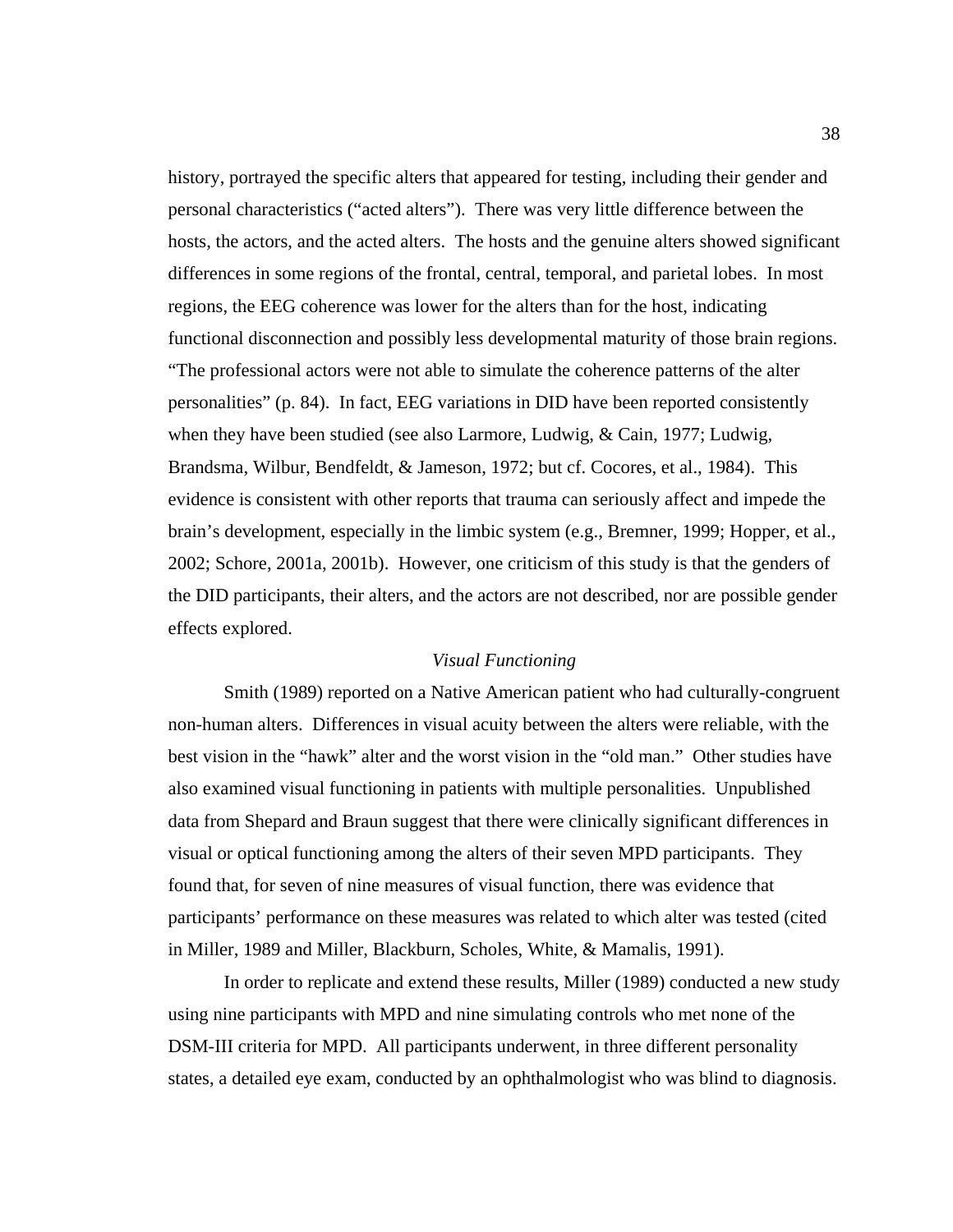This exam involved both subjective measures (measures that require some degree of selfreport or interaction with the examiner) and objective measures (in which there is little or no opportunity for interaction, or measures that examine physical properties of the eye itself). Previous research has found differences among alters in MPD patients more consistently using subjective than objective measures (Miller, 1989). Miller found differences in visual functioning among alters in his MPD group on five of the six measures used, including eye-muscle balance. In fact, compared with controls simulating alters, the participants with MPD had more than four times the average number of optical changes among their alters. Miller also reported several MPD participants who displayed eye disorders that are usually found only in children when they were in their child alter but not when they switched to an adult alter (Miller, 1989).

Miller and colleagues (1991) followed up on this study with a replication using 20 MPD outpatients and 20 role-playing controls of similar age. Their results confirmed those of the previous study, viz., that there were differences among alters in certain aspects of visual functioning. The MPD group demonstrated a significant difference from the control group on two measures of visual acuity. Multiples also demonstrated "more clinically significant variability in visual functioning than controls" (p. 133). That is, among their different alters, the MPD group had almost twice as many changes in visual functioning as did the simulating control group (Miller, et al., 1991). However, the particular visual changes that were found were not entirely consistent across this and previous studies. In the 1991 study, the most consistent differences were found on subjective (self-report) measures of visual functioning, but there were also clinical differences found on the objective measures of keratometry and eye muscle balance.

The 1991 experiment also improved the methodology used in the 1989 study in a number of ways; for example, the authors included a question to assess the experimental control of the single-blind technique. The ophthalmologist who performed the assessments of both the MPD and control participants was blind to participants' membership in the MPD diagnostic category; he was asked after each participant to indicate the degree to which he believed that each participant was in the control or MPD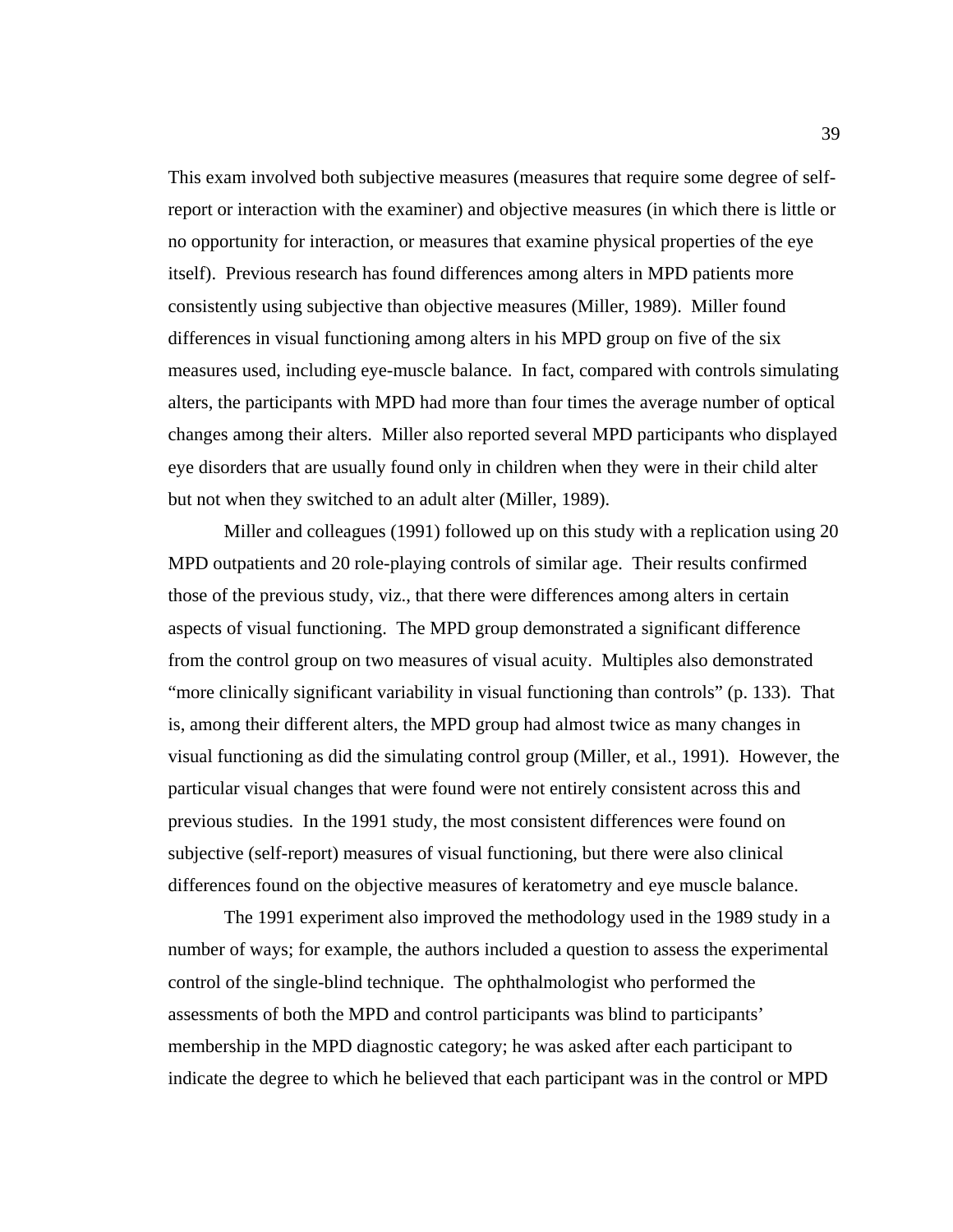group. Results demonstrated that the examiner was not able to distinguish the two groups reliably (Miller, et al., 1991). One shortcoming of this study was that the participants were assessed only once; the experimenters were not able to draw conclusions about the stability of visual differences among particular personalities in the MPD group (Miller, et al., 1991).

Another paper on this topic reviewed previous research demonstrating physiological differences among alters in MPD, and presented a case study of one participant diagnosed with MPD and seen in therapy over a period of three years (Birnbaum & Thomann, 1996). The participant came in with complaints about her glasses and explained that they no longer worked because they had been made to the prescription of another alter who now was integrated with most of the others. A later visual field examination revealed that she was having extreme difficulty seeing to her right side; in a subsequent session she explained that this problem only manifested when certain alters (who had looked away from other children being abused) became present. Like Miller et al. (1991), this case study found differences among alters in several tests of visual functioning. Over five visits, both subjective and objective measures showed variability too great to be explained by testing error, and the authors were unable to explain the physiological mechanisms that could account for some of the changes, such as corneal curvature (Birnbaum & Thomann, 1996).

A final study on visual functioning and dissociation used a nonclinical population recruited from a variety of sources in Finland (Lipsanen, Lauerma, Peltola, & Kallio, 1999). Lipsanen and colleagues investigated the prevalence of visual distortions and their relationship to dissociation. They found that some form of distortion was reasonably common, but was often dismissed. For each of the four types of visual distortions studied, those who reported experiencing at least one episode of dissociation scored significantly higher on the DES than those who did not report the distortion. The authors suggested that, at least in nonclinical populations, visual distortions may be partially accounted for or caused by trait dissociation (Lipsanen, et al., 1999).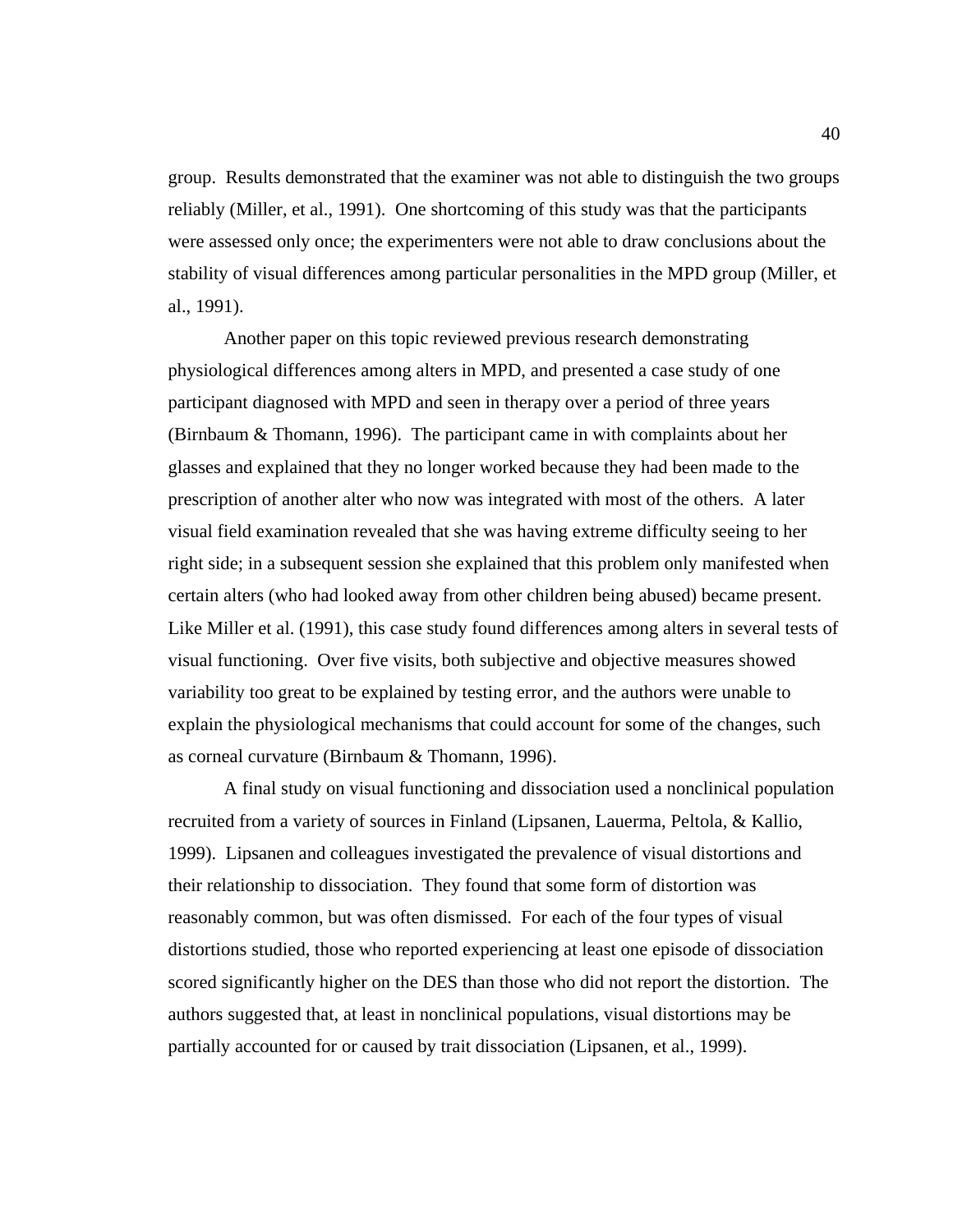#### Proposed Brain Areas and Mechanisms of Dissociation

One model of the process of dissociation involves the connections between the limbic system and higher cortical areas. According to this model of the functioning of the reticular activating system, stressful experiences cause the hippocampus to compartmentalize memory storage and the pathways to the higher processing areas, which then leads to automatic behavior any time a similar situation arises. Thus, experiences cannot be viewed as new situations or in a new way, remaining in a sense state-dependent, and eventually connections to some areas of the frontal lobes will be shut down (Sternlicht, Payton, Werner, & Rancurello, 1989). This model bears some similarity to that of Nijenhuis (see previous chapter).

In addition to state-dependent memory, differences between implicit and explicit access systems have been hypothesized to play a role in dissociation (Siegel, 1996; van der Kolk & Fisler, 1995). Van der Kolk has additionally proposed that a narrowing of awareness and the disabling of Broca's area are partially responsible for the difficulty of retrieving memories of trauma. As a result, traumatic memories are encoded without words and are difficult to access. This reduction in Broca's area activity, leading to an emotional rather than verbal encoding of memories, is consistent with an earlier study by Mathew, Jack, and West (1985). In a study using a measure of regional cerebral blood flow (rCBF) with one DID participant and three control participants, Mathew and colleagues (1985) found that the only significant difference in blood flow among the alters of the DID participant was in the right temporal lobe. The authors speculated that, because the right temporal region is associated with memory and emotional experience, the increase in activation in this region may be due to a surge of emotional childhood memories. This particular study suffers from some methodological flaws, including a somewhat incomplete write-up and the fact that the DID participant appears to be a slightly unusual case. Nevertheless, the findings are suggestive and deserve further research. An unpublished study by deVito and colleagues also found that patterns of rCBF varied significantly among alters, and were abnormal (as cited in Miller & Triggiano, 1992).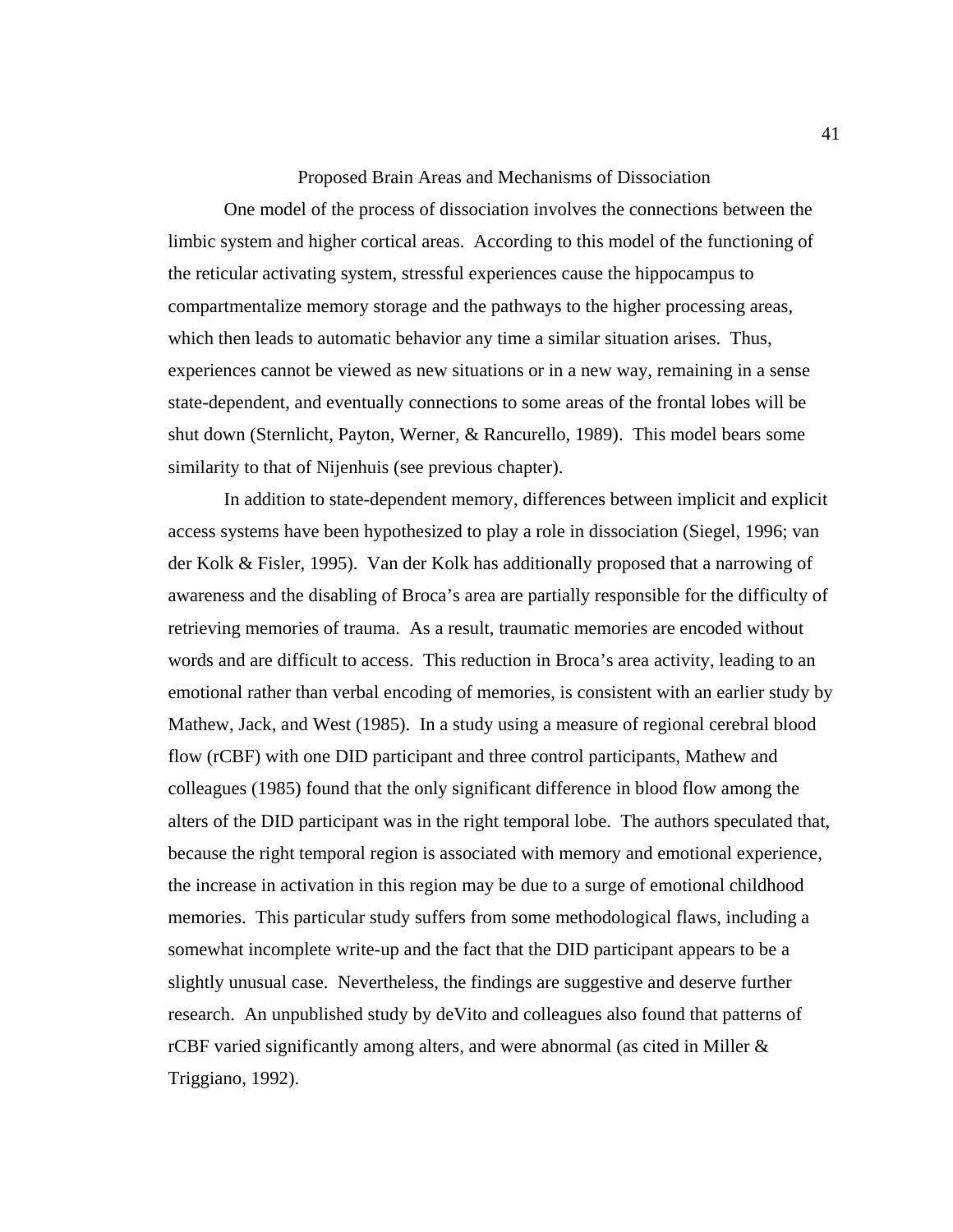A newer study with a larger pool of participants (15 male and female DID patients and 8 controls) and more advanced scanning technology contradicted in some ways the findings of Mathew and colleagues. Sar, Unal, Kiziltan, Kundakci, and Ozturk (2001) found that, compared to the control group who did not report any childhood trauma, the DID group had increased rCBF to the left lateral temporal area, not the right. There were also no differences in rCBF among the alters of the DID participants in this study. In addition, Sar and colleagues (2001) found decreased blood flow to the orbitofrontal areas bilaterally in DID participants as compared to the controls. Although this difference did not remain significant after Bonferroni correction, it is a very interesting finding given Forrest's (2001) orbitalfrontal theory of the development of dissociation that was discussed in the previous chapter. The study by Sar and colleagues (2001), while inconsistent with Mathew and colleagues (1985), does support an earlier study by Saxe, Vasile, Hill, Bloomingdale, and van der Kolk (1992). Saxe and colleagues (1992), again using only a single participant with DID but with a higher-resolution method than Mathew et al., found that there was increased blood perfusion in the left temporal lobe when the participant's alters were active.

 This pattern of increased left activity was replicated in a sample of right-handed university students who had no history of psychiatric treatment (Spitzer, Willert, Grabe, Rizos, Möller, & Freyberger, 2004). Using the DES as a measure of dissociation, the authors divided participants into low ( $n = 66$ ) and high dissociators ( $n = 8$ ). Transcranial magnetic stimulation (TMS) techniques assessed motor thresholds and inter-hemispheric transfer times. As hypothesized, there were significant differences between the low and high dissociators on both measures. When comparing hemispheric excitability, as measured by motor thresholds, the high dissociators had significant lower excitability threshold in the left than in the right hemisphere. Additionally, they had a shorter left-toright inter-hemispheric transfer time than did the low dissociators; in other words, their hemispheres were less well balanced. These results led the authors to conclude that dissociation on a neural level involves either a dysfunction and lack of integration in the right hemisphere, or superiority of the left hemisphere. However, these results may not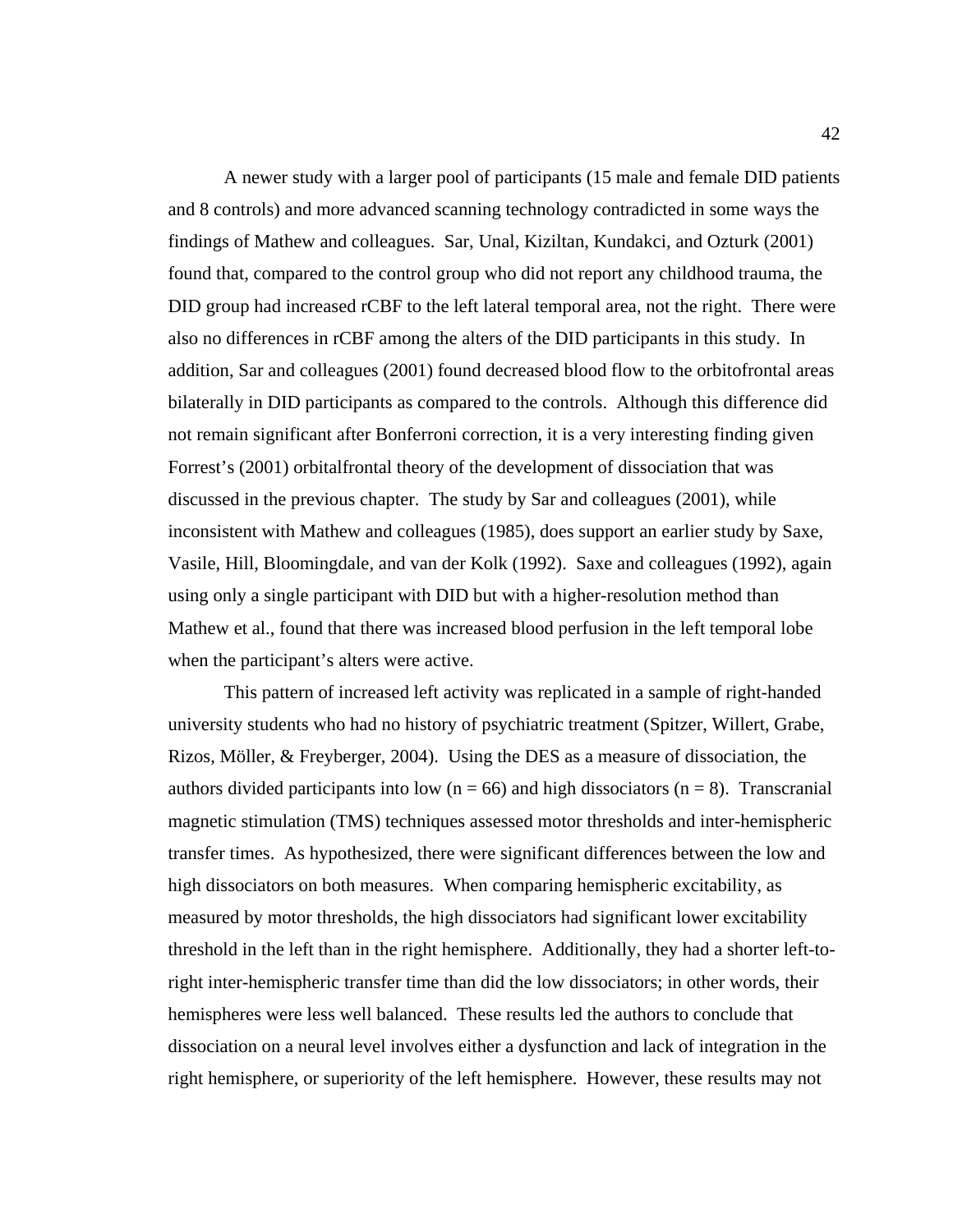be limited to dissociation but may to some extent apply to many kinds of psychiatric disorders; further research must extend these findings into clinical populations (Spitzer, et al., 2004). One study that does so is a PET case study of a man with dense and persistent psychogenic amnesia and fugue (Markowitsch, Fink, Thöne, Kessler, & Heiss, 1997). The patient, NN, in contrast to a control group, showed increases in rCBF only in his left hemisphere when presented with autobiographical information. The control group processed autobiographical information mostly in the right hemisphere, which specializes in processing self-relevant information (Schore, 2001a), but NN seemed to process information about his own life in a semantic, neutral way that was not personally relevant. An additional interesting feature of NN's experience is that his allergic asthma disappeared after his fugue state caused him to start a new life as a different person (Markowitsch, et al., 1997).

 These data are also consistent with findings by Flor-Henry, Tomer, Kumpula, Koles, and Yeudall (1990). In a study of two female participants with MPD and several kinds of control participants, the MPD participants showed much larger than usual differences in hand strength between the left and right hands. A battery of neuropsychological tests showed that there was dysfunction in the left temporal region and bilateral dysfunction in the frontal lobe for both participants, with more deficits on the right side. EEG results showed that there were no differences among alters in the MPD participants. However, the left hemisphere was, relative to the right, significantly more activated in the MPD participants during all conditions. The opposite pattern was found in the participants with chronic hysteria and no MPD. The authors hypothesized that the extreme abuse the MPD participants suffered during childhood might disrupt the organization of the dominant hemisphere through disrupting hippocampal function (Flor-Henry, et al., 1990).

 Hopper and colleagues have also implicated the hippocampus and prefrontal areas in the initiation of dissociative states, as well as seeing differences in the temporal and parietal cortices (2002). Tsai and colleagues (1999) have discovered differences in the hippocampus and the nigrostriatal system in DID, which may explain why both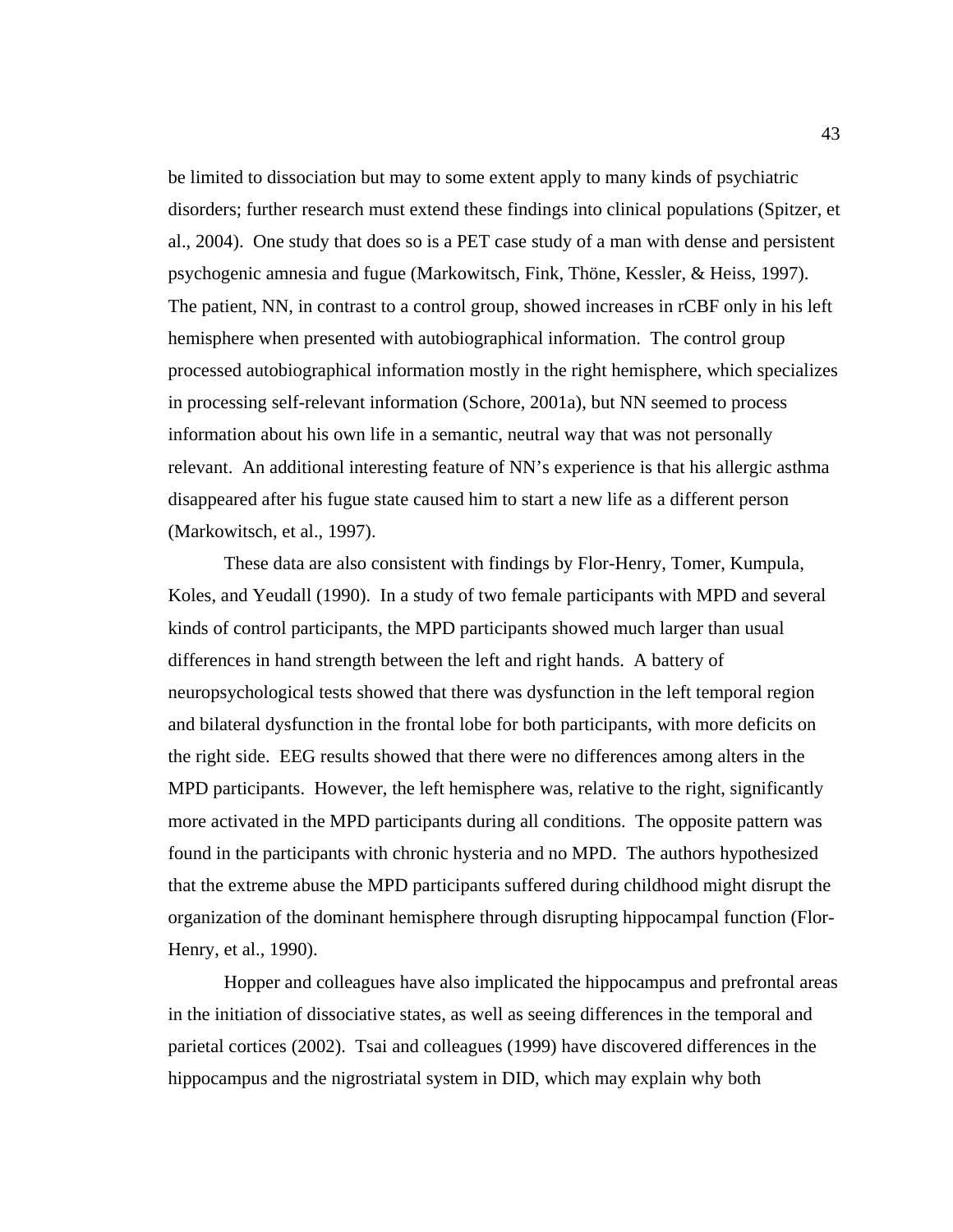declarative and nondeclarative memory are impacted. Moreover, Nijenhuis (2003) reported unpublished research that showed not only a lower hippocampal volume in florid than in recovered DID, but also a case study wherein hippocampal volume increased over time as healing took place.

Forrest (2001) has proposed that the orbitalfrontal cortex also plays a crucial role in dissociation (see previous chapter). In addition, the thalamus may play a role in dissociative responses and in sensory distortions that result from stress. The thalamus is associated with the onset of night terrors, which can be differentiated from simple nightmares by their similarity to flashbacks, including the presence of motor activity, and which often include amnesia (Krystal, Bennett, Bremner, Southwick, & Charney, 1996).

 Research by Simeon and colleagues on depersonalization disorder implicated several more specific brain areas that may be related to dissociative experiences. Using PET, they found that participants with depersonalization disorder had abnormalities in glucose metabolism in the posterior cortex, as well as in portions of the temporal, occipital, and parietal lobes. Scores on the Dissociative Experiences Scale were strongly positively correlated with activity in Brodmann's area (BA) 7B in the parietal lobe, as well as with other areas (Simeon, Guralnik, Hazlett, Spiegel-Cohen, Hollander, & Buchsbaum, 2000).

Nearby Brodmann's areas are also implicated in the findings of another study using PET (Reinders, Nijenhuis, Paans, Korf, Willemsen, & den Boer, 2003). Like Simeon and colleagues, Reinders and colleagues found differences in parietal integration areas for participants with DID. They concluded that different patterns of rCBF among alters in a sample of 11 DID participants corresponded to qualitatively different senses of self, who found different things personally relevant. When listening to a personallyrelevant trauma script, Traumatic Personality States had a reduced perfusion in BA 7/40, as well as visual association areas, BA 18/19, and other areas. The authors argue that the reduced blood flow to association areas reflects a blockage in processing emotional material, which enables people with DID to function (Reinders, et al., 2003).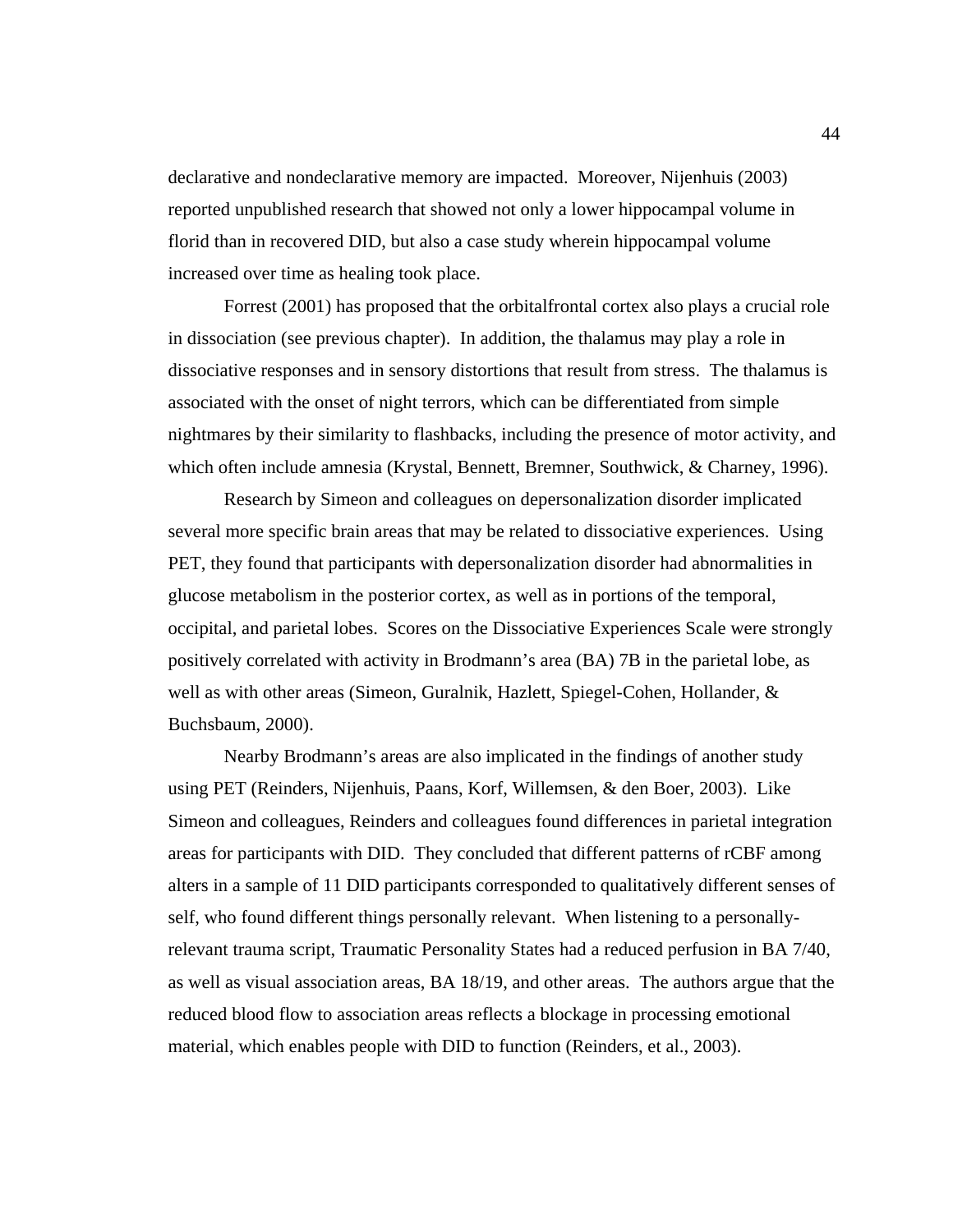Although each of these studies individually has its limitations and alternate explanations, taken as a group they provide a strong argument that there are measurable neurophysiological differences shown in DID. These studies need greater expansion, wider and more numerous subject populations, more control over factors like psychiatric medication and time in therapy, and certainly replication. However, they are an important and intriguing basis for future research.

# Summary

 In this chapter, physiological methodologies have illustrated the neural effects and correlates of dissociation. Among other issues addressed was the question of how separated is the functioning of different alters. The evidence reviewed suggests that there can be genuine differences among alters, and that these differences correspond to the phenomenological reports of people with DID. Separateness among alters is related to the research in this dissertation because the daily functioning of people with DID may rely on this separation, which will be displayed during the experiment. The degree to which participants' alters act as independent agents will affect the results of various memory tasks used in this study, perhaps especially those that rely on participants having sustained and focused attention. The more physiologically separated are the alters in my participants, the more compartmentalization of autobiographical memory they may show. In addition, separation among alters may also preserve or improve functioning, for example, by allowing participants to perform better on certain tasks when they employ dissociation to put distractions out of awareness, or when participants with DID can recruit several internal parts to work on a task at once.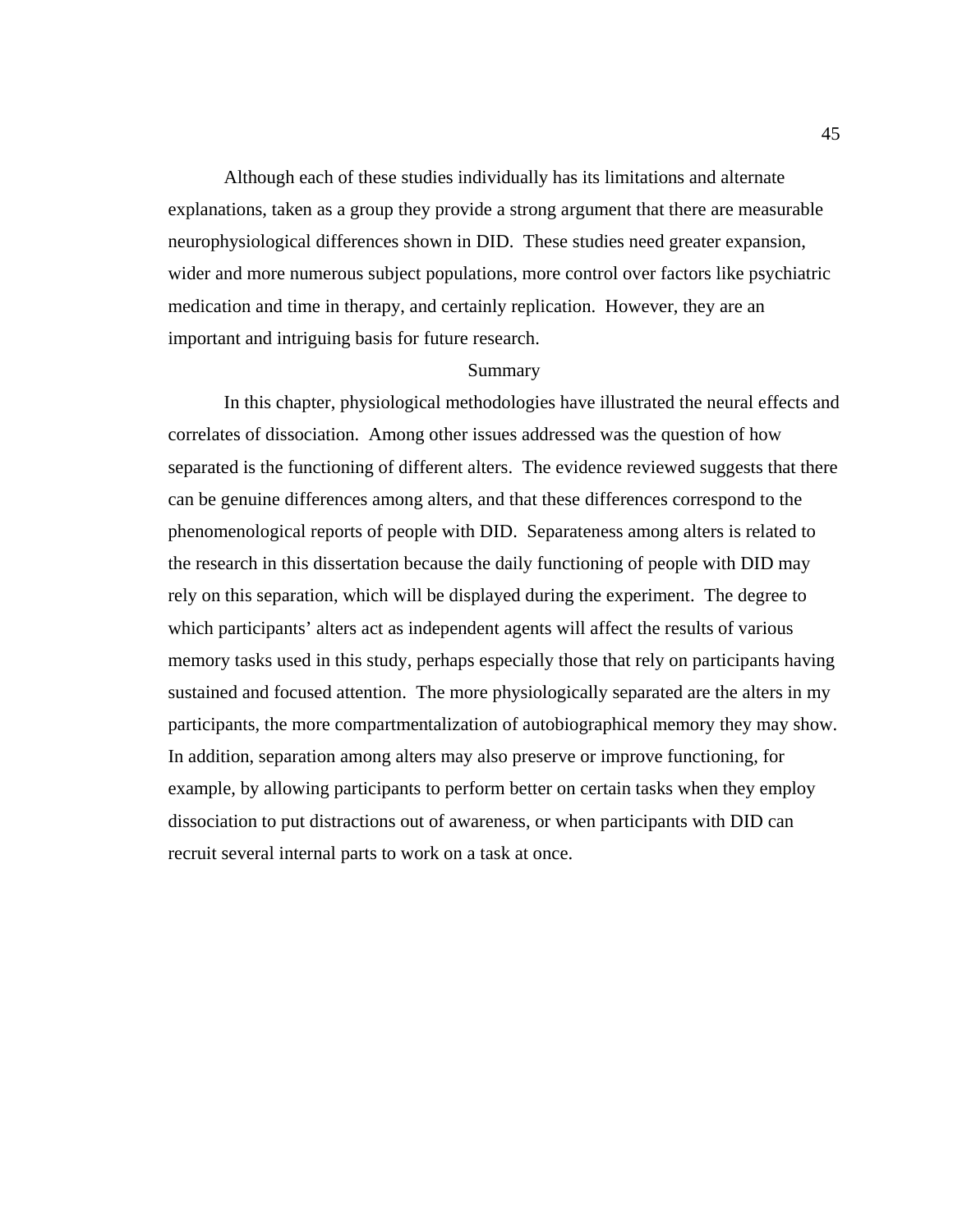## CHAPTER III

# DISSOCIATION IN THE LAB, PART 2: COGNITIVE TESTS OF MEMORY, ATTENTION, AND DISSOCIATION

# Memory, Attention, and Directed Forgetting

 The phenomenon of state-dependent memory is well documented and does appear to play a role in DID. Context exerts a definite influence on what is remembered. For example, people in a depressed state tend to disproportionately report negative memories, while people in a manic episode inflate their recall of personal successes (Putnam, 1997). An intriguing application of this effect is Sahakyan and Kelley's (2002) theory of contextual change and amnesia in directed forgetting tasks<sup>1</sup>. In the list method of directed forgetting, participants are given a list of words and then either told to forget or remember it. Then participants see a second list, and finally they are tested on recall of both lists. Participants told to forget List 1 recall fewer items from that list (cost), and more items from List 2 (benefit), than the participants who were told to remember List 1. Sahakyan and Kelley (2002) proposed that both the costs and benefits, which have been well replicated in this task, can be explained by the participants in the "forget" group changing their internal context in between the lists. For participants in the "forget" group, they are told to forget List 1 but not List 2, so therefore the testing situation is different than the context of List 1, and more closely matches the context in which they saw List 2. For the "remember" group, there is no difference between the two lists and therefore the testing context is similar to the context of both lists, essentially creating one long list with a break in the middle.

-

<sup>&</sup>lt;sup>1</sup> Special thanks to Ulrich Mayr for bringing this article to my attention!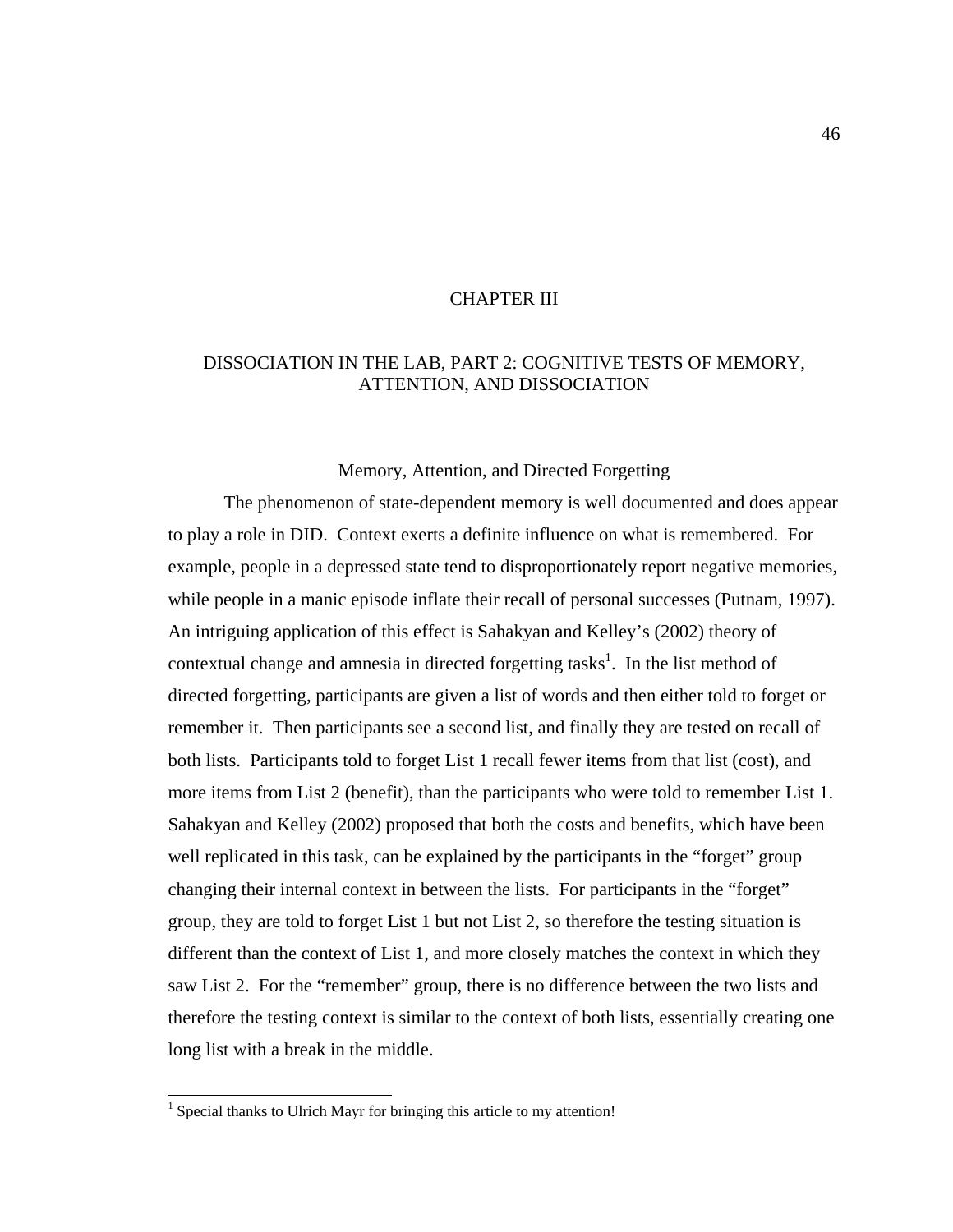Solid cognitive experimental evidence supports this theory, but Sahakyan and Kelley (2002) have not extended their results to the realm of memory for trauma. The conditions of child abuse that lead to dissociation are very similar to a directed forgetting task. First, an event happens and the child is implicitly or explicitly given a strong instruction to forget about it. Then a context change occurs. The abusive father is a pillar of the church community and the terrified victim goes to school and tries to act normal. It is easy to see how this situation, in conjunction with the contextual hypothesis of forgetting, can explain the dissociation of traumatic memory. In most of everyday life, the context is radically different from the context in which abuse occurs. Abuse usually happens only in private, in secret, often at night. Therefore the context mismatch makes it less likely that the victim will recall the abuse until placed in a similar situation. The more effectively the encoding context is reinstated, the easier it is to recall the memories (Sahakyan & Kelley, 2002).

As compelling as this account is, however, state-dependent memory is not likely to be the main explanation for the patterns of amnesia seen in DID. Amnesia in DID tends to be more robust under recognition conditions than is amnesia caused by statedependent memory, which usually only manifests under conditions of free recall (e.g., Bower, 1994). The amnesia seen in DID also tends to be much more severe (Bower, 1994; Peters, Uyterlinde, Consemulder, & van der Hart, 1998; Silberman, Putnam, Weingartner, Braun, & Post, 1985; Szostak, Lister, Eckardt, & Weingartner, 1994).

Studies conducted with non-diagnosed college student participants have shown some interesting results regarding the interactions of attention, memory, and dissociation. While it is debatable how well their results would generalize to actual memories and experiences of abuse, these studies provide an intriguing look at the advantages and cognitive processes of dissociation. Freyd, Martorello, Alvarado, Hayes, and Christman (1998) found that high dissociators showed greater Stroop interference but not overall reaction time slowing in a standard, selective attention Stroop task. The stimuli were all neutral words; the use of kinship terms had no effect on results. DePrince and Freyd (1999) found that performance on the Stroop task was related to the attentional demands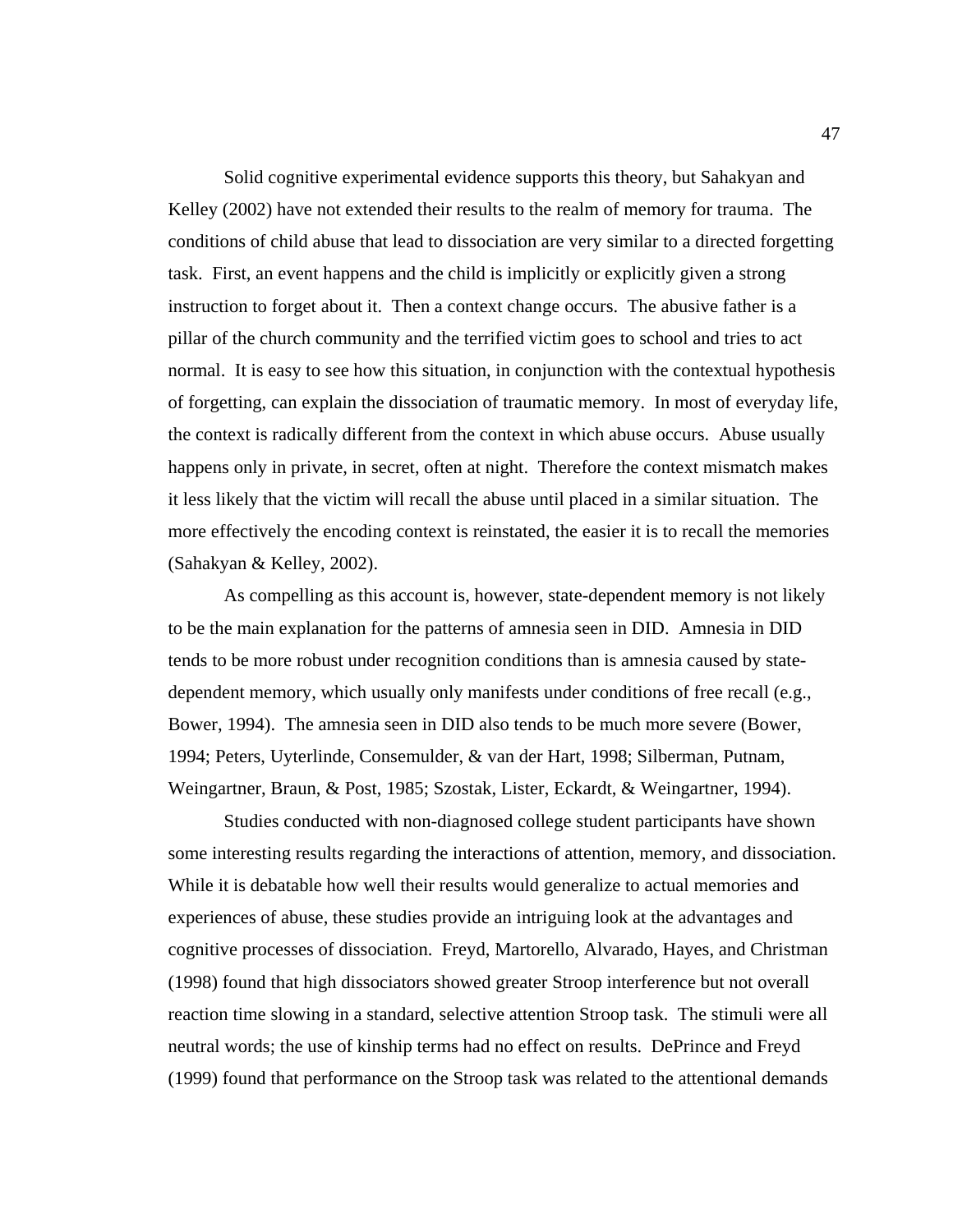of the task, such that high dissociators ( $DES > 20$ ) performed worse in a selective attention task and better in a divided attention task relative to low dissociators (DES < 10). The high dissociators also recalled fewer sexual trauma words and more neutral words compared to the low dissociators. These results may indicate that at least nonpathological dissociation is a distinct style of information processing. This study was the first standard laboratory study in which highly dissociative participants were shown to have better than normal performance.

Another study of 105 female college students also assessed dissociation and attentional direction (Waller, Quinton, & Watson, 1995). Participants were split at the median DES score into high and low dissociator groups. In a selective attention task with neutral and threatening words, the high dissociation group responded more slowly to the presence of threatening words than did the low dissociation group, although they perceived the words equally well (Waller, et al., 1995). This effect was mostly the result of high levels of absorption in the high dissociators, not of the presence of "pathological" dissociation, which is not surprising because participants with present or past DSM diagnoses of any kind were excluded from analysis.

In contrast to the results of Freyd and colleagues (1998) but supporting the findings of DePrince and Freyd (1999), de Ruiter and colleagues (2003) found that high dissociators in a college population had an advantage in both selecting *and* dividing attention relative to low dissociators. In this study, nonspecific threat words, but not neutral words, helped only the high dissociators reduce reaction time in detecting a relevant characteristic of the words. Low dissociators did not show a reaction time benefit with negative emotional valence and overall performed worse than the high dissociators. Like DePrince and Freyd, this study supports the assertion that divided attention is a situation in which high levels of dissociation are differentially adaptive.

High dissociators also showed slightly longer verbal working memory than low dissociators in another college sample (de Ruiter, et al., 2004). A difference of about half a word may be attributable to the effects of having a few very high or "pathological" dissociators in the high dissociation group; this advantage was more associated with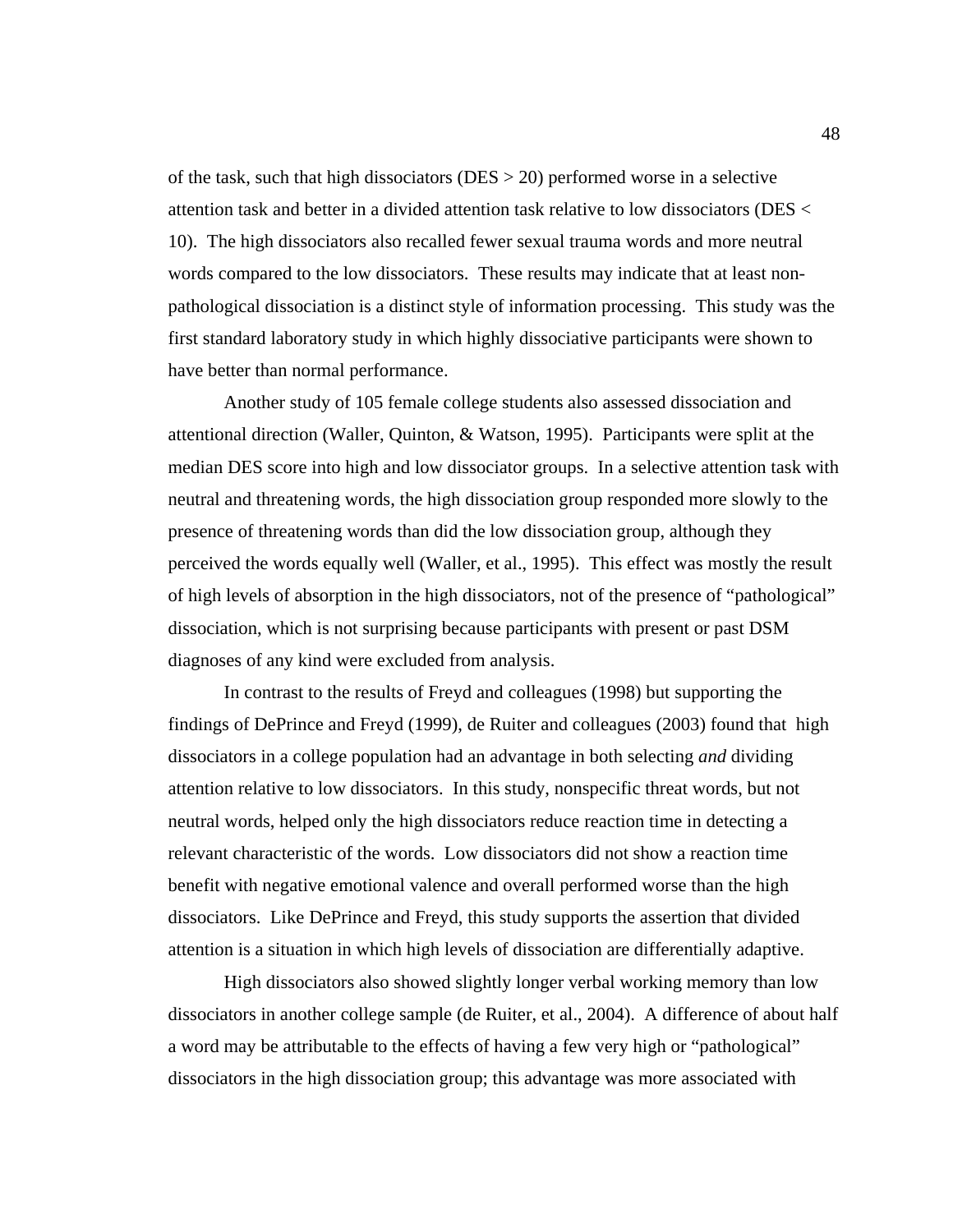identity confusion/amnesia than it was with absorption. In a smaller followup study, Veltman, de Ruiter, Rombouts, Lazeron, Barkhof, van Dyck, and colleagues (2005) found that high dissociators ( $n = 11$ ) performed better than low dissociators ( $n = 10$ ) on two different working memory tasks. In addition, the high dissociators recruited relevant brain networks more highly during the tasks than did the low dissociators.

Further evidence of a distinct information processing style in clinical samples of DID participants comes from the work of Dorahy and colleagues, who assessed cognitive inhibition. Cognitive inhibition is the extent to which distracting or irrelevant stimuli can be inhibited or ignored in order to free up attentional resources to focus on relevant stimuli. In an initial study assessing inhibitory functioning in DID with the use of neutral words as distracters, the participants with DID had slower reaction times compared to general population and psychiatric samples. The DID participants also showed weakened inhibitory functioning compared to the general population (Dorahy, Irwin, & Middleton, 2002). In contrast, two subsequent studies found that, when single numbers rather than words were used as distracters, the DID participants did *not* have lower inhibitory functioning than other groups. All the DID participants in these studies completed the experiments while in their host alters, which were ANPs by Nijenhuis' definition and were therefore disconnected from the emotions of traumatic memories. Unfortunately, neither of these two studies could determine whether the findings were affected by gender differences among the groups (Dorahy, Irwin, & Middleton, 2004; Dorahy, Middleton, & Irwin, 2004).

A final study did use comparison groups matched for gender, and attempted to explain the discrepancy in these three studies with regard to the presence or absence of deficits in cognitive inhibition in DID (Dorahy, Middleton, & Irwin, 2005). The authors hypothesized that the initial study using words as stimuli was a more anxiety-producing context for the DID participants than for the other groups, because some participants had reported that they were constantly on alert for triggering associations from the seemingly neutral words. This anxiety therefore reduced the DID participants' abilities to effectively filter distracting stimuli, but the single digits used in the other two studies did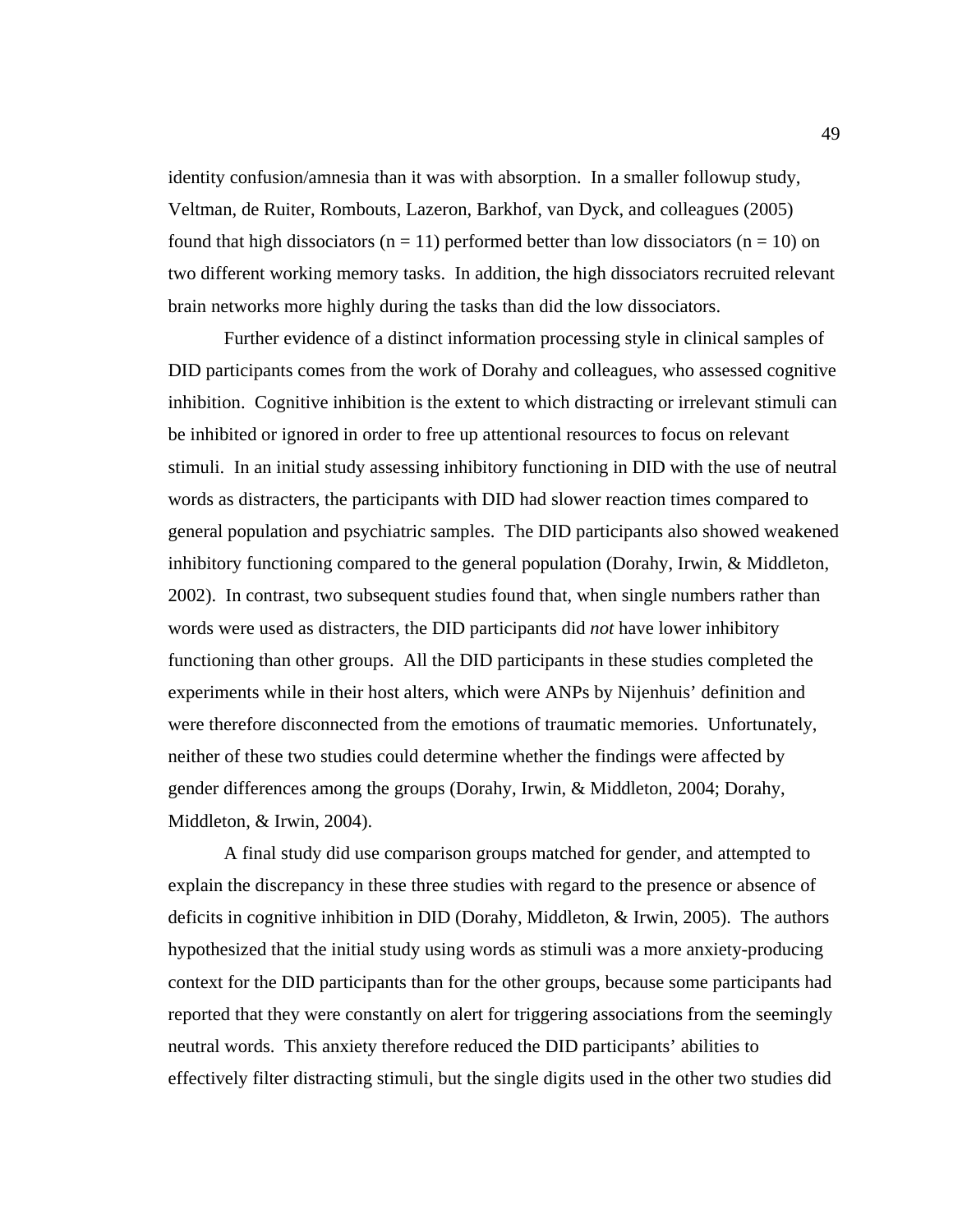not present this problem. Therefore, the final study used a manipulation of numbers and words in order to vary the experimental context from neutral to negative. DID participants reported more anxiety in the negative context than did the depressed and general population control groups. DID participants showed reduced cognitive inhibition in the negative but not the neutral context, while for the other two groups the neutral and negative contexts did not affect performance. Furthermore, the DID participants also displayed an attentional bias that slowed their RTs to negative but not neutral words, and this result did not occur in the other two groups (Dorahy, et al., 2005). This experiment provided support for the theory that anxiety differentially affects high dissociators' abilities to process information.

A related line of research using different methodology also examines information processing in dissociation. In a directed forgetting paradigm, again using a college student sample, DePrince and Freyd (2001) again found the same pattern of memory results that they had found before, viz., high dissociators recalled fewer trauma and more neutral words when divided attention was required, while low dissociators again showed the opposite pattern of results. This pattern was true of the to-be-remembered (TBR) words that had been presented using the item method; there was no difference between high and low dissociators on memory for to-be-forgotten (TBF) words. The authors concluded that high levels of dissociation were helpful in blocking out traumatic information only in situations where participants could not ignore it.

Results that seem to contradict this pattern came from two other directed forgetting experiments using the item method (Elzinga, de Beurs, Sergeant, van Dyck, & Phaf, 2000). In the first experiment, 35 college students were split at the median DIS-Q score into two groups, labeled high and low dissociative groups. When presented with neutral words, the two groups had no significant difference in directed forgetting performance. In fact, using only the performance of the 15 lowest and highest dissociators, the high dissociators appeared to have a decrease in directed forgetting ability, being less able to forget the TBF words. A follow-up experiment included 43 college students, again split into high and low dissociators, as well as 14 patients with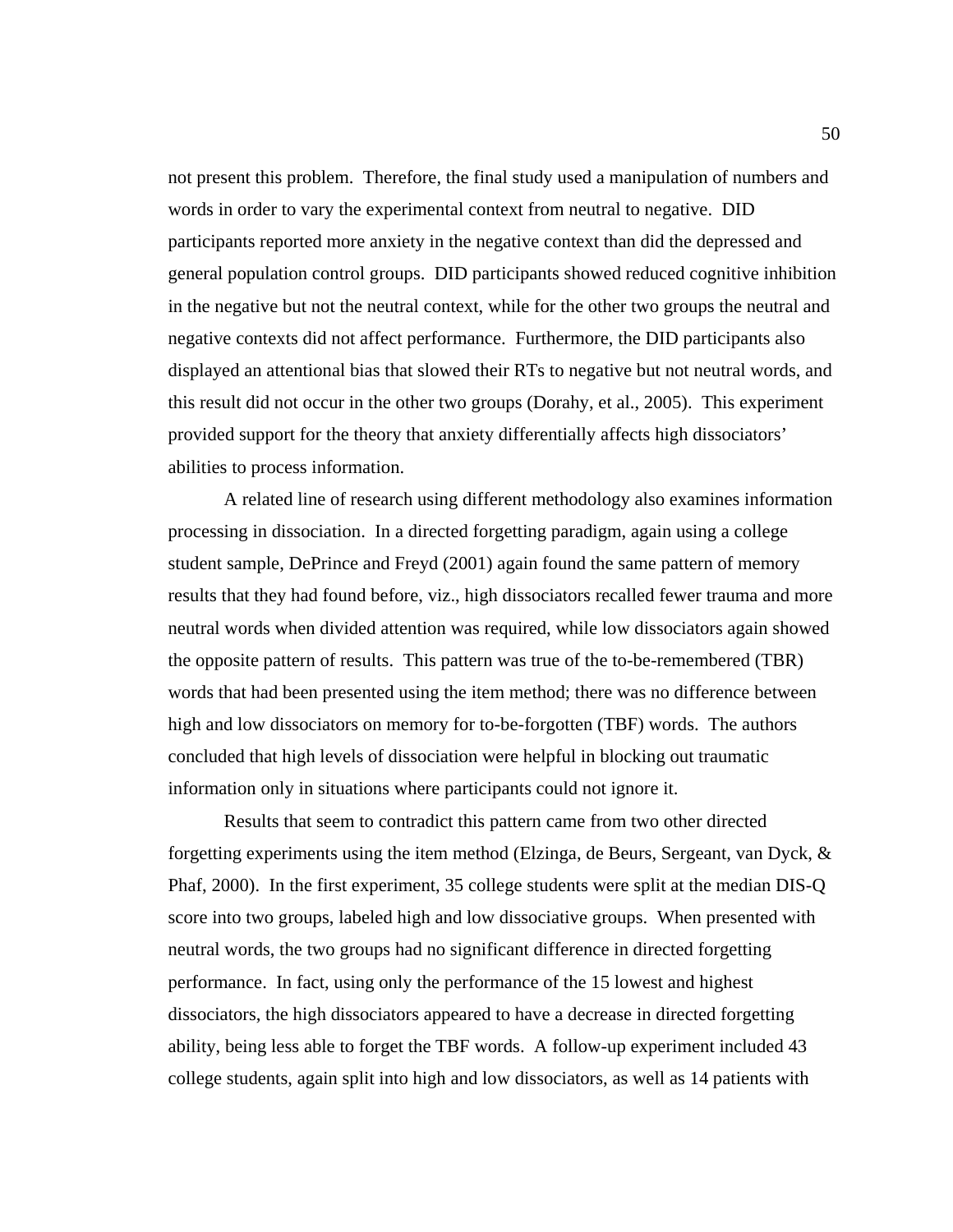dissociative disorders. In this experiment, sexual words and anxiety words were added to the neutral words. Again, the patient group showed a decreased ability to forget the TBF words, especially words related to sex. The overall results showed that the highdissociating students and the diagnosed patients outperformed the low-dissociating students on memory tests (Elzinga, et al., 2000). These experiments were performed under selective attention demands. Therefore the lack of benefit in high levels of dissociation from the first experiment is not surprising, as DePrince and Freyd only find these benefits under divided attention conditions. The other results are slightly more puzzling, however, and more careful control over and analysis of experimental conditions is needed in future research.

In a further examination of these effects, Elzinga and colleagues conducted a directed forgetting experiment within and across the alters of 12 patients with DID who could switch on command (Elzinga, Phaf, Ardon, & van Dyck, 2003). Stimuli were neutral and sexual trauma words. Consistent with participants' reports of inter-identity amnesia, they recalled more words when tested in the same alter who had read the words than when tested across alters. Overall, the participants recalled more trauma words than neutral words, which is the normal finding under selective attention conditions. Also consistent with their previous research, the authors found that, when tested within an alter, there was a lack of forgetting for the TBF words. However, when tested across alters, directed forgetting functioned so that TBF words were recalled less frequently than TBR words. There was also evidence of perceptual priming across alters equal to that found within alters on a picture-fragment completion task. The authors suggested that switching alters is a major strategy that DID patients can use to block out unwanted information (Elzinga, et al., 2003).

## Memory and DID

 A second, expanding group of studies has used participants with DID and measured their performance on a variety of cognitive and memory tasks. Dorahy (2001) provided the most comprehensive and thoughtful review of these studies, tying them together to form a comprehensive theory of memory and amnesia in dissociative identity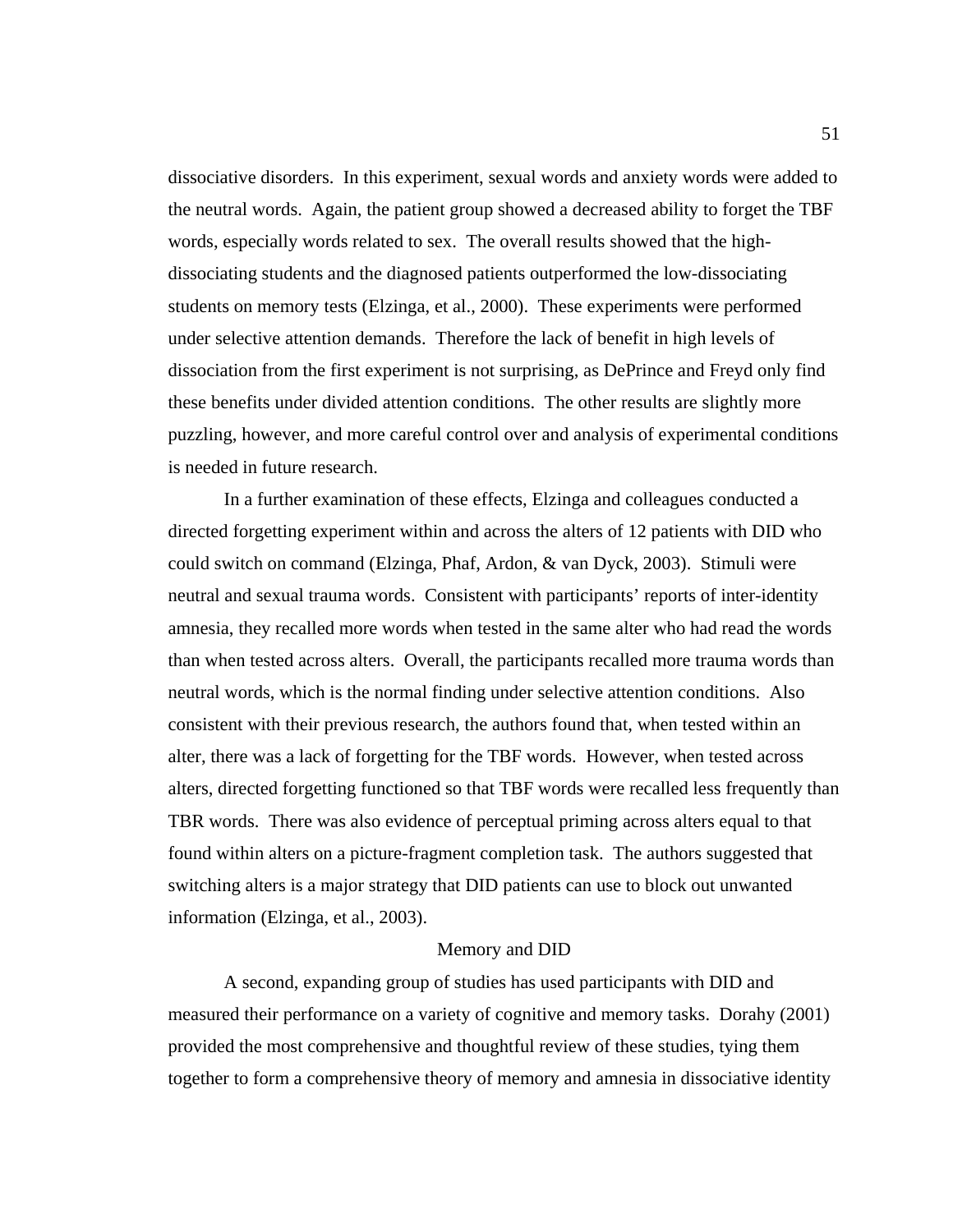disorder. One of the most interesting and frequently cited studies was conducted by Nissen, Ross, Willingham, MacKenzie, and Schacter (1988). In one participant with DID, mutually amnesic alters reported no transfer of information on explicit memory tests, although some of the implicit tests showed some "leakage" of information. The authors hypothesized that this pattern of results was due to differences in the stimuli. Material most likely to leak were stimuli that were interpretable without knowledgebased processing; material that did not leak required interpretation and gist for understanding. One example that illustrated this interpretation was the differing results for word stem completion and word fragment completion. In stem completion, the participant could complete the stem with any word that began with the three letters presented. In fragment completion, the participant was asked to complete a word fragment with any word that could be spelled given the blanks presented between letters. Both tasks are implicit tests of memory, but they have one key difference. Whereas the fragment completion task is likely to be interpreted as a problem-solving task with one right answer, the stem completion task is likely to be seen as an opportunity for idiosyncratic free association. The authors hypothesized that this difference contributed to the finding of cross-alter priming in the fragment task, yet no cross-alter priming in the stem task (Nissen, et al., 1988).

 In two studies, Eich, Macaulay, Loewenstein, and Dihle (1997a; 1997b) found that, again, while there was no explicit transfer of knowledge between amnesic alters, there was some leakage of information when measured on tests that used priming, such as picture-fragment completion. The authors concluded that "Testing memory implicitly is a necessary but not a sufficient condition for demonstrating transfer of information from one personality state to another" (1997b, p. 421). Simulators were unable to mimic the inter-identity priming. Their results were consistent with Nissen et al.'s interpretation, as were the results from Peters and colleagues (1998).

 Peters and colleagues (1998) examined the transfer of neutral information between amnesic alters in four participants with DID. Word list memory was assessed both explicitly, using free recall and recognition, and implicitly, using word stem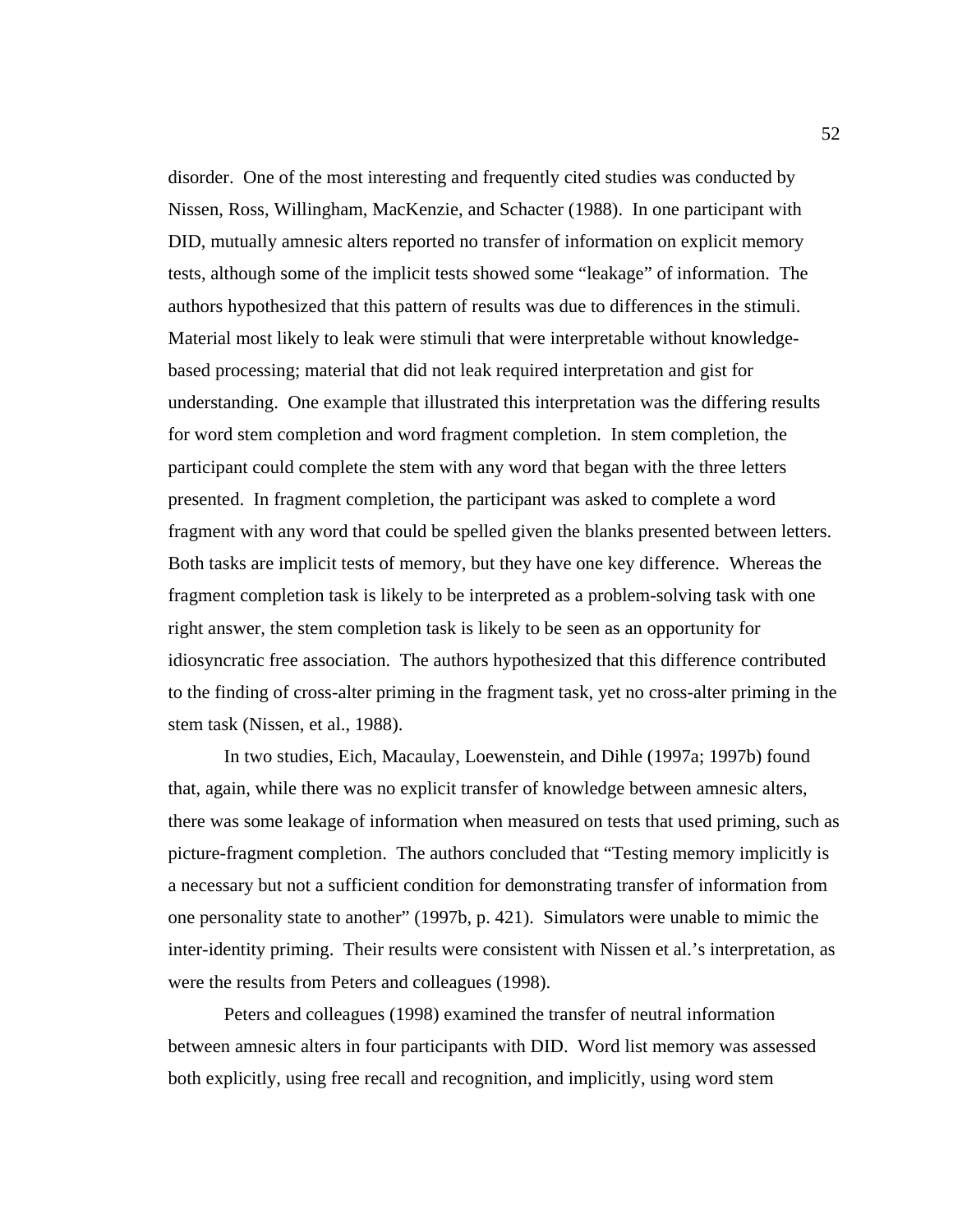completion. Contrary to the authors' hypothesis, but in line with the findings of Nissen and colleagues (1988), there was no leakage of information between alters on the word stem completion task. On the explicit memory tests, evidence supported participants' reports of one-way amnesia, though one participant showed mixed results (Peters, et al., 1998).

A related study, Silberman and colleagues (1985), found that there was interference on related word lists between supposedly amnesic alters in nine participants with MPD, and that the MPD participants were statistically no better than normal at compartmentalizing information. These results could be consistent with Nissen et al.'s interpretation if the task required implicit as well as explicit processing. The materials that "leaked" between alters were emotionally neutral, so it is not surprising that there is more transfer than there would be of emotionally upsetting material. Silberman and colleagues (1985) also found that, while a group of simulating control participants was able to replicate some of the memory findings of the DID group, their cognitive performance was qualitatively different.

Huntjens and colleagues have also studied priming and memory in DID (Huntjens, Postma, Hamaker, Woertman, van der Hart, & Peters, 2002). On perceptual and conceptual priming tasks using neutral stimuli, the DID participants were no different from control participants, although the DID participants were slower and less efficient in most tasks than were controls. The study also included a word stem completion task, whose findings were in direct conflict with the results of Nissen and colleages (1988), Eich and colleagues (1997a, 1997b) and Peters and colleagues (1998). DID participants in Huntjens' study *did* demonstrate cross-alter priming on the word stem task. The authors suggested that this discrepancy could have been due to their use of slightly different and possibly more sensitive methodology than had been used in previous experiments, or to the greater power of their experiment, which had 22 DID participants in the word stem task (Huntjens, et al., 2002).

 Ludwig and colleagues (1972) examined both cognitive and neurological measurements in their participant; however, they did not draw a clear distinction between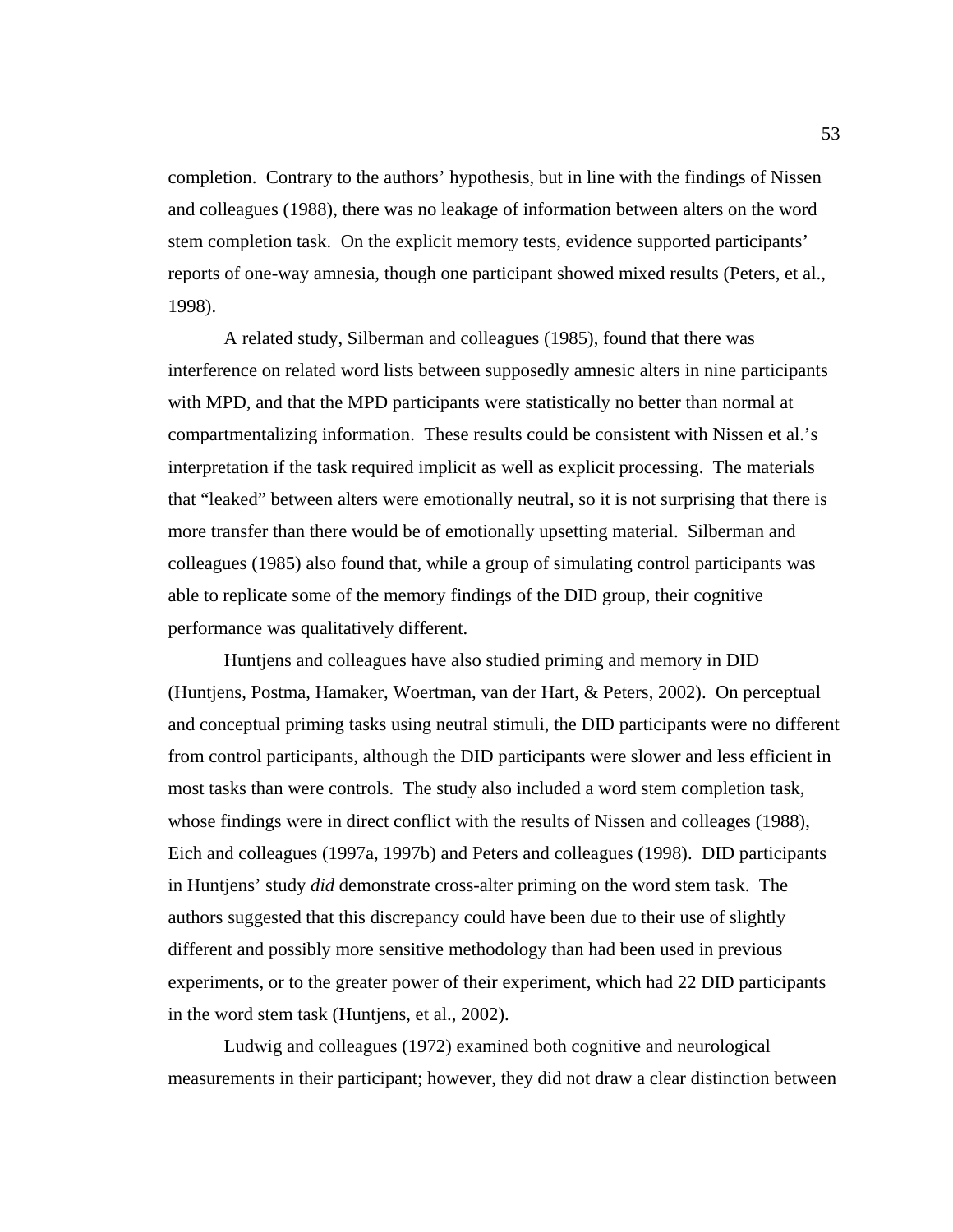implicit and explicit memory access and so it is difficult to compare this study to the others, although Dorahy (2001) argued that it could weakly support the Nissen interpretation. On a test of paired-associate learning, there was no transfer of learning across personalities. Another test that is not described in the article appeared to show priming across personalities, but more detail is needed. There was also some information leakage in a logical memory task. All the information that leaked during various tests was emotionally neutral; emotions did not appear to be shared across alters (Ludwig, et al., 1972).

 A later study that also used paired-associate learning in an MPD participant did find leakage of the neutral stimuli across three alters who reportedly had amnesia barriers between them. There were also practice effects across the three alters on a perceptualmotor task (Dick-Barnes, Nelson, & Aine, 1987). While these results are consistent with other studies, they are not compelling because the participant had previously been integrated for a brief period of time before re-fragmenting, and was in the process of reintegrating when the experiment was conducted. Therefore, sharing of information across alters should be more expected than in many cases of DID. Of note, however, is the other finding in the study. In a selective attention task with color matching, ERPs showed that the three alters processed words differently from each other. The oldest and most responsible "host" personality was most able to direct attention, while the child alter was least able (Dick-Barnes, et al., 1987).

 A more recent study of information transfer in DID used a one-week delay to test memory for word lists in 21 DID participants that reported the presence of one-way amnesia between two of their alters (Huntjens, Postma, Peters, Woertman, & van der Hart, 2003). The stimuli used in this experiment were all emotionally neutral. Overall, the performance of the DID participants was equivalent to that of control participants. When exposed to lists of words that shared categories and therefore caused interference, the DID participants were no better than other participants at resisting the memory interference or at discriminating lists. On explicit memory tests of recall and recognition,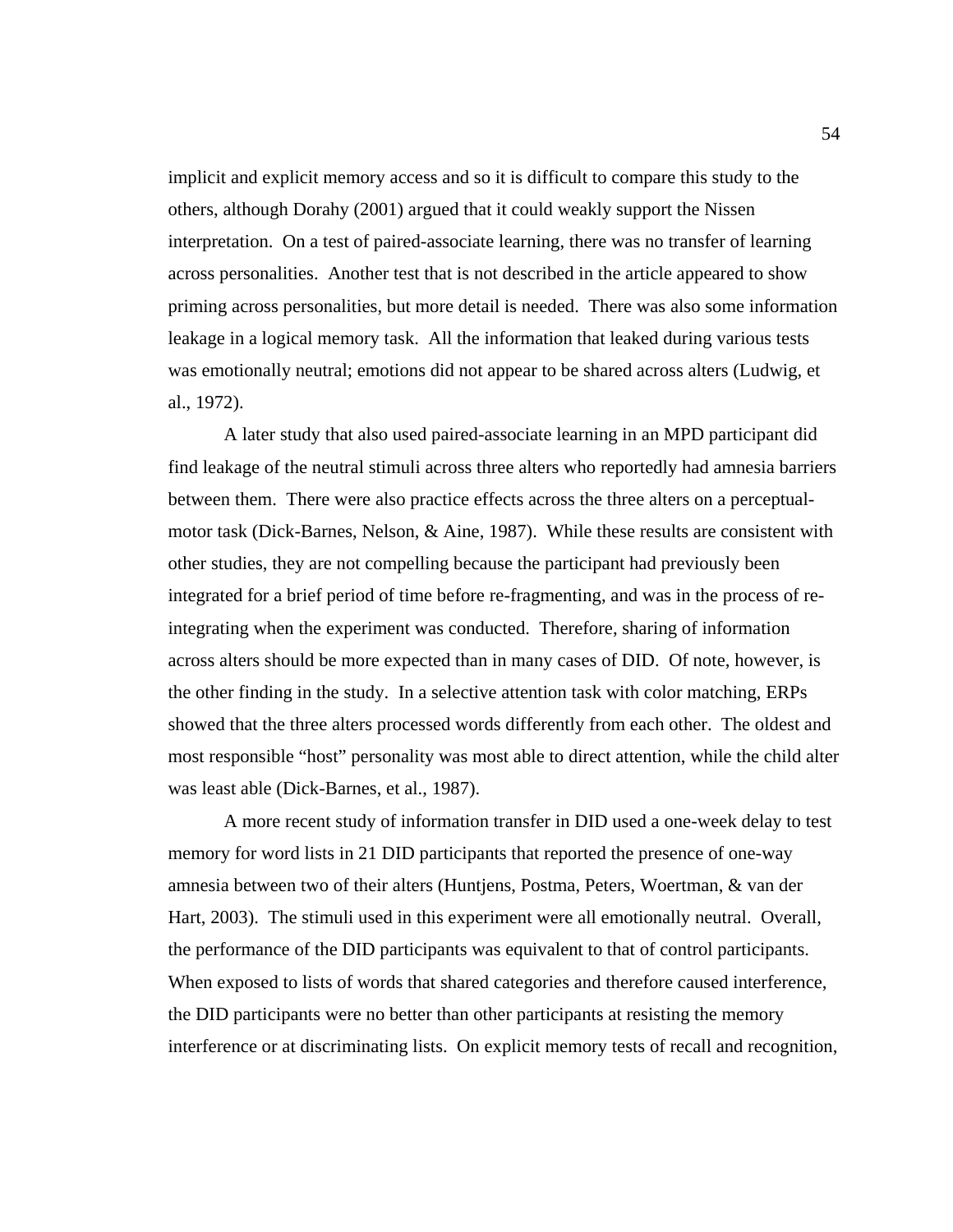however, the DID participants did not perform as well as the controls (Huntjens, et al., 2003).

 In order to evaluate whether emotionally salient information transferred implicitly between alters in a laboratory task, Huntjens and colleagues assessed the transfer of affective priming between reportedly amnesic alters in 19 participants with DID (Huntjens, Peters, Postma, Woertman, Effting, & van der Hart, 2005). The study used four trauma-related words and a conditioning procedure that formed associations between nonwords and real words that were either positive, neutral, or negative (trauma-related). At odds with the authors' hypothesis, emotional priming did transfer across alters (Huntjens, Peters, et al., 2005).

 Further research by Huntjens and colleagues specifically assessed the explicit memory transfer of trauma-related words in 19 participants with DID (Huntjens, Postma, Peters, Woertman, & van der Hart, under review). Using lists that included 8 traumarelated words and 8 neutral words, the participants learned the lists in one alter and were tested in another, reportedly amnesic, alter. On the test of free recall, DID participants' performance was equivalent to that of control participants instructed to simulate DID. On the recognition test, too, inter-identity amnesia could not be rigorously demonstrated. The authors point out that these results are in stark conflict with participants' own reports of their memory functioning. However, the DID participants did show reduced recognition sensitivity compared to simulators, meaning that they were somewhat impaired when making "old" vs. "new" judgments in recognition (Huntjens, et al., under review).

 Although several studies have examined transfer of memories between alters, one study has particularly addressed autobiographical memory function within one alter (Schacter, Kihlstrom, Kihlstrom, & Berren, 1989). Using the Crovitz word technique, the researchers asked the participant with MPD to generate autobiographical memories in response to three different types of words: objects, activities, and affect words. The participant recalled almost entirely recent memories. She was very slow to retrieve the few childhood memories that she produced, and it upset her to be asked to recall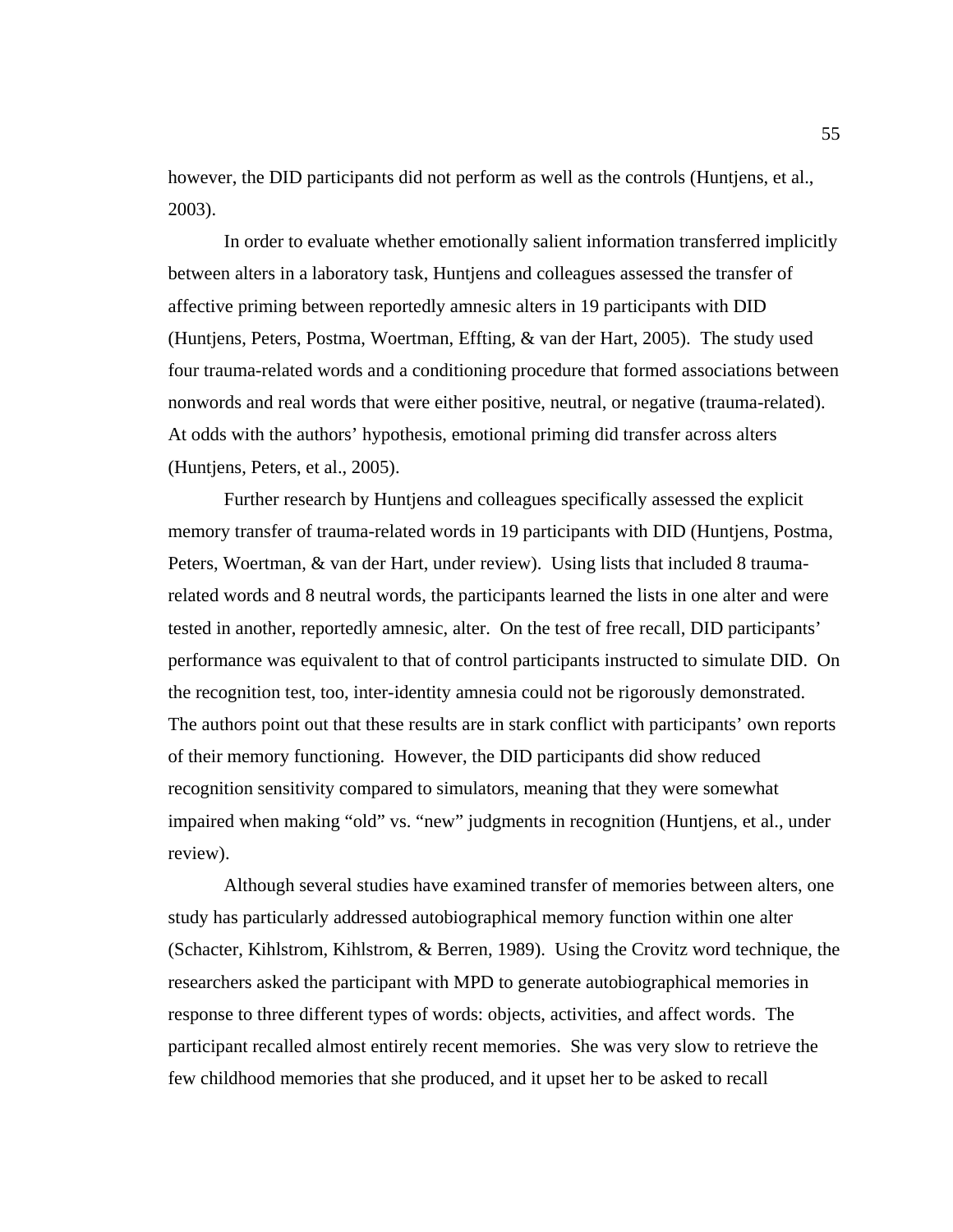memories from before the age of ten. Her first memory of her father dated from age 16, and she also reported discovering new childhood memories during the experiment. Her results were quite different from a group of 30 control participants, who did not show amnesia for childhood. The MPD participant also responded faster to affect words than did the control participants (Schacter, et al., 1989). The authors gave no explanation for this finding, but Dorahy (2001) suggested that it may be due to the MPD participant responding quickly in order to prevent herself from remembering other traumatic memories triggered by the emotion words. In order to evaluate this hypothesis, Schacter and colleagues would have had to analyze the data by emotional valence of the affect words, as both positive and negative words were included. Unfortunately, they did not report these results. This study will be discussed in more detail in Chapter 7.

Bryant (1995) is also unique in that it was a study where the test procedure was administered both before and after the participant's diagnosis of DID. Bryant found that compartmentalization of childhood memories increased after the diagnosis, or perhaps the DID participant was merely less hesitant about displaying it. Furthermore, before the DID diagnosis, the participant produced only recent autobiographical memories, while after the diagnosis she produced both recent and childhood memories. After her diagnosis, the participant switched into a child alter when recalling childhood memories, and this child personality became increasingly specialized at holding negative memories. In order to address demand characteristics of the experiment, Bryant (1995) also had two groups of simulators take the same memory tests as the DID participant, but they did not reproduce the pattern of memory results.

 Although most of this research demonstrates imperfect compartmentalization of knowledge, it is not inconsistent with reports of how DID works. As long ago as 1944, Taylor and Martin reported that there was a great deal of subtlety in the amount of compartmentalization of information. Zahn and colleagues (1996) pointed out that the implicit transfer of priming between alters is necessary but insufficient evidence to demolish claims of robust inter-identity amnesia. Most of the material that has been studied in the laboratory has perforce been neutral material, which the person would have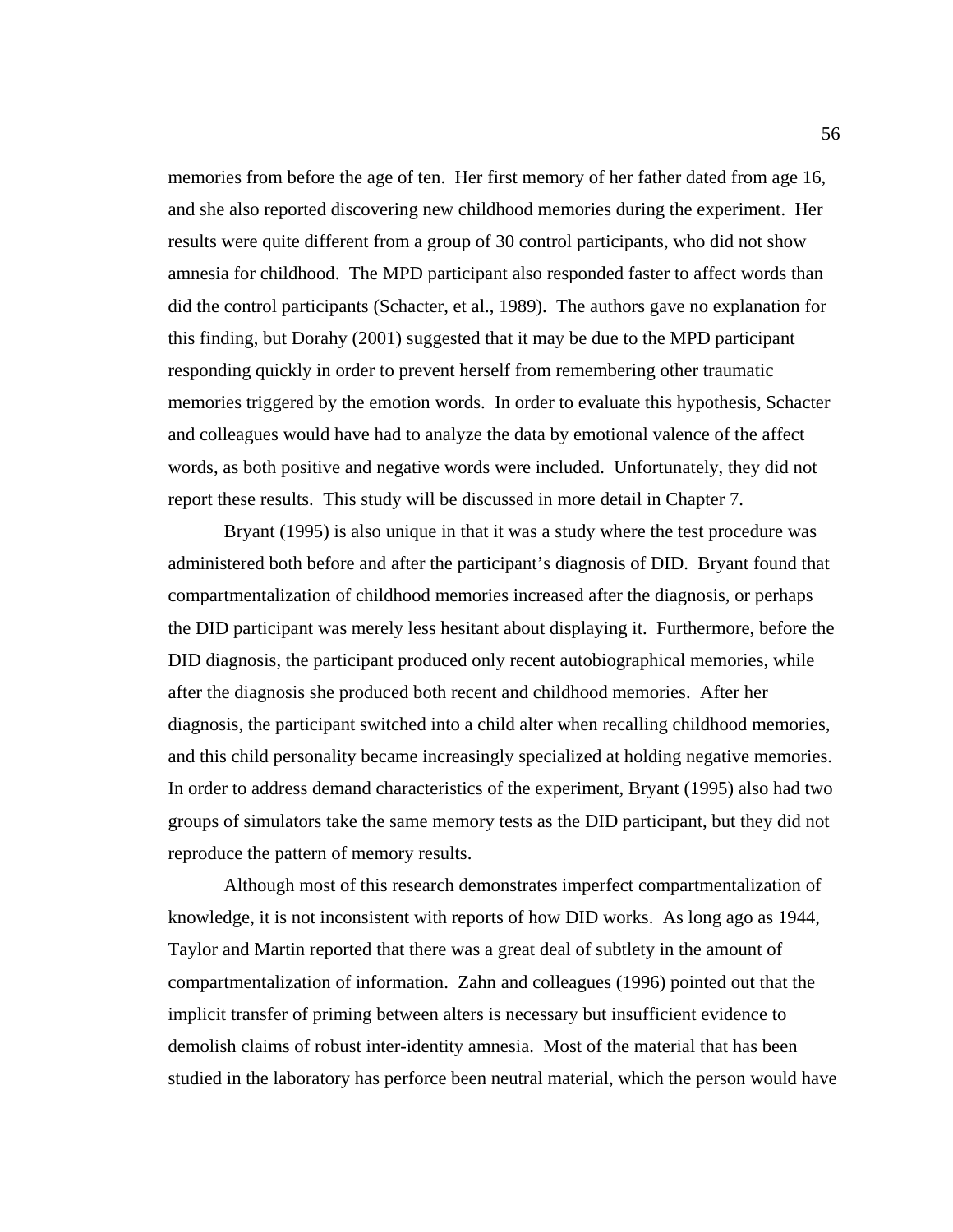less motivation to section off from the rest of consciousness. The studies that have used negative stimuli, such as the work of Huntjens and colleagues, are one step towards understanding memory functioning in DID, but further expansion is needed. For example, van der Hart, Bolt, and van der Kolk (2005) have recently reported that not only did their 30 DID participants report amnesia for childhood trauma, they also reported amnesia for other events that were emotionally significant but not traumatic. Furthermore, the participants with DID remembered their experiences in qualitatively different ways than has been reported in the memory literature. In addition to having somatosensory flashbacks (or "body memories") for traumatic events, they also recalled their non-traumatic important events through their bodies (van der Hart, Bolt, & van der Kolk, 2005). Despite this complexity, which should be explored in future research, the studies demonstrating at least some degree of amnesia are convincing, although they should be replicated with larger samples. Several of them also included simulators attempting to "fake" DID, for the most part unsuccessfully.

### Summary

 Much of the foundation for this dissertation research has been laid in chapter 3. This chapter reviewed existing cognitive research on dissociation and DID, thereby clarifying what knowledge we possess and what areas still need exploration. Cognitive experiments on memory in DID provide the framework within which this dissertation was designed. The research reviewed in this chapter provides basic knowledge about processes in dissociation from which to expand into the current study.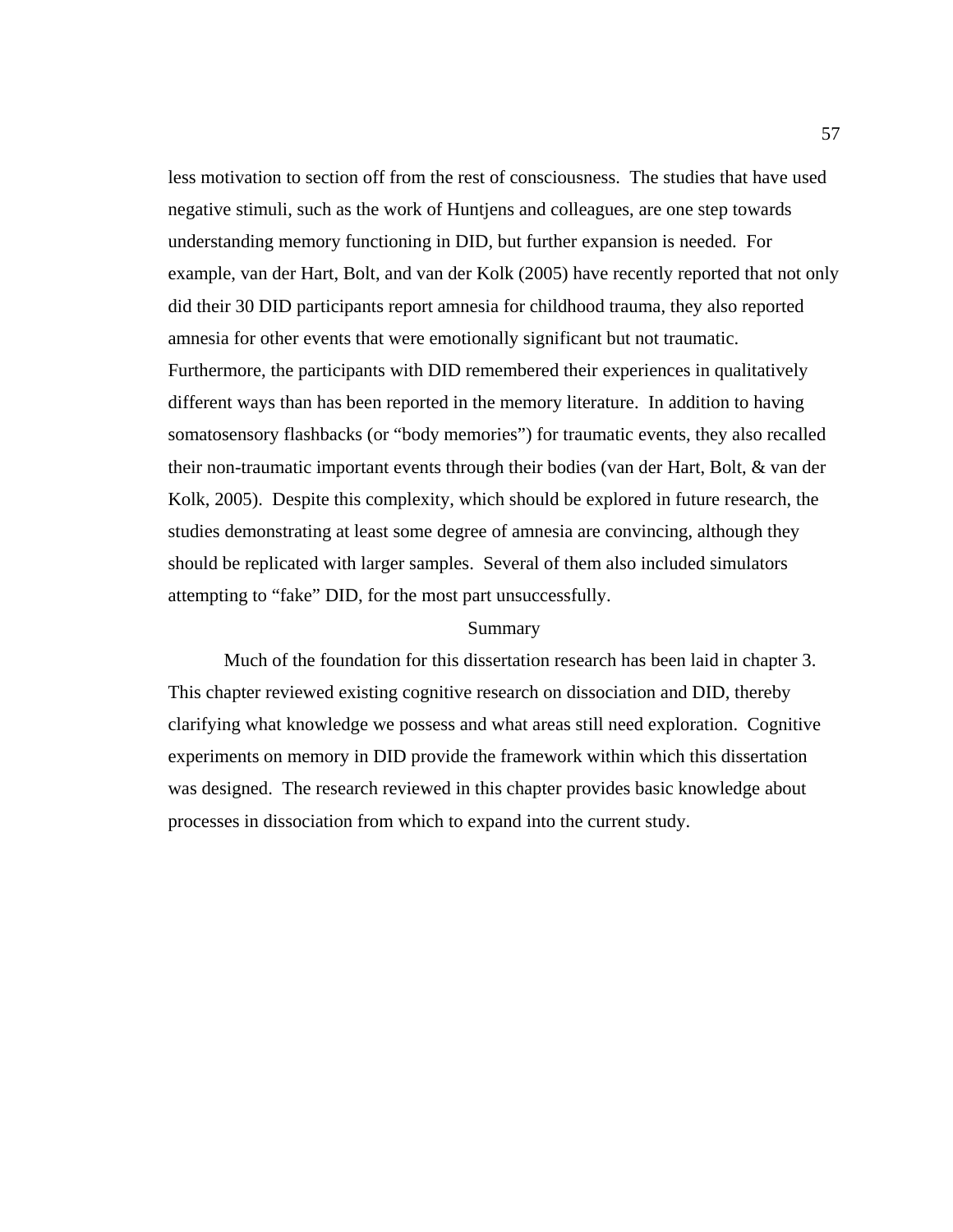#### CHAPTER IV

#### RATIONALE FOR CURRENT STUDY

 The research discussed in previous chapters has opened the door for a scientific understanding of the way DID operates. Since the 1990s, studies have been conducted more frequently in a manner that is well-designed and well-controlled. Some recent studies, notably the work of Huntjens, have also used larger samples of DID participants than have been used in the past. As acceptance of DID has spread and methodology has advanced, knowledge of dissociation and of dissociative identity disorder has become increasingly robust and nuanced. However, previous research still leaves many areas unexplored.

 Research such as that done by Eich and colleagues is an essential foundation for a full delineation of how memory functions in DID. Nonetheless, the experimental techniques used by Eich and many others do have the drawback that they require a certain specialized sub-sample of the already small group of people diagnosed with DID. Participants in many studies of memory in DID must be able and willing to switch to certain pre-specified alters at will, and to regulate how long each of those alters remains in control of the body. This type of executive control can take years to develop, and is usually the result of intensive psychotherapy, the goal of which is to break down amnesia barriers so that alters can communicate and cooperate with each other. By requiring participants to have this kind of control over their switching during lengthy and challenging experimental sessions in an unfamiliar laboratory, some researchers have limited their participants to only those people with DID who are furthest along the path to resolving their DID and thus changing the very phenomenon being studied. Such participants are few and far between, and are most accessible in large urban areas.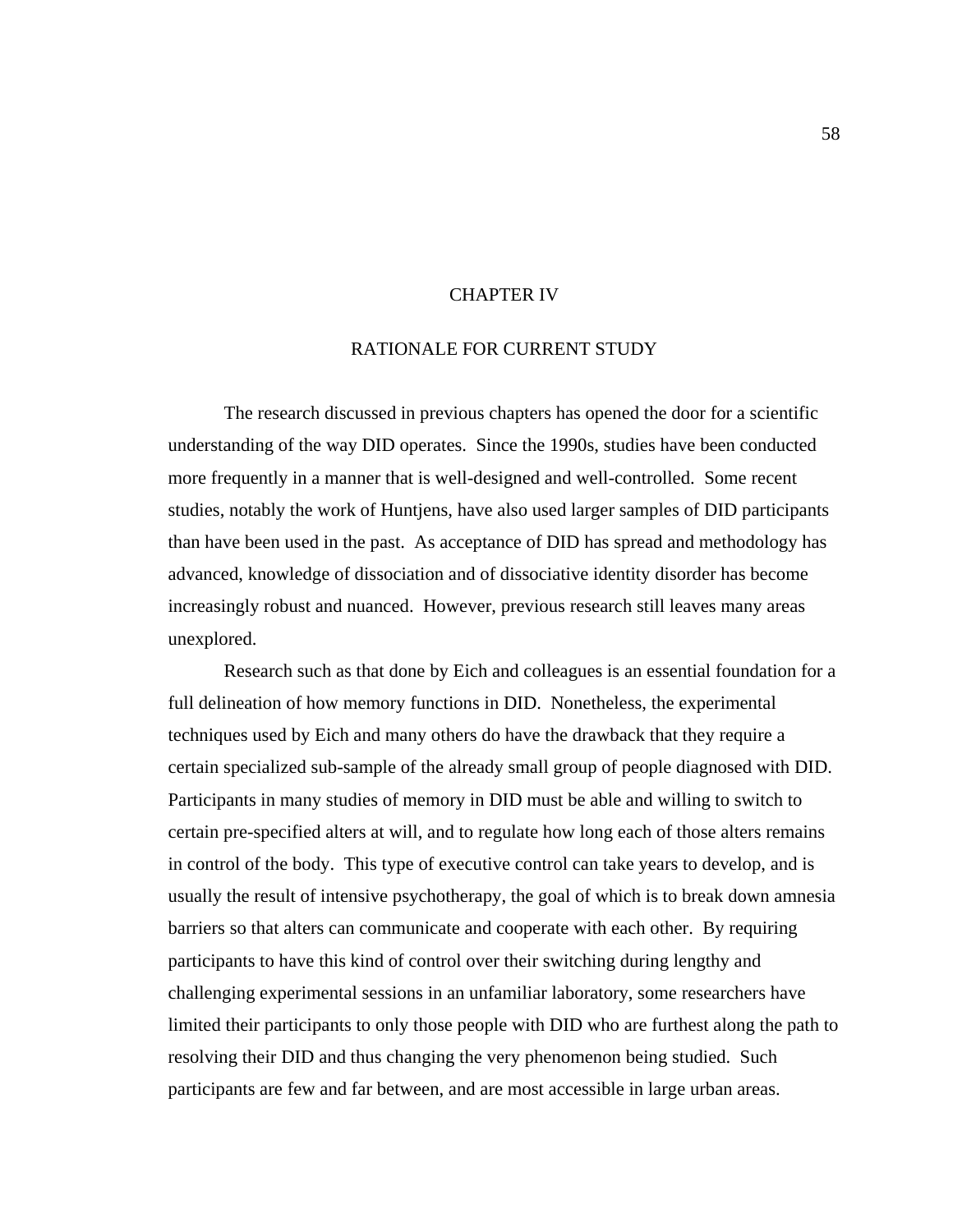A more serious criticism of previous laboratory research regards its striking lack of ecological validity and narrow focus. Most of the well-controlled empirical research on memory functioning in DID has used word lists or similar stimuli. While such basic memory research is to be applauded, it can evaluate only a small portion of overall memory usage in the real world, and it is difficult to generalize from these types of studies. People do not develop DID in order to create cross-identity amnesia for lists of neutral words! DID is a coping mechanism for sectioning off knowledge of unbearable trauma. Therefore, experiments that show leakage of inconsequential and neutral information between reportedly amnesic alters do not address the question of how memory functions during daily life, in which people are rarely assessed on whether or not they have acquired conditioning for nonsense syllables. Zahn and colleagues (1996) pointed out that testing inter-identity amnesia based on conditioning results does not provide conclusive answers, and that paradigms using simple stimuli such as word lists are also not definitive. They argued that more complex stimuli are necessary in order to fully assess the presence and extent of memory and memory transfer in DID. In real life, people deal with memories about their own past (autobiographical memory). They share information about themselves with others, or they keep such information to themselves. They also encounter semantically rich and varied stimuli, as well as stimuli with a variety of emotional valences.

 Very little research has thus far addressed the impact of emotion on memory in DID. The studies that have used negative stimuli, such as the work of Huntjens and colleagues, are one step towards understanding this relationship, but further expansion is needed. Seeing a few isolated words, no matter how negative, is of debatable relevance to the real-life context in which people live complex lives, with interactions among various emotions occurring during various events.

 Finally, no study thus far has attempted to quantify or to measure the extent of integration in DID participants with any degree of standardization. If DID is developed in order to hold various parts of memory away from each other, then experimenters who assesses memory functioning must necessarily be concerned with the pattern and extent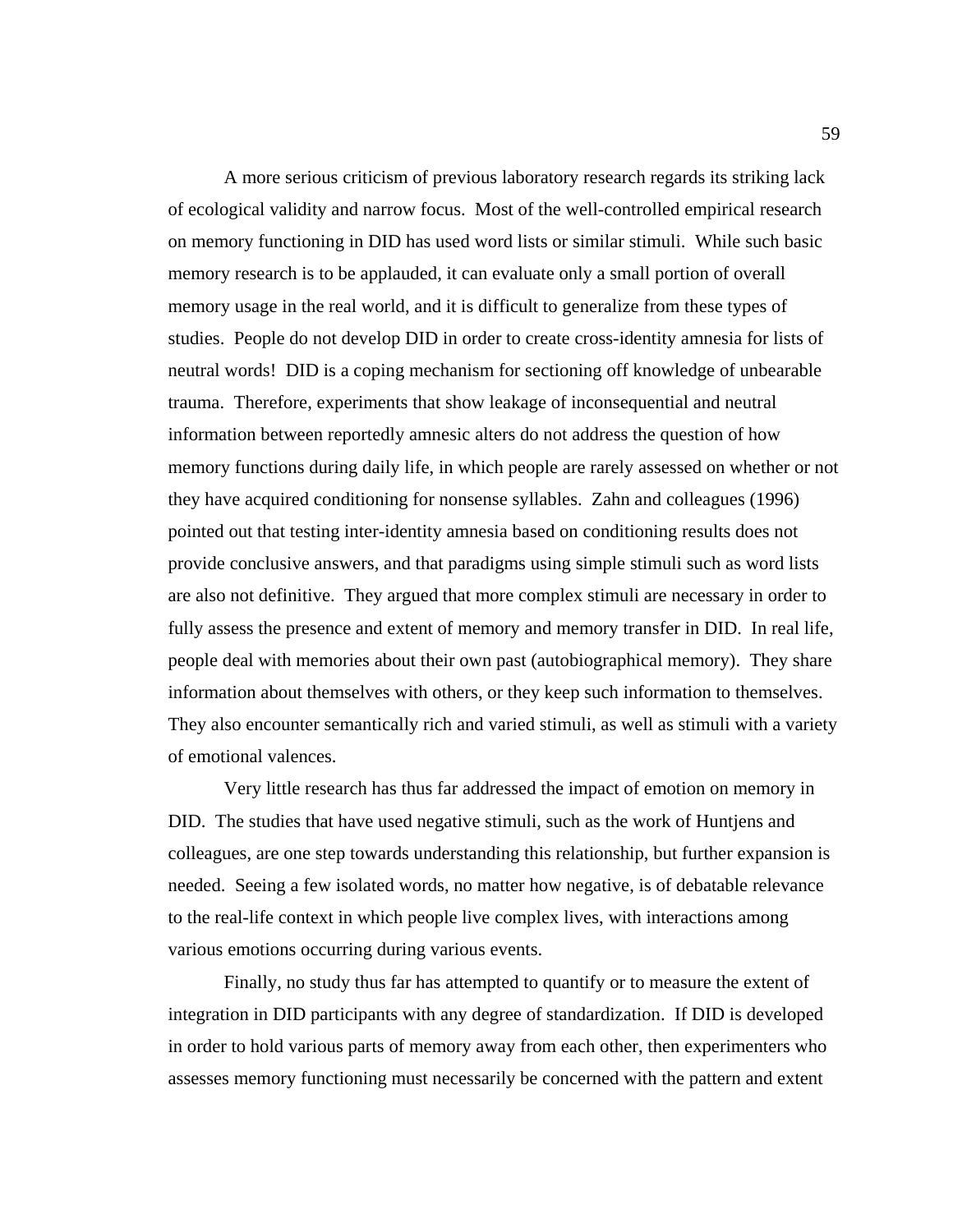of fragmentation and integration in their participants. These patterns can be subtle, quite complex, and not very amenable to awareness, verbalization, or classification. This dissertation represents a step forward for the field of dissociation studies by its development of an integration scale.

 Researching DID is extremely difficult. Many of the limitations apparent in previous research are the inevitable results of the methodological and conceptual challenges inherent in conducting studies with this population. Those challenges, such as participants who are relatively rare and difficult to recruit, who show immense individual variability in their behavior, and who may be emotionally fragile, limit this dissertation as well. Nevertheless, this dissertation was designed to examine memory in DID from a broad and rich perspective. To this end, some degree of laboratory control has been traded for relatively high levels of ecological validity.

 Several different types of memory measurements are the basis for the research reported in this dissertation. The experiment began by collecting spontaneous autobiographical memories from participants' lives. Phenomenological data were also collected for two of these memories, one memory that was shared with the experimenter and one that was unshared. Freyd's (1983) shareability theory proposed that there are measurable differences between memories that are shared with other people versus those that are unshared (see also Freyd, 1996). This theory has received some support in the general memory and philosophy literature, but it has never been applied to the situation in which many identities exist with varying degrees of separation within a single person. It was hypothesized that shared memories, compared to memories that had not been extensively shared with others, would show greater sensory detail, a more linear and comprehensible structure, and better connection with surrounding memories.

 Next, participants were given a list of word stimuli, similar to the stimuli used in previous research. It was hypothesized that participants with DID would perform generally well on a standard assessment of free recall. Based on previous research, this type of memory assessment generally does not show large deficits in participants with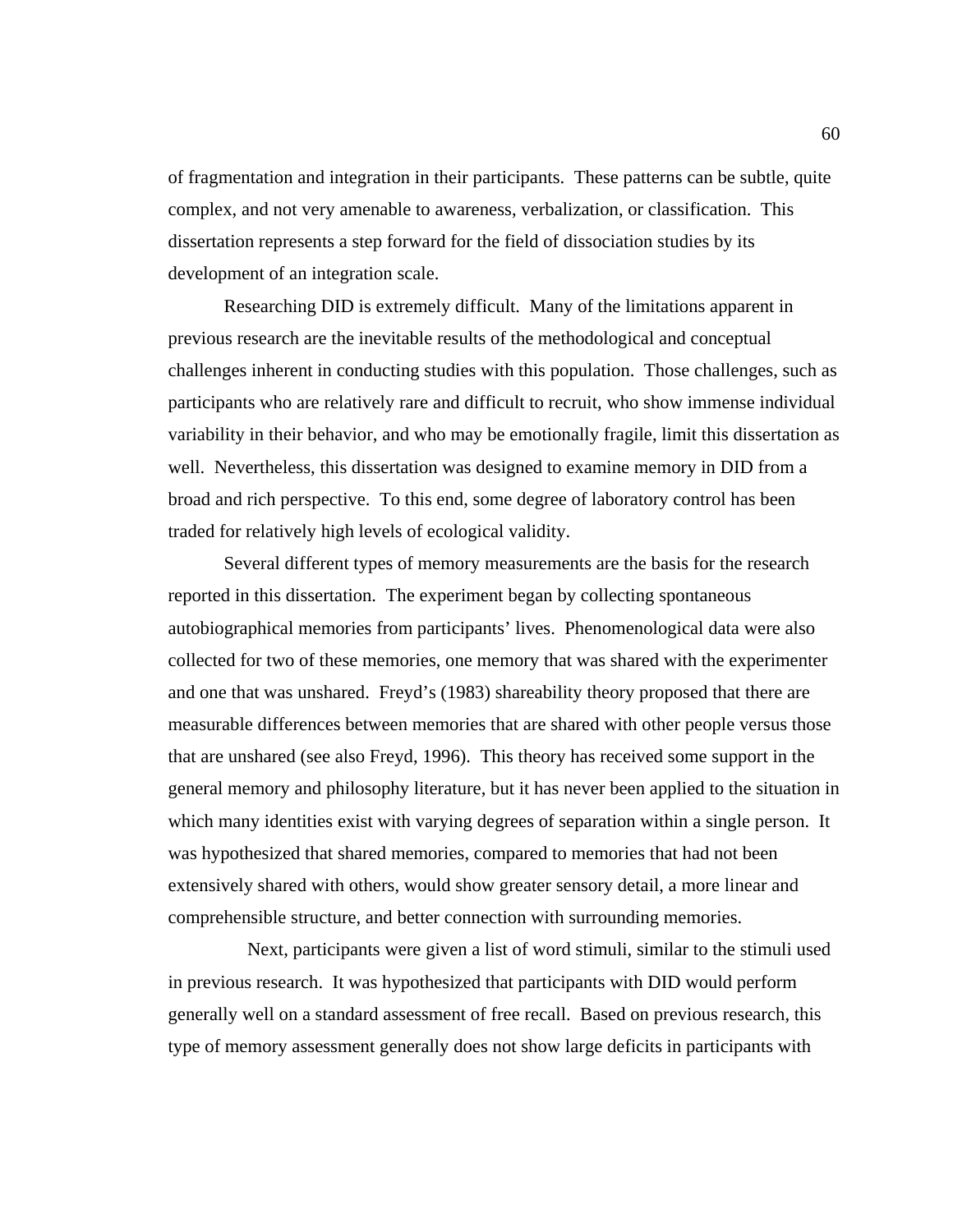DID. Moreover, the words were not trauma-specific, and therefore they should not trigger distinctly dissociative information processing styles.

 Participants also heard three vignettes concerning events from the narrator's childhood. The first vignette was emotionally neutral, the second contained fear, and the third contained happiness. These stories were an important ingredient in the design of this study, because they were semantically rich, ecologically valid stimuli that contained a variety of emotions. Based on previous research, it was hypothesized that the DID participants would show better memory for the neutral and happy stories than for the fear story. Due to the detailed nature of these stimuli and their possible relevance to the participants' own lives, it was theorized that the stimuli would provide sufficient cues for the employment of dissociative information processing.

 Participants also completed a procedural learning task that measured perceptual skill without the influence of motor skills. This study was specifically concerned with procedurally assessing memory and mental skill learning, rather than with assessing procedural learning of motor skills. The task used in this study was therefore a relatively pure assessment of procedural learning, allowing conclusions to be drawn about this area of memory performance independent of any possible physical correlates of DID. It was hypothesized that participants with DID would show performance equal to the performance of college students on this task, as there were no stimuli in the task that were directly related to trauma and therefore no reason to believe that the DID participants would necessarily process the task differently.

In addition, and unique to this study, participants reported when they had switched alters during the testing session and filled out the newly-designed Integration Measure (IM). Unlike in previous research, the participants were not asked to switch at certain times nor to certain alters, but were rather given their choice over when and whether to switch. Participants also filled out questionnaires regarding dissociation and trauma history. Finally, this study is distinct from previous laboratory research in its focus on DID as adaptive and especially in its treatment of participants as the experts on their own internal experience.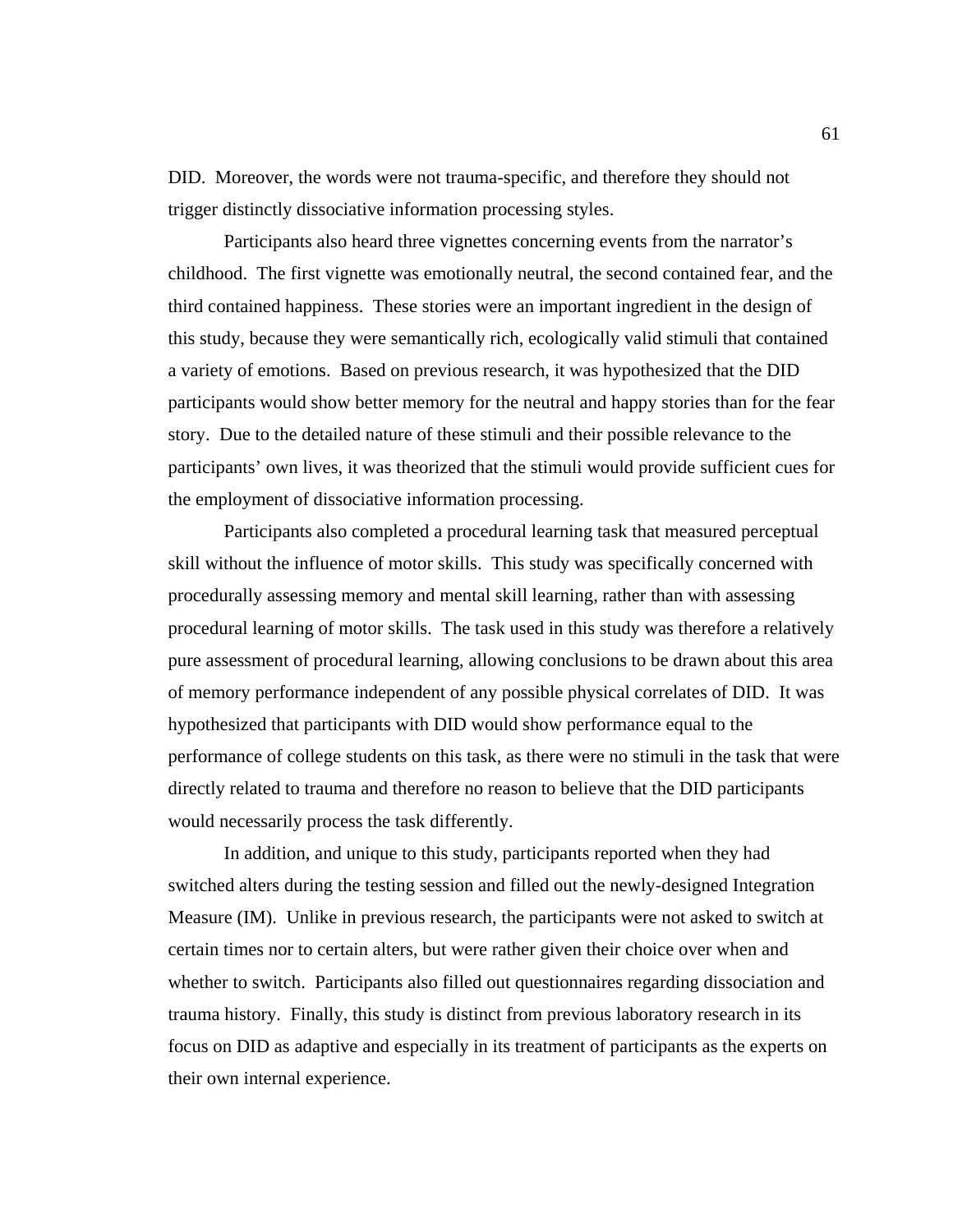Summary of Hypotheses

1. Compared to unshared memories, shared memories will be more sensory, have a more linear and comprehensible structure, and be better connected with surrounding memories.

2. DID participants will show no deficit on word list recall.

3. DID participants will have better memory for neutral and happy stories than for the story containing fear.

4. DID and student participants will have equal performance on a procedural learning task.

5. Switching and integration will be assessed.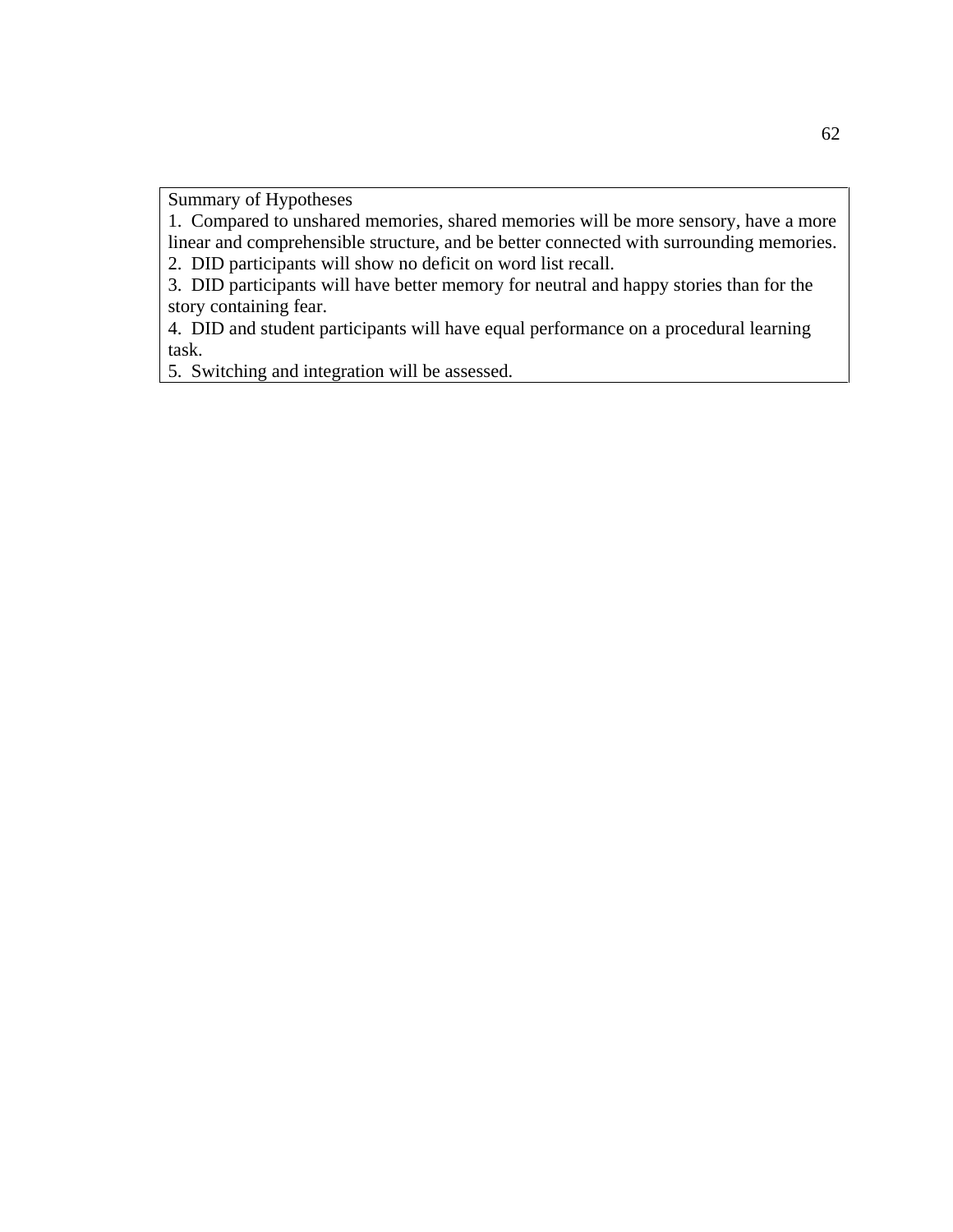## CHAPTER V

## **METHOD**

# Participants

## *Recruiting*

## *Student Group*

A comparison group of college students was recruited from a psychology department subject pool at a large state university in the Pacific Northwest. This student group provided a measure of baseline or "normal" performance on the memory tasks, as well as allowing the experimenter to pilot and refine the procedure before running the experimental group participants. Some participants completed a prescreening test that included a modified version of the Dissociative Experiences Scale (DES; see below); students who scored on the high or the low ends of this scale were then invited to participate in the experiment. Some time slots were also opened to any students, regardless of whether they had completed the prescreening. Participants signed up via a human subjects website that did not contain any description of the studies (for some reasons why this procedure is important for validity of results, see Barlow & Cromer, in press).

#### *DID Group*

There were two waves of recruitment. The first type of recruitment took place at McLean Hospital in Belmont, Massachusetts, and resulted in one inpatient participant. After discussing the project with doctors and staff members, recruitment began with daily chart review of all patients in the Dissociative Disorders Treatment Program and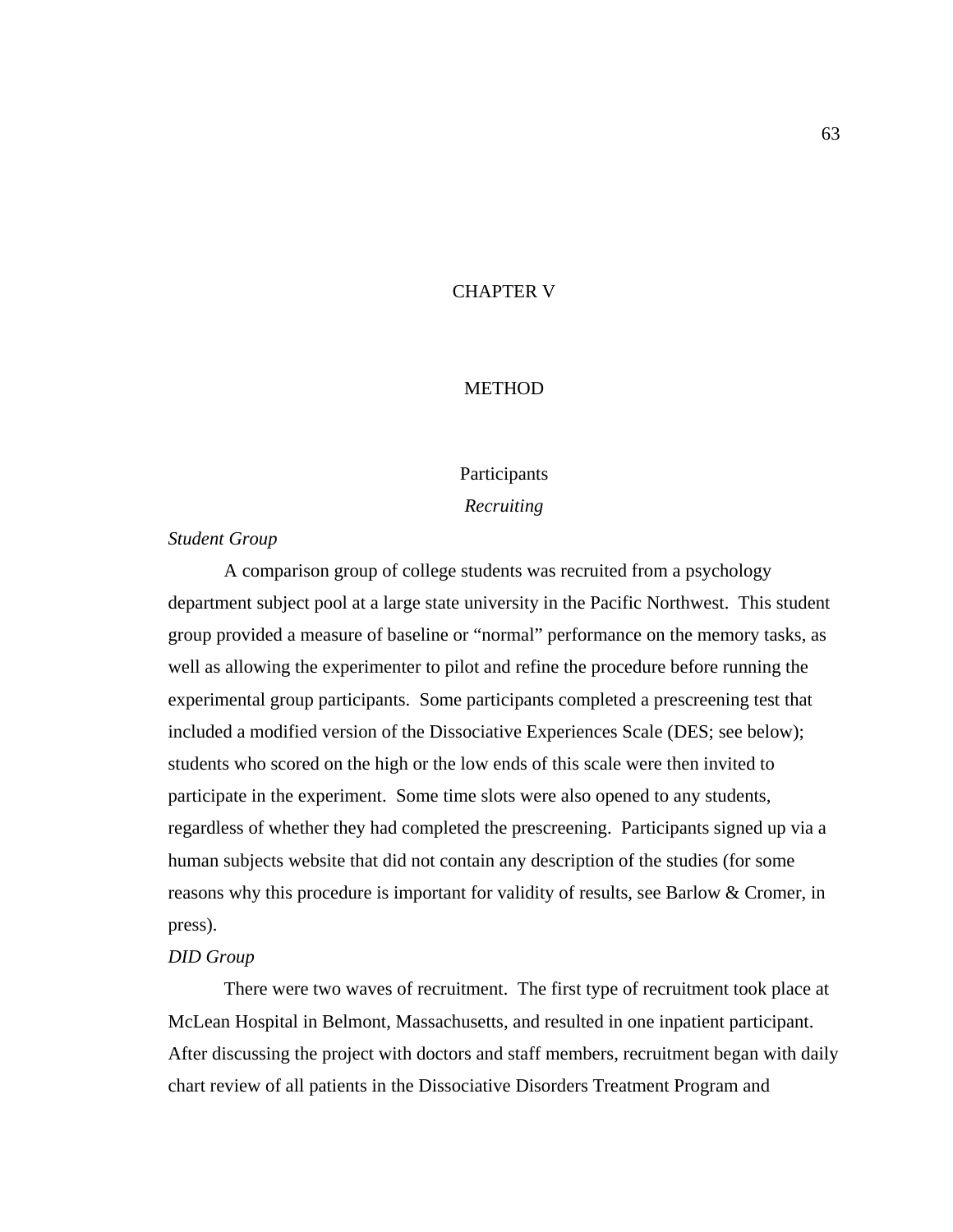Women's Treatment Program. For each patient who had a diagnosis of Dissociative Identity Disorder (DID), either confirmed or possible, recorded on her chart, the experimenter contacted the doctor primarily responsible for that patient's treatment. Doctors were asked to determine whether, in their clinical judgment, the patient was appropriate for the experiment, and if so, to pass along the experimenter's contact information to the patient. Reasons for low recruitment were many; for example, there was a fair amount of clinical disagreement about the diagnosis itself. Often it was put on the chart by a different doctor than the one who was currently responsible for the patient, and the doctors disagreed about whether the diagnosis was correct. Such was the case for almost half the potential participants and this situation resulted in lengthy telephone exchanges, by which time the patient was often discharged. Several patients were discharged after only one or two days, thus not staying long enough to be recruited and run. Additionally, approximately half the potential participants were judged by their doctors to be too unstable to participate in research of any kind, despite the protocol being approved by the Chief of Hospital Clinical Services and the McLean IRB for use in this population.

 The second type of (outpatient) recruitment took place in the Pacific Northwest, mainly in the Eugene and Portland areas of Oregon and the Seattle area of Washington. A letter explaining the project was sent to clinicians and treatment centers that specialized in dissociation or trauma. The letter asked clinicians to have eligible and interested clients contact the experimenter. Information was also sent out over an electronic mailing list, and a website provided more details about the study.

#### *Demographics*

## *Student Group*

The student group consisted of 13 female university students, with a mean age of 23.07 years ( $SD = 6.42$ , range =  $18 - 37$ ). No student participant reported being diagnosed with a dissociative disorder, although three reported current or past depression. One participant reported a diagnosis of post-traumatic stress disorder, but she still had a dissociation score below the group average.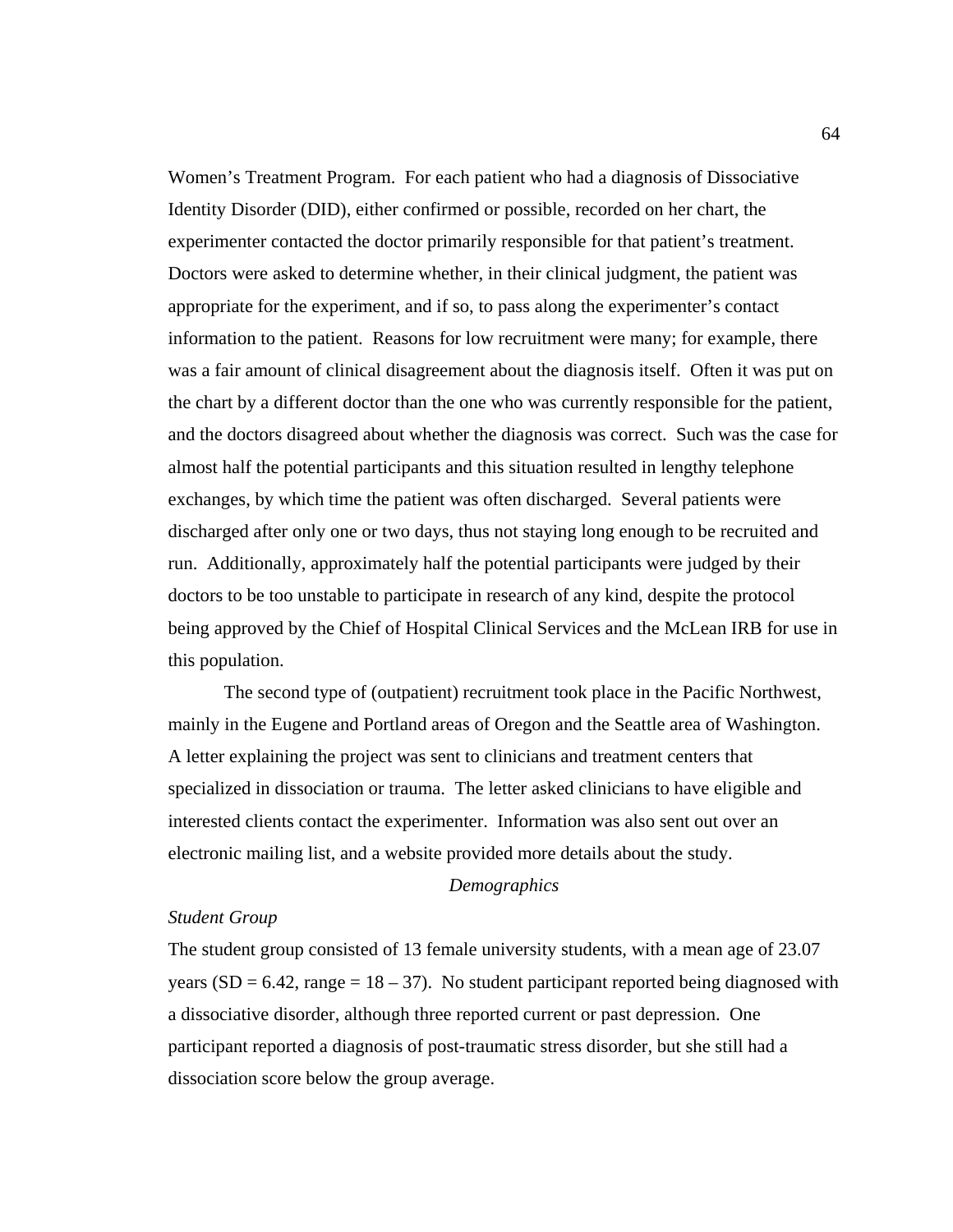#### *DID Group*

The experimental group consisted of 11 women who had been diagnosed with DID. One was an inpatient at McLean Hospital in Massachusetts, and the rest were community members in the Pacific Northwest. One participant did not answer demographic questions. The average age was  $35.35$  years (SD = 12.57, range =  $23 - 62$ ). Seven participants reported being currently on psychiatric medications, mostly antidepressants. The DID group had one member with a high school education or GED, four people with some college or technical school, two people who had completed college or technical school, two people with some graduate school and one person who had completed graduate school. This group had been hospitalized an average of 3.6 times  $(\text{range} = 0 - 15 \text{ times})$  and had been in therapy for an average of 12.05 years (SD = 6.73, range  $= 2 - 20$  years). One participant had been diagnosed with DID between one and three years ago, four had been diagnosed three to six years ago, and four had been diagnosed more than six years ago (two participants did not answer).

#### **Materials**

#### *Experimental materials*

## *Stories*

Participants heard three vignettes during the first session; these stories may be found in the appendix. Two of the stories were adapted from those originally used in a previous study in our laboratory (Klest, 2002). Each of the three stories was approximately 200 to 330 words long and described a family event from the narrator's childhood. The first story had no overt emotional valence and was recorded in an unemotional voice. The second story contained fear, both in the wording and in the narrator's recorded tone of voice. The third story (newly created) contained happiness, again in both the wording and the reading.

#### *Word Lists*

 The words used in the procedural learning tasks, as well as the word-list learning task, were taken from a previous study (Barlow & Freyd, unpublished data). In creating stimuli for the previous study, a list of negative words was created and the frequency of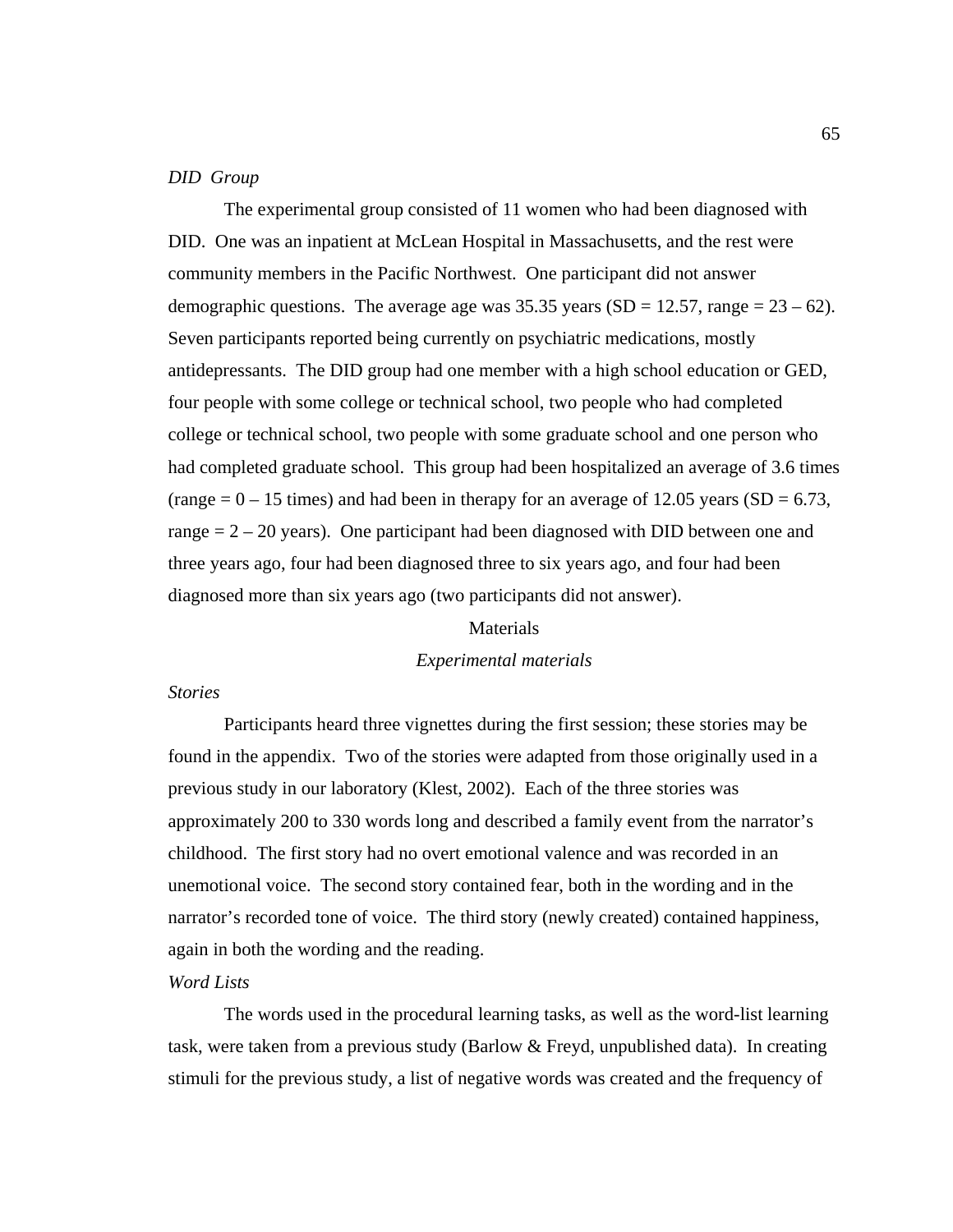each negative word in English was determined using the norms of Kucera and Francis (1967). For each negative word, five control words were chosen that were the same part of speech (noun, verb), the same length to within one letter, and had the same frequency in English. The 100 control words were also chosen to be neutral in emotional valence. Words were presented in a random order.

#### *Measures*

 The measures detailed below are all self-report, pen-and-paper questionnaires. Most have been used in prior studies and several have strong research backing their validity and reliability; some were created for this study. All participants completed the following measures:

*Memory Characteristics Questionnaire.* This instrument, called MCQ for brevity, is a modified version of the Memory Characteristics Questionnaire developed by Johnson and colleagues (Johnson, Foley, Suengas, & Raye, 1988). The original MCQ assesses qualities of a specific episodic memory, such as the degree of visual and other imagery, perceived importance of the memory, clarity and impact of the memory, as well as how long ago the event occurred. The 31-item modified version clarifies some of the questions and is slightly shorter.

*Demographics.* The demographics form varied slightly between the student and DID groups. Both versions asked basic questions (open-ended) such as age and gender. The college student control group reported whether they had been diagnosed with any mental illness or dissociative disorder, year in school, and number of psychology classes taken. The DID group reported level of education, job, psychiatric medication, and amount of therapy and prior hospitalization.

*Dissociative Experiences Scale (DES; Bernstein & Putnam, 1986).* The DES is a 28-item self-report measure that can be used to assess different types of dissociative experiences, ranging from "highway hypnosis" and "spacing out" to amnesia for important autobiographical events, lack of pain awareness, depersonalization, and derealization. It has been used extensively with a wide range of populations in countries around the world, and has been found to have strong reliability and validity (see Briere,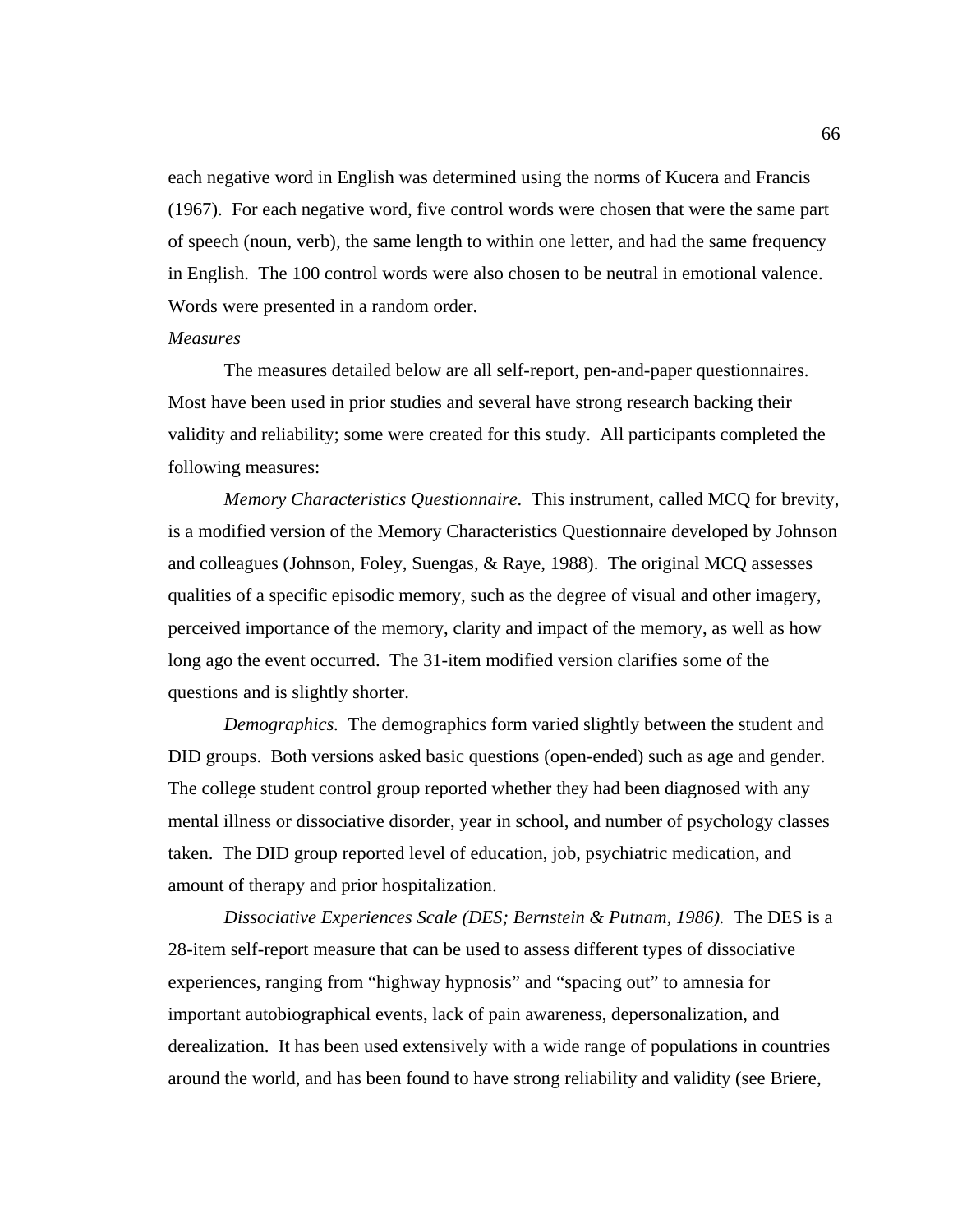1997; Carlson & Putnam, 1993 for reviews). Bernstein and Putnam (1986) found that the test-retest correlation for normal participants was .84 across one to two months.

For each item, participants are asked to circle the percentage of the time (0 to 100%) that each experience happens when they are not under the influence of alcohol or drugs. This scale was not designed for diagnostic use, and the general population of adults usually scores in a narrow range below 10 (Bernstein & Putnam, 1986; Carlson & Putnam, 1993; Carlson & Rosser-Hogan, 1993). The DES is, however, well able to distinguish DID from other psychiatric and dissociative disorders (Bernstein & Putnam, 1986; van IJzendoorn & Schuengel, 1996). Bernstein and Putnam (1986) also reported DES scores for several different types of clinical groups. Normal adults had a median score of 4.38, alcoholics of 4.72, phobics of 6.04, schizophrenics of 20.63, PTSD patients of 31.25, and multiples (DID participants) of 57.06 (p. 731). Although males and females score similarly on the DES, scores on the measure may be related to IQ or educational level because the items require a high school reading level for comprehension; the instrument may also be susceptible to malingering (van IJzendoorn  $\&$ Schuengel, 1996). Van IJzendoorn and Schuengel (1996) reported that the mean alpha reliability of the DES in their meta-analysis was .93.

*Brief Betrayal Trauma Survey (BBTS; Freyd & Goldberg, 2004).* This measure has 14 questions, each with two parts. It is designed to measure the frequency of various traumatic events, including natural disasters, sexual trauma, physical and emotional abuse, and witnessing violence. An example of a low-betrayal trauma is "Been in a major earthquake, fire, flood, hurricane, or tornado that resulted in significant loss of personal property, serious injury to yourself or a significant other, the death of a significant other, or the fear of your own death." A high-betrayal trauma item is "You were made to have some form of sexual contact, such as touching or penetration, by someone with whom you were very close (such as a parent or lover)." Each item asks the participant to circle the number of times an event has happened before age 18 and after age 18 (there were five increments, ranging from *never*, coded as 0, to *more than 100 times*, coded as 5). The BBTS has good test-retest reliability (Goldberg & Freyd, under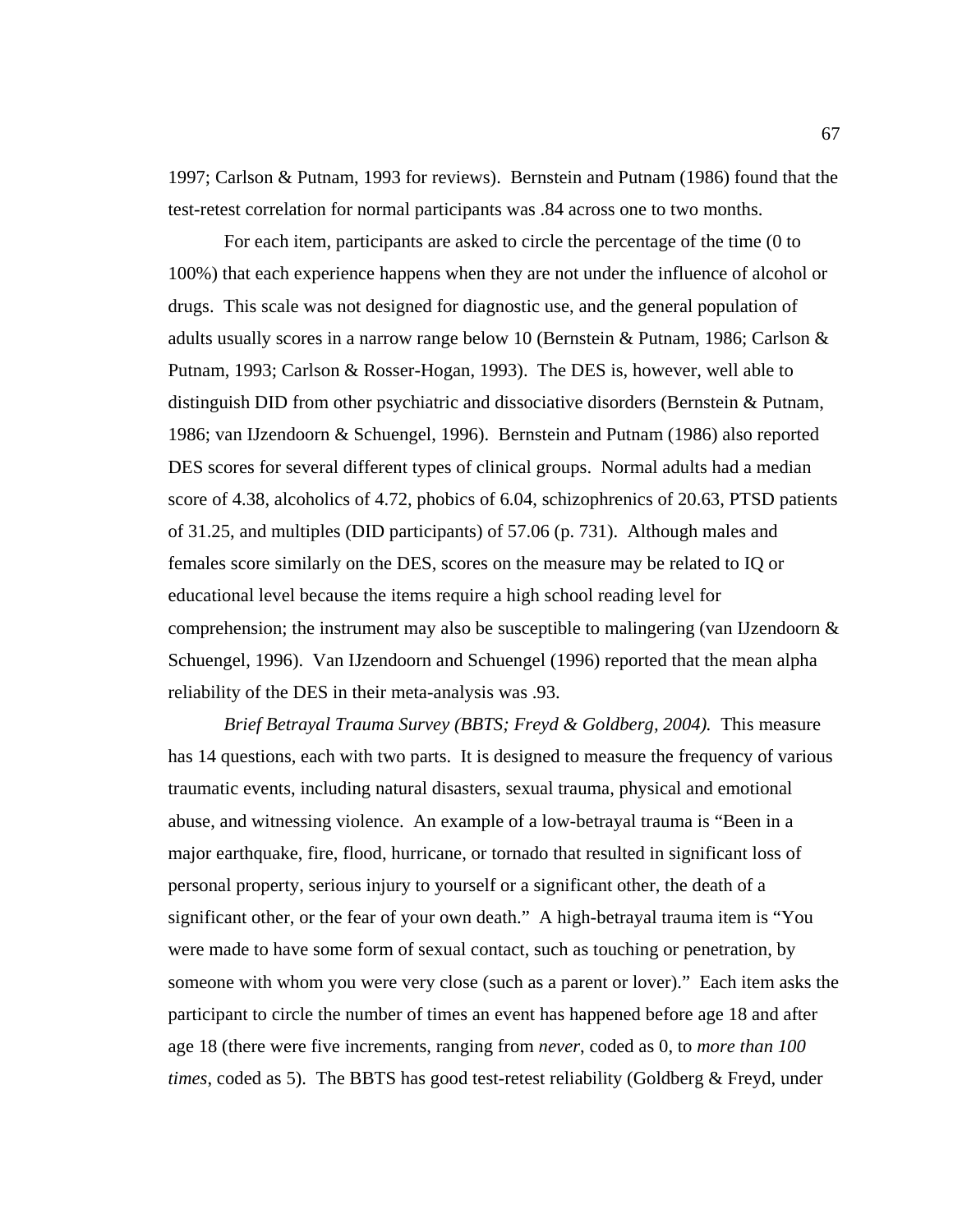review). Participants also rate how upsetting are the questions, compared to everyday life, how important it is to ask about such events, and how good an idea it is to include such questions in research.

*Post-experiment Questionnaire (PEQ).* This survey measured variables such as whether participants took the experiment seriously, whether they understood the instructions, and whether they had previously practiced mirror-reading (the procedural learning task, discussed below). The PEQ also had open-ended questions about the best and worst parts of the experiment, taking into account both sessions. Participants in the DID group also completed several additional questionnaires:

*Integration Measure (IM).* Developed by Barlow and Chu, this questionnaire is the first of its kind (see Appendix). Currently, there is no existing empirical measure of how integrated or fragmented a person with DID is. There are clinician and patient reports describing degrees and components of integration qualitatively, as well as some limited and not well-replicated data that integration is associated with physiological changes. This questionnaire is a first attempt to measure components of integration, such as awareness of other alters, communication between alters, shared executive control, and co-consciousness.

Three additional questionnaires were included in the DID group as part of an undergraduate honors project and will not be reported here.

#### Equipment

 Equipment for the experiment included a Panasonic HD Digital 5100 video camera on a tripod, recording to VHS tapes in a VCR, as well as a portable cassette player.

#### Procedure

#### *Session 1*

 All participants in the student group as well as the DID group participants who were from the Eugene, Oregon area came into a university psychology laboratory for both sessions. Other DID group participants in the Pacific Northwest region (Seattle and Portland areas) participated in their own homes or in the home of a friend and fellow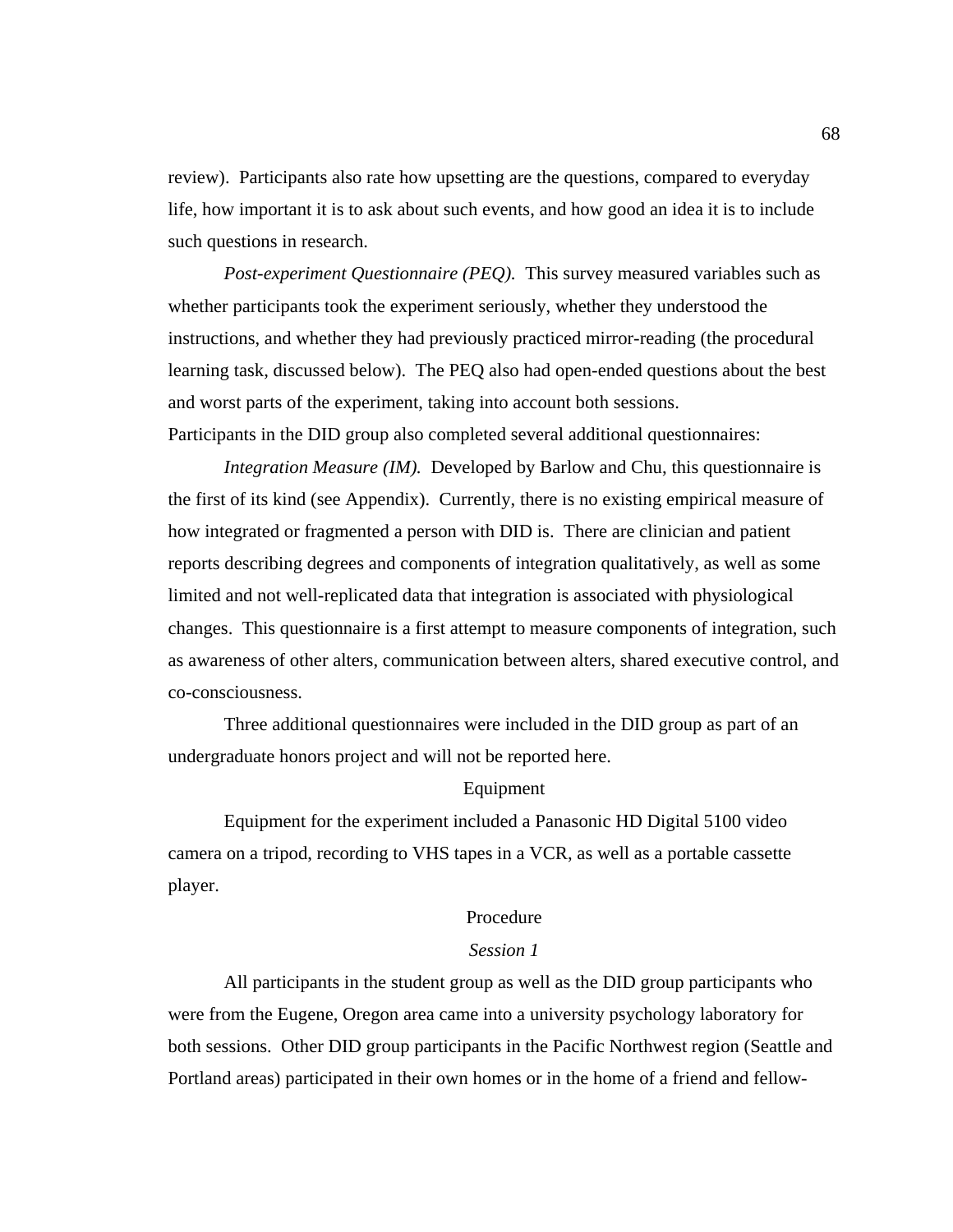participant. The experimenter offered to find alternate locations such as a public meeting room in case participants felt uncomfortable with the experimenter coming to their homes, but all participants declined this accommodation. In the case of home visits, equipment set-up and suitably arranging furniture as needed for the experiment was the first step. One participant with DID participated in an office in the building where she was attending residential psychiatric treatment, on the grounds of McLean Hospital in Belmont, Massachusetts.

All participants had individual experimental sessions with the experimenter. Except in the case where several of the DID participants were friends with each other, participants did not see each other or know who else had participated. All participation was coded with an anonymous code number, and the link between number and name was destroyed after the second session. In the case of the hospitalized DID participant, the experimental sessions also included a licensed clinical psychologist who was on the staff of the treatment program there. Allison Berger, Ph.D., was a consultant on the McLean Hospital phase of the experiment and remained in the room as a trusted figure in order to ensure the participant's well-being.

 All participants were first given a general informed consent form describing the experiment's purpose, procedure, risks, and benefits, as well as an additional consent form regarding the videotaping procedure. No participant declined to participate in the experiment or to be videotaped. All participants were also given an opportunity to ask questions.

 The first task was a modification of the Crovitz Word Technique (Crovitz & Schiffman, 1974). This task is a classic method of assessing autobiographical episodic memory. It consists of a series of 10 neutral cue words. The instructions state that participants should briefly describe the first memory about a specific personal event that comes to mind when they hear the word. Participants can choose not to use any memories that they are uncomfortable describing, instead choosing another memory that relates to the word. The memories described can be from any time in the past, from minutes to decades ago, and can be of any event, from the life-changing to the mundane.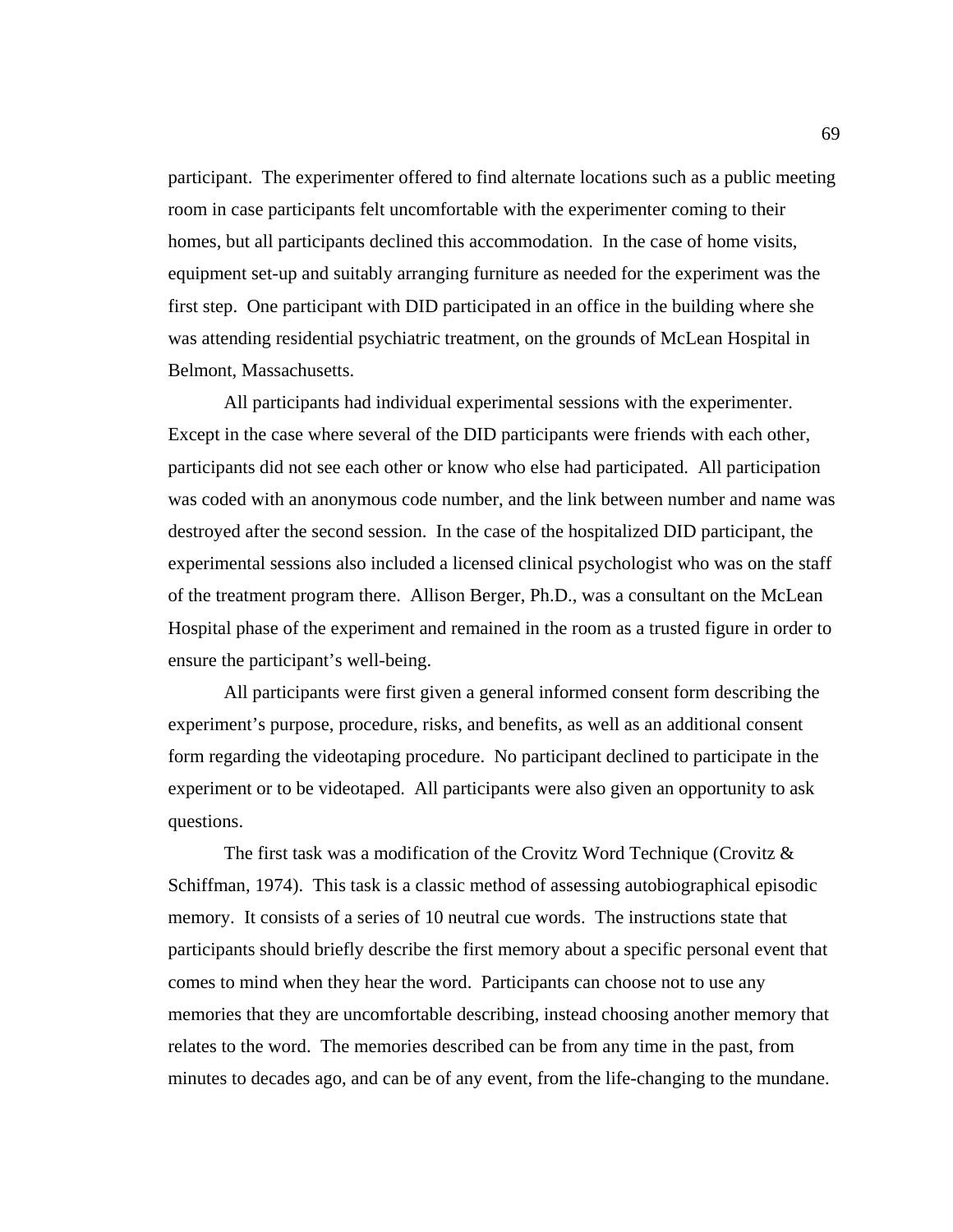Next, participants chose one of the 10 memories they had produced to describe on a questionnaire. This instrument, called MCQ for brevity, is a modified version of the Memory Characteristics Questionnaire (Johnson, Foley, Suengas, & Raye, 1988). The MCQ assesses qualities of a specific episodic memory, such as the degree of visual and other imagery, perceived importance of the memory, clarity and impact of the memory. After filling out the MCQ for a memory they had just described, participants filled out the same questionnaire again, this time for a different memory of their choice. Participants filled out the second MCQ for a memory they had not previously described in the experimental session, and that they had not talked much about with other people.

 The experimenter then read a list of 25 words out loud, at the rate of approximately one word per second. Most participants reported later that during this time, they were making an effort to remember the words for later, though they had not been instructed to do so. Then participants listened to three stories that were recorded on a cassette tape (see description of stories above). The stories were presented verbally rather than written to control for reading time and ability differences among and within participants, and to ensure that participants spent the same amount of time on neutral, fearful, and happy stories. Stories were always presented in the same order: first neutral, then fear, with the happy story always coming last in order to end that task on a positive note and ameliorate any negative affect that may have occurred in response to earlier stories. Listening to the stories took approximately four minutes. Many of the participants reported later that they attempted to memorize details of the stories, though they had not been asked to do so. Participants then performed free recall on the list of 25 words. They were given as long as they wanted to complete this task; when participants gave up, they were informed that there were only 30 seconds left in the task, so as to give them one final opportunity to recall more words.

 The procedural learning task was next. In this task, participants saw a mixture of 53 neutral and mildly negative words printed on 4 x 6-inch index cards (for development of word lists, see above). The words were printed in a large, sans-serif font and were mirror-reversed. Mirror-reading was chosen because it is a simple perceptual skill that,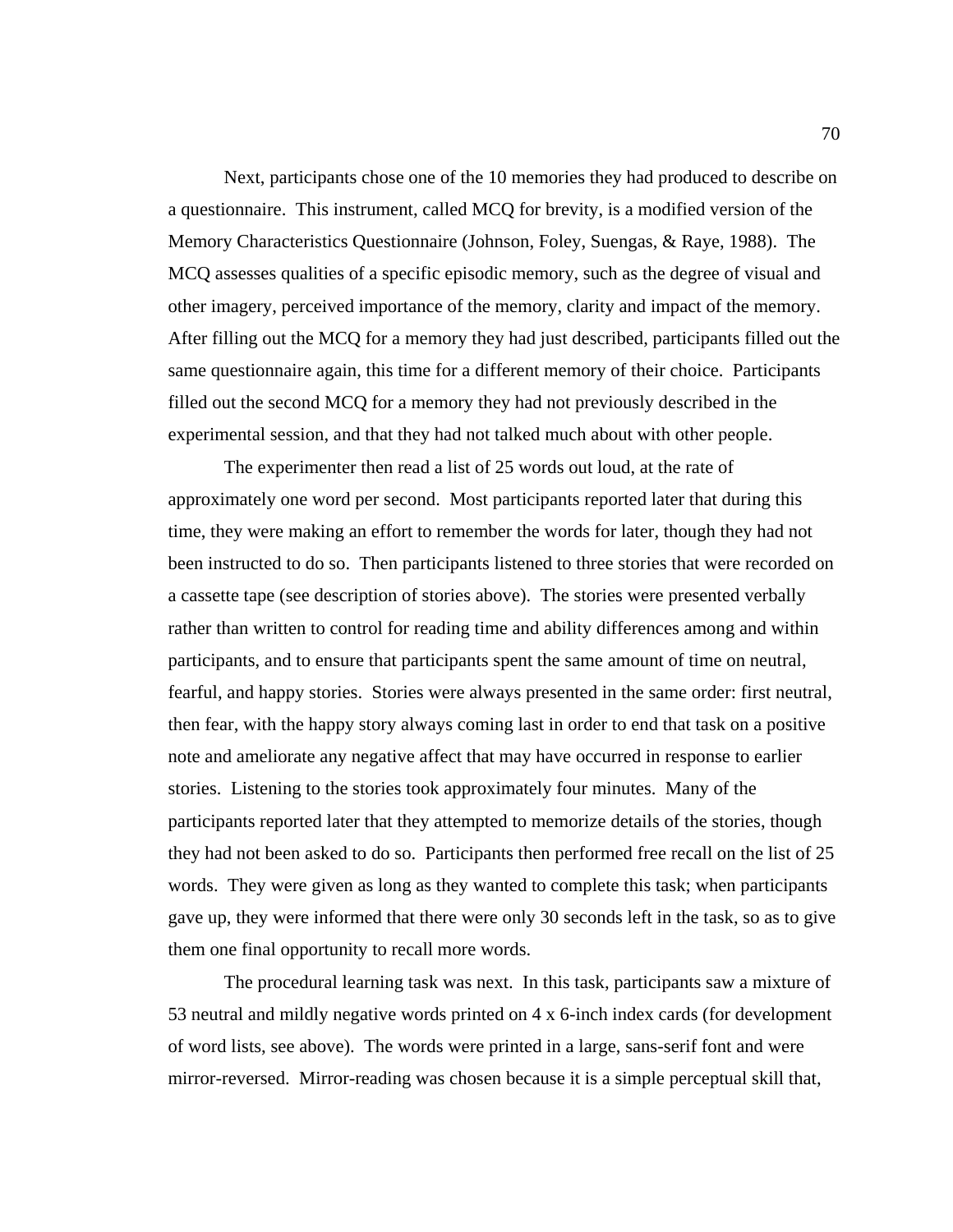while difficult at first, shows improvement with practice and, unlike some other tests of procedural learning such as pursuit rotor tasks, it is not confounded with motor skills. It has also been shown to be spared in amnesic patients who have impairments in other cognitive tasks, as well as in patients with Alzheimer's Disease, which implies that it is relatively unconnected to explicit memory for the words that are read (Deweer, Pillon, Michon, & Dubois, 1993; Squire, Cohen, & Zouzounis, 1984). In a procedure similar to that of a previous study (Barlow & Freyd, unpublished data), participants saw words one at a time and had to read each word out loud as quickly and accurately as possible. Participants employed a variety of techniques to complete this task. There was a maximum exposure time of approximately 10 to 20 seconds for each word (a slow count to 10). Once a participant read a given word out loud, either correctly or incorrectly, or once time ran out, whichever came first, that card was flipped down and the next word appeared. This task took anywhere from two to ten minutes.

Participants then filled out a memory test regarding the stories they had heard on the cassette tape. This test had both free recall and multiple-choice questions for each of the three stories. After filling out this test, participants completed the test portion of the procedural learning task. The test portion was identical in procedure to the learning portion. That is, participants saw a new list of 23 neutral and mildly negative mirrorreversed words on index cards and read them out loud. The test phase of procedural learning took between 42 seconds and four minutes.

All participants were then given both an oral and a written debriefing, and were provided with copies of the consent forms to keep. They also had an opportunity to ask any questions. Participants in the DID group were given \$20, with the exception of the participant covered under the earlier McLean Hospital protocol, who received \$10 (payment was lower in the hospital setting so as not to be considered coercive). Participants in the university student group automatically received credit towards a class requirement in exchange for participation. The entire first session took no more than an hour for the student group, and usually less than 70 minutes with the DID group.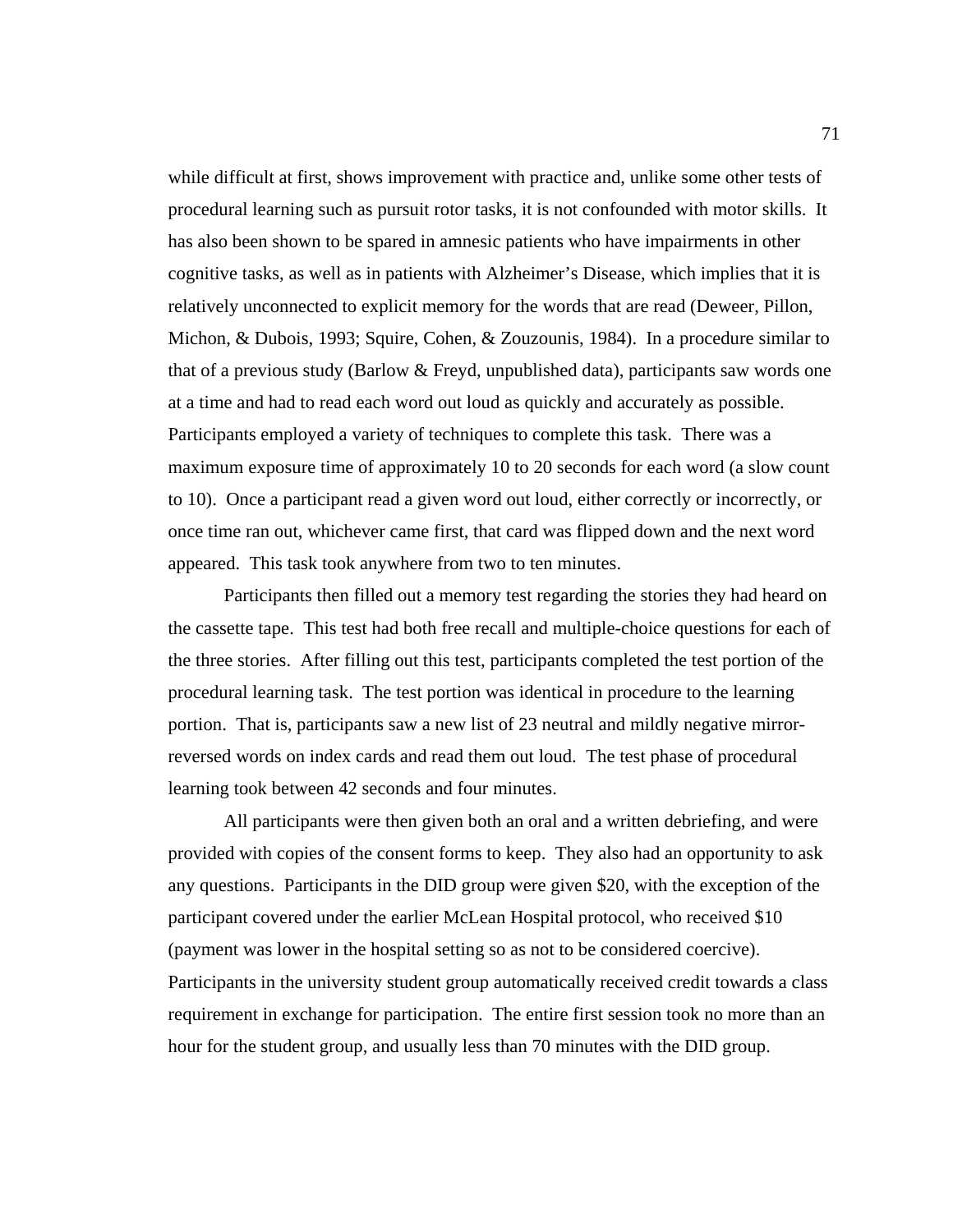The participants with DID did not receive any explicit instructions regarding switching among their alters. If they asked, the experimenter explained that the study would still work whether they switched or not, and that either way was perfectly fine. The rationale behind this strategy was explained in the previous chapter; to wit, that limiting participation to only those people with DID who could control both the timing and the execution of their switching would create a very small and non-representative sample from which to draw. All but one of the participants in the DID group later reported that they had switched several times during the experiment; some participants switched quite visibly, though not all did.

#### *Session 2*

 The details of meeting and informed consent were similar in the first and second sessions. Participants were seen one at a time. The primary purpose of the second session was to collect participants' reports of what they had experienced in the first session. Although assessing experiences retrospectively rather than online does have its limitations, the first session was already long and participant fatigue would have become a factor. In order to aid participants' recollection of the experiences, the second sessions took place in the same location as the first sessions but on a different day, anytime from the next morning to a few days later. Participants had the option to view the videotape of themselves from the first session; almost all the student group participants consented to this viewing but most of the DID group participants declined it.

 Verbally and/or with the aid of the videotape, the experimenter reminded participants of each of the tasks they had performed in session 1. For each task, the student group participants verbally reported on their thoughts and feelings during the task, and whether those thoughts and feelings changed during the course of the task. In the DID group, participants instead verbally reported which alter performed each task, as well as whether there were other alters watching or listening, and whether they switched during the task. For each of the two memories that had an MCQ associated with it, DID participants additionally reported whether the part that filled out the questionnaire experienced the event or got the information from somewhere else, and approximately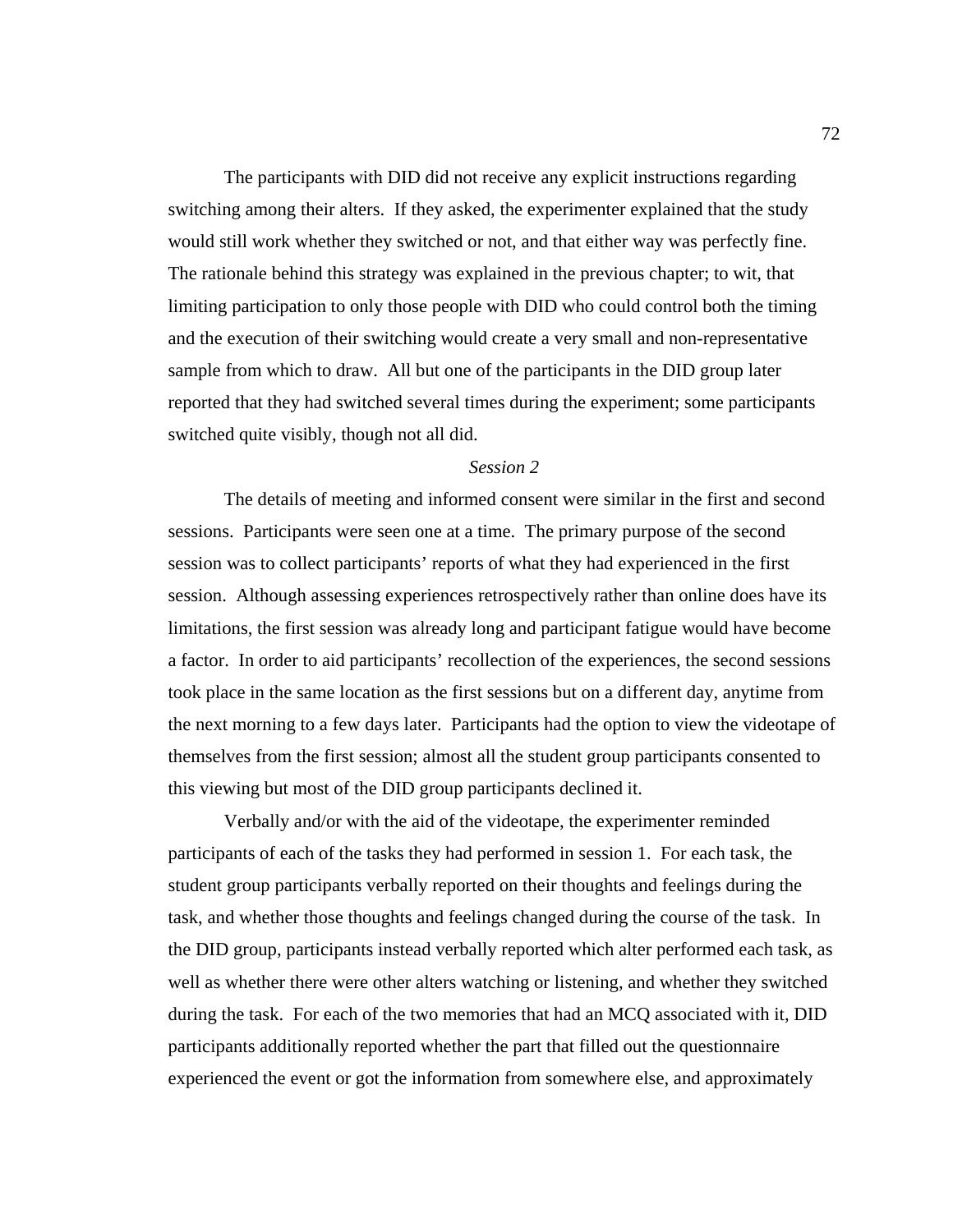what proportion of their alters knew about each event. At the conclusion of the verbal interview, participants filled out several questionnaires (see Materials). All participants filled out a version of a demographics form, the DES, the BBTS, and the PEQ. Before the PEQ, participants in the DID group also filled out the IM and three additional measures for a separate project.

As in session 1, all participants were then given both an oral and a written debriefing, and were provided with copies of the consent forms to keep. They also had an opportunity to ask any questions. Participants in the DID group were given \$20, with the exception of the participant covered under the earlier McLean Hospital protocol, who received \$10. Participants in the university student group automatically received credit towards a class requirement in exchange for participation. The entire second session took no more than an hour for the student group, usually much less, as their answers to the verbal interview were short and they filled out the questionnaires quickly. In the DID group, the second session took 40 to 90 minutes.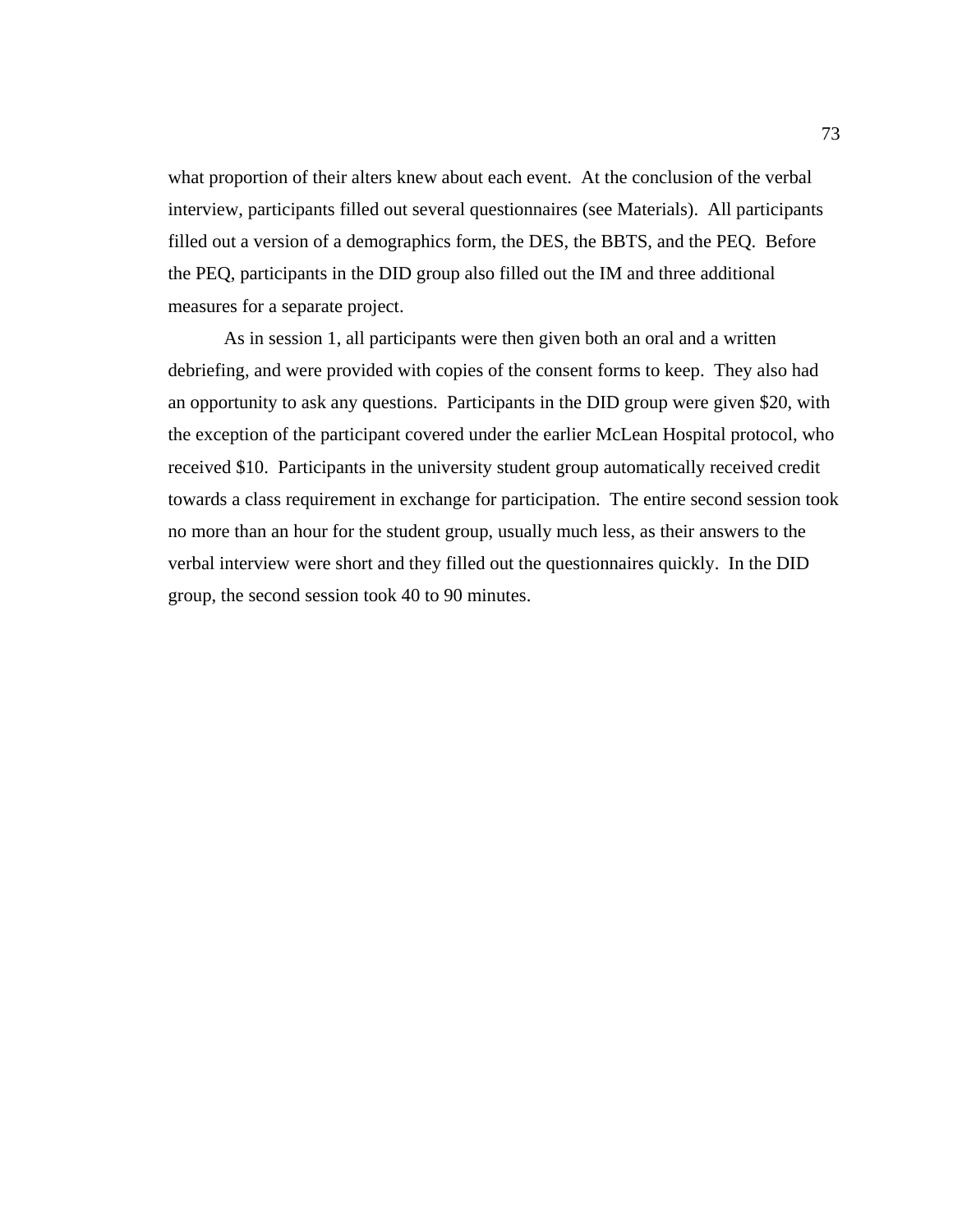## CHAPTER VI

## RESULTS

#### Descriptions of DID Participants

The participants in previous DID studies have differed greatly from each other. These differences, for example differences in amount of control over their switching or in length of time since their diagnosis, may affect the results of such studies or even the methodology that is feasible to use in DID samples. Therefore, it is useful to examine each of the current DID participants individually in order to get a sense of who they are and to understand their contributions to the results of this research.

## *Participant 1*

 This participant, who did not report her age, was one of the most well-integrated women in the study, and was a "frequent flier" at the psychiatric hospital near Boston. She was living in the Women's Treatment Program house at the time of the experiment, having been transferred recently from the inpatient dissociation unit, where she had been hospitalized several times before. Her "host" personality for the past several years had been a 16-year old male, and she switched alters visibly during the course of the first session. During the second session, she reported that she had been feeling fragile and easily-triggered after the first session, because part of the procedure had reminded her of her ritualistic abuse. She declined to watch herself on video. She also declined to receive payment for the second session, and gave the money back. On a questionnaire she expressed the hope that the data from this experiment would help clinicians and others better understand DID.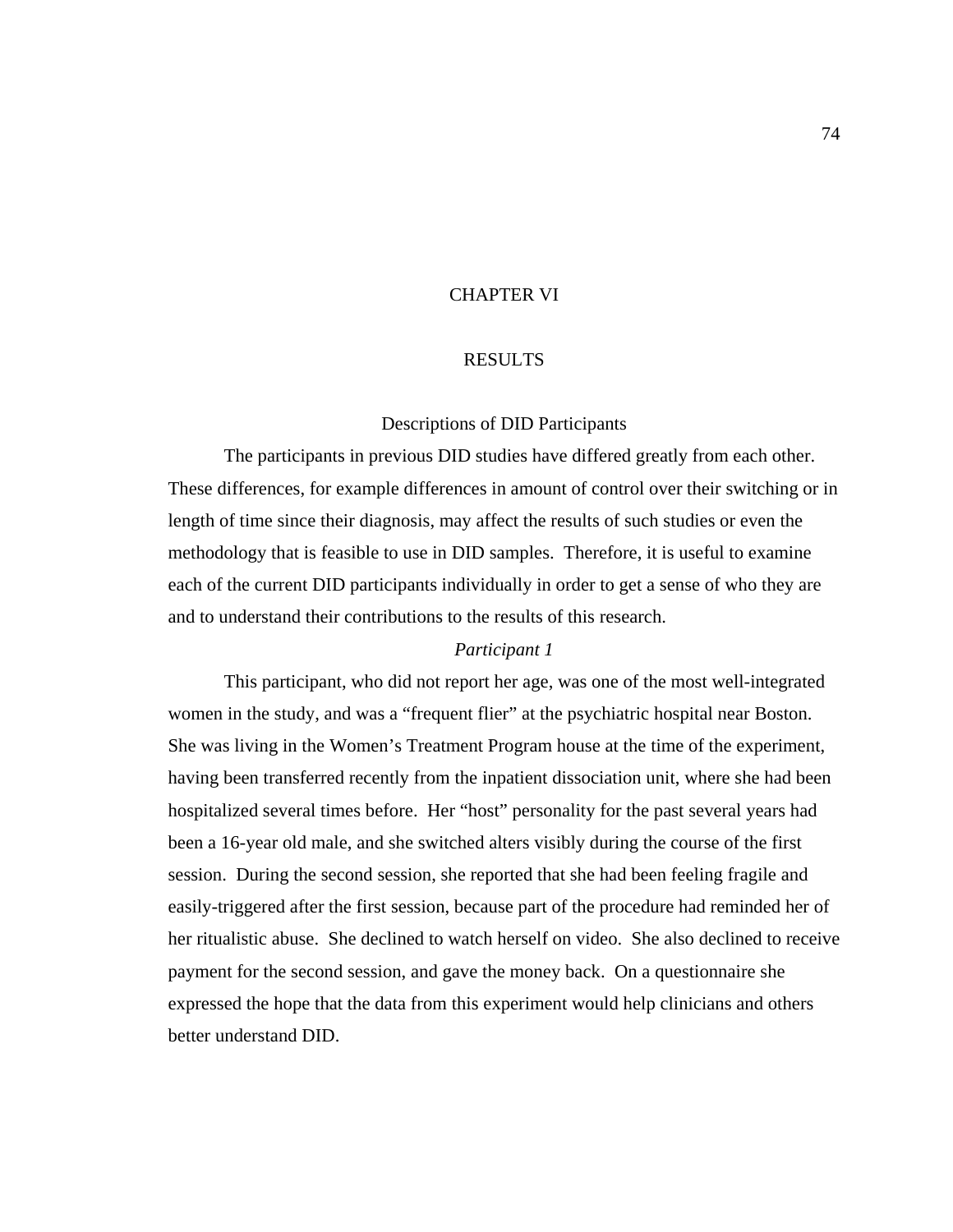#### *Participant 2*

 The second participant, who reported her age as approximately 49 or 50, reported that most of her alters watched her life most of the time and that they were fairly coconscious. She switched floridly during the first session, and then asked the experimenter whether switching was acceptable. Upon receiving the answer that switching or not switching was completely up to her, she continued to switch frequently throughout the session. She also reported the ages, genders, and names of seven of her alters, and the fact that she had not learned to read until she was a teenager. She declined to watch the video of herself from the first session. She was taking an antidepressant and a sleep aid. The participant reported that the experiment was fun and interesting, and that the best thing about it was that "We got to be 'us', not hide as one. Cool."

#### *Participant 3*

 Participant 3 was the only one who reported that she did not switch at all during the first session, although she did report that she "spaced out" during one of the tasks. She was currently on an antidepressant. She also took a medication used for bipolar mania or schizophrenia; however, she showed no overt symptoms of either condition. She had some graduate training in Psychology and reported that the experiment was interesting and that she was glad it was furthering research. This 44-year old had been hospitalized for psychiatric reasons at least five times, but never on a trauma or dissociation unit.

#### *Participant 4*

 At age 62, this participant was the oldest participant in the study. She had an unusually low dissociation score, looking more like the student group in this respect. While surprising, this finding is not unknown, as the measure relies to some degree on the participant's self-awareness of dissociative lapses. She reported that her alters were very inter-connected, and that she had been working towards this goal for 20 years. She also reported that writing was difficult because part of her abuse experiences included not being allowed to write, as well as not being allowed to use her dominant (left) hand very often. Approximately 32 years ago, at age 30, she went back to being left-handed. The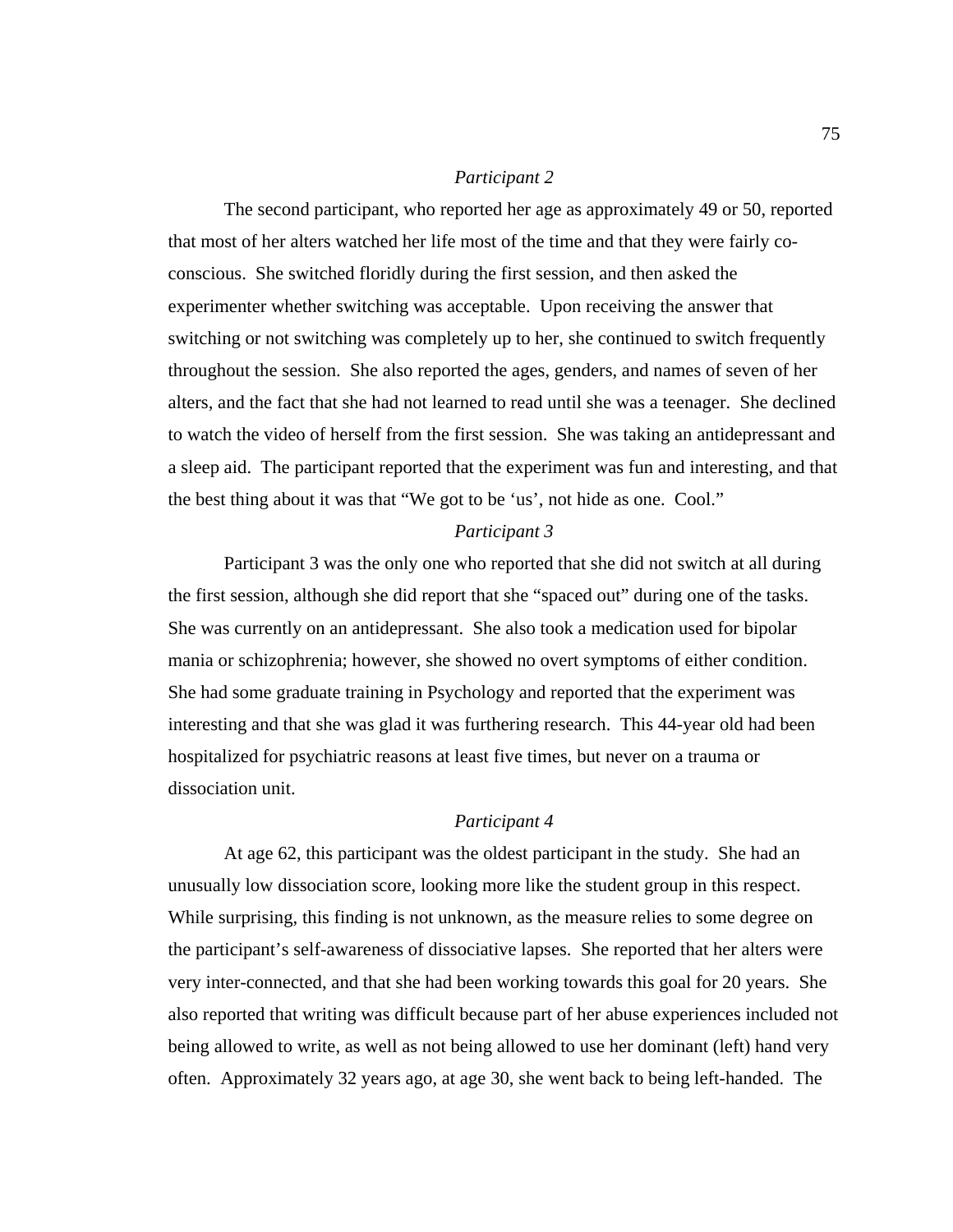separation between her alters allowed her to write when she wished, because the alters that wrote were a different group than those who had been abused. This participant reported that the study was interesting and that she appreciated research "that doesn't regard multiple personalities as freakish."

## *Participant 5*

 Participant 5 (age 27) was not the youngest participant, but she was the one who had been diagnosed most recently with DID, between one and three years before the experiment. She reported that the experiment was interesting but that it made her realize for the first time how fragmented her memory really was and how much she did not remember in daily life. She said that it was neither a good nor a bad realization, merely an observation.

#### *Participant 6*

 This participant reported that she tried to hide her switching, even though she knew it was acceptable to switch during the experiment. She said that, at age 29, she was still "trying to look good and perfect in the world." In each session she switched several times between adult and child parts, both male and female, including switching to a child alter during the second session interview. The participant appeared to have a nonstandard gender. She reported that the experiment was somewhat upsetting because it brought up "hard emotions" but that it was also interesting and fun, and the best thing about it was "helping people learn more about dissociation." She was friends with Participants 7 and 8 through a self-help group for multiples. She had been hospitalized for psychiatric reasons an estimated 15 times, more than any other participant, and she was taking an antidepressant and a benzodiazepine.

#### *Participant 7*

 This participant referred two other multiples from the self-help group she facilitated to the study. She reported that she did not have perfect observation for all of her switches but she was aware of some dissociation and at least one switch during the first session. She also reported some performance anxiety during the first session but wrote that she felt comfortable having the experiment in her home and that she would "be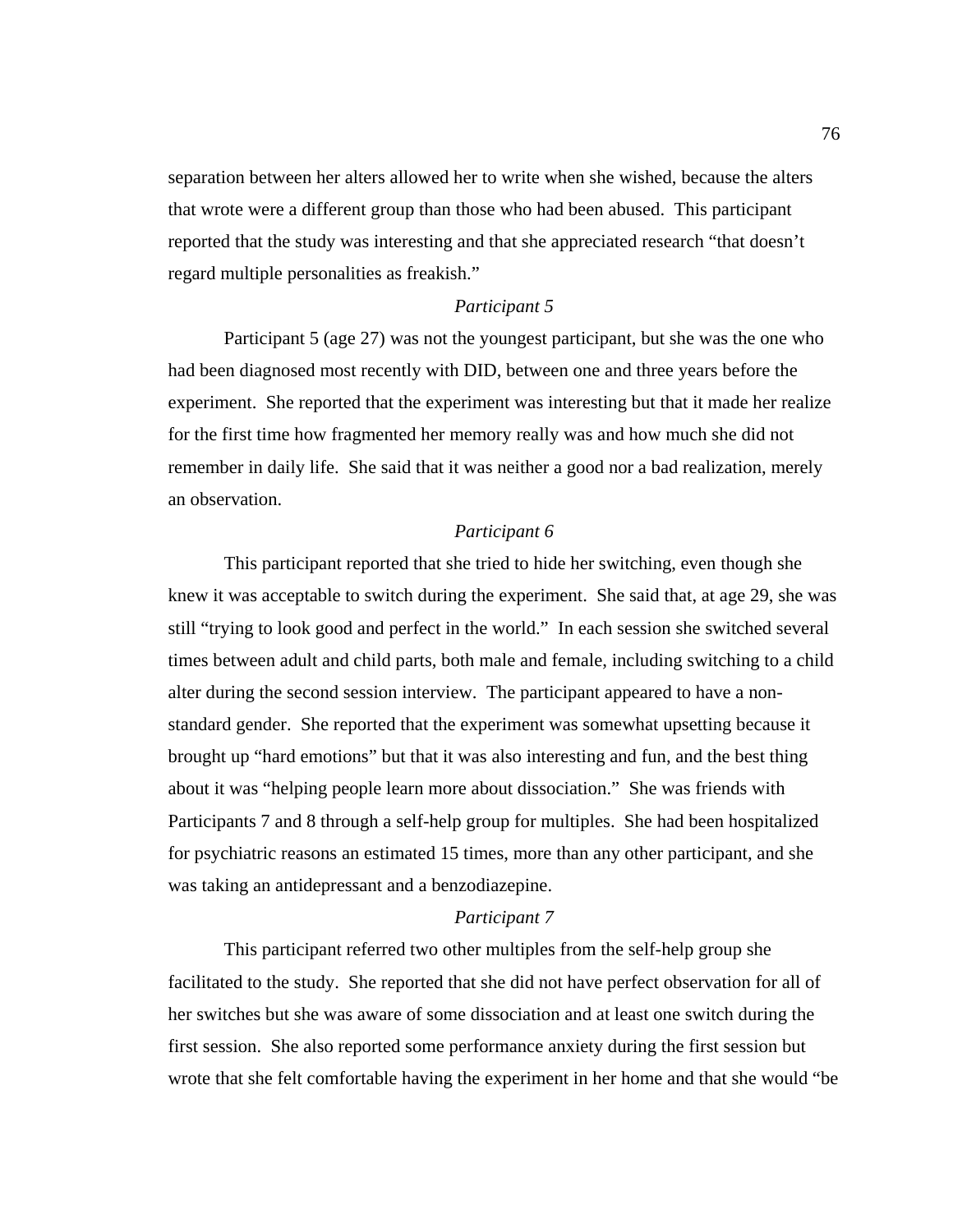fascinated to hear the results." She was particularly interested in the memory measures and was creating a database of her memories. This participant reported a history of ritualistic abuse and drugging, as well as childhood prostitution and pornography. At age 23, she was the youngest participant and had been hospitalized "roughly" eight or nine times. She was taking two antidepressants and an anxiolytic.

### *Participant 8*

 Referred to the study by the Participant 7, this participant was taking an antidepressant. She switched several times during the first session, including into a child alter, but she reported that she tried hard to keep just one alter participating at a time. She had brought her teddy bear to the experiment "just in case." She reported that the experiment was somewhat stressful and it gave her a headache, but that it was also interesting and that she was glad she was able to participate. Filling out any sort of form took her a very long time and caused her stress in general, but her forms were very complete. Although the experimenter made it clear that she could stop writing at any time, she stayed after her session and continued finishing the forms while another participant completed her session. Interestingly, this participant showed clear changes in her handwriting on one of the memory questionnaires, in what appears to be an interjection by another alter. She later reported that this alter was a 17-year-old who was logical and protective of her mother, and that she intruded with the logical reasoning shown on the form. The participant was 29 years old.

## *Participant 9*

 This participant reported that she was very unaware of what her different parts were and of what the different parts were doing. She assumed that other parts were always watching but did not know much about them or about their switching, and in fact she scored much lower than the other participants on a measure of integration. She was 29 years old and was taking an antidepressant. She reported that she "loved the questionnaires in the second session" and that she found the experiment "fascinating."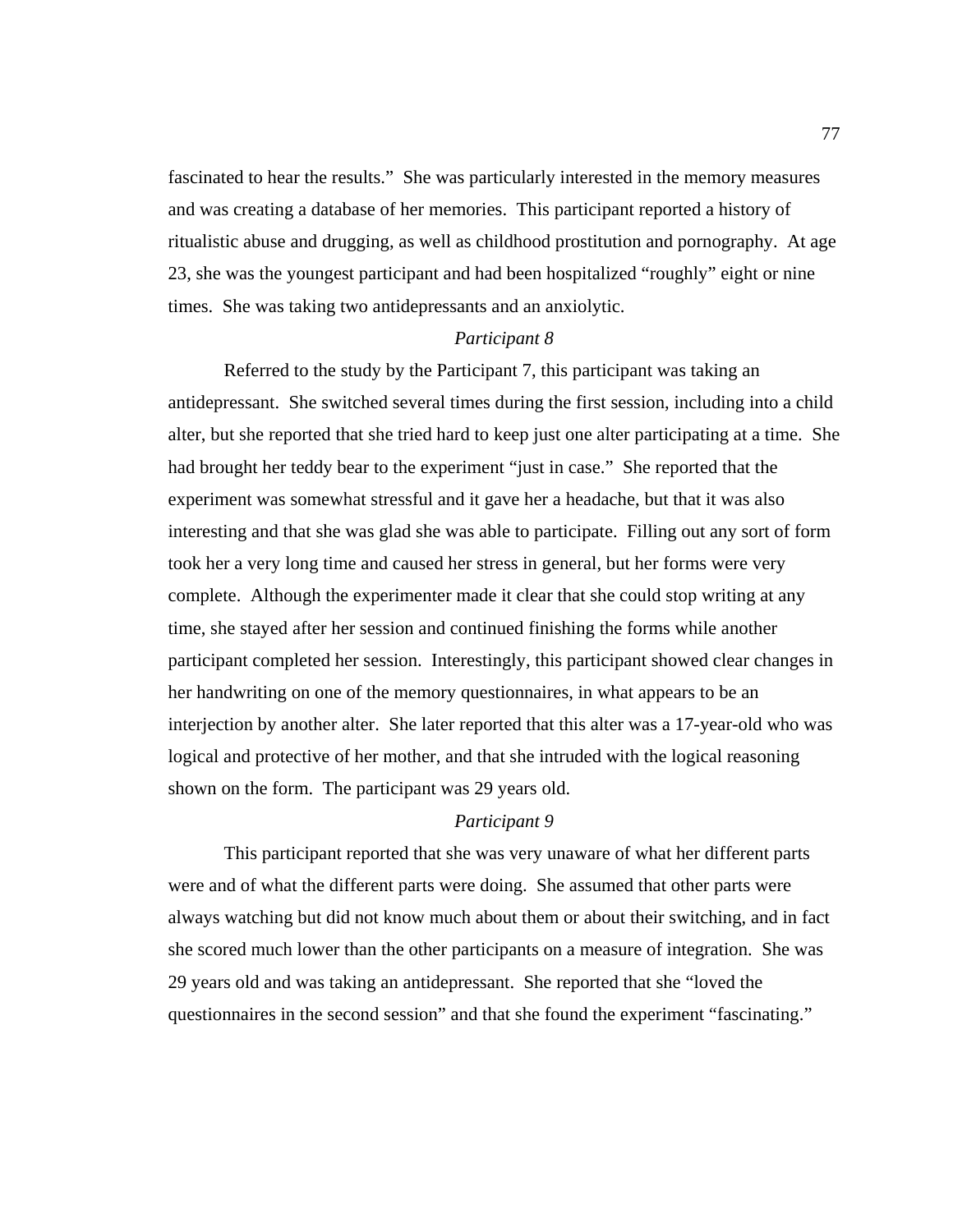#### *Participant 10*

 Participant 10 was given information about the study by Participant 5, who lived in a different state. This participant seemed somewhat unfocused, talking and writing a great deal throughout both sessions without necessarily answering the questions at hand. She reported that she was 36.5 years old, that she switched easily and flexibly, and that she had a history of ritualistic abuse, being stalked, anorexia, and irritable bowel syndrome. She was taking an antidepressant and an anxiolytic. She also reported that the best thing about the experiment for her was learning about and identifying her parts. She wrote that she had "high hopes" that the experiment would help other trauma survivors.

#### *Participant 11*

 The last participant, a 25-year old woman, thought that it was "hilarious!" to watch herself on videotape, and her switches were very apparent to her on the video. She wrote that she had always wanted to fill out the DES (and she had the highest score on it). She also wrote that the experiment was fun and interesting.

Equipment Limitations and Number of Participants

 There were difficulties with the equipment for six of the DID participants. In five cases the videotape did not record at all, and in one case it did record, but the quality of the tape was unusable due to poor lighting conditions and sound pickup in the participant's home. Therefore, two of the analyses reported in this chapter included five DID participants and the thirteen student participants. Much of the previous research on DID has used samples of one to five participants (e.g., Nissen, et al., 1988; Loewenstein, Hamilton, Alagna, Reid, & deVries, 1987; Peters, et al., 1998; Schacter, et al., 1989; Tsai, et al., 1999), so this sample size is not unusual in this field. Additionally, DID participants were occasionally unable to answer some of the questions they were asked, due to lack of knowledge. Again, this situation is not uncommon in research about DID. Refer to Table 1 for the number of participants included in each analysis.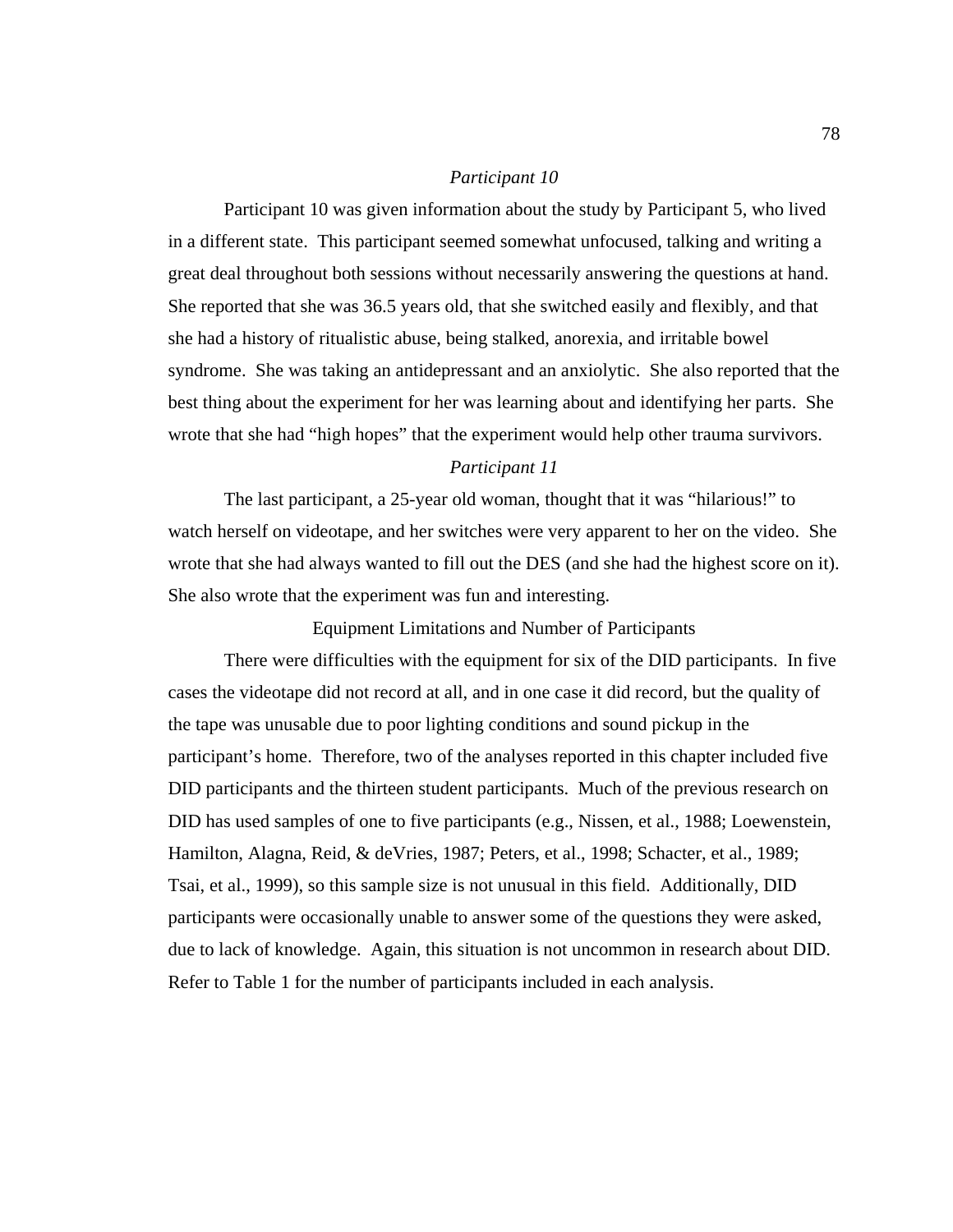Table 1.

Number of Participants Measured for Each Variable

| <b>Variable</b>                                 | <b>DID Group</b> | <b>Student Group</b> |
|-------------------------------------------------|------------------|----------------------|
| <b>DES</b>                                      |                  | 13                   |
| <b>BBTS</b>                                     | 10               | 13                   |
| Crovitz Word Technique                          | 5                | 13                   |
| Word List Recall                                | 11               | 13                   |
| <b>Vignette Memory Analyses</b>                 | 11               | 13                   |
| Procedural Learning                             | 5                | 13                   |
| Shareability Analyses, Shared/Unshared Memories |                  | 13                   |
| Switching                                       |                  |                      |
| Percentage of Alters Who Knew About             | 8                |                      |
| <b>Shared/Unshared Memories</b>                 |                  |                      |
| IM                                              |                  |                      |

## Demographic Summary

The student group had a mean DES score of 9.01 ( $SD = 10.13$ ), which is within the normal range, as would be expected in this college population. The DID group had a mean DES score of 56.16 ( $SD = 21.88$ ), which is well above the normal range. This difference was significant and large,  $t(22) = 7.00$ ,  $p < .001$ , effect size  $d = 2.78$ . A oneway ANOVA revealed that the DID group reported much more trauma in all areas of the BBTS (see Table 2 for means).

Table 2.

|  |  |  |  | Mean Score on the BBTS |  |
|--|--|--|--|------------------------|--|
|--|--|--|--|------------------------|--|

|                                    | <b>Student Group</b> | <b>DID Group</b> | <b>Effect Size</b> |
|------------------------------------|----------------------|------------------|--------------------|
| All trauma before age 18           | 3.00(2.61)           | 31.40 (13.05)    | 3.02               |
| All trauma after age 18            | 1.15(2.03)           | 19.1 (10.84)     | 2.30               |
| High betrayal trauma before age 18 | 1.08(1.61)           | 13.00(3.37)      | 4.52               |
| High betrayal trauma after age 18  | 0.85(1.57)           | 9.20(4.57)       | 2.45               |
| __ _ _ _ _ _ _                     |                      |                  |                    |

Note: Standard deviations in parentheses.

All tests reported in this chapter are two-tailed. The DID group had more trauma before the age of 18 than did the student group,  $F(1, 22) = 59.30, p < .001, d = 3.02$ . The DID group also reported more trauma after the age of 18 than did the student group, *F*(1,  $22$ ) = 34.55,  $p < .001$ ,  $d = 2.30$ . Trauma that is high in interpersonal betrayal, especially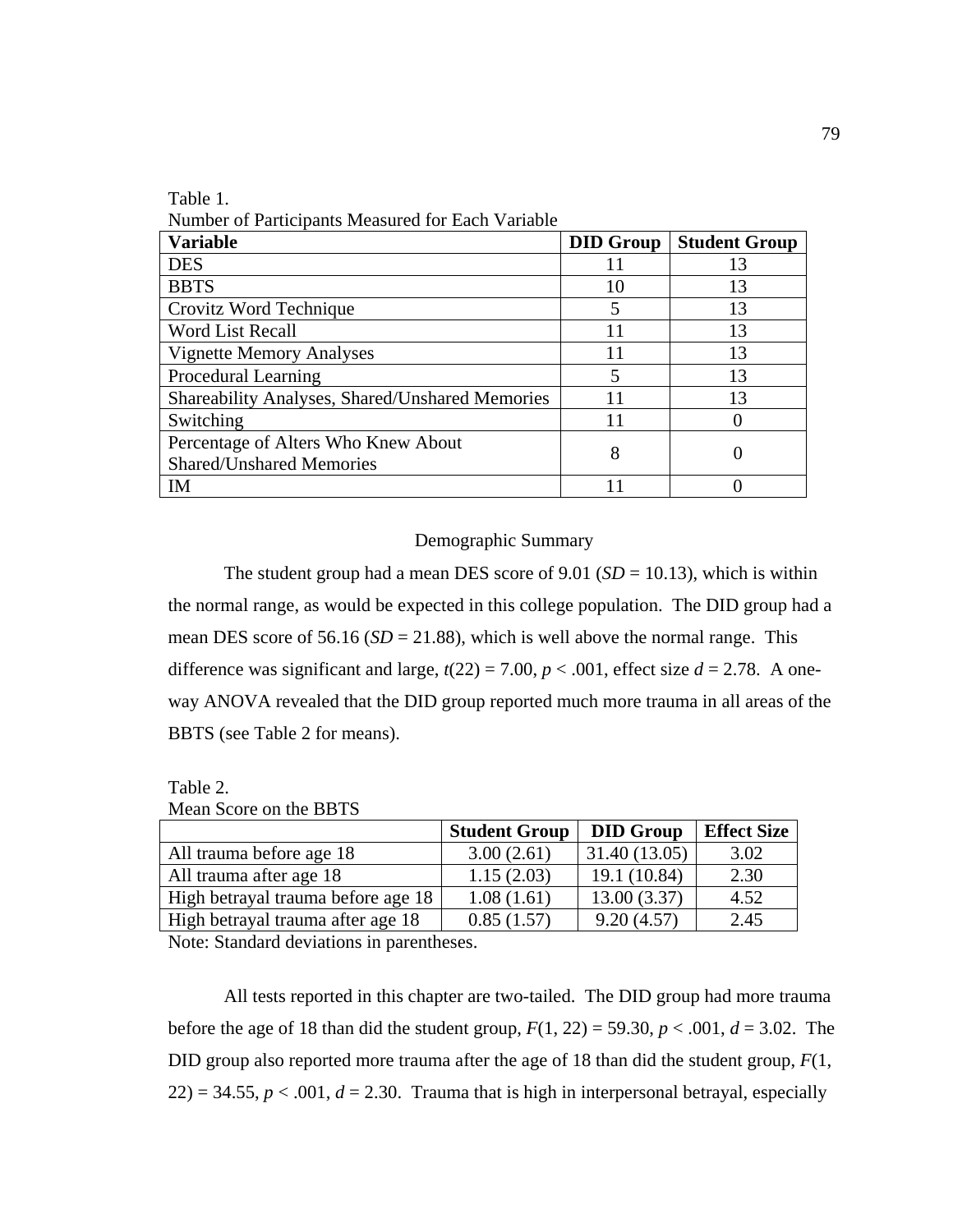in childhood, is related to the development of dissociative disorders (e.g., Chu & Dill, 1990; Draijer & Langeland, 1999; Kisiel & Lyons, 2001). Indeed the DID group reported quite a bit more high betrayal trauma before the age of 18 than did the student group,  $F(1, 22) = 126.94$ ,  $p < .001$ ,  $d = 4.52$ . They also reported more high betrayal trauma in adulthood,  $F(1, 22) = 38.12$ ,  $p < .001$ ,  $d = 2.45$ . Because the two groups were not matched on age or psychiatric diagnoses, it is not surprising that the older DID group would report more adult trauma than the younger student group, simply because they had lived longer. Of note are the comparisons that show that the DID group also had more childhood trauma than did the student group.

#### Memory Results

#### *Autobiographical Memory*

 On the Crovitz word technique, where participants produced autobiographical memories in response to cue words, all participants in both the student and DID groups were able to produce a memory for each stimulus. The task was conducted in an unconstrained manner, meaning that memories could be from any point in participants' lives and were not constrained to a certain time period. Schacter and colleagues (1989), in their study of one DID participant and 30 controls, found that the DID participant was somewhat slower to produce memories than were the controls. The current study did not replicate this finding. Table 3 presents the mean and median reaction times (RT) that the student participants and the five DID participants took to come up with memories.

|                           | Mean Time  | Median Time |
|---------------------------|------------|-------------|
| <b>DID</b> Participant 1  | 5.30(2.84) | 4.50        |
| <b>DID</b> Participant 2  | 3.90(2.79) | 2.00        |
| <b>DID</b> Participant 4  | 3.40(1.90) | 3.00        |
| DID Participant 9         | 5.00(4.77) | 4.00        |
| <b>DID</b> Participant 11 | 4.60(3.06) | 4.00        |
| <b>Student Group Mean</b> | 6.09(2.20) | 4.62        |

Time to Produce Autobiographical Memories in Crovitz Task, In Seconds

Note: Standard deviations in parentheses.

Table 3.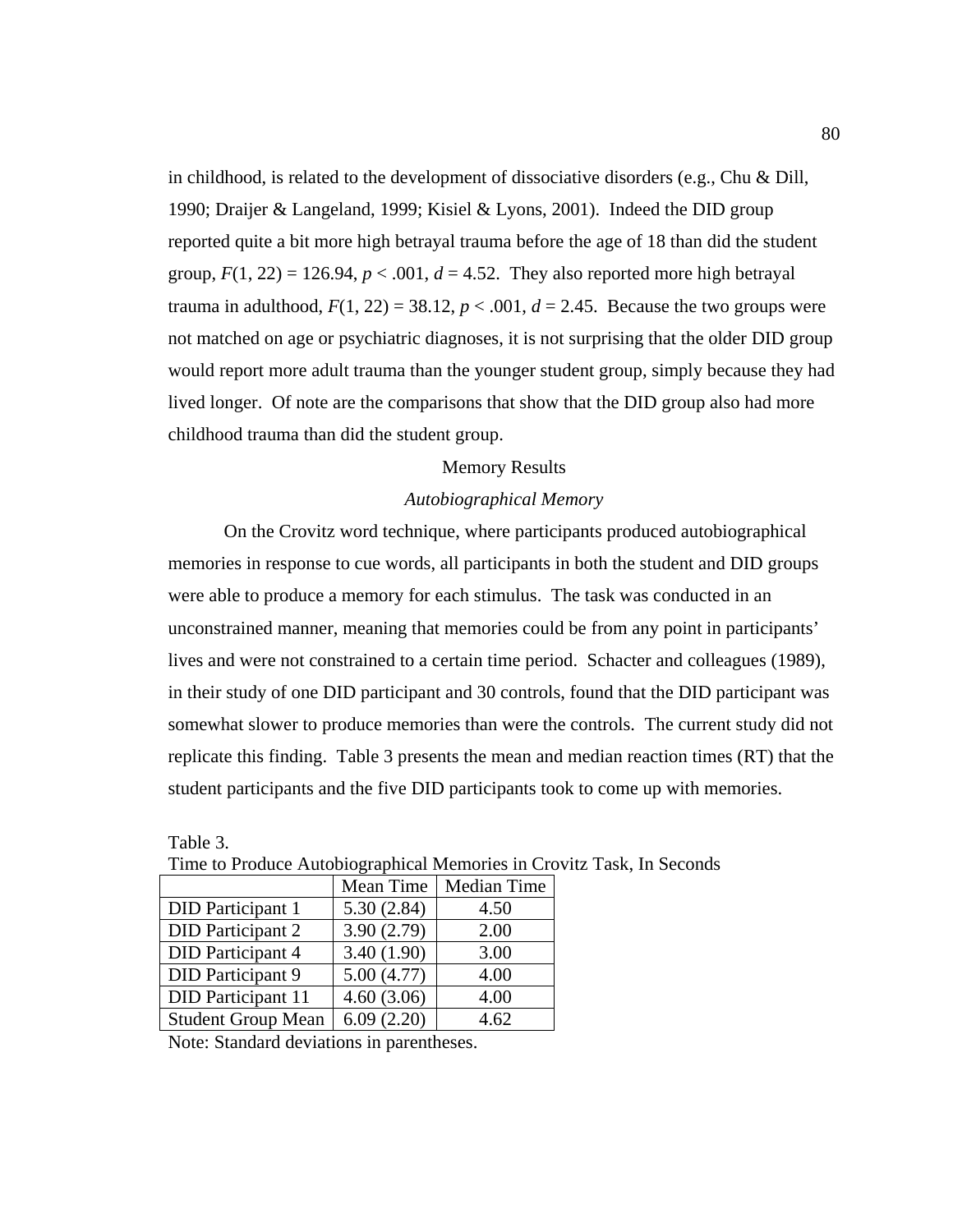The student participants were younger than the DID participants, and college students generally have faster RTs on a variety of laboratory tasks than do middle-aged participants. However, in this case the DID participants were faster than the student participants. Although this difference was not statistically significant  $[F(1, 16) = 2.62, p]$  $=$  .125], the effect size was large,  $d = 1.00$ . Observed power was .33. Within the DID group, time to produce autobiographical memories was most highly correlated with childhood high betrayal trauma ( $r = .93$ ,  $p = .07$ ), with DES score ( $r = .62$ ,  $p = .26$ ), with total memory score for the shared memory ( $r = .81$ ,  $p = .10$ , see Figure 1), and with percentage of alters who knew about the shared memory ( $r = .88$ ,  $p = .11$ ). Although due to small sample size none of these correlations were statistically significant at an alpha level of .05, they are nonetheless high correlations that deserve consideration.

Figure 1.

Relationship Between RT to Produce Memories and Total MCQ Score on Shared Memory in DID Participants

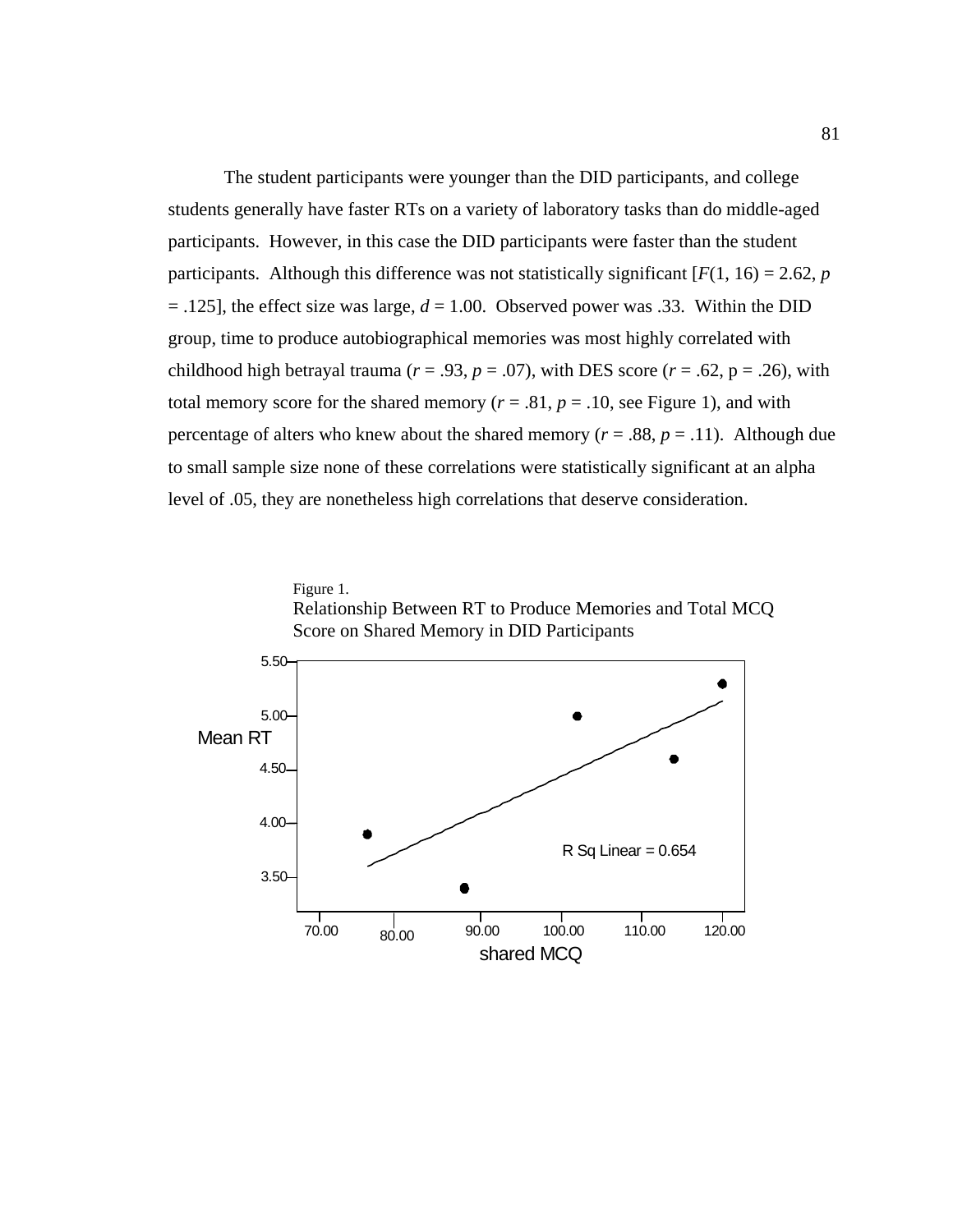#### *Word List Recall*

The student group recalled an average of 6.85 words  $(SD = 3.16)$ , and the DID group recalled an average of 5.73 words  $(SD = 3.74)$ . The two groups were not different,  $t(22) = -.80, p = .44, d = -.32.$ 

### *Memory for Vignettes*

 Memory for vignettes was assessed in two ways. Participants summarized each vignette in a sentence or two, and also answered five multiple-choice questions about each story. Story summaries were coded as either 0 (did not answer), 1 (few details), or 2 (good summary with a few details). On the story summaries, the DID participants overall did slightly worse than the student participants, but this difference was not statistically significant,  $F(1, 22) = .16$ ,  $p = .695$ ,  $d = -.15$ , using repeated measures ANOVA. There were also no statistically significant differences among the three stories.

 On the multiple choice items, the DID group also did worse than the student group, though again the difference was not statistically significant,  $F(1, 22) = 1.12$ ,  $p =$ .301,  $d = -30$ , using repeated measures ANOVA. An interesting pattern emerged when looking at each story individually. The first story was neutral in tone, the second contained fear, and the third contained happiness. In Figure 2, the top line is the student group, and is functionally a straight line. The bottom line is the DID group. Although scores in the DID group for vignette 1 (neutral) and vignette 2 (fear) were not statistically different [paired samples  $t(10) = 1.268$ ,  $p = .233$ ], there was a larger effect size difference between these two points than between any of the other points,  $d = 0.56$ .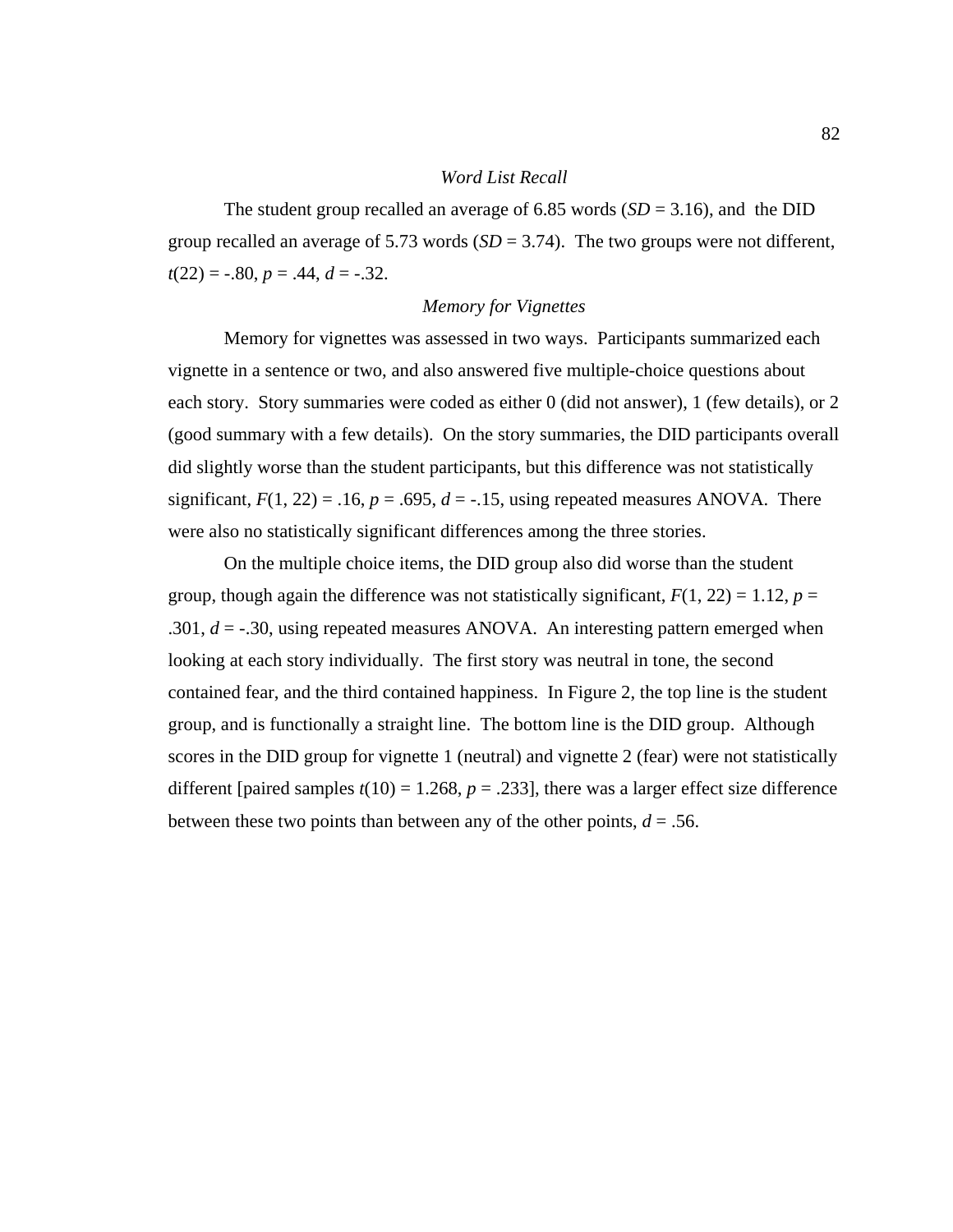

Figure 2. Mean Number of Items Correct on Three Vignettes by Group

## *Procedural Learning*

 There were no statistically significant differences between the two groups on number of words read correctly, on baseline mean time per word, or on amount of procedural learning as measured by an increase in speed. Table 4 presents the means of the student participants and the five DID participants. The five DID participants improved more than did the student group on percentage of words read correctly. Although this effect was not statistically significant  $[F(1, 15) = 2.14, p = .163]$ , the effect size was moderate,  $d = .65$ .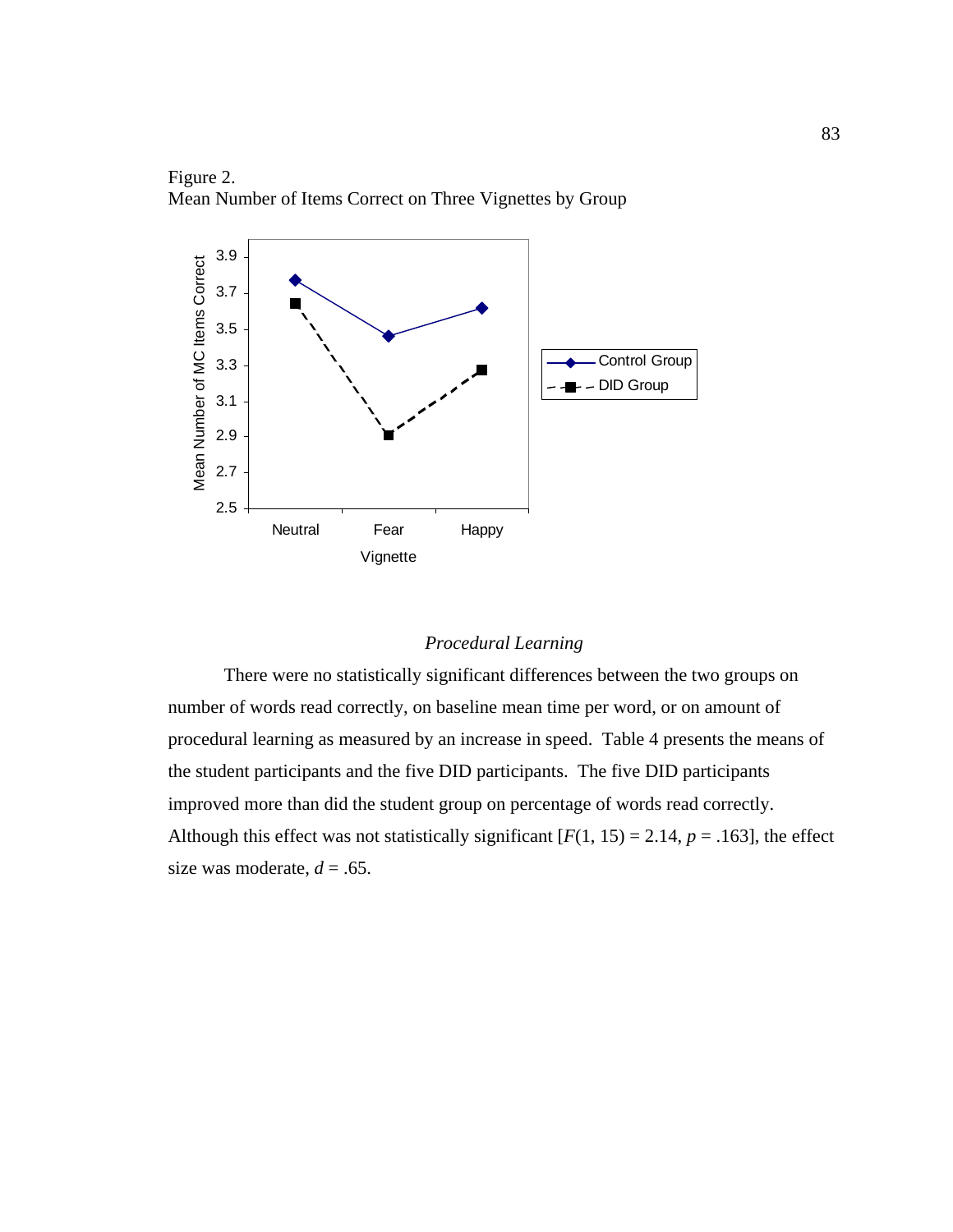|                           | % Words       | % Words           | $\%$        | Procedural    |
|---------------------------|---------------|-------------------|-------------|---------------|
|                           | Read          | Read              | Improvement | Learning      |
|                           | $Correctly -$ | $Correctly -$     | in Correct  | (improvement, |
|                           | Initial       | <b>Test Phase</b> | Reading     | in sec.)      |
|                           | Phase         |                   |             |               |
| <b>DID</b> Participant 1  | 56.60         | 91.30             | 34.70       | 1.98          |
| <b>DID</b> Participant 2  | 52.83         | 65.22             | 12.39       | 0.70          |
| <b>DID</b> Participant 4  | 90.57         | 95.65             | 5.08        | 2.43          |
| DID Participant 9         | 86.79         | 100.00            | 13.21       | 3.24          |
| <b>DID</b> Participant 11 | 94.34         | 95.65             | 1.31        | 1.03          |
| <b>Student Group</b>      | 84.91         | 91.64             | 6.73        | 1.92          |
| Mean                      |               |                   |             |               |

Table 4. Procedural Learning Data

#### Shareability Results

 Participants filled out the MCQ twice, once for a memory they had shared with the experimenter during the Crovitz technique ("shared"), and once for a memory that they had not discussed with others ("unshared"). The experimenter also asked DID participants how many of their alters knew about each memory and whether the alter(s) that filled out the questionnaires were the ones who experienced the events, but participants answered these questions in an open-ended manner. Shareability theory (Freyd, 1983) would predict that unshared memories would be more sensory than shared memories. This prediction was not supported, however. Across groups, repeated measures ANOVAs showed that the shared and unshared memories did not differ on amount of visual detail, sound, smell, touch, or taste. Looking only within the DID group, however, the unshared memories did include significantly more taste on a sevenpoint scale ( $M = 2.36$ ,  $SD = 1.57$ ) than did the shared memories ( $M = 1.09$ ,  $SD = .30$ ),  $F(1, 10) = 8.83$ ,  $p < .02$ . This effect was large,  $d = 1.13$ , and had an observed power of .764. Shareability theory would also predict that, compared to unshared memories, shared memories might be less confusing or more comprehensible, and better connected with surrounding memories. Neither of these predictions was supported in either the total sample or within the DID group only. As in other analyses, observed power was very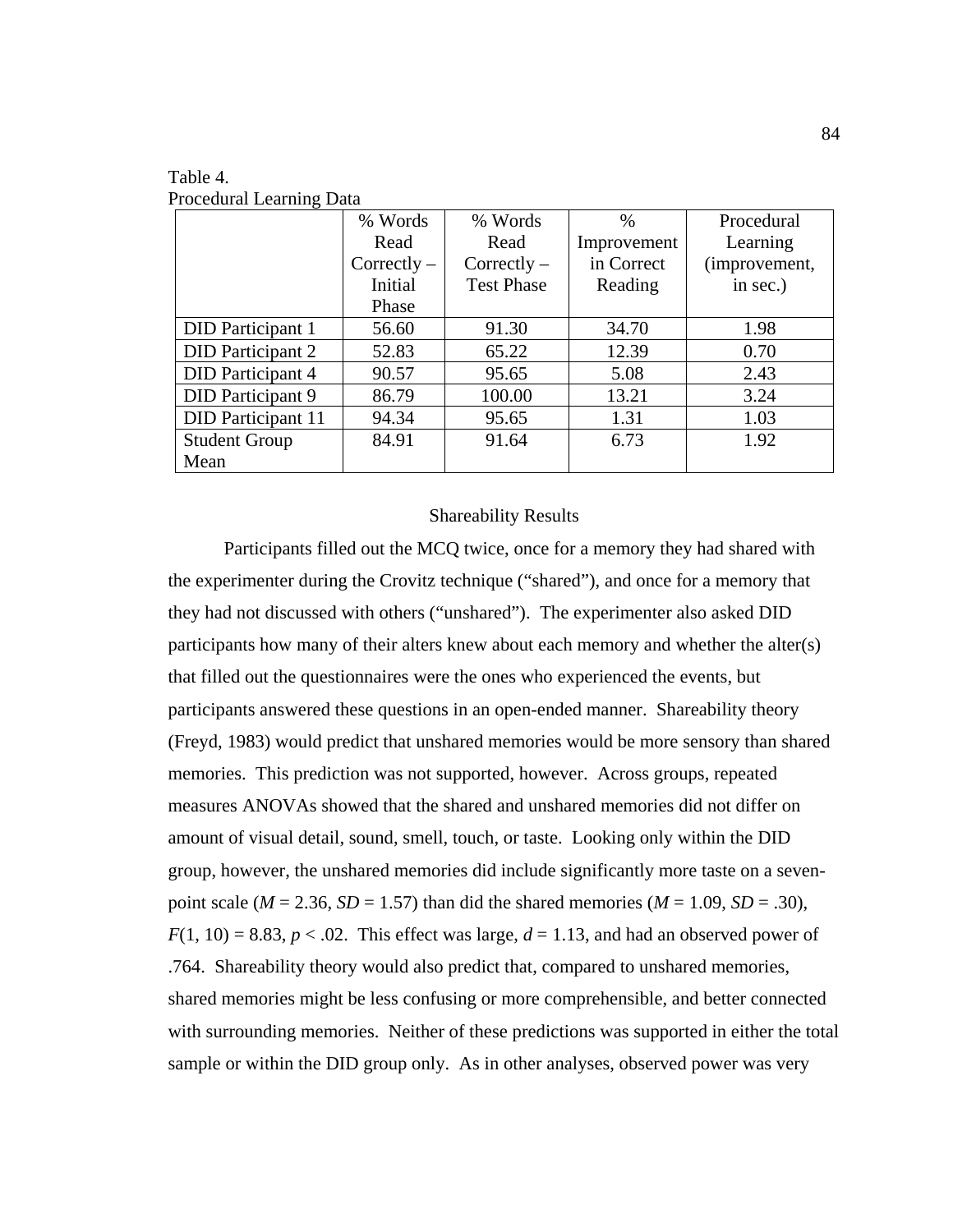low, ranging from .052 to .445, at best less than a 50% chance of detecting an effect. Having a larger sample size would make these analyses more effective. The DID and student groups were significantly different on their total MCQ score across both shared and unshared memories,  $F(1, 22) = 7.62$ ,  $p < .02$ , using repeated measures ANOVA. The student group had higher scores than did the DID group, indicating better memory, more vividness, and better connection of the memory to related memories (see Figure 3).





Looking only at shared memories, the student group ( $M = 125.62$ ,  $SD = 17.65$ ) scored higher than did the DID group ( $M = 99.45$ ,  $SD = 23.24$ ) on the total MCQ score,  $F(1, 22) = 9.82$ ,  $p < .01$ , with a large effect size of  $d = 1.27$ . The difference between the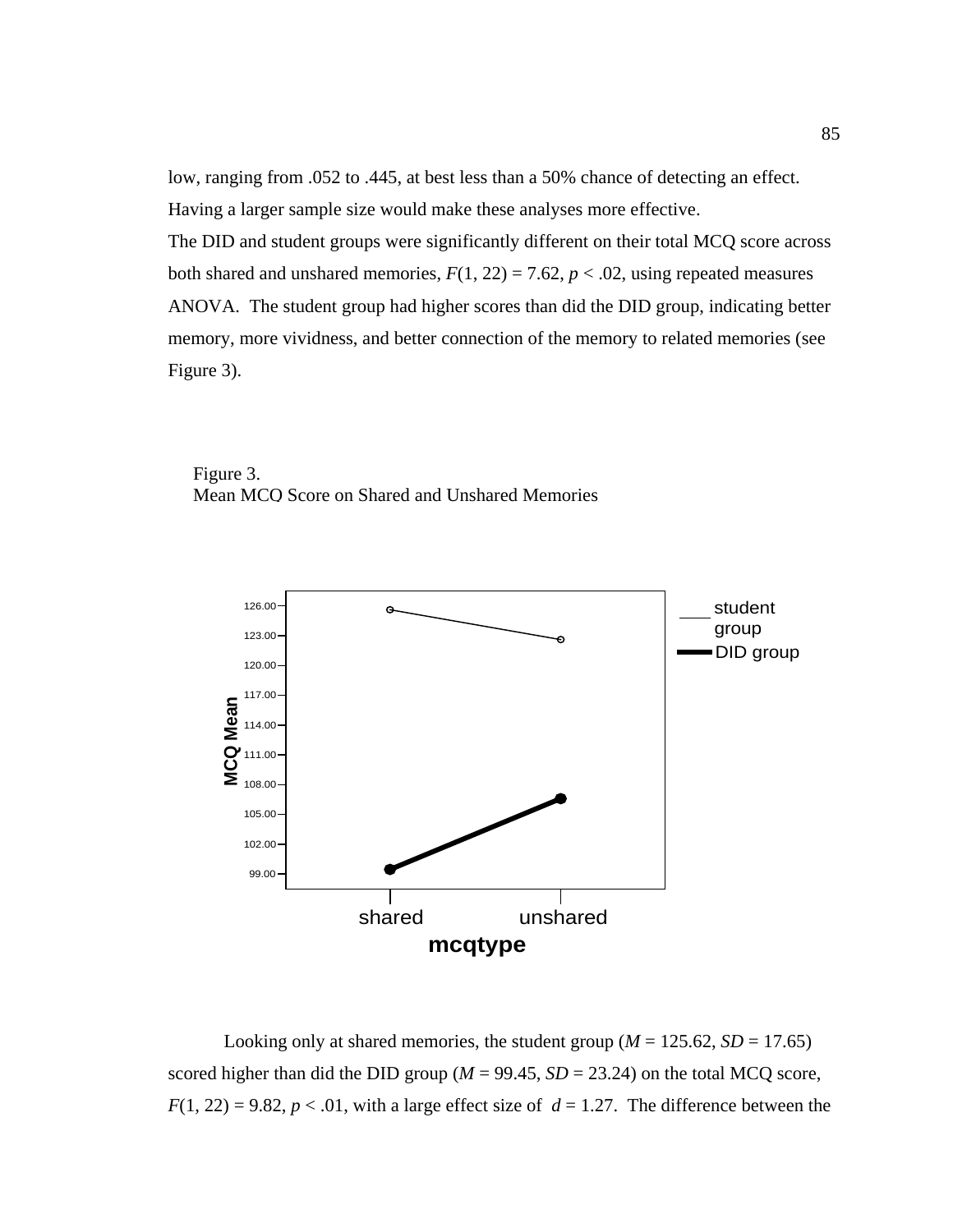two groups for MCQ total was smaller on the unshared memories than on the shared memories. For the unshared memories, the student group  $(M = 122.62, SD = 20.01)$ scored higher than did the DID group ( $M = 106.59$ ,  $SD = 26.90$ ),  $F(1, 22) = 2.80$ ,  $p =$ .109. Although this finding was not statistically significant, the effect size was still moderate,  $d = .68$ . The interaction of group by sharing was not statistically significant,  $F(1, 22) = 1.15$ ,  $p = .296$ . Because the observed power was .176, a larger sample size might better illuminate this possible interaction.

The DID group reported memories from longer ago than did the student group, but the participants were also older. After accounting for age using repeated measures ANOVA, the two groups did not differ significantly on how long ago their memories took place,  $F(1, 20) = .005$ ,  $p = .943$ . However, observed power was low, .051. Across groups, the shared and unshared memories did not differ significantly in how long ago they took place [paired samples  $t(23) = .66$ ,  $p = .514$ ,  $d = .15$ ]. This finding is not surprising given that how long ago the shared and unshared memories took place were correlated  $(r = .41, p < .05)$ . Within the DID group, shared and unshared memories also did not differ statistically in how long ago they took place [paired samples  $t(10) = .74$ , *p* = .476]. Again, the shared and unshared memories were correlated on how long ago they took place  $(r = .53, p = .090)$ .

Across both the DID and student groups, shared and unshared memories were not statistically different on emotional valence (positive or negative),  $\chi^2$  (1, *N* = 41) = 3.06,  $p > .05$ . Looking within the DID group only, the shared and unshared memories also did not differ on emotional valence,  $\chi^2$  (1, *N* = 21) = .04, *p* > .05. Across shared and unshared memories, the two groups did not differ on emotional valence,  $\chi^2$  (1, *N* = 47) =  $.03, p > .05.$ 

#### Switching

 All but one of the DID participants reported switching alters at least once during the first session of the experiment. Additionally, one participant reported being unaware of when switches occurred. Participants switched both as task demands changed and within tasks in response to perceived difficulty or emotionally triggering stimuli. Some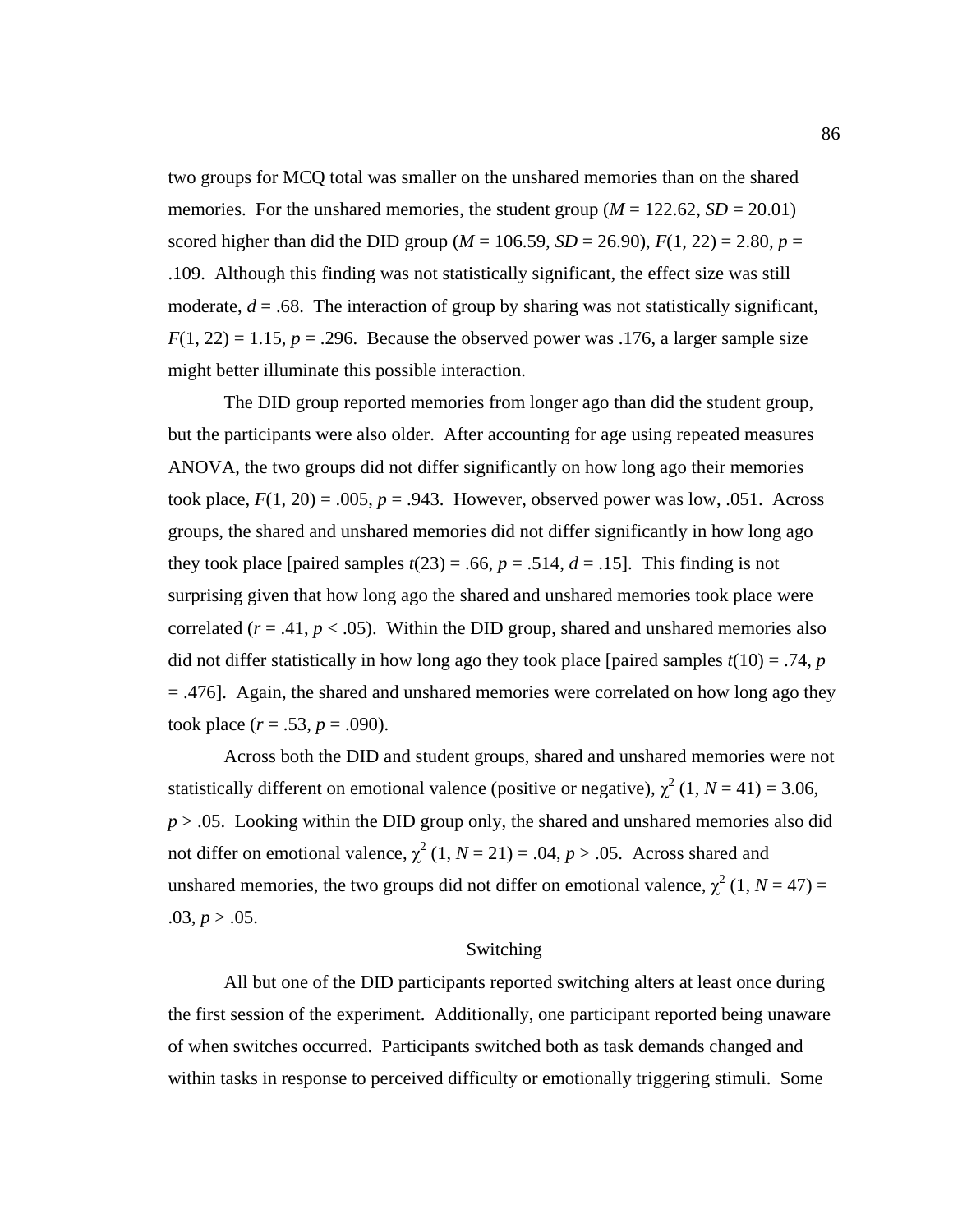switches were obvious to the experimenter, consisting of visibly different posture, differing use of language, different tone of voice, visible moments of inattention, etc. Other switches were perceived by the participants, either at the time or in the second session when watching the videotape of session 1, but were not visible to the experimenter. Participants indicated that the alters who completed the tasks were a mixture of children, adolescents, and adults, both male and female. Ten of the 11 participants reported that during at least one task there were other alters watching or listening but not participating directly in the tasks.

Participants self-reported switching anywhere from 0 to 12 times during the first session, coded conservatively and not counting co-consciousness. The mean number of switches reported in Session 1 was 5.8 (*SD* = 3.60). The experimenter also observed some switching during Session 2, but this session was not coded for switching. Figure 4 displays the distribution of switching. Figure 5 displays the strong relationship ( $R^2$  for a linear regression line  $= 0.57$ ) between high levels of lifetime betrayal trauma and number of reported switches during the first session. This relationship is explored further in the last part of this chapter.



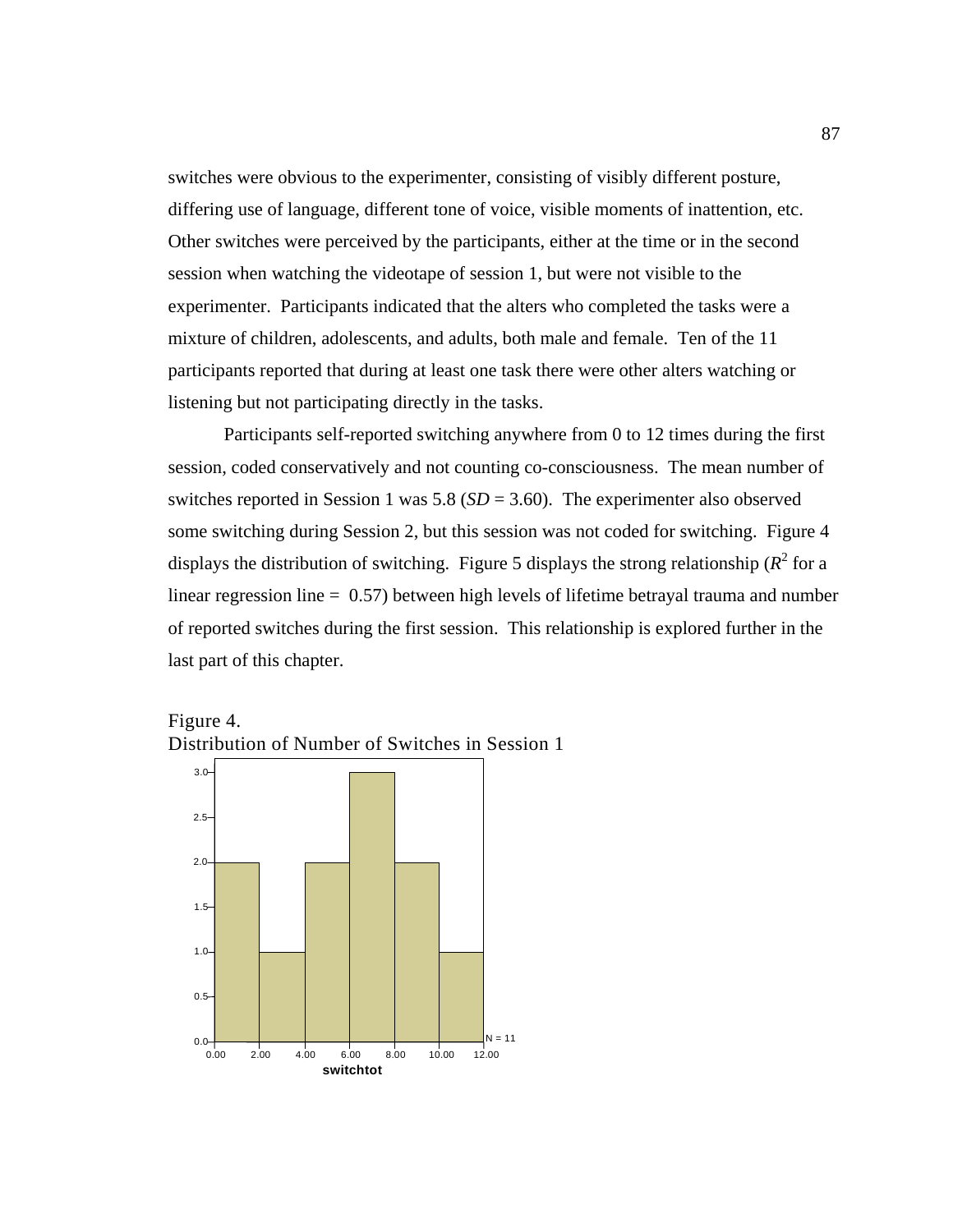Figure 5. Relationship Between Lifetime High Betrayal Trauma and Number of Switches in Session 1



#### Integration Measure (IM)

 The Integration Measure (IM; see Appendix A), developed for this study with input from James Chu, is a first attempt at measuring the extent to which someone with DID is integrated or fragmented. Higher scores imply more co-consciousness, shared awareness, communication, and cooperation among the alters, and thus less fragmentation. Descriptive data are provided here. Future research, especially using factor analysis on larger and more diverse samples, should be aimed at refining this measure.

After examining responses to the scale, items 5 through 9 provided the clearest answers and the most coherent measure of integration itself, as opposed to measuring coconsciousness or executive control. These five items, called "integration", were therefore the only ones analyzed for this dissertation. In Appendix A, the numbers written next to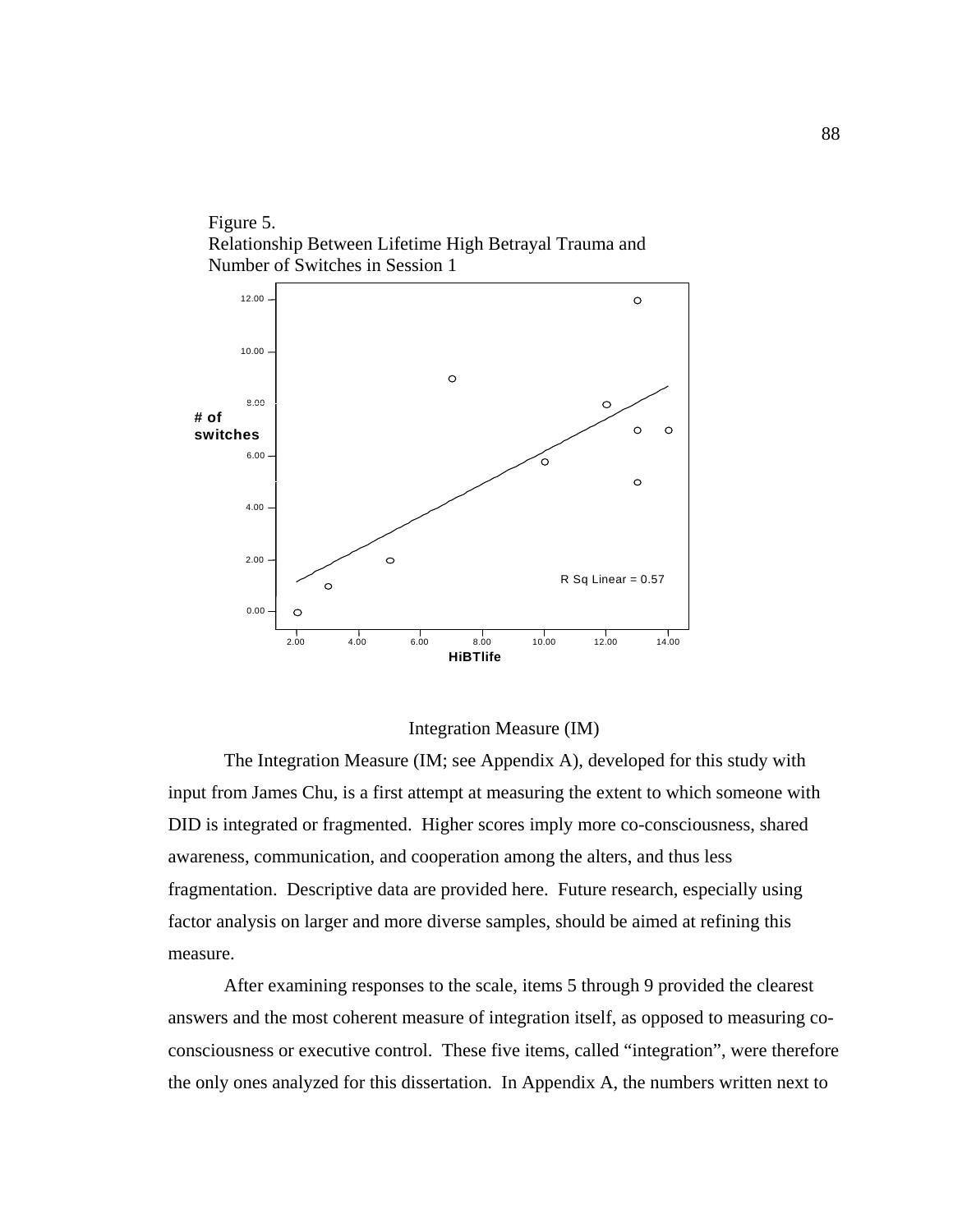each possible response indicate the scoring for these items. Possible integration scores therefore ranged from 0 to 20, with 0 indicating almost total fragmentation with little or no communication or awareness among alters, and 20 indicating almost total integration, with all parts aware of and cooperating with each other. This group of DID participants had a mean score of 6.54 on these items, with a standard deviation of 3.39.

Based on their answers to the IM, two of the participants seemed noticeably more fragmented than the others. One of these two people reported only having been in therapy for three years, while the other reported 15 years of therapy, which is closer to the average for this group. The participant who had spent three years in therapy also was one of the participants most recently diagnosed with DID (one to three years ago) and had never been hospitalized. The other participant had been diagnosed more than six years ago, and had been hospitalized four times, which is approximately the average for this group. Of the participants with the two highest scores, one was the inpatient and the other had been in therapy for 11 years, diagnosed more than six years ago. This participant had been hospitalized for psychiatric reasons more often than any other participant: 15 times.

Scores on the integration scale were apparently related to number of reported switches in Session 1. Figure 6 is the scatterplot of this relationship with two fit lines overlaid, a quadratic and a cubic. The quadratic and cubic lines both fit the data well (*R* 2 are .54 and .76, respectively). Removing the two participants at the extreme left side of the graph produced a linear regression line that did not fit the data as well as either the quadratic or the cubic lines fit the whole data set. Although this plot is based on only 11 participants, possible implications and directions for future research will be discussed in the next chapter.

On the open-ended questions of the IM, DID participants reported a wide variety of ways that their alters communicated with them, such as journaling, hearing thoughts inside, sensing emotions, etc. Seven participants reported that more than one alter helped to fill out the IM. Participants reported that they had been working on developing communication and cooperation between their alters for anywhere from a few months (in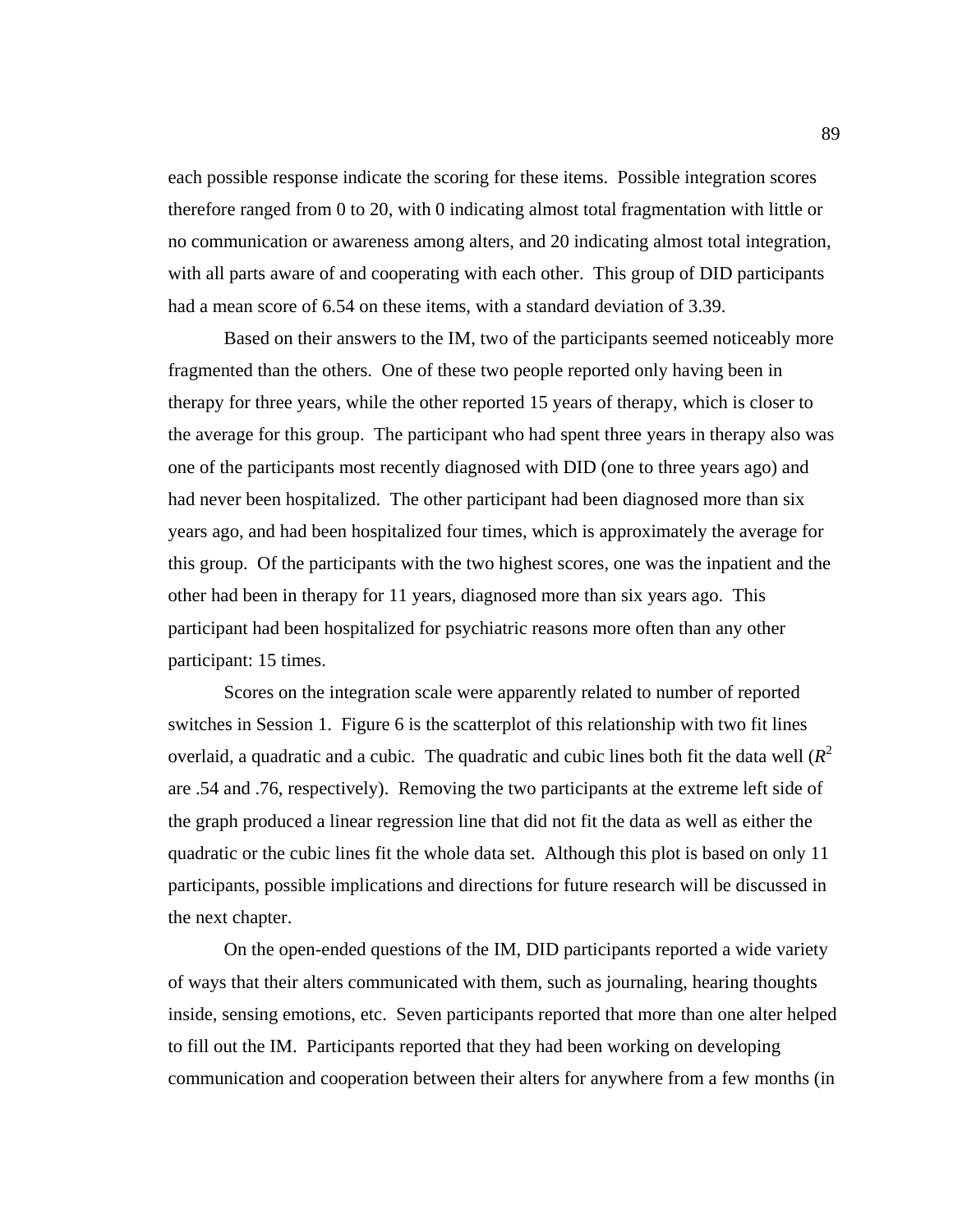the case of one of the two least integrated participants) to 11 years (in the case of the two most integrated participants).

Figure 6. Relationship Between Integration Score on IM and Number of Session 1 Switches



#### Correlations and Regression Analysis

 Appendix B gives correlations among variables in the student group. For the DID group, Table 5 gives correlations among memory variables. MCQ scores on the shared and unshared memories were highly correlated, as would be expected from an individual differences perspective. Also note the pattern of correlations that shows that performances on the first (neutral) and third (happy) vignettes were related to each other, while the measures of the second vignette (fear) did not correlate highly with either Vignette 1 or Vignette 3. As in Figure 2, the DID participants seemed to be performing particularly badly on the fear vignette. Examining the correlations further, note that, for Vignettes 1 and 3, the number of multiple choice items correct was highly correlated with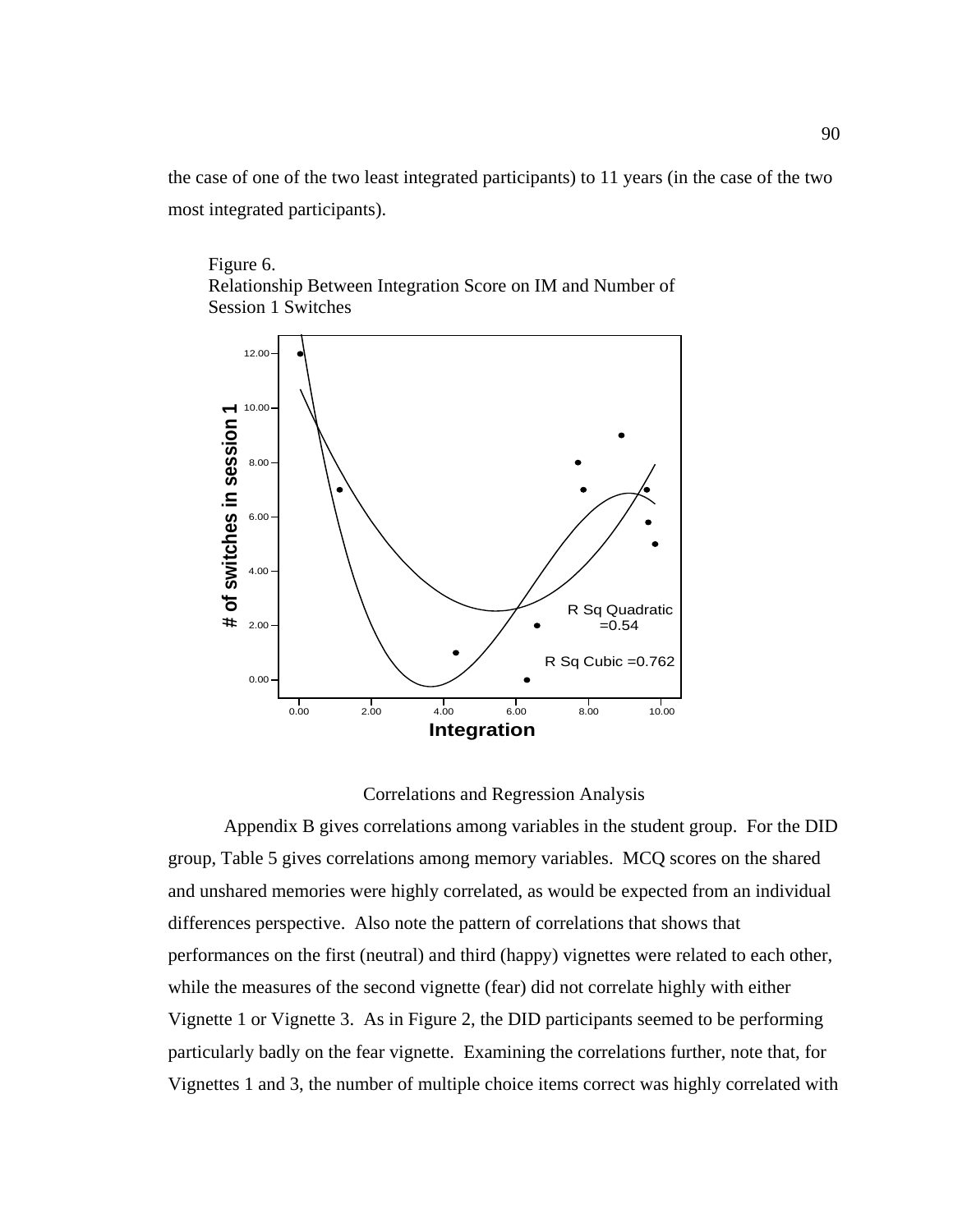the summaries for those vignettes. For the first story, the correlation between the two measures was .74, and for the third story it was .75. However, for the second story, the correlation between multiple choice items and summarizing was only .14. The 11 DID participants scored worse on the multiple choice measure for the second vignette than they did on the summarizing measure for that vignette. Constructing a 95% confidence interval around the difference between the correlations for the first and second story (.74 - .14 = .60) using Fisher's Z showed that the difference was within the confidence interval and so therefore the null hypothesis that the correlations were not different was retained. In other words, .74 was not statistically different from .14 at an alpha level of .05, so performances on the first versus the second story were not statistically different. Although sample size may have affected this result, possible interpretations will be discussed in the next chapter.

|                      |              | Vig1<br>Sumry | Vig1<br>Crct           | Vig2<br>Sumry | Vig2<br>Crct | Vig3<br>Sumry            | Vig3<br>Crct             | shared<br><b>MCQ</b> | unshared<br><b>MCQ</b>   |
|----------------------|--------------|---------------|------------------------|---------------|--------------|--------------------------|--------------------------|----------------------|--------------------------|
| Words                | r            | .533          | $-0.002$               | .305          | .138         | .315                     | .113                     | .218                 | .413                     |
| Recalled             | Sig.         | .091          | .996                   | .362          | .685         | .345                     | .741                     | .520                 | .207                     |
| Vignette 1           | r            | 1             | $.741$ <sup>**</sup> ) | .405          | .043         | $.791$ <sup>(**)</sup> ) | $.625(*)$                | .130                 | .272                     |
| Summary<br>(neutral) | Sig.         |               | .009                   | .216          | .901         | .004                     | .040                     | .704                 | .418                     |
| Vignette 1           | r            |               | 1                      | .172          | $-0.082$     | .595                     | .438                     | .033                 | $-.077$                  |
| Correct<br>(neutral) | Sig.         |               |                        | .612          | .812         | .053                     | .178                     | .924                 | .822                     |
| Vignette 2           | r            |               |                        | 1             | .136         | .269                     | $-0.049$                 | $-175$               | .410                     |
| Summary<br>(fear)    | Sig.         |               |                        |               | .689         | .424                     | .886                     | .608                 | .210                     |
| Vignette 2           | r            |               |                        |               | 1            | .010                     | .363                     | .260                 | .403                     |
| Correct<br>(fear)    | Sig.         |               |                        |               |              | .977                     | .272                     | .441                 | .219                     |
| Vignette 3           | $\mathsf{r}$ |               |                        |               |              | 1                        | $.746$ <sup>(**)</sup> ) | .310                 | .496                     |
| Summary<br>(happy)   | Sig.         |               |                        |               |              |                          | .008                     | .353                 | .121                     |
| Vignette 3           | r            |               |                        |               |              |                          | 1                        | .227                 | .309                     |
| Correct<br>(happy)   | Sig.         |               |                        |               |              |                          |                          | .503                 | .355                     |
| shared               | r            |               |                        |               |              |                          |                          | 1                    | $.738$ <sup>(**)</sup> ) |
| <b>MCQ</b>           | Sig.         |               |                        |               |              |                          |                          |                      | .010                     |

Table 5. Pearson's Correlations Among Memory Variables in DID group

Note: All reported significance levels (Sig .) are 2-tailed.

\*\* Correlation is significant at the 0.01 level.

\* Correlation is significant at the 0.05 level.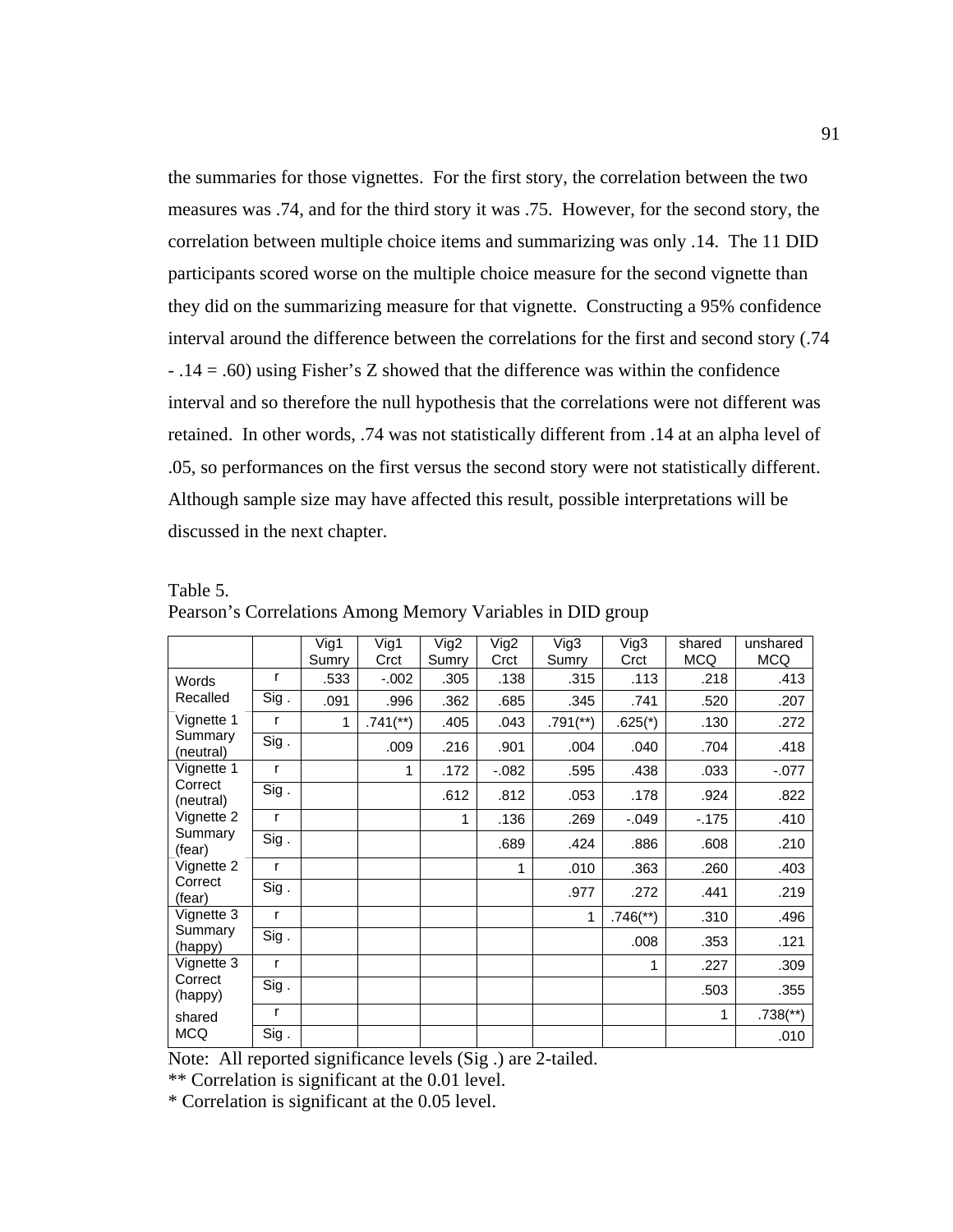Table 6 gives correlations among trauma variables, integration, switching, and aspects of the shared and unshared memories in the DID group. The measures of trauma were highly correlated with each other but they were not highly correlated with the integration score. It is possible that the instrument is not a good measure of integration, and it is also possible that there is a complex relationship between these two variables, one that changes over time and from person to person. The correlations, though small, were in the anticipated direction. Arguably, integration should be related not to amount of experienced trauma within this sample, but rather related in a non-linear way to some measure of healing, for example, number of years of therapy. The Pearson's correlation between these two variables is .22,  $p = .549$ . Figure 7 demonstrates that the relationship of therapy to integration is far from a simple one. Future research should aim to more fully understand this relationship.



Relationship Between Years in Therapy and Integration Figure 7.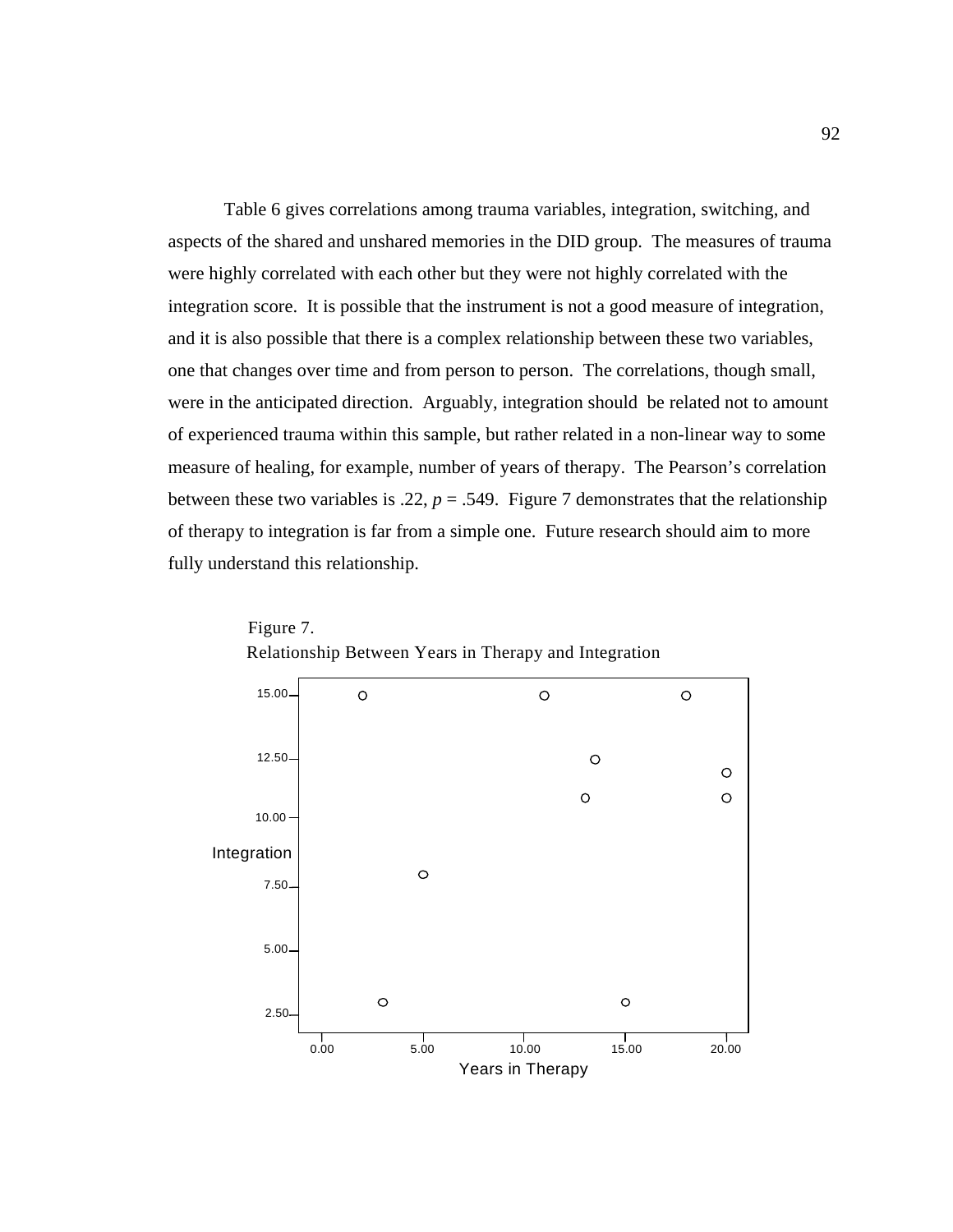| Pearson's Correlations Among Trauma, Integration, Switching, and Shared/Unshared Memories in DID Group |      |                 |                      |                          |                          |             |                                               |                                           |                                                          |                                                            |                                           |
|--------------------------------------------------------------------------------------------------------|------|-----------------|----------------------|--------------------------|--------------------------|-------------|-----------------------------------------------|-------------------------------------------|----------------------------------------------------------|------------------------------------------------------------|-------------------------------------------|
|                                                                                                        |      | adult<br>trauma | <b>HiBT</b><br>child | <b>HiBT</b><br>adult     | <b>HiBT</b><br>life      | Integration | How<br>long<br>ago<br>was<br>shared<br>memory | How long<br>ago was<br>unshared<br>memory | % of alters<br>who know<br>about the<br>shared<br>memory | % of alters<br>who know<br>about the<br>unshared<br>memory | # of reported<br>switches in<br>session 1 |
| childtma                                                                                               |      | .144            | $.855$ (**)          | .226                     | .567                     | $-.010$     | $-0.361$                                      | $-.637(*)$                                | .406                                                     | $-.097$                                                    | .281                                      |
|                                                                                                        | Sig. | .691            | .002                 | .530                     | .087                     | .978        | .305                                          | .048                                      | .367                                                     | .836                                                       | .432                                      |
| adulttma                                                                                               |      |                 | .359                 | $.979$ <sup>(**)</sup> ) | $.824$ <sup>(**)</sup> ) | .001        | .568                                          | $-259$                                    | $-494$                                                   | .463                                                       | $.696(*)$                                 |
|                                                                                                        | Sig. |                 | .308                 | .000                     | .003                     | .997        | .087                                          | .469                                      | .260                                                     | .296                                                       | .025                                      |
| <b>HiBTchild</b>                                                                                       |      |                 |                      | .499                     | $.819$ <sup>**</sup> )   | $-.241$     | $-062$                                        | $-.309$                                   | .186                                                     | $-.104$                                                    | .523                                      |
|                                                                                                        | Sig. |                 |                      | .142                     | .004                     | .502        | .864                                          | .385                                      | .690                                                     | .825                                                       | .121                                      |
| <b>HiBTadult</b>                                                                                       |      |                 |                      |                          | $.906$ <sup>(**</sup> )  | $-124$      | .534                                          | $-233$                                    | $-.460$                                                  | .436                                                       | $.758(*)$                                 |
|                                                                                                        | Sig. |                 |                      |                          | .000                     | .733        | .112                                          | .517                                      | .299                                                     | .328                                                       | .011                                      |
| <b>HiBTlife</b>                                                                                        |      |                 |                      |                          |                          | $-.200$     | .323                                          | $-.305$                                   | $-.403$                                                  | .394                                                       | $.758(*)$                                 |
|                                                                                                        | Sig. |                 |                      |                          | ٠                        | .580        | .362                                          | .391                                      | .370                                                     | .382                                                       | .011                                      |
| Integration                                                                                            |      |                 |                      |                          |                          | 1           | $-158$                                        | $-170$                                    | $-.380$                                                  | $-0.017$                                                   | $-182$                                    |
|                                                                                                        | Sig. |                 |                      |                          |                          |             | .643                                          | .617                                      | .353                                                     | .969                                                       | .593                                      |
| How long                                                                                               | r    |                 |                      |                          |                          |             |                                               | .534                                      | $-.819(*)$                                               | $-.165$                                                    | .087                                      |
| ago was<br>shared<br>memory                                                                            | Sig. |                 |                      |                          |                          |             |                                               | .090                                      | .013                                                     | .697                                                       | .800                                      |

Table 6.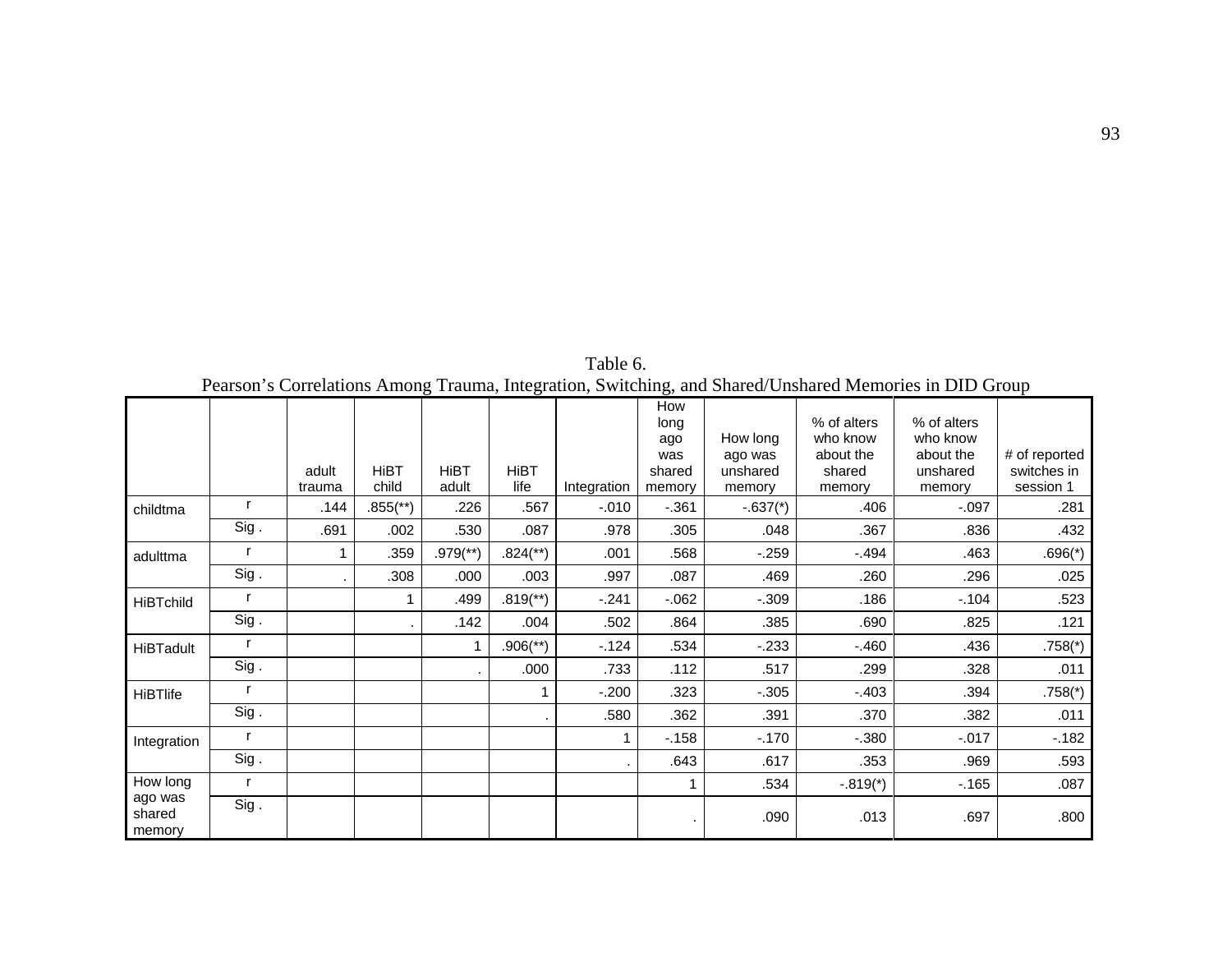|                                             |      |  |  |  | How long<br>ago was<br>unshared<br>memory | % of alters<br>who know<br>about the<br>shared<br>memory | % of alters who<br>know about the<br>unshared<br>memory | # of<br>reported<br>switches in<br>session 1 |
|---------------------------------------------|------|--|--|--|-------------------------------------------|----------------------------------------------------------|---------------------------------------------------------|----------------------------------------------|
| How long                                    |      |  |  |  |                                           | $-.540$                                                  | $-.419$                                                 | $-243$                                       |
| ago was<br>unshared<br>memory               | Sig. |  |  |  |                                           | .167                                                     | .302                                                    | .472                                         |
| % of alters                                 | r    |  |  |  |                                           |                                                          | .251                                                    | $-.010$                                      |
| who know<br>about the<br>shared<br>memory   | Sig. |  |  |  |                                           |                                                          | .549                                                    | .981                                         |
| % of alters                                 | r    |  |  |  |                                           |                                                          | 4                                                       | .117                                         |
| who know<br>about the<br>unshared<br>memory | Sig. |  |  |  |                                           |                                                          |                                                         | .782                                         |

Note: All reported significance levels (Sig .) are 2-tailed.<br>\*\* Correlation is significant at the 0.01 level.<br>\* Correlation is significant at the 0.05 level.

Table 6, continued.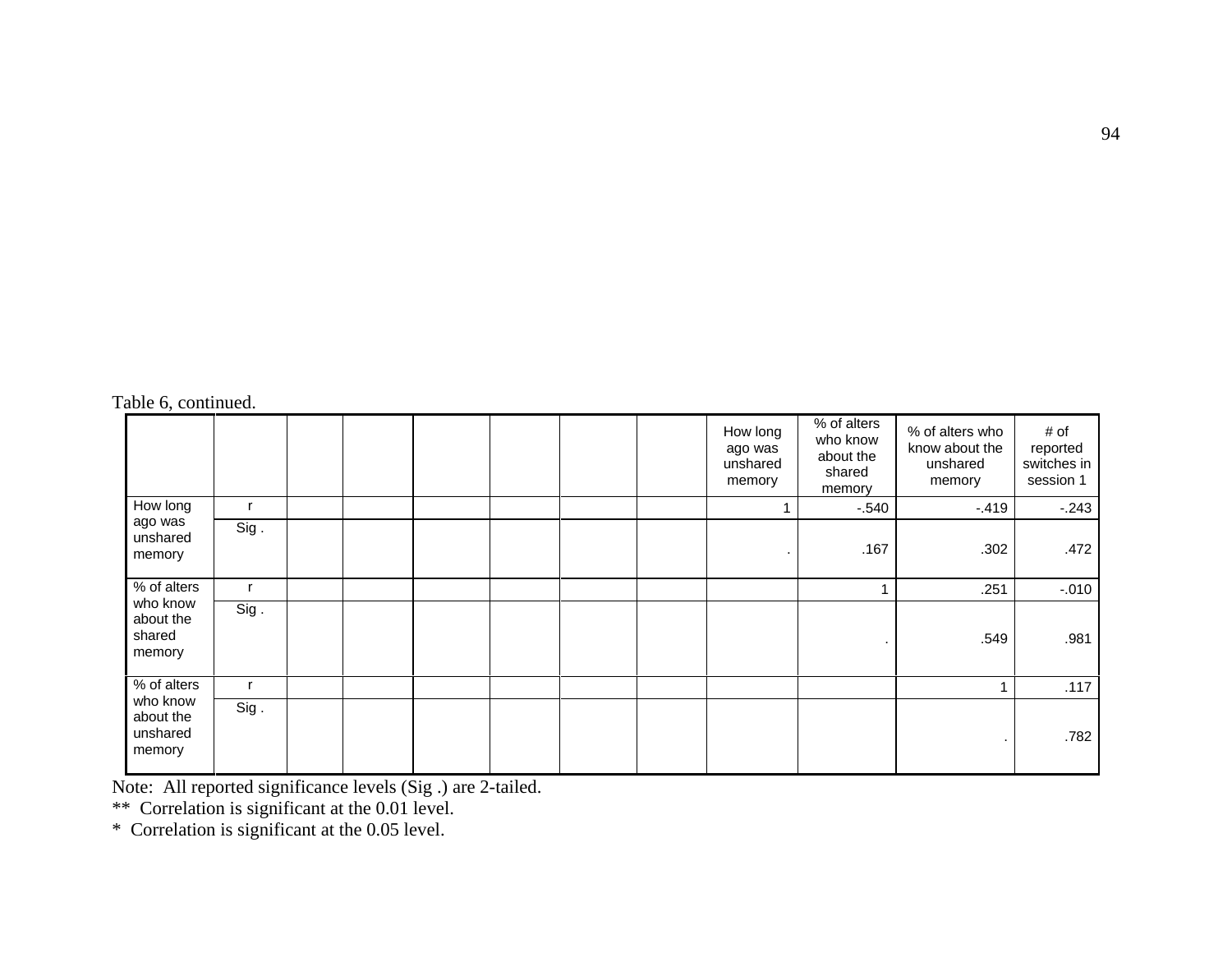Within the DID group, another interesting finding was the correlation of  $-0.82$  ( $p <$ .02) between how long ago the event that formed the shared memory took place and percentage of alters who knew about that memory. The longer ago the memory was formed, the fewer alters knew about it. This relationship is consistent with theories about how and why alters are formed. It may be that events from long ago took place before some of the alters came into existence. It may also be that memories from distant events were formed during a traumatic period of participants' lives, and therefore those memories are more isolated within the knowledge system than are more recent memories. Shared memories in this group recounted events that reportedly took place an average of over 14 years ago. Unshared memories that DID participants chose to write about took place an average of over 11 years ago. In most participants, most of their alters knew about the events they chose to report.

Finally, regression analyses were performed in order to understand more fully the observed correlation of .76 (*p* < .02) between lifetime amount of high betrayal trauma and number of reported switches in the first session. Overall, lifetime high betrayal trauma emerged as the best predictor of switching. Childhood high betrayal trauma and adult high betrayal trauma were both highly correlated with each other and with lifetime incidence, so therefore only lifetime betrayal trauma was entered. Adding any other variables to the regression reduced its predictive ability (see Table 7). Several other variables were also correlated with switching, such as how long ago the unshared memory took place  $(r = -.24, p = .472)$ , but these did not turn out to be helpful predictors. The mean time the DID participants took to produce memories in response to cue words during the Crovitz task had a correlation of .32 with switching (*p* = .599), but this variable could not be entered in regression equations because it was collinear with the trauma measures and because there were Crovitz RT data for only five participants. Switching was also positively related to RT in procedural learning, *r* = .66, *p* = .223. Because this relationship was based on only five participants, neither of the RT variables could be entered into a regression analysis. Nevertheless, together they imply that frequent switching slows reaction time.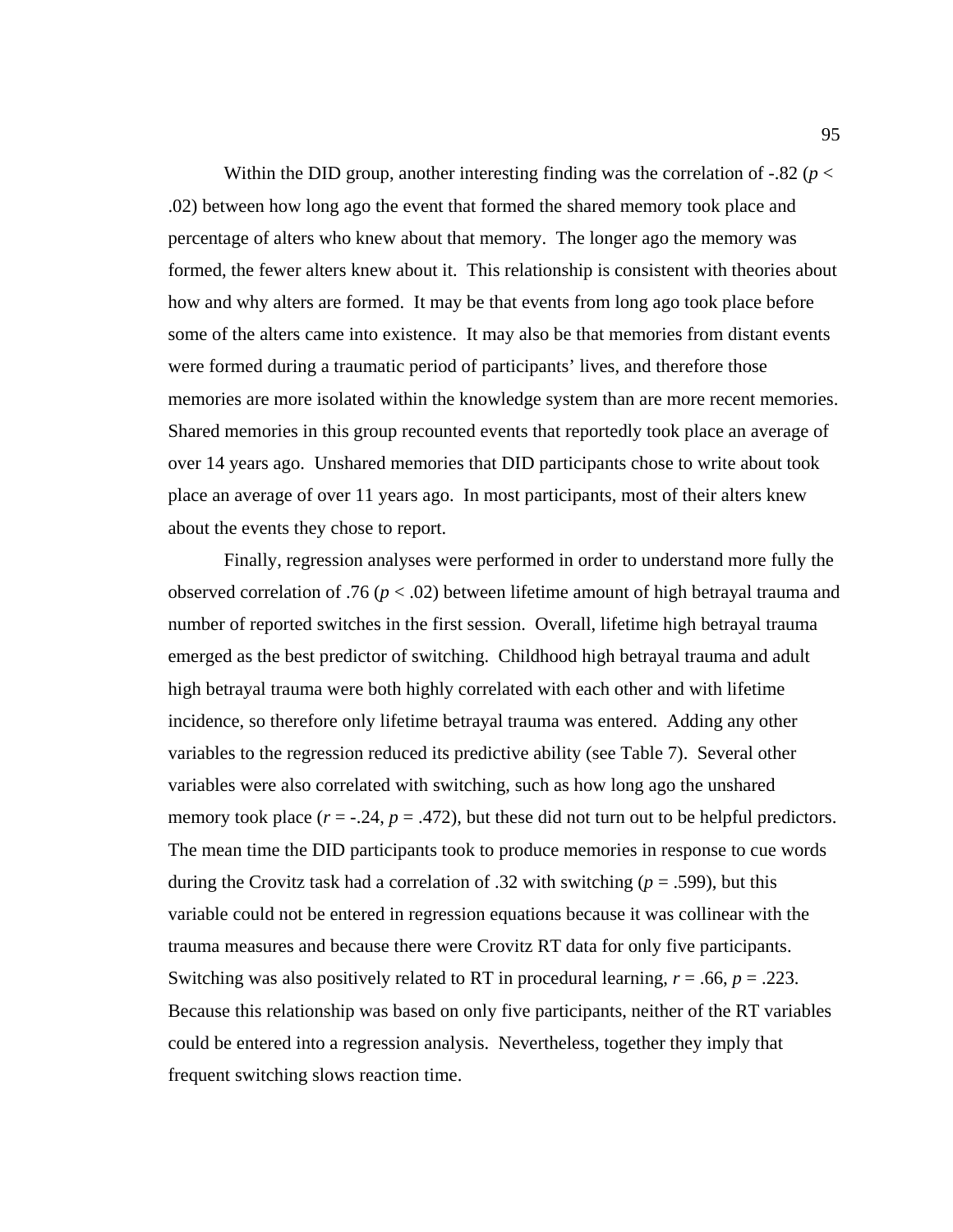| Model          | Adjusted | F         | Predictors      | Zero-order | Tolerances | Squared     |
|----------------|----------|-----------|-----------------|------------|------------|-------------|
| Number         | $R^2$    |           |                 | r          |            | Semi-       |
|                |          |           |                 |            |            | partial $r$ |
|                | .52      | $10.77**$ | <b>HiBTlife</b> | $.76**$    | 1.00       | $.57**$     |
| $\overline{2}$ | .46      | $4.83*$   | HiBTlife        | $.76*$     | .96        | $.53*$      |
|                |          |           | Integration     | $-.23$     | .96        | .01         |
|                |          |           | HiBTlife        | $.76*$     | .85        | $.47*$      |
| 3              | .37      | 2.76      | Integration     | $-.23$     | .93        | .01         |
|                |          |           | Unshared<br>Ago | $-.22$     | .88        | .00         |

Table 7. Regression Models Predicting Number of Reported Switches in Session 1

Note: \*\*  $p < .02$ , \*  $p < .05$ . All models include a constant as one of the predictors.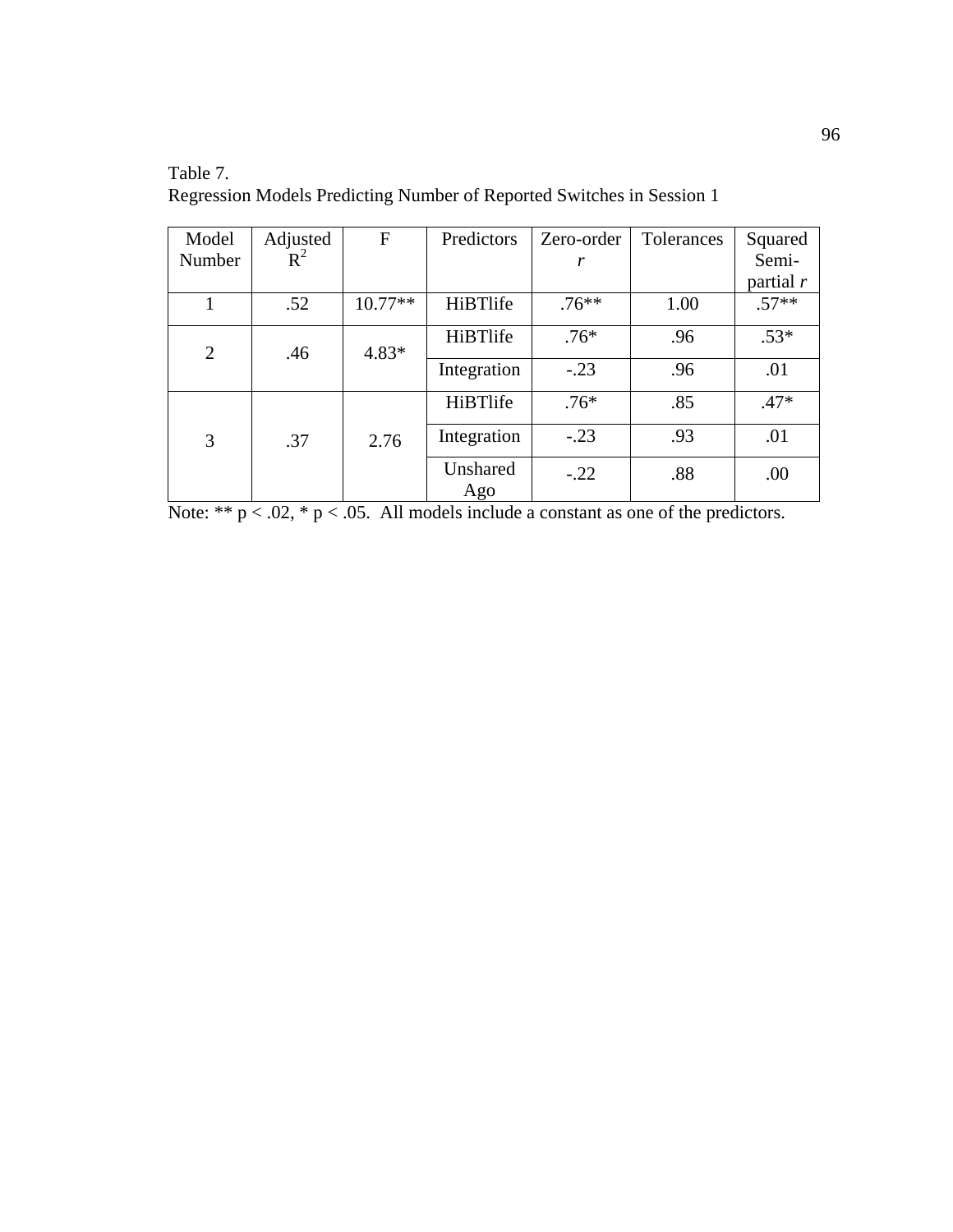# CHAPTER VII

## DISCUSSION

#### *Demographics*

The participants in this study were 11 women with DID and 13 women who were university students. These students were not matched with the DID sample on age, psychiatric diagnoses, trauma history, or other demographic variables; they were included as a baseline measurement of "normal," non-dissociative responses to the experimental tasks. Participants were, however, matched on gender, which was important given the different rates of betrayal trauma and dissociative disorders between the genders.

Consistent with the etiological literature on DID, the DID group reported very high levels of all kinds of trauma that were measured, including trauma in childhood. Freyd's (1994, 1996) betrayal trauma (BT) theory proposes that for children who are abused and betrayed by the caregivers upon whom they depend for attachment relationships, it is adaptive to remain unaware of the abuse in order to preserve the relationship. Dissociation is one way to keep relationship-threatening information out of conscious awareness and memory. Betrayal trauma in childhood is a major contributor to the development of DID (e.g., Chu & Dill, 1990; Draijer & Langeland, 1999; Kisiel & Lyons, 2001), and the DID group did report much higher levels of childhood BT than did the student group. The effect sizes for trauma endorsement were very large, ranging from 2.30 to 4.52, with the largest effect size being the difference between the student and DID groups on amount of childhood BT.

 Probably due to this extensive trauma history, participants with DID were unable to listen to two of the five stories that were originally written for the vignette memory task, and the stories had to be removed, leaving three that were analyzed for this dissertation. All five stories were approved by a university institutional review board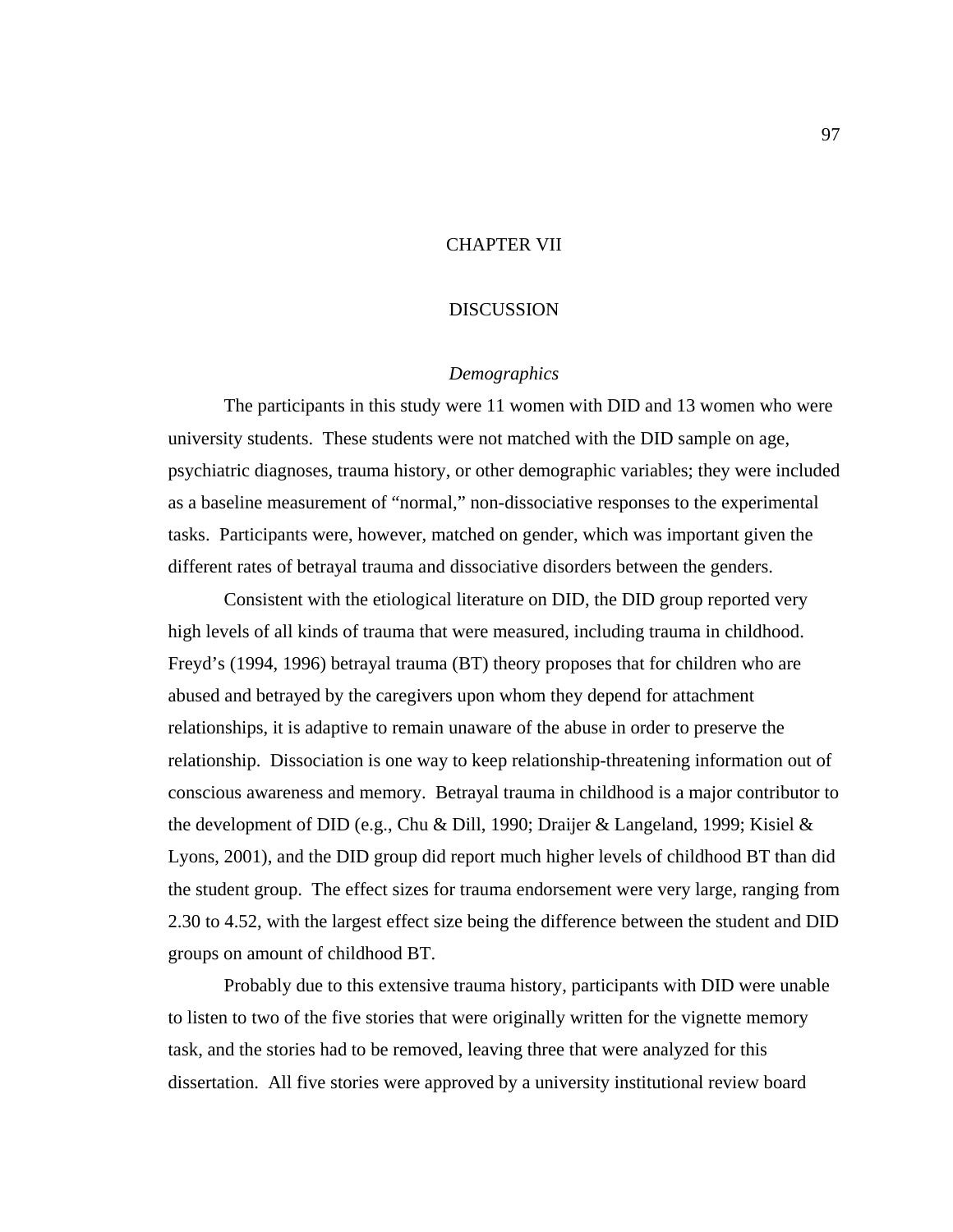(IRB) and by a psychiatric hospital IRB for use in their DID population, and the stories had also been cleared with the director of the trauma and dissociation unit at the hospital, who was Chief of Hospital Clinical Services. All five stories had also been heard by a pilot group of university students, both male and female, whose data were not analyzed for this dissertation. However, the staff members who worked in the trauma and dissociation unit instantly vetoed one story that included both fear and betrayal because of its child abuse content. The other story, which included betrayal with sexual overtones but no fear, incurred debate and was piloted with a dissociative trauma survivor in order to ascertain its appropriateness. This person (whose data were not analyzed for this dissertation) became upset when she heard this story, and it was removed for all future participants.

#### Memory Results

### *Autobiographical Memory*

 In this study, data about reaction times (RTs) to produce autobiographical memories were collected from five DID participants (mean age  $=$  41) and 13 university students (mean age  $= 23$ ). The student participants were, on average, approximately 18 years younger than were the DID participants, yet the DID participants had faster RTs. This finding was unexpected both because RT generally increases with age, and because it contradicted a previous study.

 Schacter and colleagues (1989) studied one 25-year-old woman, called I.C., who had been diagnosed with multiple personalities not long before the experiment. In the unconstrained version of the Crovitz task, in which participants could generate memories from any point in time, I.C. showed a very large recency bias. The authors speculate that one explanation for this bias could be the short amount of time that had elapsed since the life-changing event of being hospitalized due to multiple personalities for the first time (Schacter, et al., 1989). It is possible, moreover, that I.C. either was an atypical case of multiple personalities, or that she was merely displaying an individual difference in RT.

 Importantly, Schacter and colleagues (1989) only tested memory in one alter, the host, because other alters would not appear for the experiment on command. The current study, in contrast, usually tested several alters for each DID participant, the choice of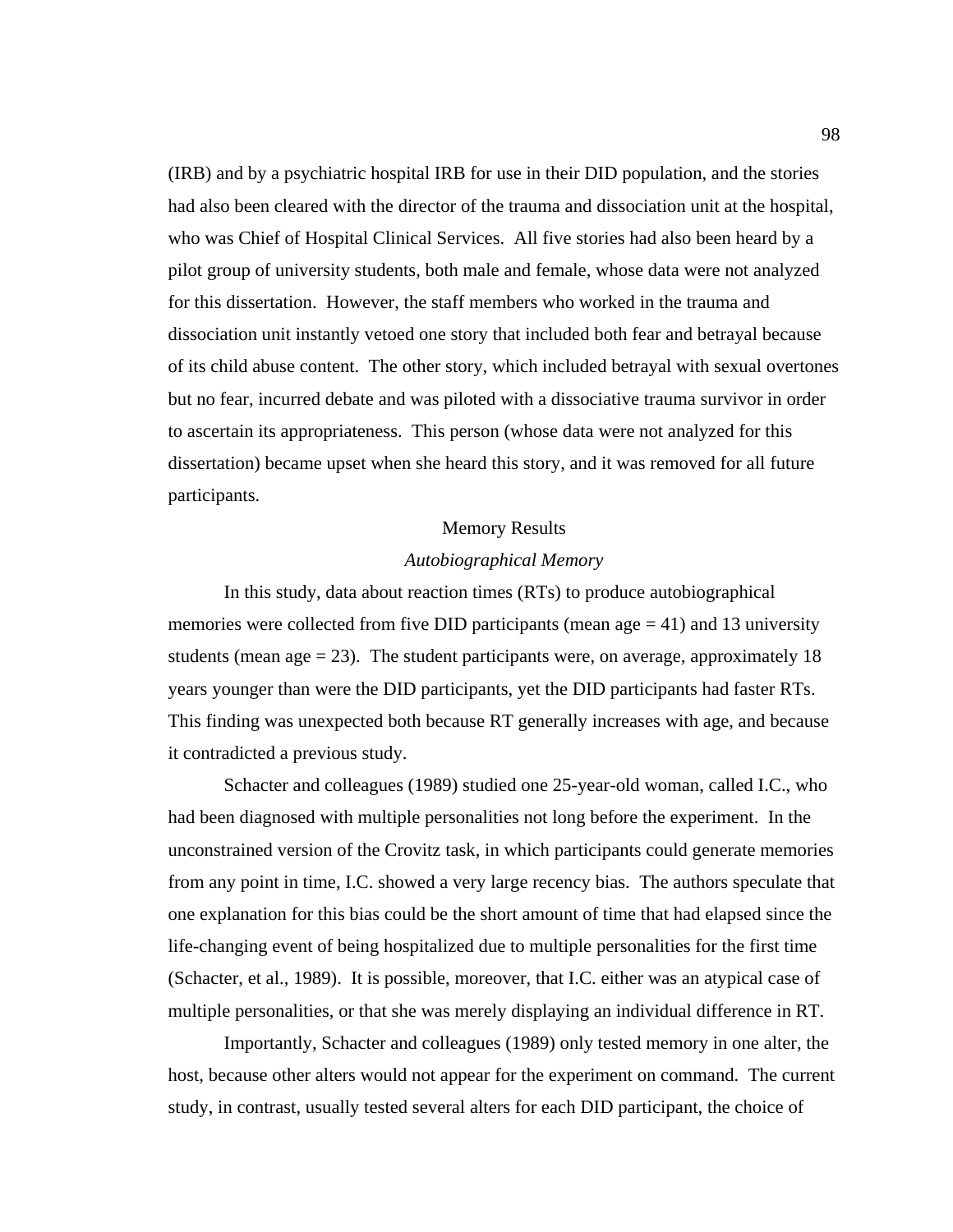switching being up to the participant. Also, while I.C. was slower than a college-age control group to produce memories both overall and in response to nouns, she was actually faster than controls at responding to affective cues in the unconstrained condition. In the present study, which was unconstrained, participants could generate memories from any period in their lives, but all the cues were affectively neutral nouns. Therefore it is impossible to compare RT results for affective cue words across these two experiments.

In addition, although I.C. was slower than her control group, Schacter and colleagues (1989) did cite a study in their paper that found that a control group had RTs very close to those of a DID participant. The Schacter study also found that both I.C. and the control group had RTs longer than were found for any participants in the current study. This effect was probably due to the greater number and specificity of cues used by Schacter and colleagues, and may also have been affected by the various constrained conditions that made that experiment more difficult. For example, in Schacter's condition where participants had to produce memories from before their  $12<sup>th</sup>$  birthdays, only 86% of cues led to memories for the control group. I.C. was only able to produce memories from before age 12 in response to 21% of the cues. In this under-12 condition, 100% of IC's memories came from ages 10-12, while only 33% of controls' did. I.C. also reported that most of the memories she reported in the under-12 condition were ones she discovered for the first time when she heard the cue. In fact, I.C. could not recall anything at all from before age 10, and her first memory of her father was from age 16 (Schacter, et al., 1989). However, because I.C. was the only alter who participated in the experiment, these memories were most likely being held inaccessible by other alters; I.C. may not even have existed as an entity for some of the participant's childhood and would hence be unable to remember it.

Why were DID participants in this dissertation faster to produce memories than were the young adult students? Because data come from only five DID participants, the effect could be just noise in the data. However, the effect size was large. Within the DID group, RT to produce and share memories in response to cue words was highly correlated with total memory score on the MCQ for the shared memory  $(r = .81)$ . In the student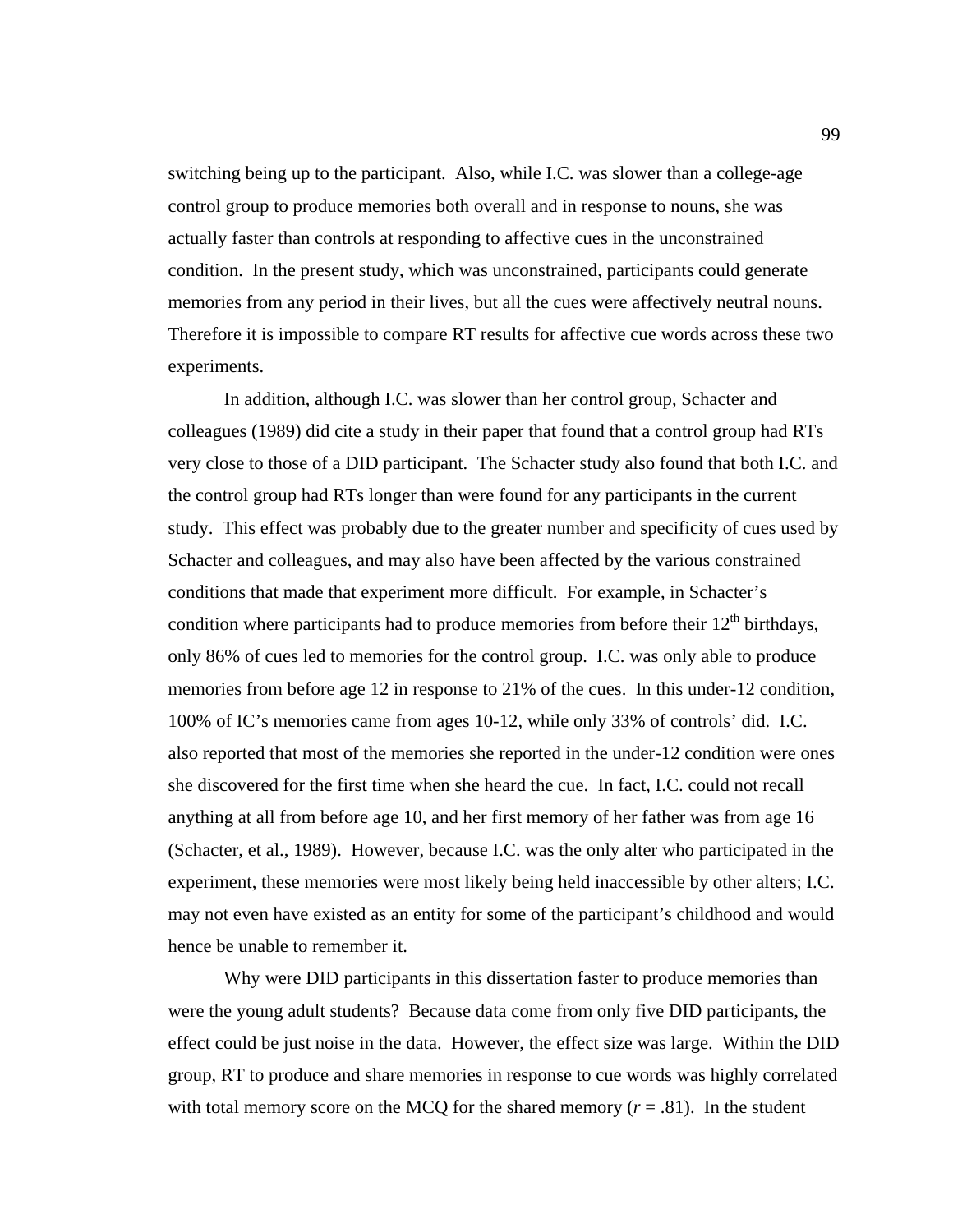control group, this correlation was smaller  $(r = .26)$ . Previous research, discussed in chapter 3, has shown that under certain conditions, high dissociators have an advantage over low dissociators in allocating attention. Abuse survivors may also have an advantage over non-survivors in some memory situations (see Cloitre, Cancienne, Brodsky, Dulit, & Perry, 1996). Further research is necessary in order to untangle these possible relationships.

In the five members of the DID group for whom RT data were analyzed, RT to produce autobiographical memories was highly correlated with childhood high betrayal trauma ( $r = .93$ ) and with DES score ( $r = .62$ ). These findings are in accord with the general literature about how DID develops, and with betrayal trauma theory. The more high-betrayal events, such as abuse, that are experienced in childhood, the greater is the motivation to isolate autobiographical episodic memories from awareness. The fragmenting of memory that occurs in order to survive severe abuse can also affect memory performance in general. More betrayal and abuse in childhood therefore lead to more dissociation, which leads to more difficulty in accessing autobiographical episodic memories. Although the correlational nature of these results precludes causal inferences, this explanation is consistent with previous knowledge and findings about trauma, memory, and dissociation.

In the DID participants, RT to produce autobiographical memories was also highly correlated with percentage of alters who knew about the shared memory  $(r = .88)$ . This result too is consistent with phenomenological reports from people with DID in general and from the participants of this study in particular. The more alters who know about an event, the more voices there are to contribute their points of view and the longer it takes to sort them all out and decide who will speak for the group.

## *Word List Recall*

 The DID group and the university student group did not differ on number of words recalled. Participants from both groups reported during the second session that they used similar techniques for remembering the words, such as constructing mental images of the objects and settings interacting with each other. The generally good performance on this task by the DID group is not surprising, given that all the stimuli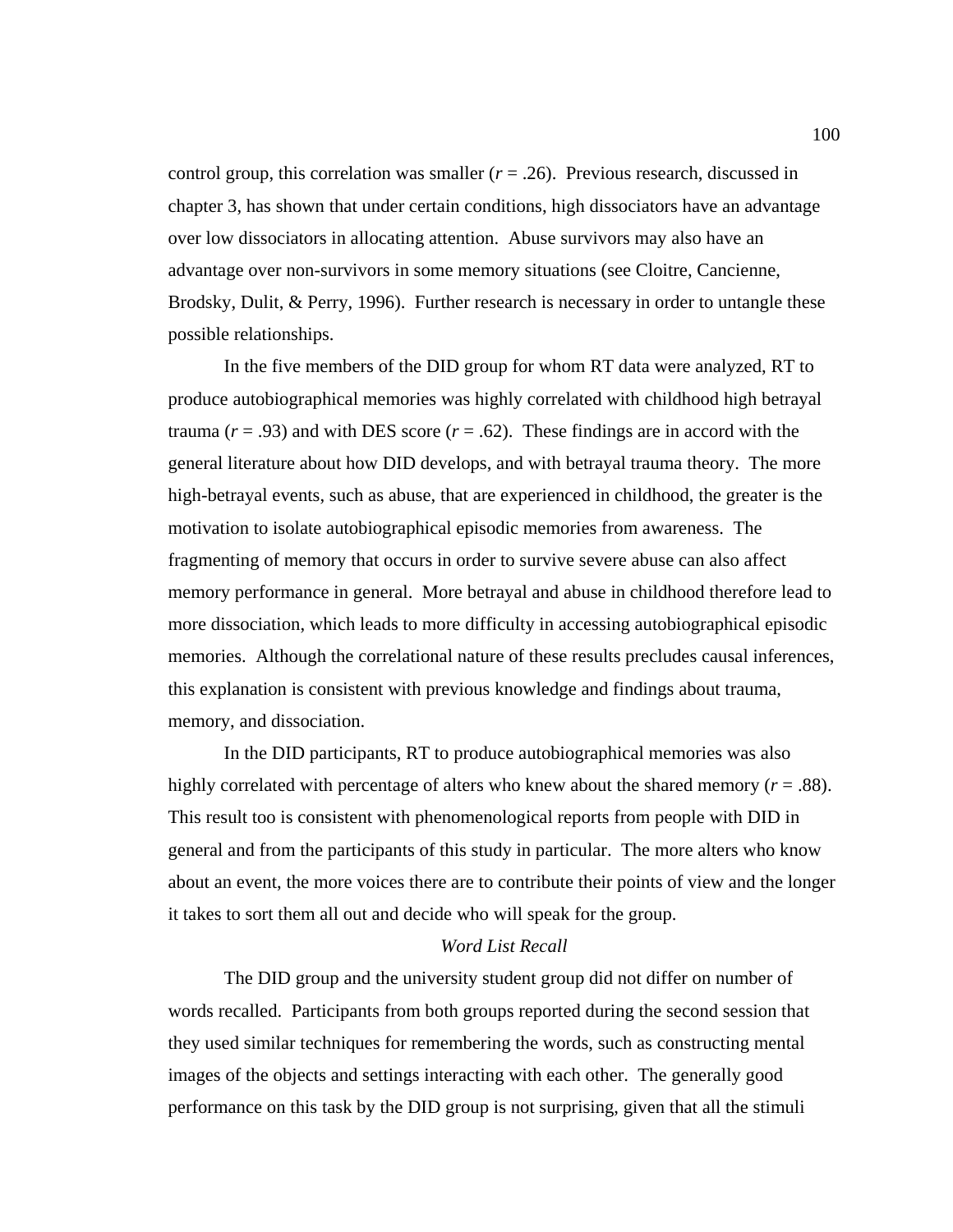were neutral words and therefore there would be no motivation to separate awareness of them from consciousness.

## *Memory for Vignettes*

Examining the story summaries, the DID participants overall performed slightly worse than the student participants, but the effect size was small. There were also no differences among the three stories for either group. On the multiple choice items, the DID group also did worse than did the student group, though again the effect size was small. For the multiple choice items, however, differential performance according to emotional valence emerged in the DID group. DID participants performed less well on questions about the fear vignette than they had on questions about the neutral vignette. Additionally, for the neutral and happy vignettes, the number of multiple choice items correct was highly correlated with the summaries for those vignettes. In contrast, for the second story the correlation between multiple choice items and summarizing was much lower. The 11 DID participants scored worse on the multiple choice measure for the second vignette than they did on the summarizing measure for that vignette. The dip in DID participants' multiple choice performance for the second vignette, which contained fear, was not present in the student participants. This evidence, taken together, suggests that although both groups were equally good at recalling the gist of all three stories, the DID participants had trouble remembering details, especially in the fearful story.

This pattern of results is consistent with the DID participants' verbal reports given during Session 2. They reported being more distracted during the second story and giving less attention to the details because they were either "spaced out," trying not to switch, actively switching, or having internal dialog in order for older alters to reassure younger ones. Putnam (1994) suggested that during the switch process, participants' abilities to observe stimuli, to learn, and to form new memories are impaired. Further research is needed in order to more fully understand the triggers and effect of switching. Future research should also explore a broader range of emotions and situations in the construction of memory stimuli.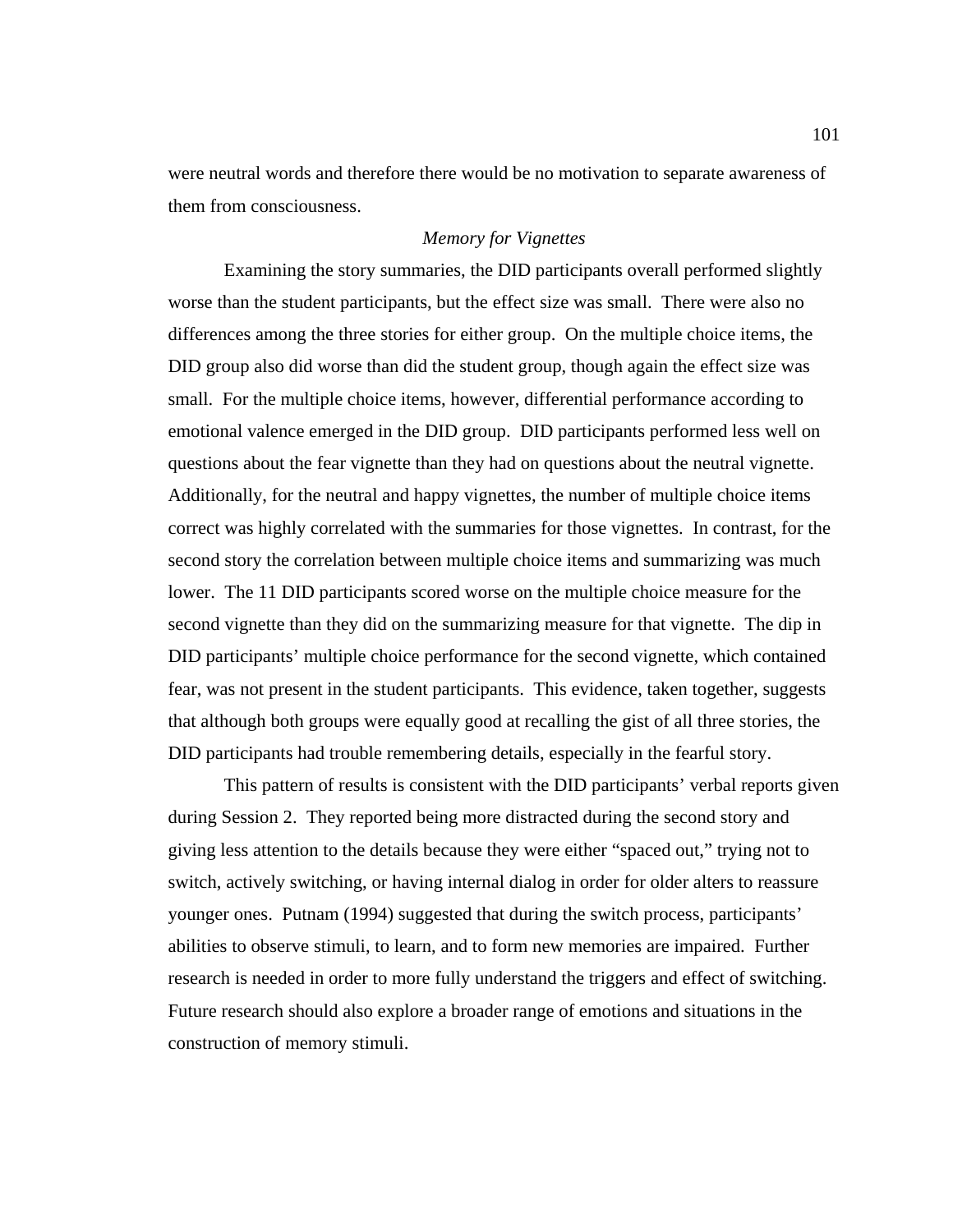## *Procedural Learning*

 Somewhat unexpectedly, the five DID participants improved more than did the student group on percentage of words read correctly, and the effect size was moderate, *d* = .65. Previous research has found that many kinds of procedural learning are spared in cases of amnesia (Cavaco, Anderson, J. S. Allen, Castro-Caldas, & Damasio, 2004). One other study found that in adolescent psychiatric inpatients, performance on the procedural task of the Tower of Toronto was unexpectedly related to scores on the adolescent version of the DES (Prohl, Resch, Parzer, & Brunner, 2001). This result cannot be taken with certainty though, because the measurement of procedural memory in that study may have been confounded with declarative memory (Prohl, et al., 2001).

Also confounding the study of procedural memory and dissociation, Dick-Barnes and colleagues (1987) reported transfer of learning among three alters in a pursuit rotor task, thereby conflating procedural learning and motors skills, in a study of a single participant who had integrated at least once before. Nissen and colleagues (1988) demonstrated transfer of learning across amnesic alters using a serial RT task, but did not statistically assess this result. Huntjens and colleagues also used a serial RT task, in which 27 DID participants, who had also participated in Huntjens' other experiments, pressed one of four computer keys in response to cues that followed an unobtrusively repeating sequence (Huntjens, Postma, Woertman, van der Hart, & Peters, 2005). The DID participants overall had longer RTs than did student participants and participants instructed to simulate DID. The pattern of RTs in DID participants did demonstrate inter-identity amnesia, but the authors concluded that this demonstration was unconvincing because simulators were able to mimic the pattern of results (Huntjens, Postma, et al., 2005).

In the current experiment, the procedural learning task was not confounded with motor skills. The stimuli included neutral words and mildly negative words, but overall the task was relatively affectively neutral. Some members of both the student and the DID group reported that they viewed the task as a challenge or game, and some members of both groups reported frustration with the task. It is possible that the DID group was more able than the student group to concentrate on the task or to allocate their attention.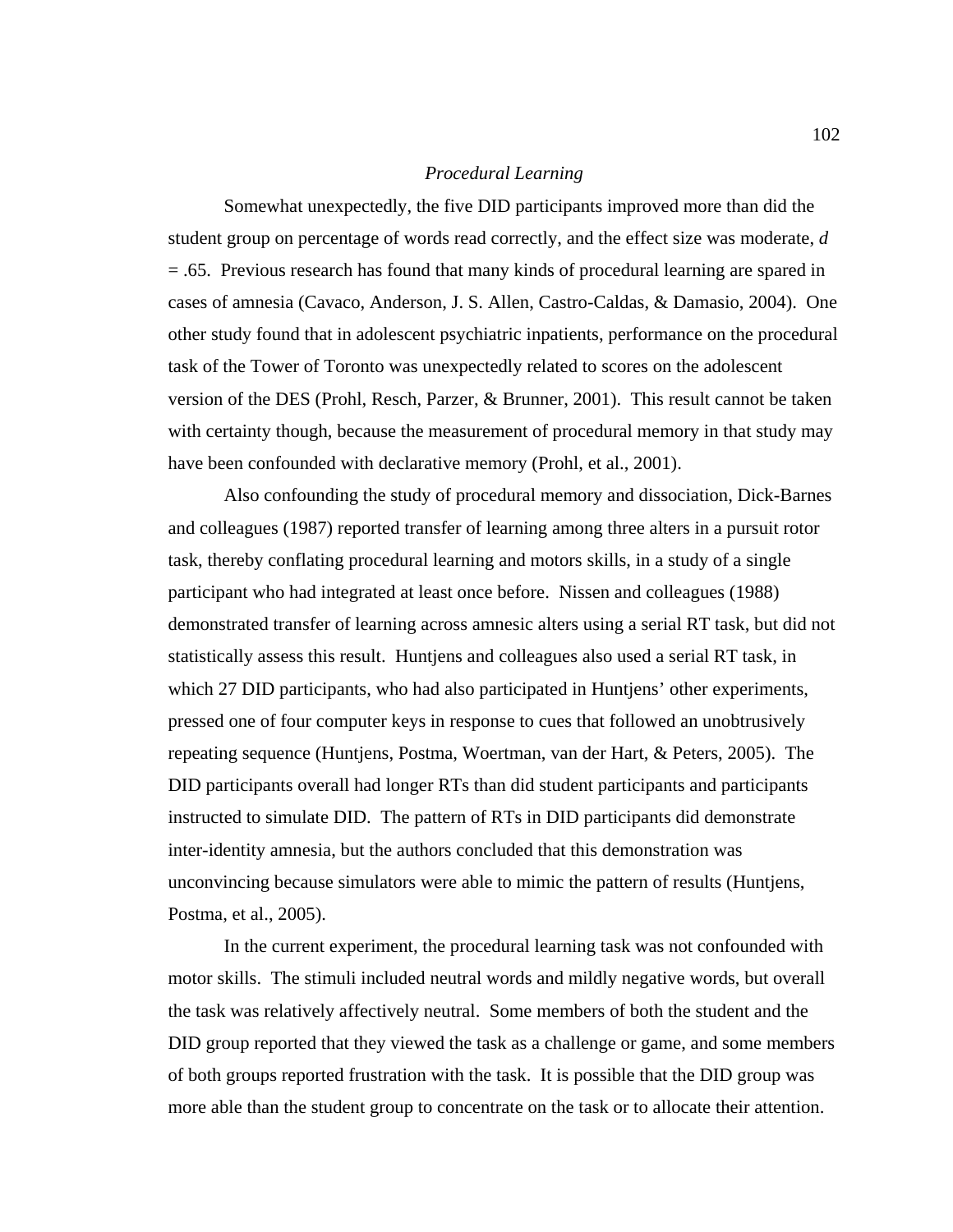Because these results are based on a small number of participants, and because very little research has empirically examined procedural learning in DID, more studies are necessary before definitive conclusions can be drawn.

### Shareability Results

 Shareability theory (Freyd, 1983) predicts that unshared memories would be more sensory than shared memories. This prediction was not supported. Across groups, the shared and unshared memories did not differ on amount of visual detail, sound, smell, touch, or taste. Looking only within the DID group, however, the unshared memories did include significantly more taste imagery than did the shared memories, with a large effect size.

Shareability theory would also predict that, compared to unshared memories, shared memories might be less confusing or more comprehensible, and better connected with surrounding memories. Neither of these predictions was supported in either the total sample or within the DID group only. As in other analyses, observed power was very low, at best less than a 50% chance of detecting an effect. Further research with a larger sample size would increase the effectiveness of these analyses.

 The student group had higher total MCQ scores than did the DID group on both shared and unshared memories, indicating better memory, more vividness, and better connection of the memory to related memories. The difference between the student participants and the DID participants was smaller for the unshared memories than for the shared memories. The interaction of group by sharing may need to be investigated in future research, as the power for this analysis was low. For both the shared and unshared memories, differences between the two groups had medium to large effect sizes. Further research should attempt to replicate or refine these results. No differences emerged between the groups or between the shared and unshared memories regarding whether the memories were emotionally positive or negative. This similarity was probably a function of participants' choice of unshared memories that they felt comfortable writing down in front of a stranger.

Within the DID group, another interesting finding was the strongly negative correlation between how long ago the event that formed the shared memory took place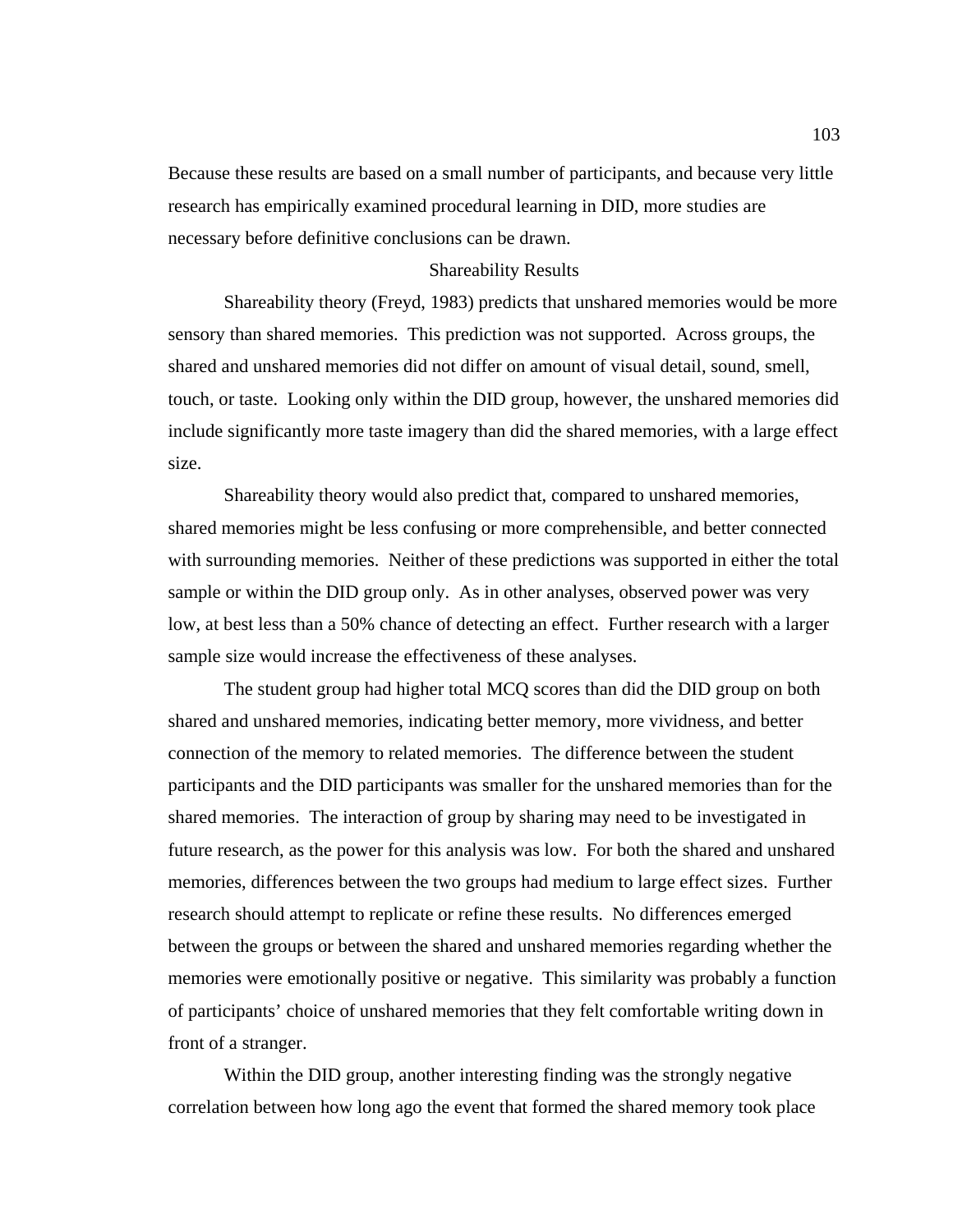and the percentage of alters who knew about that memory. The longer ago the memory was formed, the fewer alters knew about it. This relationship is consistent with theories about how and why alters are formed. It may be that events from long ago took place before some of the alters came into existence. It may also be that memories from distant events were formed during a traumatic period of participants' lives, and therefore those memories are more isolated within the knowledge system than are more recent memories. In most participants, most of their alters knew about the events they chose to report.

### Switching

Switching between alters has been reported to take anywhere from a few seconds (Putnam, et al., 1986) to 30 seconds (Tsai, et al., 1999) to brief times less than two to five minutes (Huntjens, et al., 2003; Peters, et al., 1998; Putnam, et al., 1986) to ten minutes (Putnam, 1994). However, the switches that occurred during this study were rapid and appeared instantaneous. Some switches were readily apparent, while others were not, but for the most part the DID participants were able to identify when they had switched in the previous session.

Participants who can switch among alters at will provide unique opportunities to study memory and amnesia. People with DID who have more executive control over their switching than did these 11 participants will be more able to participate in memory studies such as those conducted by Eich and colleagues (1997a, 1997b). Although neither of the RT variables from this study could be entered into a regression analysis, the overall pattern of results also implies that frequent switching slows reaction time, which is in accord with some previous research. Very little research has explored reaction time in DID participants or compared these RTs with appropriate control participants for a variety of tasks (one exception is work by Dorahy and colleagues). Putnam (1994) suggested that during the switch process, participants' abilities to observe stimuli, to learn, and to form new memories are impaired. Therefore, future research using methods and stimuli similar to those in this study should employ an additional control group of non-clinical high dissociators in order to compare the results of dissociation without identity fragmentation or switching to the results obtained in this study and to future studies of switching and reaction time.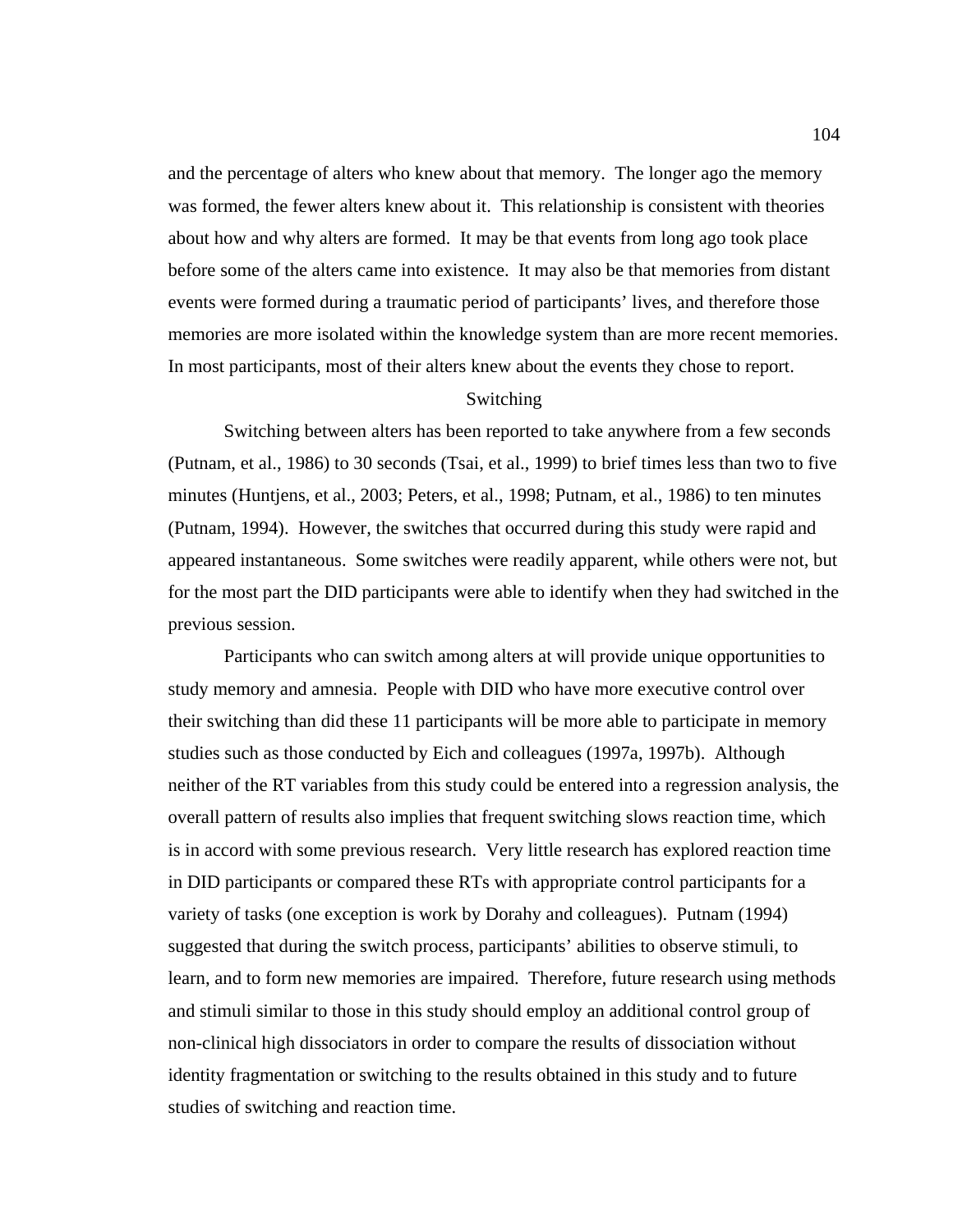In this study, switching was closely related to lifetime high betrayal trauma. In regression analysis, lifetime high betrayal trauma emerged as the best predictor of switching, even better than integration. Childhood high betrayal trauma and adult high betrayal trauma were both highly correlated with each other and with lifetime incidence. Adding any variables besides trauma to the regression reduced its predictive ability.

## Integration Measure (IM)

 The author generated the items on the IM (see Appendix A) from a thorough knowledge of the DID literature and from the extensive clinical experience of Dr. James Chu, with some input from clinician Pamela Birrell, Ph.D. This study marks the first time that this or any measure has attempted to quantify or classify integration in a standardized fashion. Although only items 5 through 9 were analyzed for this dissertation, there is still much information to be gleaned from an examination of participants' answers to the open-ended questions.

The measures of trauma in this study were highly correlated with each other, but they were not highly correlated with the integration score, although the correlations were in the anticipated direction of more trauma leading to less integration. Arguably, integration should be related not to amount of experienced trauma within this sample, but rather related in a non-linear way to some measure of healing, for example, number of years of therapy. Figure 7 demonstrates that the relationship of therapy to integration is far from a simple one. The present study did not ask about type or quality of therapy, only length, and there is some evidence, as discussed in Chapter 1, that suboptimal therapy for DID clients leads to continuing fragmentation and even more distress.

Scores on the integration subscale of the IM were apparently related to number of reported switches in Session 1. Figure 6 is the scatterplot of this relationship with two fit lines overlaid, a quadratic and a cubic. The quadratic and cubic lines both fit the data well ( $\mathbb{R}^2$  are .54 and .76, respectively). Although this plot is based on only 11 participants, either a quadratic and a cubic relationship between these variables is plausible based on the previous literature about DID. The quadratic relationship would imply that there is a U-shaped curve such that very fragmented people report many switches exactly because they are so fragmented, while very integrated people with DID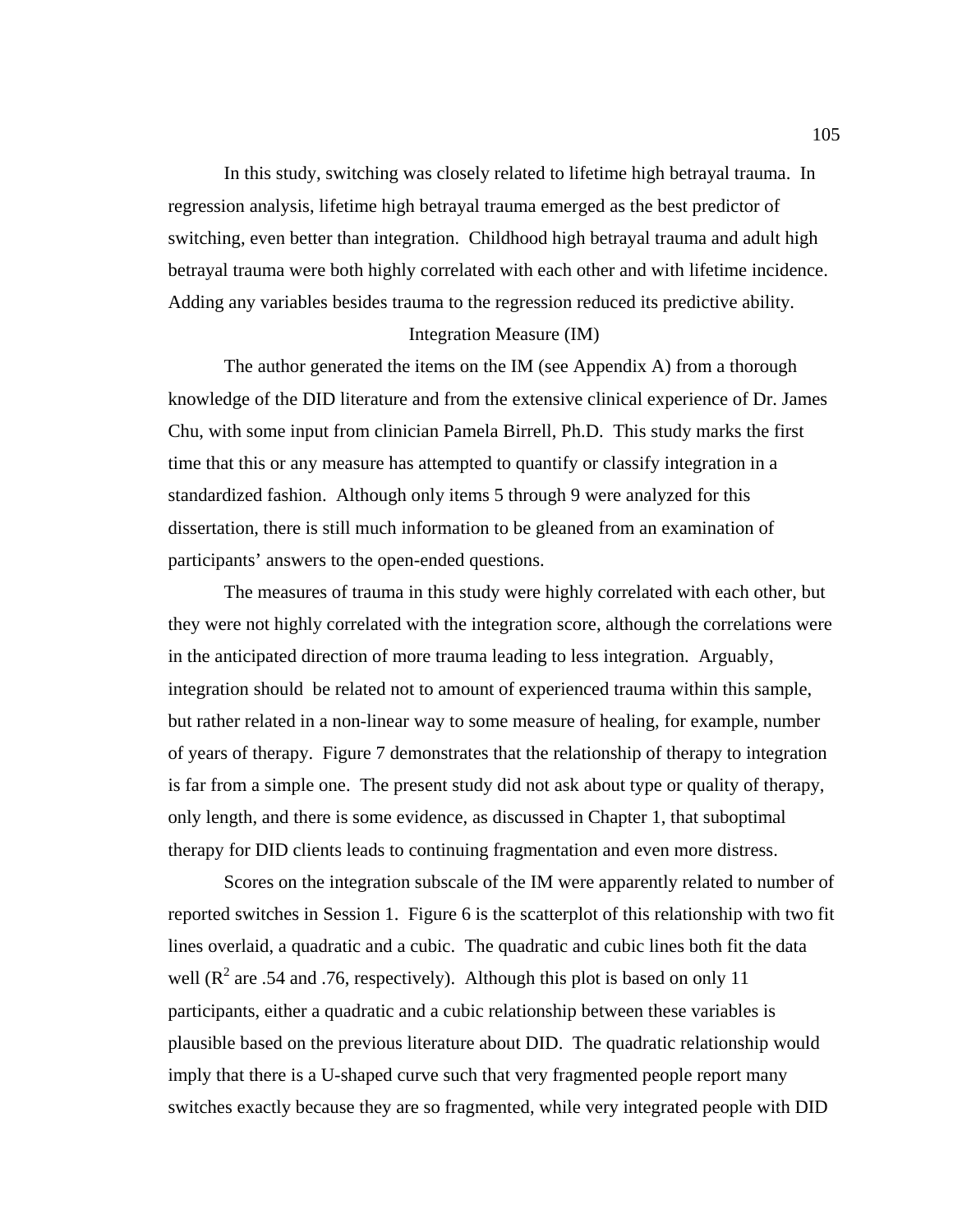report many switches because their increasing integration leads to an increasing ability to be aware of and remember the switches. People in the middle of the curve may have fewer switches than do these two groups because they are more controlled in their daily functioning than are the less integrated people, but do not have as much awareness of their switching as have the more integrated people. If this relationship between switching and integration is supported, it would also explain why the cubic curve fits so well. In a cubic relationship, the two variables would start with the quadratic relationship just described. The number of switches would then decrease towards zero as participants became more and more integrated, until eventually there were fewer alters to switch among, possibly leading to a single, fully-integrated personality.

Because these results are preliminary, this area is rich with opportunities for future research that will illuminate the relationship between these two complex variables. The scientific examination and measurement of switching and integration has just begun. It is clear from this and other studies that switching among alters in DID participants can affect functioning in many ways, and memory studies that do not address these variables cannot provide a complete picture of memory functioning in DID.

### Limitations and Future Directions

One limitation of this study is its lack of a genuine control group. The student participants were essential to the research because their responses provided a baseline measure of "normal" performance on the memory tasks and enabled the procedure to be refined. Without this group, for example, it would have been impossible to know whether the observed decline in memory for details of the fearful story was to be expected of most people, or whether it was related to the characteristics of the DID participants only.

As previously noted, the students did differ from the DID participants in several ways. They were younger and more homogenous in age, education level, and physical location than were the DID participants, although they were matched on gender. The students were also all functioning at a high level because they were in college, while some of the DID participants were on disability leave. Further, the student participants reported no dissociative diagnoses. As previously noted, a few reported depression and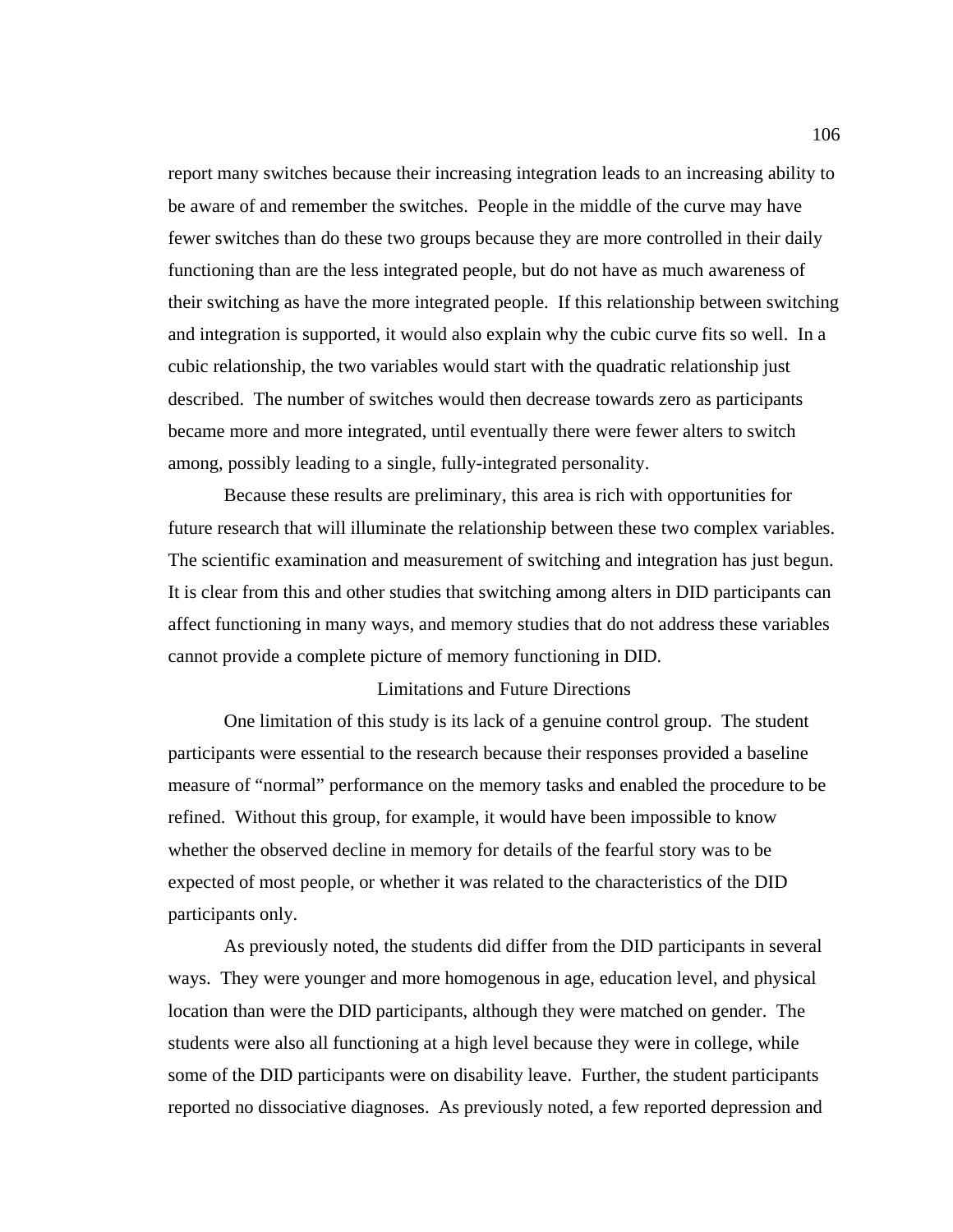one reported PTSD, which had been treated. In contrast, the DID participants often had numerous diagnoses, and some of them were simultaneously taking several psychiatric medications. In addition to having lower dissociation scores, the student group also reported much less trauma history than did the DID participants. Trauma itself may affect information processing, but it is difficult to separate the contributions of trauma from those of dissociation. All people with DID have had significant trauma in their lives, and many people with significant amounts of trauma show at least some dissociation.

Other types of control groups are possible for this type of experiment. For example, including a group of highly traumatized participants with PTSD but not DID would be one step towards separating the effects of trauma from those of dissociation; however, it would not be a perfect solution to the problem because PTSD also includes dissociative symptoms. It is also important to note that specific trauma history may also vary widely between these two groups. High levels of betrayal may lead specifically to dissociation, while high levels of terror or fear of bodily harm may lead specifically to the intrusion symptoms of PTSD (e.g., Freyd, 1996).

Comparing the DID participants in this study to a hypothetical group of PTSD participants, I believe that the experimental results would be similar in some ways and different in others. Specifically, I hypothesize that PTSD participants' memory performance will be worse than normal, but their overall autobiographical memory will not be reduced compared to the student group, as was the DID group's. Unlike the DID group, the PTSD group probably would not display difficulty answering questions about the fearful story, unless the stories happened to relate to their personal experiences of trauma. A group of PTSD participants might, however, display differences between shared and unshared memories that the student group did not, as people with PTSD often have difficulty putting their experiences into words (van der Kolk, 1996).

Additional psychiatric control groups might include participants with a completely non-dissociative diagnosis such as major depression, participants with schizophrenia, which shares Schneiderian first-rank symptoms with DID (e.g., Kluft, 1987), or participants with other dissociative disorders such as simple dissociative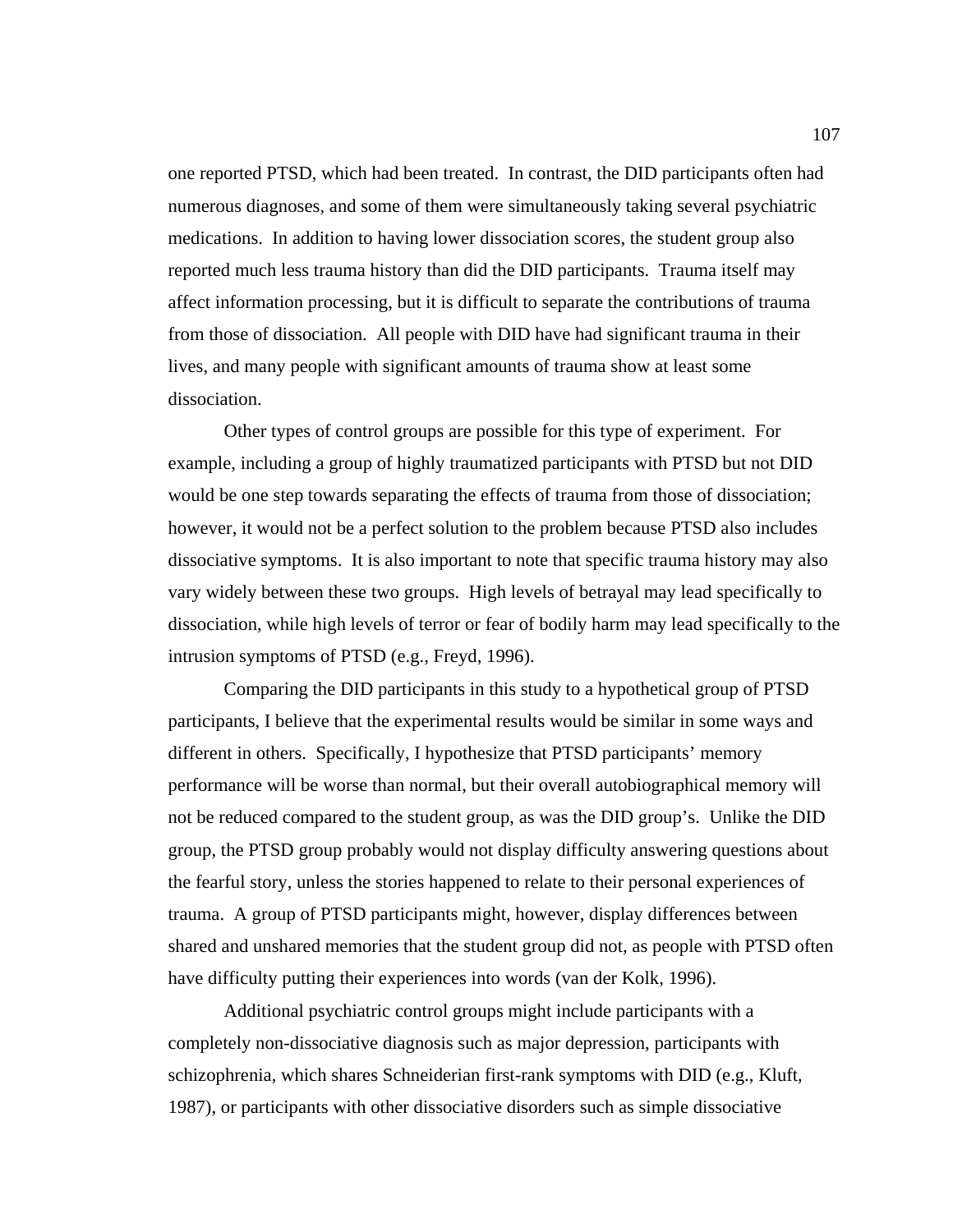amnesia. With these additional groups, it would be possible to match the DID participants with controls on the basis of amount of impairment, psychiatric medication usage, length of therapy, number of hospitalizations, and possibly on amount of trauma. Ultimately, however, only the examination of DID participants will reveal knowledge of what the experience of DID is like.

This study bases its conclusions on data collected from 11 participants with DID. Much of the previous research on DID has used samples of one to five participants (e.g., Nissen, et al., 1988; Loewenstein, Hamilton, Alagna, Reid, & deVries, 1987; Peters, et al., 1998; Schacter, et al., 1989; Tsai, et al., 1999), so having a sample this size is not unusual in this field. However, an N of 11 does limit the amount of inferential statistical tests that can meaningfully be performed. The small number of participants meant that observed power was very low in many of the analyses, in some cases having less than a 50% chance of detecting a legitimate effect. Low power was a particular issue in the shareability analyses; no strong conclusions can be drawn from their results. In the future, dividing the concepts of interest into several smaller, more focused studies should alleviate some of these problems. Furthermore, if future studies also have small sample sizes, a replication of the current results in a different sample would support the interpretations made here even if the results of future studies were also not statistically significant.

Performing a large number of statistical analyses relative to the number of participants also raises the probability of a Type I error. Type I errors consist of incorrectly rejecting the null hypothesis by finding spuriously significant results. These errors are more likely to arise in exploratory than in narrowly hypothesis-driven studies. The Bonferroni statistical correction can correct for Type I errors, but unfortunately it also reduces power, which is already low in this study due. Therefore, rather than focusing on specific alpha levels to determine statistical significance, this study instead interprets trends and gives effect sizes as a guide to the magnitude of the effects found, independent of statistical significance. This interpretive approach is in line with recent thinking about the misuse of *p*-values and null hypothesis significance testing (e.g., Kline, 2004). Because this study was designed to be exploratory, its main objective is not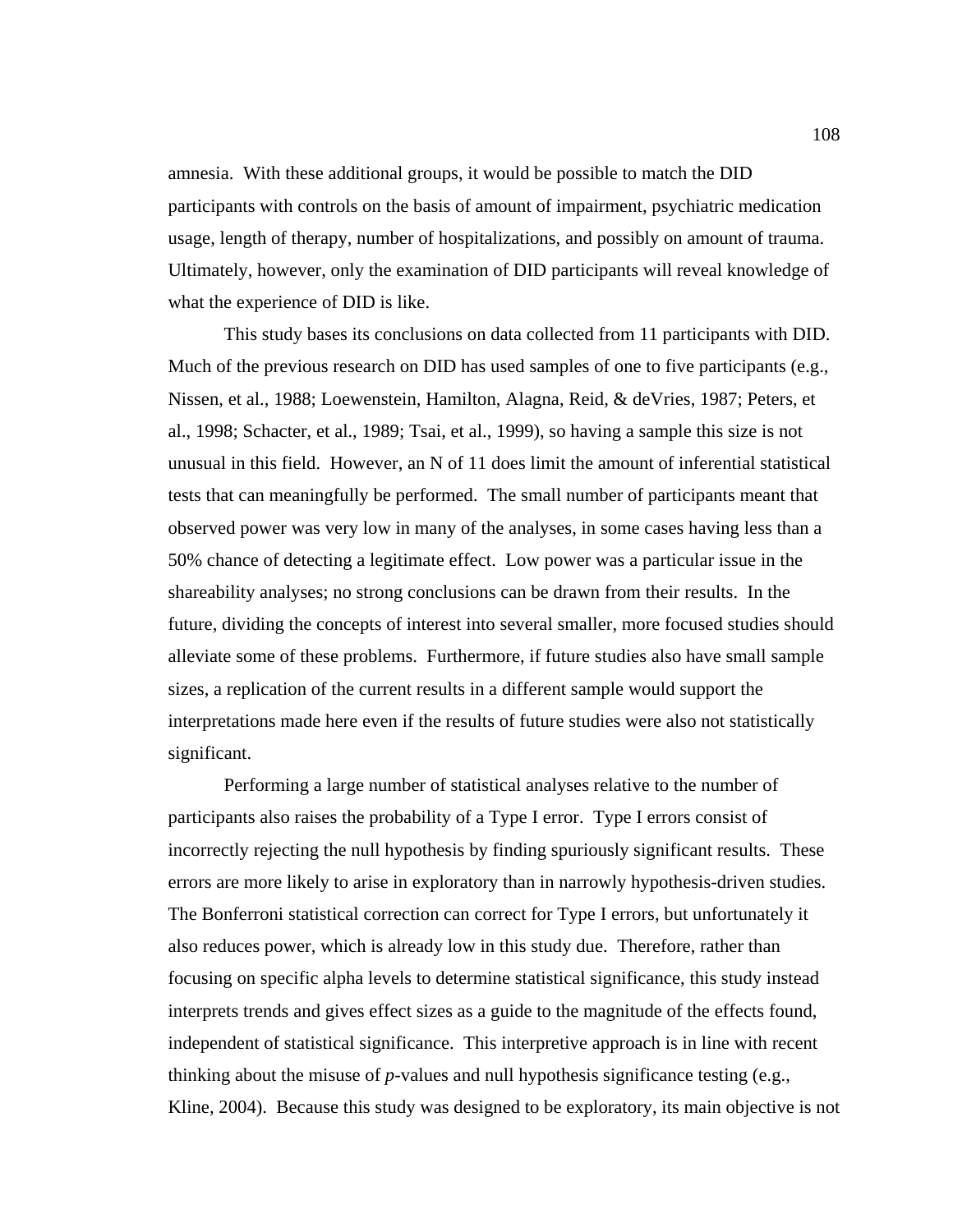to achieve statistical significance but rather to assess general patterns of results, thereby opening the door for more focused research in the future.

Future research will further explore shareability and memory in DID participants. Planned modifications to the research design include more empirical control over sharing, by providing different types of stimuli to be shared in different ways among alters. Experimental control over sharing of information among alters will be enhanced by the use of a different sample of DID participants, who are more able to control their switching and to have specific alters appear at will. The process of increasing executive control over switching and information sharing is facilitated by competent psychotherapy. Although this process takes time and effort to develop, it is a key step towards a more functional system and perhaps towards eventual integration. Future research will also incorporate measurements of empathic accuracy and perspectivetaking, as well as attachment relationships between alters.

This study also examined self-reported switching. One drawback to this approach is that it was not an on-line measure of switching; that is, reports of switching relied on participants' memory and awareness of their own switching. At least two of the participants reported that they were not always sure of when they had switched or of which alter was present. Ideally, measures of switching and integration must be able to distinguish the construct being measured from meta-awareness of the phenomenon itself. Future research will assess more objective measures of switching, for example a combination of EEG measurements and reports from the participants' therapists. As Hopper and colleagues (2001) and other researchers have noted, there can be verifiable, robust differences among alters on physiological measurements, which would enable researchers to examine when switches occurred in a laboratory setting. Furthermore, the second author of the Hopper and colleagues paper has reported that EEG readings fluctuate wildly at the moment of switching (personal communication). A case study from 1975 also demonstrated that switching between alters was associated with bradycardia and extremely slow breathing, as well as a temporary drop in skin conductance (Bahnson & Smith, 1975). Additionally, experienced therapists develop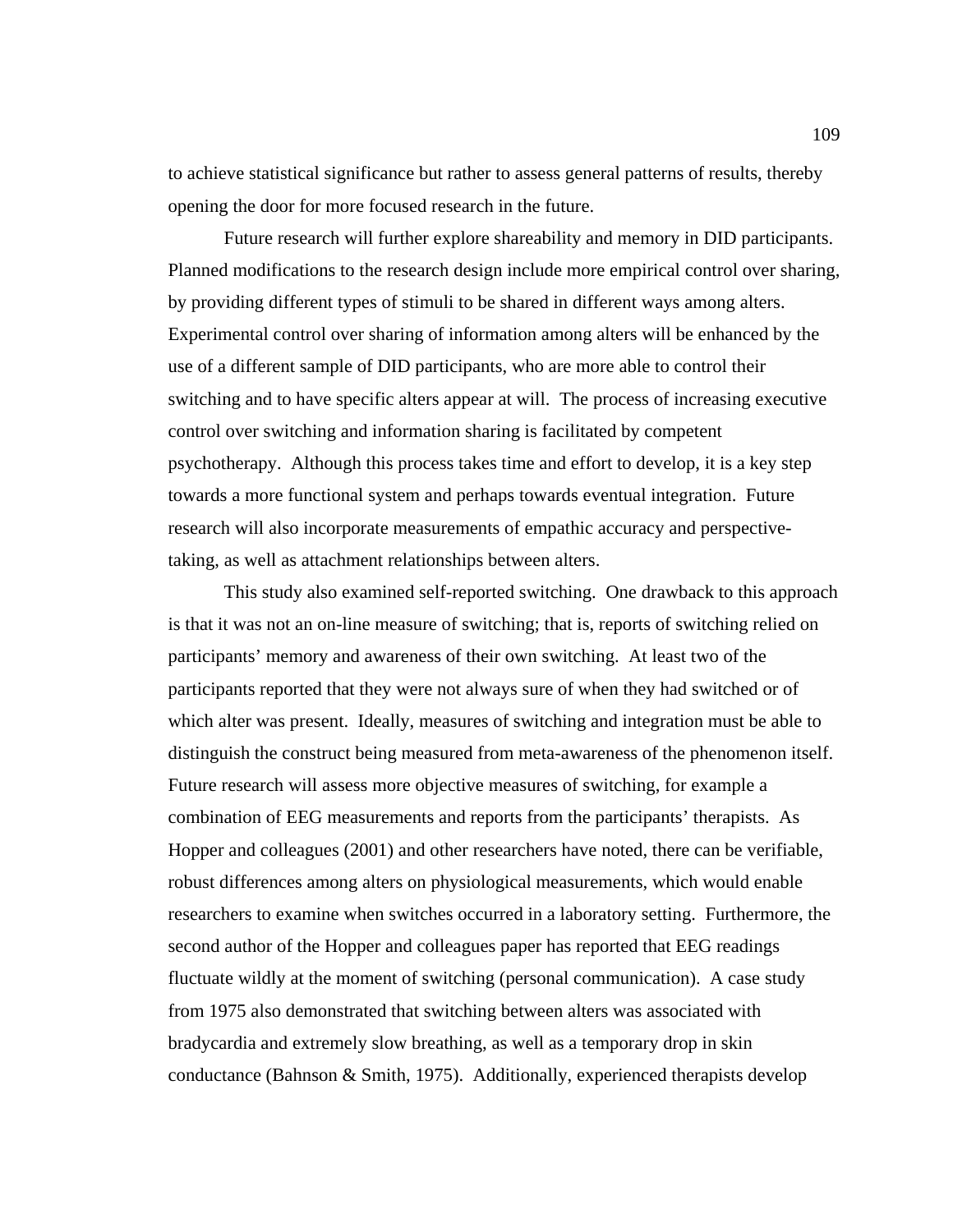sensitivity to switching in their DID clients who receive therapy for extended periods of time, and can often distinguish one alter from another before they are told.

Another promising technique is experience sampling, which has been used in other domains for years but has only once been applied to studying DID (Loewenstein, et al., 1987). Experience sampling uses a beeper or personal digital assistant to send signals to participants at random times over a period of several days as they go about their daily lives. Upon receiving the signal, participants fill out a questionnaire noting what they are doing at that moment. Loewenstein and colleagues (1987) used this technique to study switching in a female inpatient with DID. They found that the differences among alters in mood, handwriting, and motivation were as large and consistent as the differences found among different people. They further found that the experience sampling method of on-line assessment provided information that was at odds with the information the participant reported to her therapist (Loewenstein, et al., 1987). With improvements in technology and computer resources since the 1980s and 90s, this type of study has become easier to conduct. Although it would be somewhat resource-intensive, future studies of switching in DID should investigate the use of experience sampling.

This technique might also be one way to validate Putnam's (1994) statements that evidence of the internal hierarchical organization of the alters can be seen in the patterns of which alters tend to switch to each other. Almost without exception, people with DID report that their alters are organized into groups, that some groups communicate with each other while others do not, that some groups watch out for others, and that some alters are "gatekeepers" or "spokespersons" who control which alters are present. Putnam (1994) reported that certain alters are more likely to come out when preceded by specific others, and that some alters have a tendency to be followed by specific others. Moreover, Putnam (1994) also reported preliminary results showing that each alter's physiology may be affected by the alters that precede him or her, making it difficult to determine what should be regarded as a baseline measurement and therefore potentially confounding results. Putnam appears not to have followed up on this intriguing finding or methodological application, having published only one empirical paper about switching (Putnam, 1988).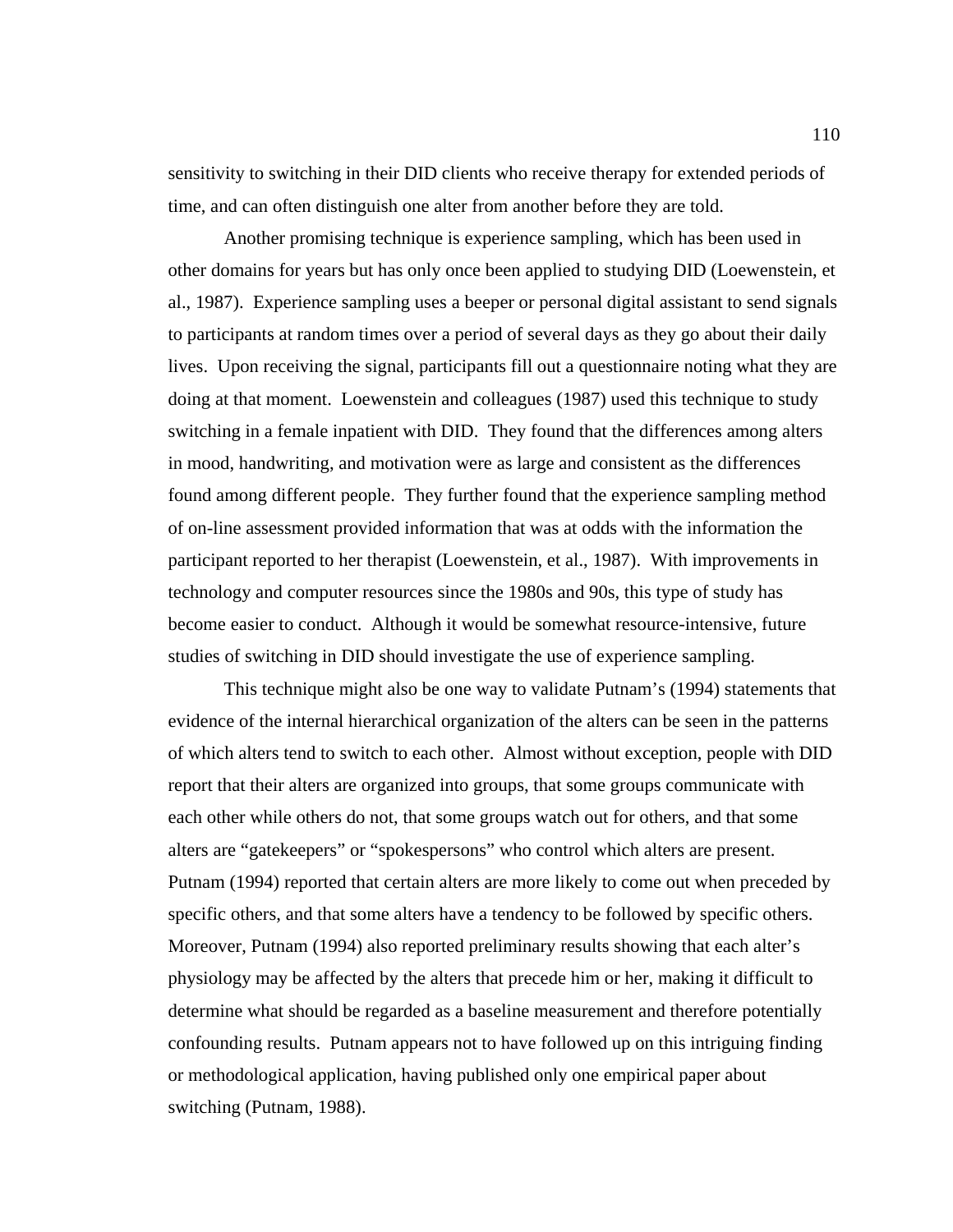The results of this dissertation research imply that frequent switching may slow reaction time for a variety of tasks. Switching may also affect the ability to allocate attention, and future research will examine this area further. Divided attention tasks can be stressful for participants, but there is some evidence that dissociative responses to stress may lower physiological arousal (e.g., Williams, Haines, & Sale, 2003). I propose a study of physiological and self-reported stress responses in low dissociators, high nonclinical dissociators, and people with diagnosed dissociative disorders, using a task that includes emotionally salient stimuli and requires divided attention. I hypothesize that the three groups will show distinctly different patterns of stress responses. As task difficulty increases, all three groups will show an initial increase in both self-reported and physiological stress, with the nonclinical high dissociators then showing a decrease in self-reported stress, and the diagnosed group showing a decrease in both measures of stress. This information about responses to stress has implications for other clinical conditions, as well as for the study of normal coping mechanisms.

Further physiological techniques may provide a bridge between cognitive measures of dissociation and social assessments of the self. Gray and colleagues (2004) found that the P300 evoked potential can measure how self-relevant a stimulus is: attention to one's own name buried in a list of other names, for example, or other selfrelevant stimuli such as one's high school. This effect occurs even when one's self is not relevant to the current task. I propose that, in future research, event-related potentials should be used to investigate dissociative barriers and interconnections among alters in DID. That is, will this P300 self-relevance effect occur if the stimulus is relevant to a self that is not present? I hypothesize that, unlike non-diagnosed participants, participants with DID will show augmented P300 responses to both self-relevant and other-relevant stimuli, when the other-relevant stimuli are self-relevant for a closely related alter. Based on the closeness of the organizational relationship, the effect should be smaller for alters that are more fragmented from each other, and larger for alters that share some amount of co-consciousness. A pilot study can assess the robustness of the published effect by testing trained actors performing as themselves and as other characters.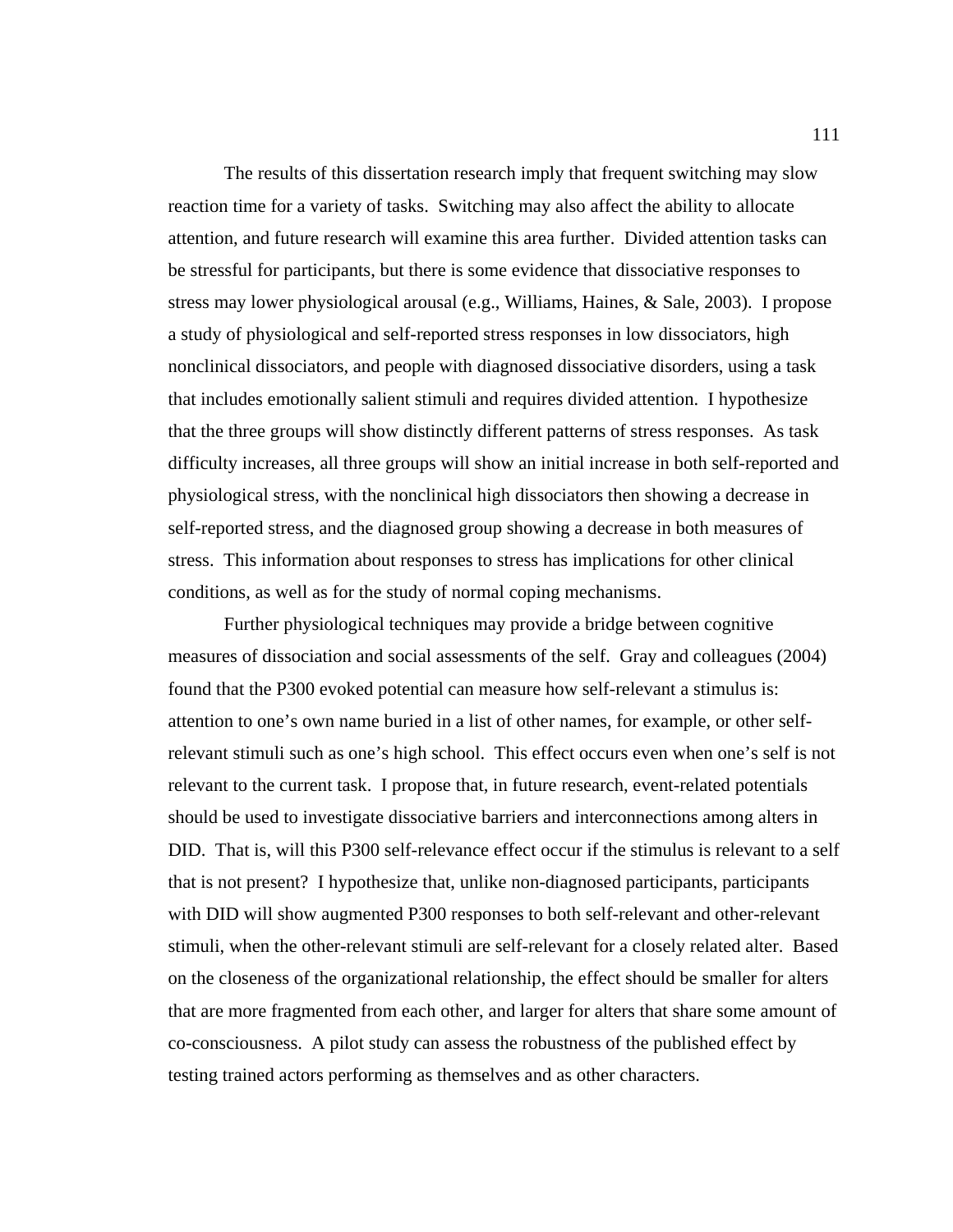The current study is also groundbreaking in its development of the Integration Measure. Planned research in the future will attempt to revise and refine this measure, and to acquire norms that will enable the IM to distinguish among polyfragmented multiples, multiples with only a few alters, fully integrated multiples, and people with other clinical conditions involving some degree of dissociation, such as dissociative disorder not otherwise specified, dissociative fugue, and borderline personality disorder. At least one large-scale study is necessary for robust item analysis, and further replications will employ factor analysis techniques. Table 8 summarizes the main findings of this dissertation, and the next chapter will examine how to apply the insights gained from conducting this study to future research with DID samples.

## Table 8.

Summary of Main Findings.

• DID participants reported very high levels of trauma, including betrayal trauma in childhood.

• DID participants were faster than student participants to produce autobiographical memories in response to cue words, and RT in the DID group was highly correlated with childhood betrayal trauma.

• DID participants performed just as well as did student control participants on the number of words recalled from a list, and outperformed students on the number of words read correctly in a procedural learning task.

• In memory for stories, the DID participants recalled the gist of all three stories equally well, but were less able to answer detailed questions about the story containing fear.

• This study was the first to examine shareability in DID, although predictions were not supported with the current methods. The longer ago a shared memory was formed, the fewer alters knew about it.

• The methodology of this study was unique with regard to switching among alters. DID participants switched freely during both sessions. Switching was related to lifetime experience of betrayal trauma. Frequent switching may slow RT, and future research should investigate switching in more detail.

• This study also introduced the IM, which is the first standardized measure of integration in DID. It provided preliminary results about integration and its potentially complex relationship with switching.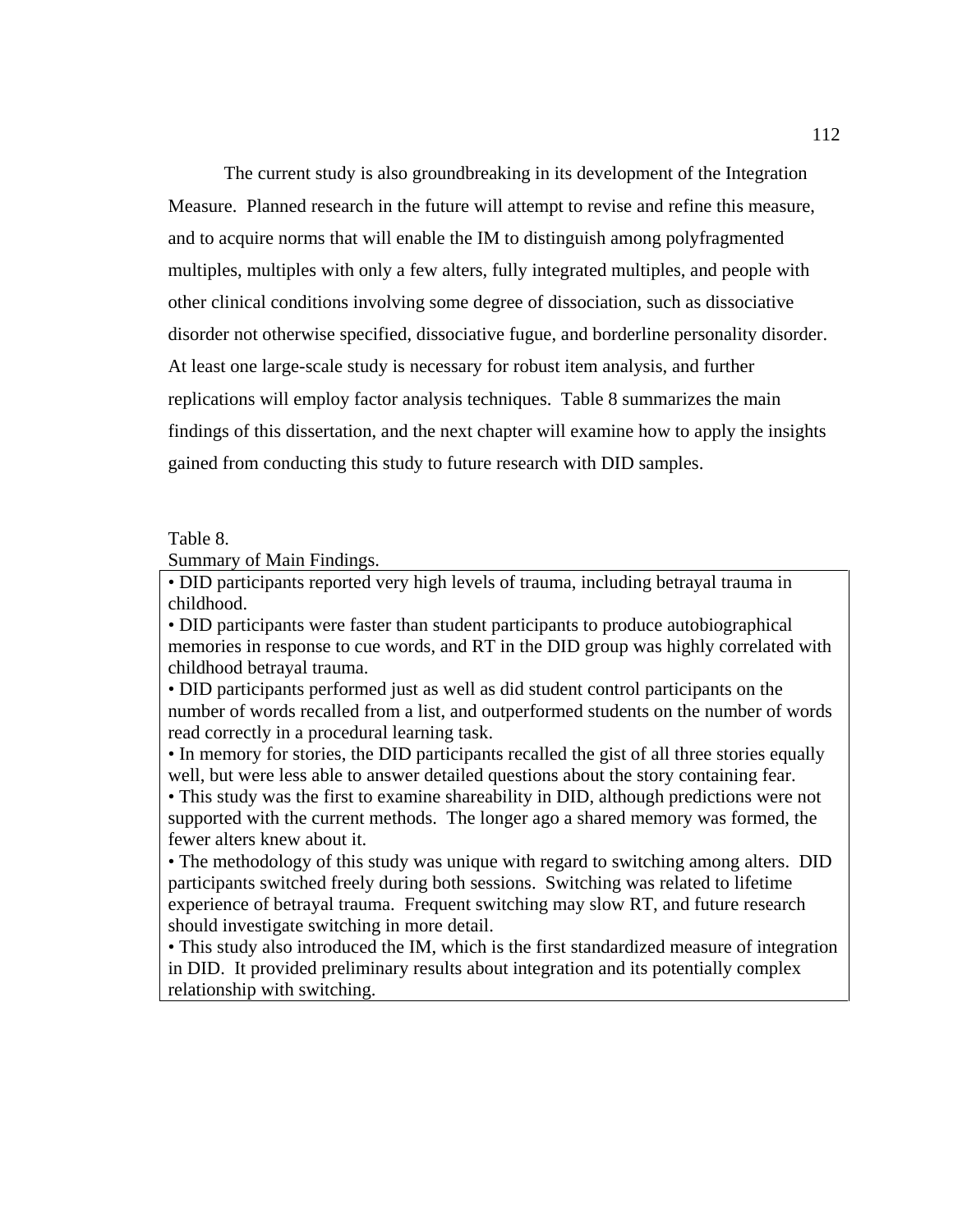## CHAPTER VIII

# ADVICE FOR RESEARCHERS NEW TO THE FIELD OF DISSOCIATION

 This section addresses the ethics and logistics involved in selecting and implementing research methodology with dissociative identity disorder (DID) samples. It is based on the experience of conducting this research project. Some of the information included in this section would have been helpful to know before the experiment was designed, rather than having to discover it during the course of the study. The advice contained herein is necessarily a snapshot in time, created from situations encountered or considered during this research project. However, the section has also benefited greatly from the insights and suggestions of the Freyd Dynamics Lab at the University of Oregon. This section is written for an audience that has conducted research in psychology, but whose members may not have much experience studying DID. The situations discussed pertain most directly to research in a university, clinic, or hospital setting, rather than a facility such as a prison, which brings additional restrictions. All of the advice pertains to research with adult participants.

#### Designing and Implementing the Study

As in any fieldwork conducted in a population of which one is not a member, it may be useful to have consultants or collaborators from that population. If possible, researchers should have someone with DID aid in the process at the conceptualization/design phase, or speak with a consultant who had DID in the past. Researchers who lack experience in the areas of childhood sexual abuse, trauma, and/or dissociation may seek an experienced collaborator who will know how to get around many potential pitfalls and who can help institutional review boards (IRBs) and granting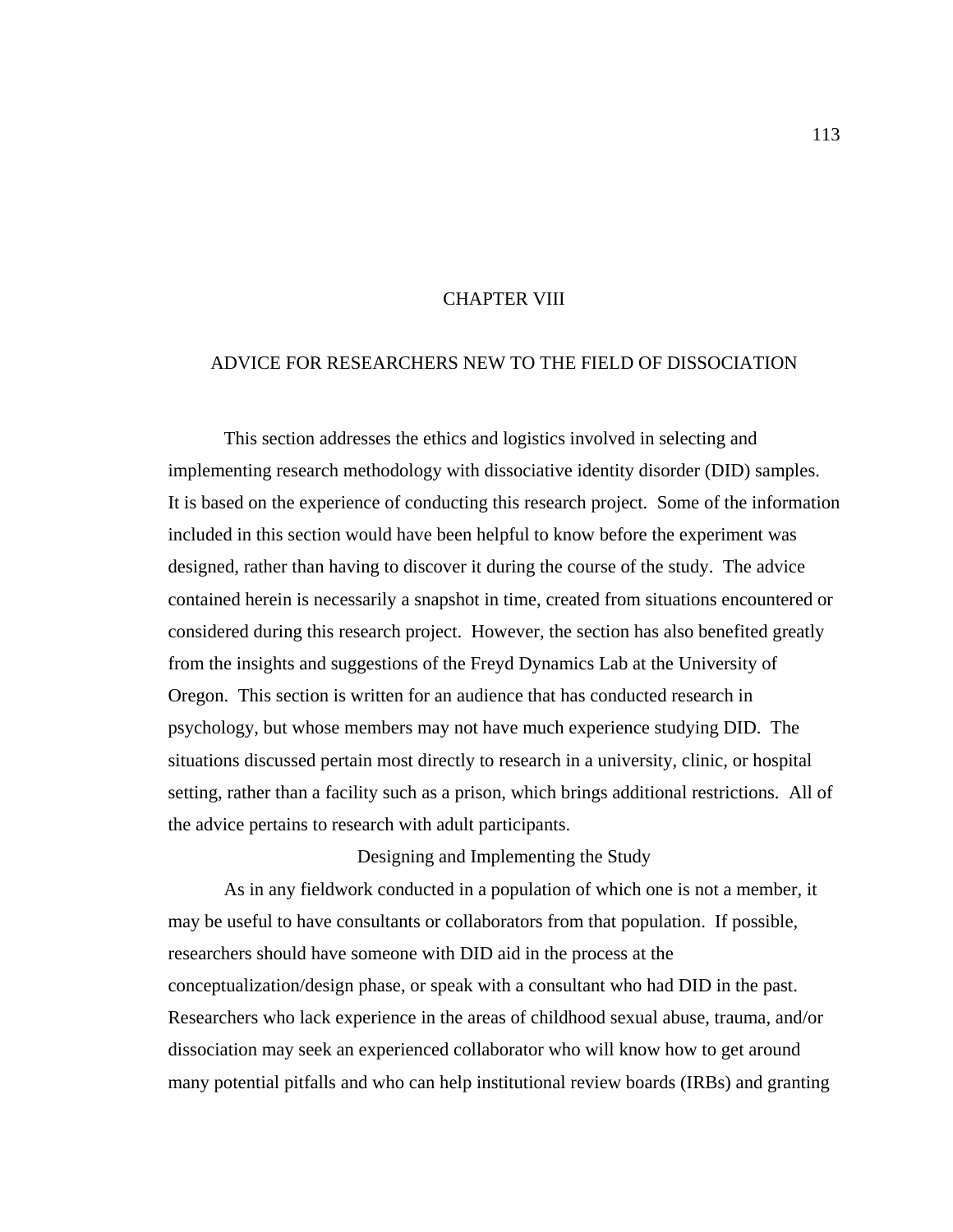agencies feel that the researchers are qualified to conduct the study. Working carefully with collaborators from the site where data collection will occur can enable researchers to better estimate which stimuli and techniques work best in that particular population. IRBs may not be well educated about research on sexual abuse survivors, and it may be necessary to provide information about such topics as prevalence of sexual abuse and trauma, as well as normal or commonly accepted research methods in dissociation research. Below is an excerpt that was used in two full-review IRB applications, one for a university IRB and one for a psychiatric hospital IRB. Its definition of trauma and dissociation as public health issues is also attractive to granting agencies.

Benefits to science and humanity: Highly dissociative individuals often have an extensive history of traumatic experiences. Therefore, the research also has the potential to affect how science understands human responses to emotional trauma, how we define "normal" responses to trauma, and the study of individual differences in responses to trauma. Given the high rates of trauma experienced by the general U.S. population, a more thorough understanding of its effects is vital.

The protocols that used this text were both conditionally approved on their first review, which speaks highly of the effectiveness of including education about basic principles of trauma and dissociation. The university protocol application also included information about research practices such as chart review that were common in the hospital setting. An additional step that researchers can take in order to smooth the IRB approval process is attending an IRB meeting. For example, by attending the meeting of the university IRB at which this protocol was reviewed, I was able to answer questions raised by the IRB members. This practice may save time-consuming rounds of revisions.

 Clear and frequent communication with IRBs is essential during and after the application phase, especially in multi-site studies. IRB members may need reassurance of researchers' qualifications to work with this population. They may also have questions about the population itself, and they may need explanations of how DID appears in real life as opposed to in the movies. IRBs also need to know that people with DID are more likely to hide than to flaunt their condition, and that it is difficult if not impossible to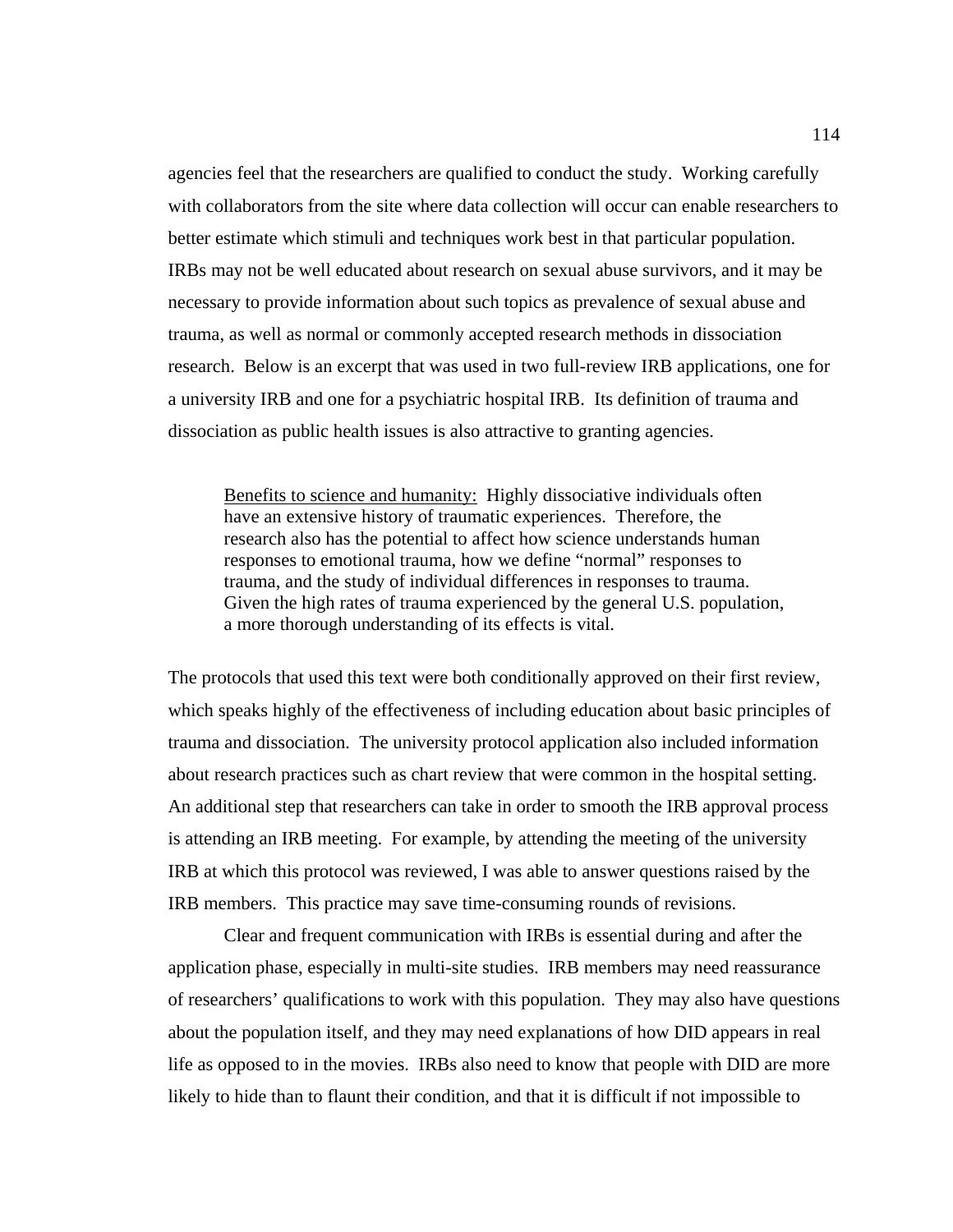malinger this condition for long (Kluft, 1986, 1987). As with any IRB communication, using non-specialist language is essential. It is also important to explain how DID relates to other areas of psychology and medicine, and why it is important and useful to study. Having a collegial relationship with the human subjects compliance officer will greatly aid the approval process and may also help researchers avoid potential pitfalls in submitting their protocol applications.

 In designing a research project with DID participants, multiple measures are essential. As noted in Chapter 3, concepts such as "inter-identity amnesia" can be shown to exist, or not exist, in various forms, depending on how they are assessed. As researchers learn from their participants, they may decide to analyze the data differently than originally planned, or to analyze different variables.

The ability of participants to complete various laboratory paradigms also depends on individual differences, including how long participants have been in therapy and how much executive control they have over their alters. Measures of memory and information transfer may also be affected by how integrated participants are. Alters that are willing and able to come out in a laboratory or hospital setting, in front of a stranger and possibly on demand, comprise only a subset of the total DID system of alters. Researchers should carefully consider how these and other complex issues will affect their results, and should not assume the timing or presence of switching if it is not being verified, at the very least by self-report. Because participants with DID have differing levels of ability to complete laboratory tasks, it is helpful to design the data-gathering session with "graceful degradation," in which useful data can still be acquired if the procedure must be modified or tasks left out. The more types of data that can be gathered within a reasonable time frame, the better.

Potential participants also differ in other ways. The perspective of this chapter is grounded in research within the North American mental health system, and most participants were Caucasian. It is important to assess diversity of the participants when collecting any data, and this guideline applies to DID research as well. The Western concept of dissociative disorders does not include experiences that are common worldwide, such as religious possession, animism, or communication with ancestor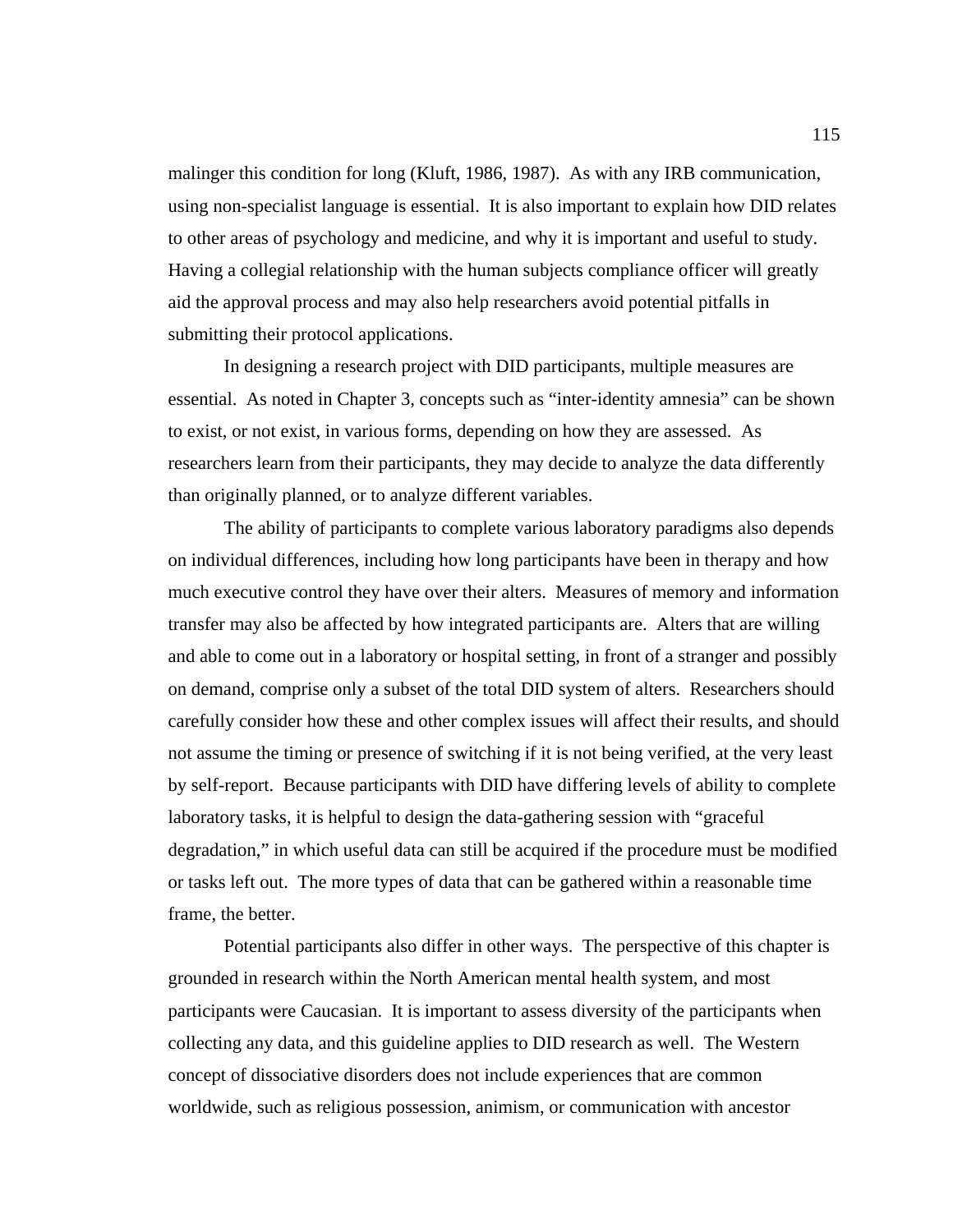spirits. Depending on what aspect of dissociation or diagnosis one is interested in studying, this conceptualization may or may not prove limiting to participant recruitment.

 It is undeniably difficult and time-consuming to recruit participants with a diagnosis of DID, especially in sparsely populated areas or areas without large psychiatric hospitals focused on research and teaching. Recruitment techniques will depend on the aims of the study, but the snowball method may prove surprisingly effective when combined with recruitment through therapists, clinics, and support agencies. When obtaining referrals from clinicians, it is even more imperative to maintain confidentiality and to make the non-coercive nature of the study abundantly clear both during recruitment and in the informed consent process. Some research questions can be answered with the comparatively easy task of chart review, and require no further contact with participants.

 When conducting chart review, researchers should bear in mind that charts may have inconsistent, incorrect, or incomplete information, especially about this diagnosis. Patients with DID are highly polysymptomatic, presenting with almost every other disorder in the DSM. Because of this factor, they often receive many comorbid diagnoses (e.g., Arbour, 1998; Maldonado, et al., 1998; Ross, Norton, & Wozney, 1989), such as posttraumatic stress disorder, substance abuse disorders, borderline personality disorder, or dissociative disorder not otherwise specified. Depending on their insurance policies, some patients may want DID kept off their charts. It is also important to ask questions about medications, other drugs, and alcohol use when conducting reaction time or physiological research. Researchers should make clear what relationship, if any, the research has to the participant's treatment, chart notations, or diagnosis.

## *Assessing Risk*

 Research on abuse survivors who have a diagnosis like DID, and who may be hospitalized, requires extra sensitivity to potential participant risks. The IRB standard for psychological "minimal risk" includes stimuli that could be encountered in everyday life, for example, by viewing the nightly news. However, trauma researchers may be interested in studying participants' responses to potentially distressing questions or information. Therefore it is important to include, as do members of our lab, information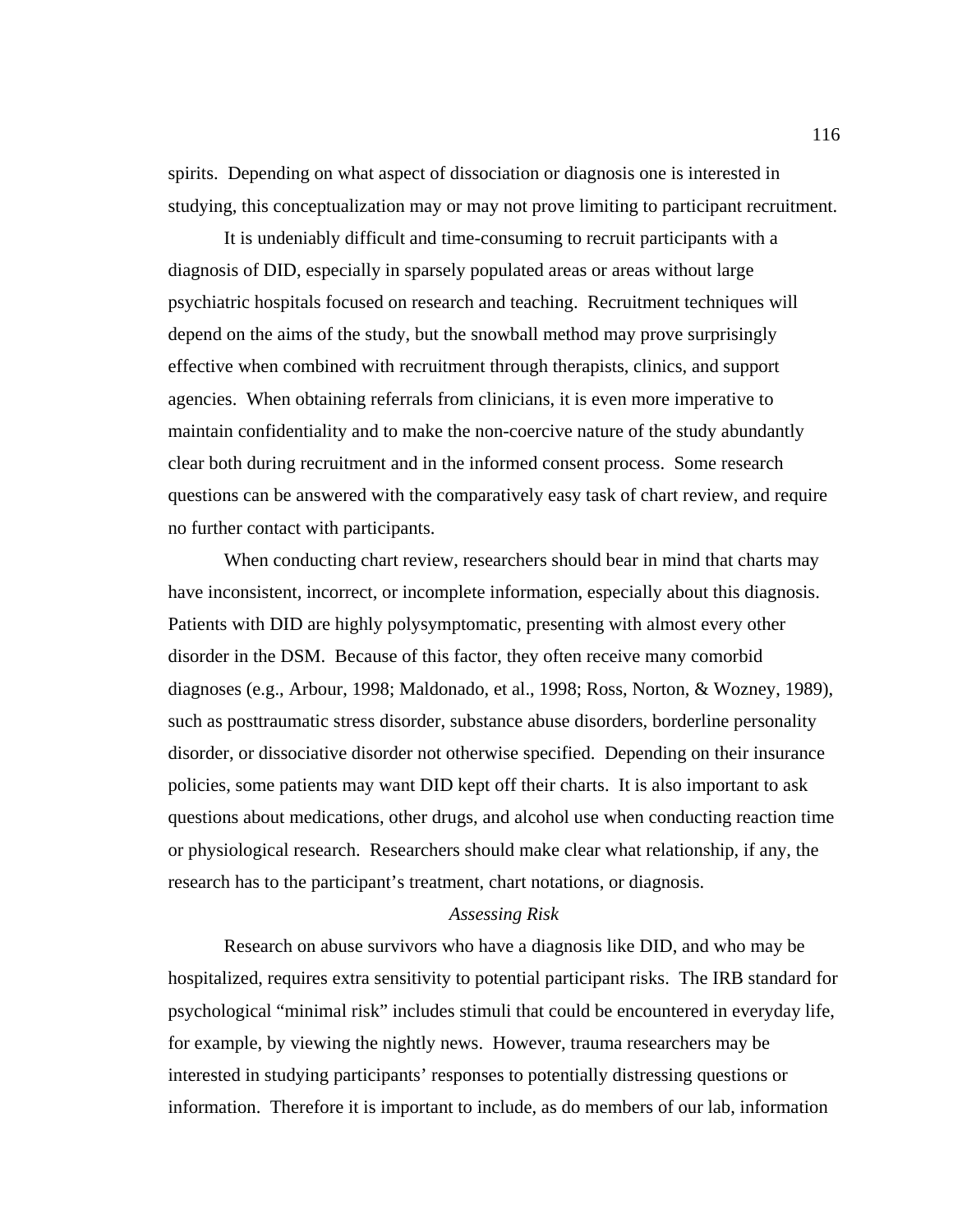in an IRB protocol about whether the proposed techniques and stimuli have been used in previous studies and how participants responded. Below is an excerpt that was used in two full-review IRB applications, one for a university IRB and one for a psychiatric hospital IRB, both of which were conditionally approved on their first review.

Psychological risks: Minimal. The questionnaire about trauma could potentially be upsetting. However, participants do not report distress when using this questionnaire in other research; in fact, they often report that the questions are important and valuable ones to include in research. Research indicates that asking these types of questions is not significantly distressing to participants, even those who have experienced traumatic events (e.g., Carlson, Newman, Daniels, Armstrong, Roth, & Loewenstein, 2003; Kassam-Adams & Newman, 2002; Martin, Perrott, Morris, & Romans, 1999; Newman, Walker, & Gefland, 1999; Walker, Newman, Koss, & Bernstein, 1997). The questions asked are similar to frequently-encountered descriptions on the news and in other media. Carlson and colleagues (2003) studied the effects of asking about trauma in a sample of psychiatric inpatients. According to their findings, "70% experienced relatively low levels of distress, and 51% found participation to be useful in some way. […] perceived usefulness was not significantly related to any experiences or symptoms." (p. 132).

 These and other studies demonstrate that ethical and valuable research can be conducted on trauma survivors and highly dissociative participants. In order to minimize the risks to this population, research assistants and experimenters should be well trained for a variety of situations. Researchers should know what to expect in the experimental session with highly dissociative participants. Before the study enters data collection, there should be a plan regarding what the experimenter will do in a session if a participant suddenly becomes a five-year-old alter. Will the procedure stop? Will ageappropriate language be used? Will additional verbal consent be necessary? What if an angry protector alter comes out? What will the experimenter do if one alter withdraws consent, but another wants to continue? What if a participant becomes nonverbal or has a flashback? Will experimenters reassure participants, and if so, how? Training should also focus on instilling in experimenters an attitude of participants' competence in dealing with upsetting situations, and on emphasizing the normalcy of their responses.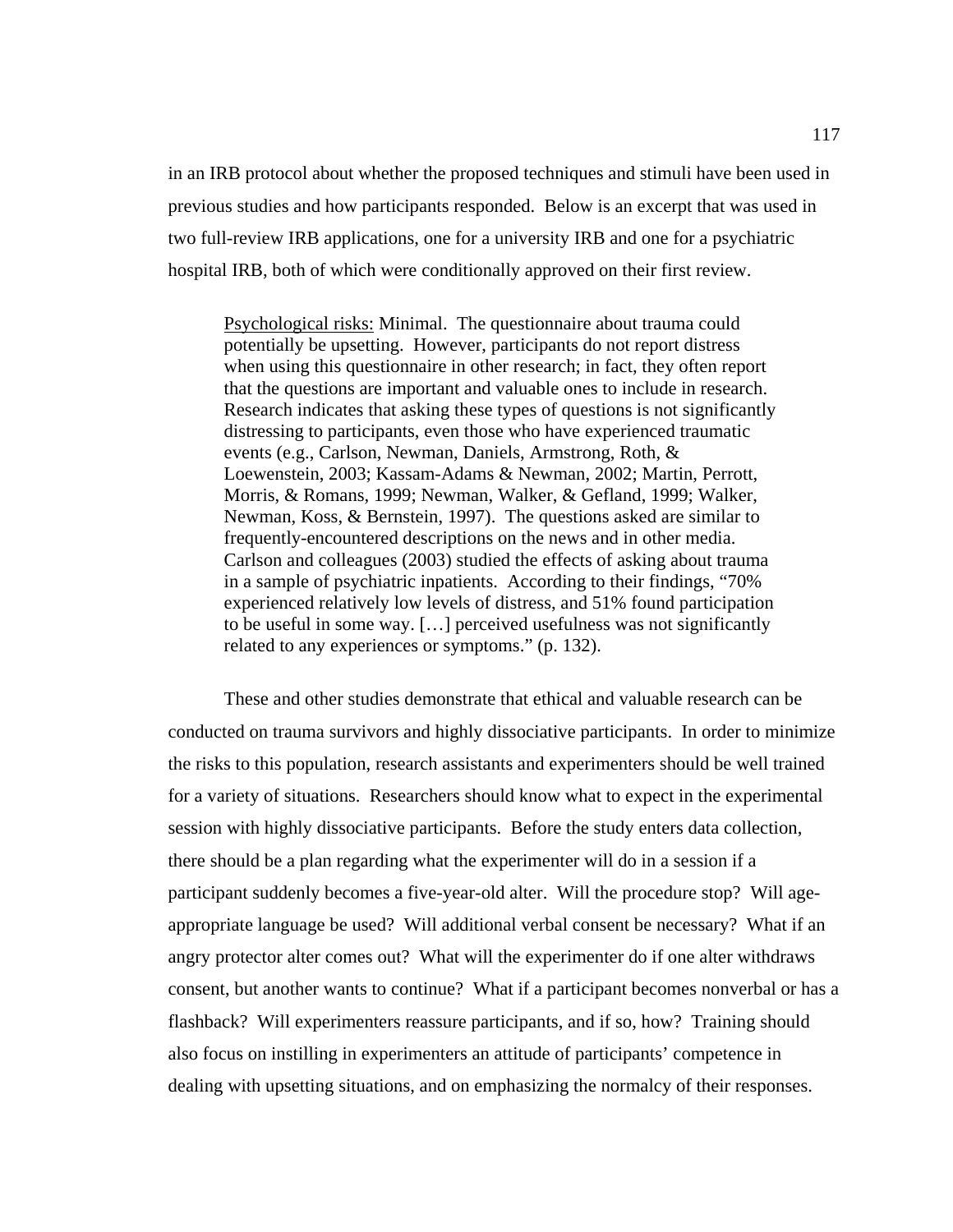#### Consent

 As far as possible within institutional guidelines, consent forms should be simple and easy to understand. Our laboratory has found an FAQ style to be effective at communicating the required information in a relatively painless manner. A consent form written as an FAQ can also be easily adapted to an actual FAQ page on a recruitment website. Below is an excerpt that was modified from the standard language used on consent forms in our laboratory. This text is from a consent form that was used for both college students and community participants in this study.

**Do I have to be here?** No. Your participation is totally voluntary and it will not affect the services you receive. Your doctor won't even know whether you participate, unless you choose to tell him or her. **Will anyone know which results are mine?** Confidentiality is strictly maintained; data collected during this experiment are coded by number, not by name, in order to assure anonymity. Your name should only be on this consent form itself. Although your responses on the testing materials are confidential, if you tell us verbally that you have abused a child or plan to abuse a child, we may report this to the appropriate agency.

Although the consent process already includes the information that participants may withdraw their participation at any time during the experiment, it may be necessary to reinforce this message throughout the experimental session. Highly dissociative people may be adept at camouflaging distress, and it is helpful to include a brief check-in periodically. A question as simple as, "How are you doing?" or "You doing ok?" after potentially stressful or triggering tasks demonstrates the researcher's respect and concern for the participant's wellbeing. Allow participants to take breaks as needed during the experimental session if they need to calm themselves.

If researchers will be videotaping or audiotaping participants, they must follow IRB guidelines for explaining confidentiality and/or anonymity, who will have access to the tapes, and what the uses of the tapes will be. In the current study, one of my participants in particular was reassured to hear that her videotape would not be shown to groups of people or used as a training aid. Allow participants the opportunity to view their own videotapes. Be aware that some DID participants find viewing a videotape of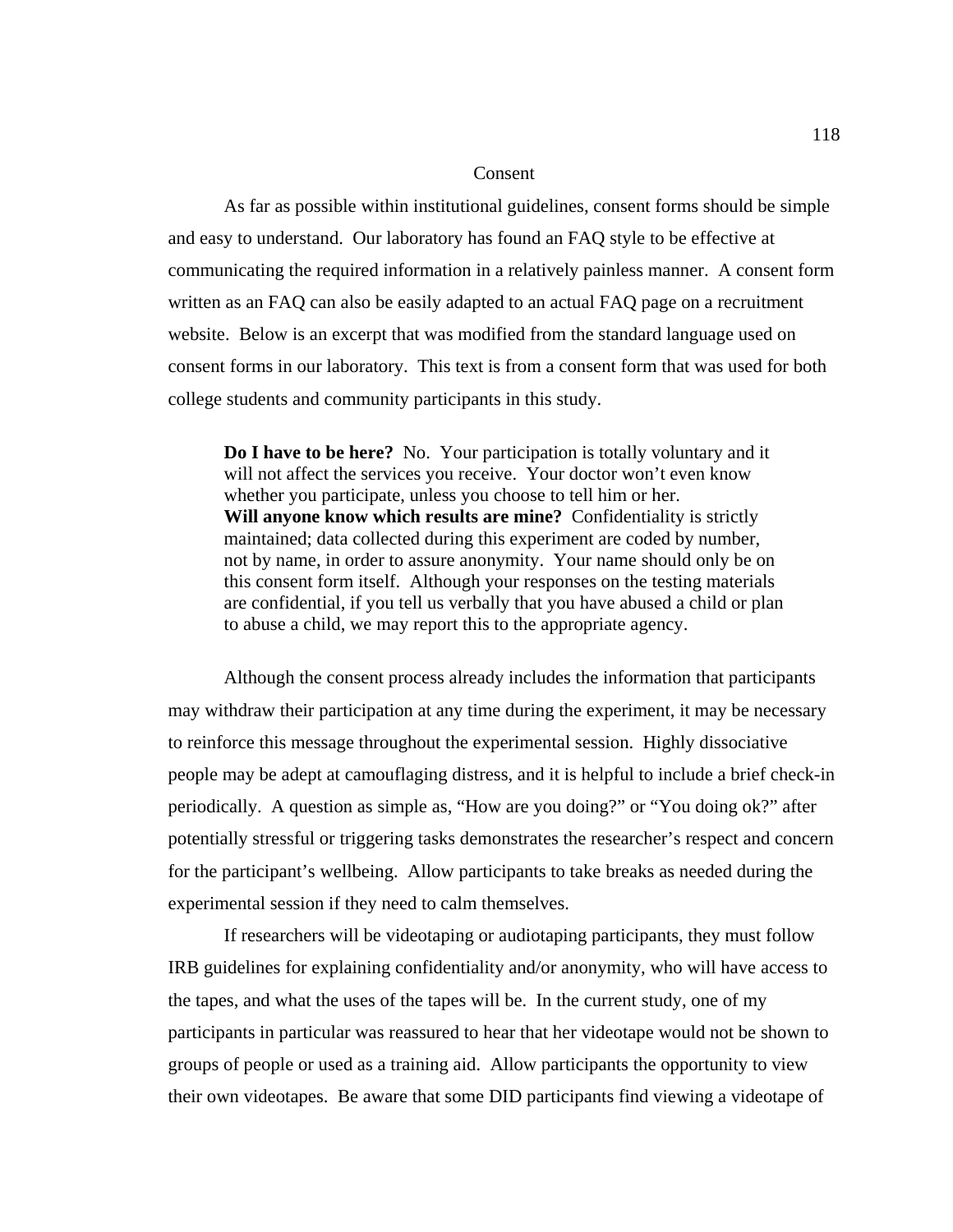themselves to be very helpful for learning to recognize and communicate among alters, while others find the viewing to be extremely upsetting, so do not require it. This population may be uncomfortable being videotaped, especially if they were used for pornography in childhood. Experimenters can make it clear when they are turning the camera on and off, and be aware that some participants may request that the camera be turned off or the tape erased if it covers topics that are uncomfortable for them to talk about. If a participant does request that the camera or tape recorder be turned off, be sure to take excellent notes about what goes on during that time.

Respect and Power in the Experimental Setting

Respect for participants can be demonstrated in ways beyond what is strictly required by IRB guidelines. For example, on the forms for the current study as well as in my words and attitude, I did my best to convey to my participants my conceptualization of DID as a "condition" rather than a "disorder". It is undeniably a "diagnosis," but it need not necessarily be called an "illness," mental or otherwise. While not downplaying the serious and potentially debilitating effects of DID, I attempted to emphasize the adaptive nature of DID symptoms and my interest in my participants' experiences. I also made sure that I thanked participants for their time and did not pathologize their behaviors, even (or especially) within the pathologizing hospital environment. In fact, Participant 4 explicitly stated her appreciation of research that did not regard her DID as "freakish". If participants asked about switching, I always explained that switching or not switching was totally up to them, and that the experiment would work either way. I did not ask for certain kinds of switches, although I did remain alert for possible participant distress.

Going to participants' locations rather than asking them to come to a lab, if it is feasible to do so, appears to be a good way to increase their comfort level. I originally expected that participants would be uncomfortable letting a stranger into their homes, but my participants reported that being in their own homes made them feel comfortable and secure. Gendered power dynamics may have been in play here. My name in my emails and my voice on the phone are both obviously female, as were all of my participants, several of whom freely gave me their unlisted phone numbers as well as their addresses.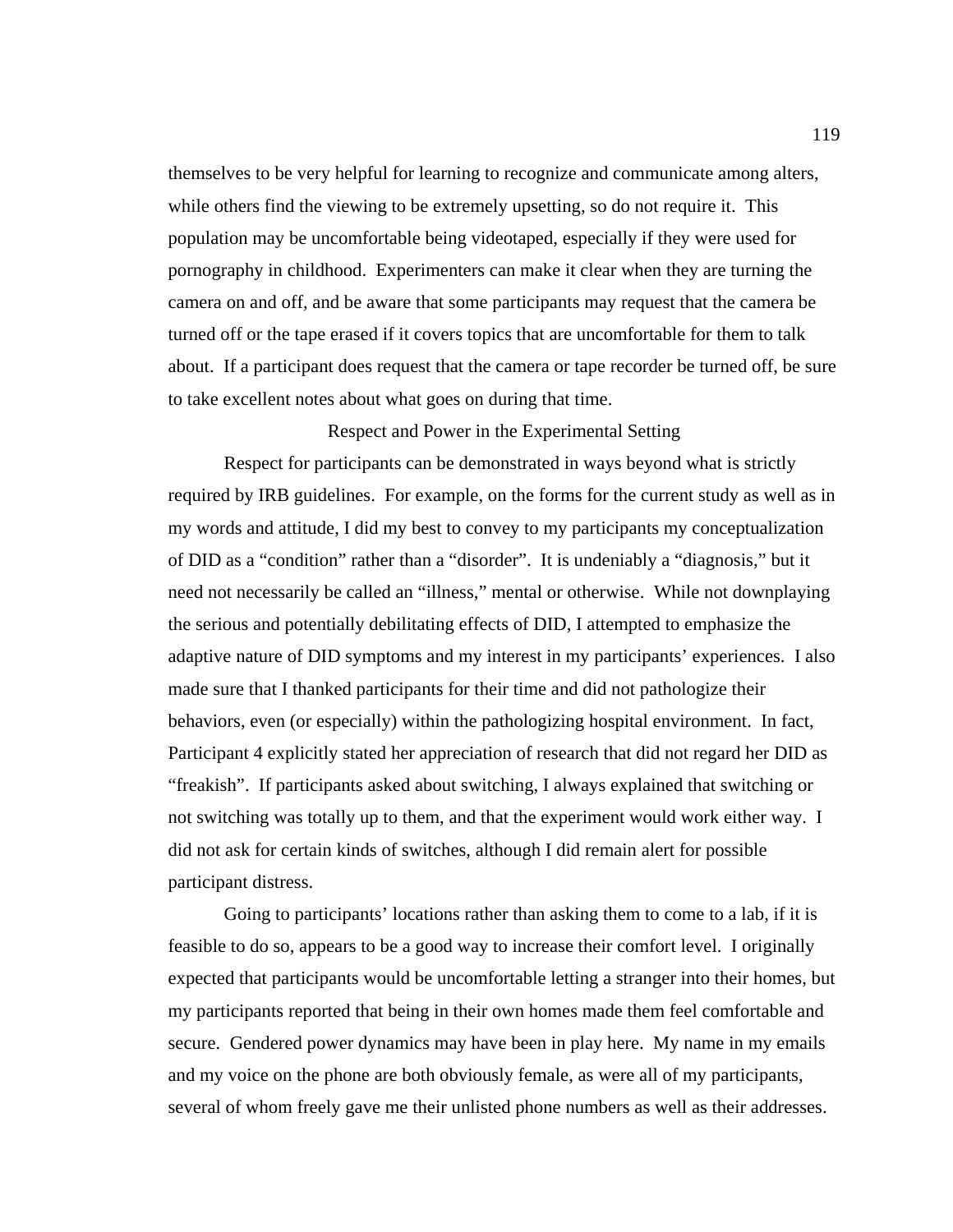Participants may or may not have been more reluctant to admit an unknown man into their homes. Offering participants a choice of locations, at least for an initial meeting, may have helped participants see me as someone who was respectful of their privacy, safety, and space. This option also reduces the burden of transportation for participants, which is especially important if they are low-income or on disability leave, as were several of my participants. Several participants also found that having a pet or stuffed animal with them during the session helped them stay calm. Another option is to conduct the experiment in the offices of the participants' therapists, or to ask the participants whether they would like their therapists to be present during testing.

 When working with DID participants, it is important to be aware of the demand characteristics inherent in the experimental situation, and of the power dynamics of the researcher-participant interaction. These dynamics are extremely salient when conducting research with abuse survivors, and researchers should be aware of how the multiple identities of doctor/patient, male/female, ethnic majority/minority, older/younger, sick/well, and scientist/subject interact. Jody Miller (1997) writes,

"Although we are not dispassionate researchers who distance ourselves from our values and emotions, we continue to objectify our research subjects through the very power we employ as researchers" (p. 149). By designing a project and deciding how to analyze the data, researchers define what they will accept as "real" evidence and what variables they will study.

A small way for researchers to convey the importance of participants' experience is through the language they use. For example, compare these two statements about filling out questionnaires: "Take as much time as you need" versus "Spend as much time as you want." The former implies that participants are taking valuable time away from the researcher, and that they should take only as much as necessary. The latter implies that the session's time belongs to the participants, to do with as they wish. This verbal cue is a subtle way to show that researchers respect participants and value their time, and that participation is always the choice of the participants themselves.

Researchers must not assume that there is only one perspective inside each person, or only one way that multiples act. Throughout the course of the experiment,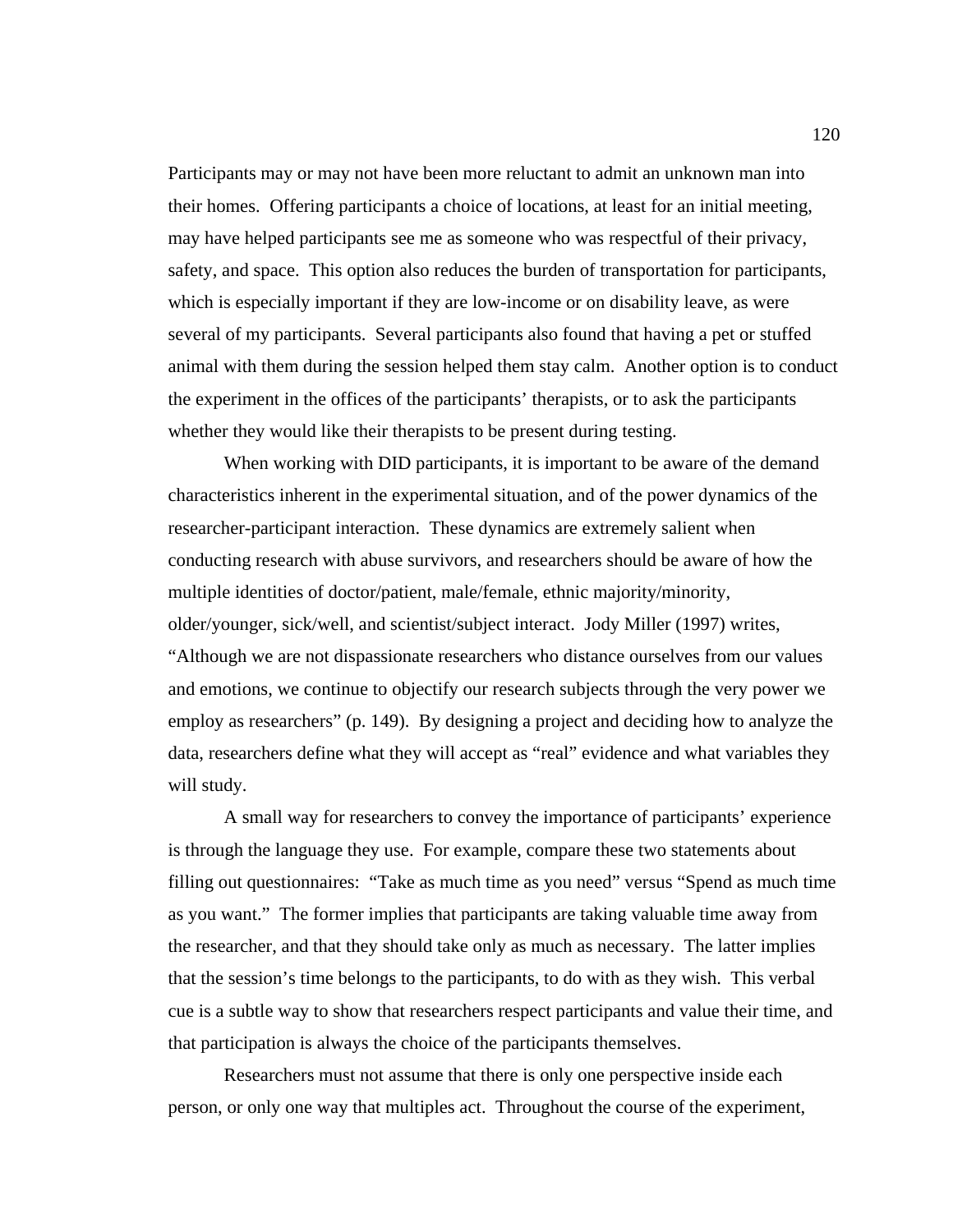treat participants as the experts on their own internal experience. Researchers should provide ample room on questionnaires for lengthy, disjointed, or multiple answers to each question. Tolerate ambiguity by allowing participants to skip questions, to guess, or to answer "don't know". Treat gender as an open-ended question with an item that reads, "what is your gender? \_\_\_\_\_\_\_\_\_\_" rather than forcing a choice between two options. Some participants will want to write in the margins to explain why they answered the way they did or how they understood the question, so large margins or one-sided questionnaires will provide room for these comments. Experimenters may also need to allow extra time to respond to questions and forms so that participants can sort out their internal voices. On a final questionnaire, researchers can ask about the experience of participating and give participants a chance to write down what was good and bad about the experiment, and what they wish researchers would study about DID.

 Additionally, survivors of abuse as severe as that which people with DID have lived through may have difficulties with writing and questionnaires. For example, in this study Participant 2 had not learned to read until she was a teenager, and Participant 4 found writing difficult because she had not been allowed to write as a child. Participant 8 experienced stress and headaches when filling out any sort of forms. Participants who switch into child alters may be temporarily unable to write. Researchers should create alternate procedures to have in place if needed.

In designing experiments, researchers should also be especially sensitive to potential triggers, such as feeling watched or judged, or restrictive apparatus such as MRI or EEG equipment. Arrange the experimental room so that participants do not have their backs to the door, and so that experimenters do not have to walk behind the participants. As with any participants, researchers should always get permission before touching participants, for example to attach electrodes or to put on headphones.

# **Conclusions**

 The study of dissociation is a small but growing field. It may seem complex and difficult for new investigators to initiate a study on participants with DID, and indeed it is. However, there are many enigmas to this fascinating condition that have yet to be empirically examined, and there are numerous areas for potential studies to explore.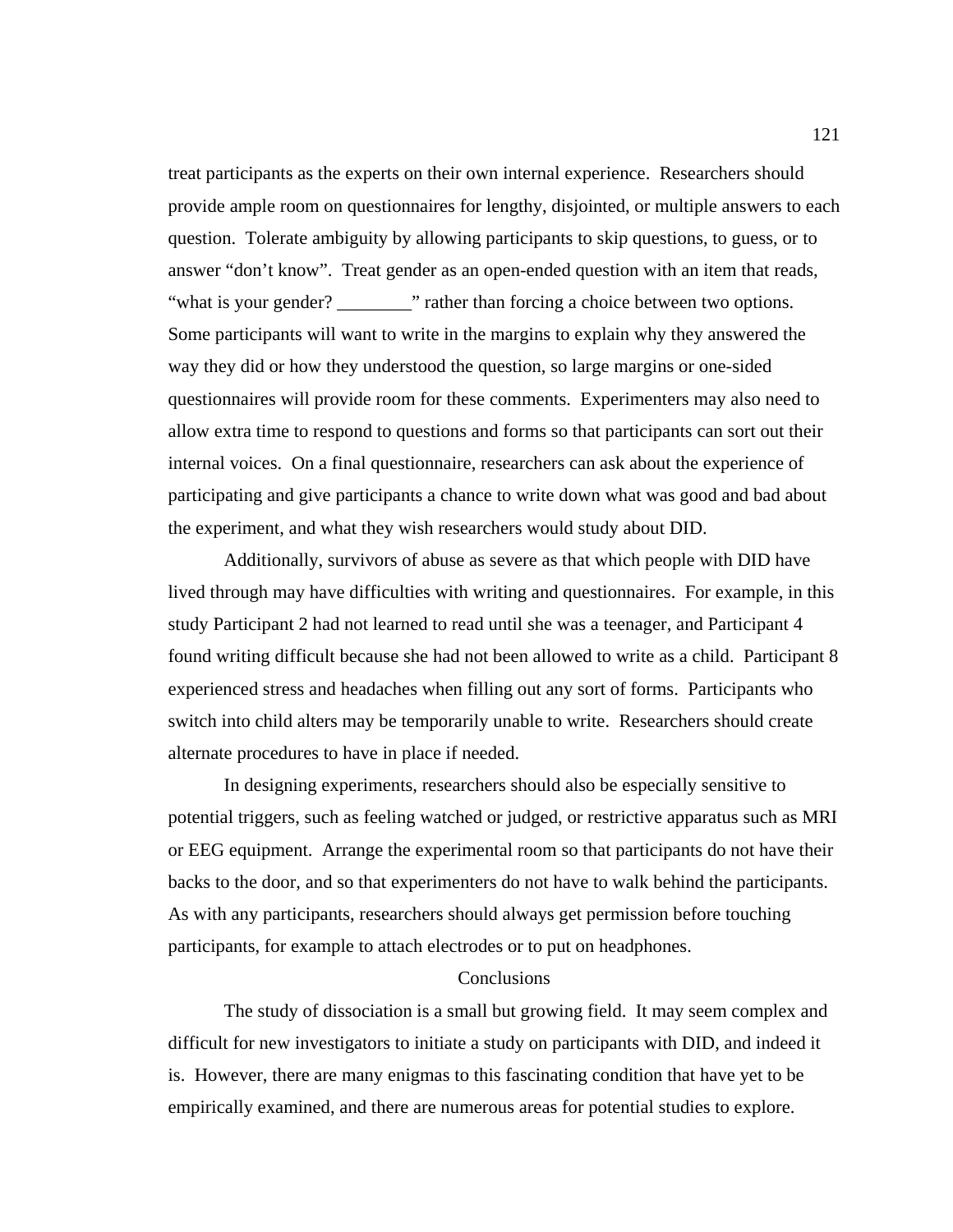Researchers who are invested in the well-being of their participants can begin the process of conducting sensitive research by educating and communicating with IRBs. Researchers in this area should also be aware of individual differences and design studies to accommodate them. Further, training is essential so that both the principal investigators and the research assistants on these studies are able to deal sensitively with trauma survivors. This sensitivity is enhanced by clear and non-coercive recruitment and consent procedures. Psychology researchers have a unique ability to be aware of hierarchy and power in the experimental setting, and to take these issues into account. Finally, participants are always the experts on their own internal experience. Recognizing this fact will facilitate ethical and respectful research with traumatized and highly dissociative participants.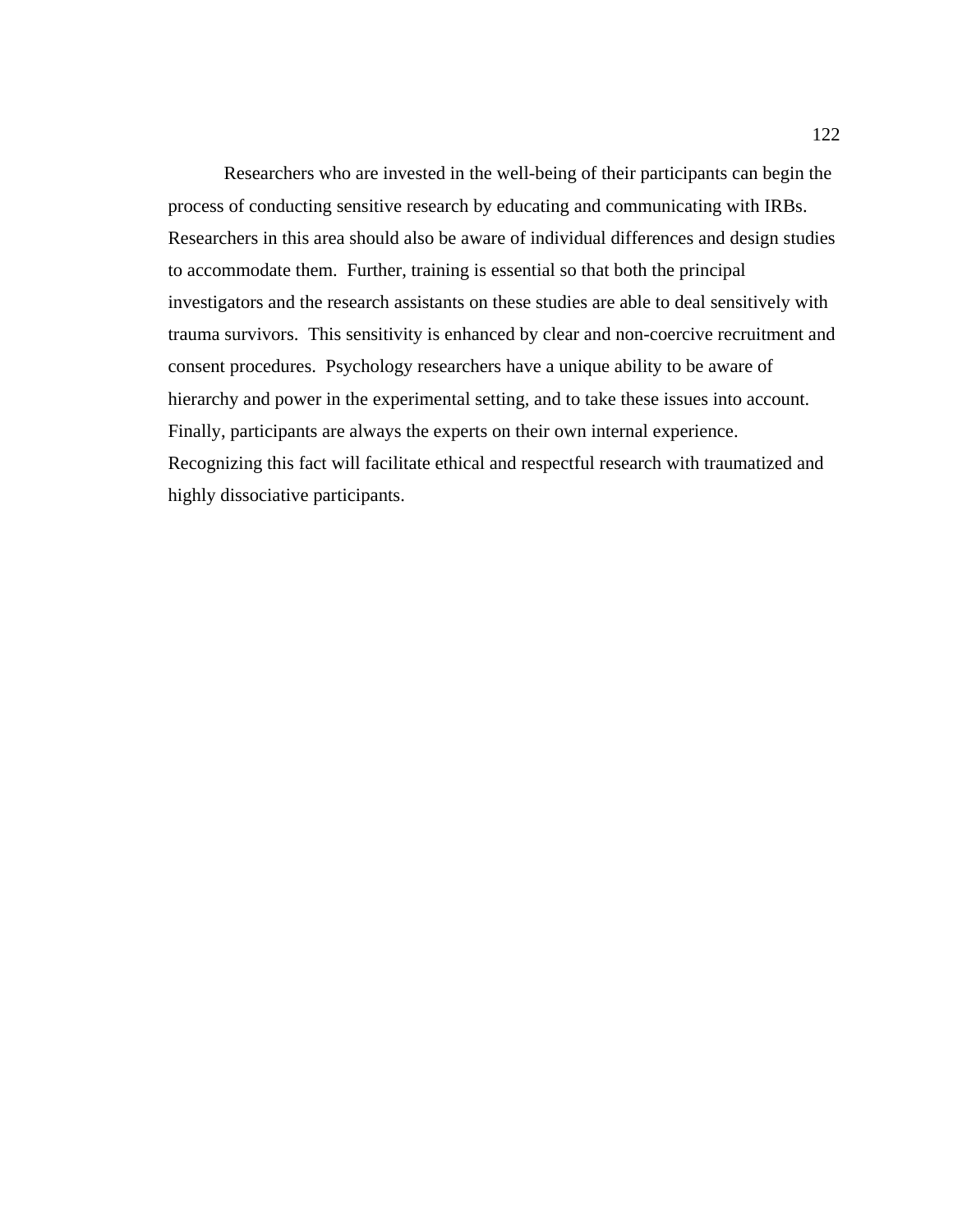# APPENDIX A

# INTEGRATION MEASURE

IM (Barlow & Chu, Fall 2004) Participant  $\#$ 

The part or identity that generally occupies the body and manages day-to-day events should fill out this questionnaire. Check off the best answer to each question. If you are unsure of an answer or don't know, just take your best guess. You can also write on the back of this questionnaire. Thank you.

1. Are you aware of there being other parts/identities within yourself?

- \_\_\_\_\_\_ No, I'm not aware of other parts
- \_\_\_\_\_\_ I sometimes believe that there are other parts
- \_\_\_\_\_\_ I often believe that there are other parts
- \_\_\_\_\_\_ I know there are other parts most of the time
- **I** always know there are other parts

Approximately how many parts do you think there are? \_\_\_\_\_\_\_\_\_\_\_\_\_\_\_\_\_\_\_\_\_\_\_\_\_\_\_\_

- 2. Do you think there might be any parts that you don't know about?
- \_\_\_\_\_\_ I don't know
- \_\_\_\_\_\_ No, I know about most or all the parts
- \_\_\_\_\_\_ There might be, but I don't like to think about it
- \_\_\_\_\_\_ I think so, but I'm not sure
- Yes, I know there are
- 3. Do the other parts/identities communicate with you?
- \_\_\_\_\_\_ No they don't
- \_\_\_\_\_\_ They occasionally communicate with me
- \_\_\_\_\_\_ They sometimes communicate with me
- \_\_\_\_\_\_ They often communicate with me

How do the parts communicate with you (voices, thoughts, other ways)?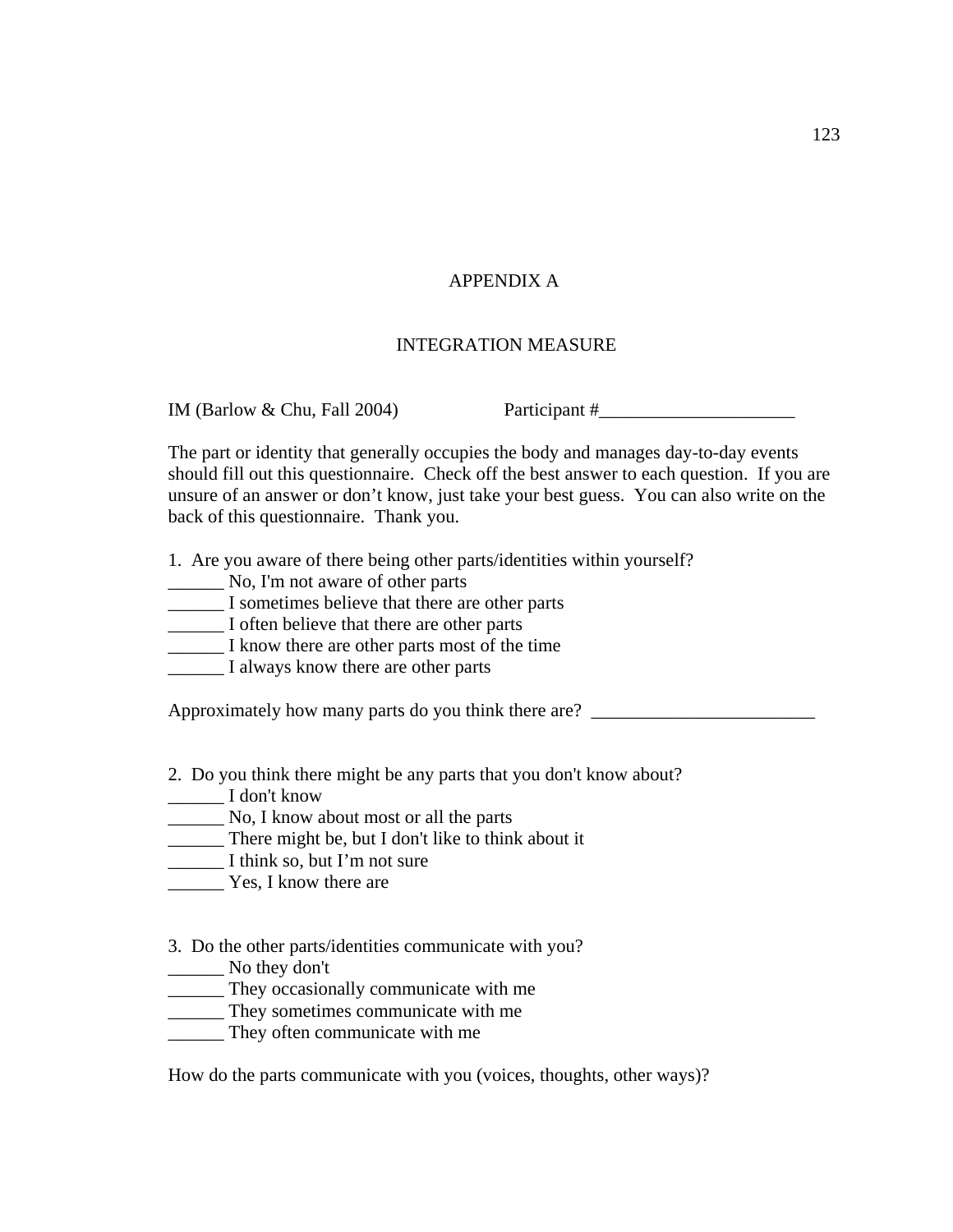Is there more than one part helping to fill out this questionnaire?

- 4. How do you feel about other parts/identities communicating with you?
- \_\_\_\_\_\_ I don't want to know about them
- \_\_\_\_\_\_ I usually don't want communication
- \_\_\_\_\_\_ I sometimes feel I might want communication
- \_\_\_\_\_\_ I'm often open to communication
- I'm comfortable with most or all of their communication

In what way do you perceive other identities/parts, for example, do you hear their voices, visualize them, or some other ways?

# **\*for items 5-9, scoring information is next to each response**

- 5. Are you able to communicate with other parts/identities in general?
- $\frac{1}{2}$  I don't communicate with any of them
- \_\_\_1\_\_\_ I occasionally communicate with only a few of them
- $\frac{2}{2}$  I sometimes communicate with some of them
- $\frac{3}{2}$  I often communicate with many of them
- \_\_\_4\_\_\_ I communicate easily with all of them

Approximately how many parts are you able to communicate at least a little with? **(not analyzed at this time)** 

Approximately how many parts are you able to communicate very well with? \_\_\_\_\_ **(not analyzed at this time)** 

In what ways do you communicate with other parts (talking out loud, talking inside, thinking, other ways)?

# **(not analyzed at this time)**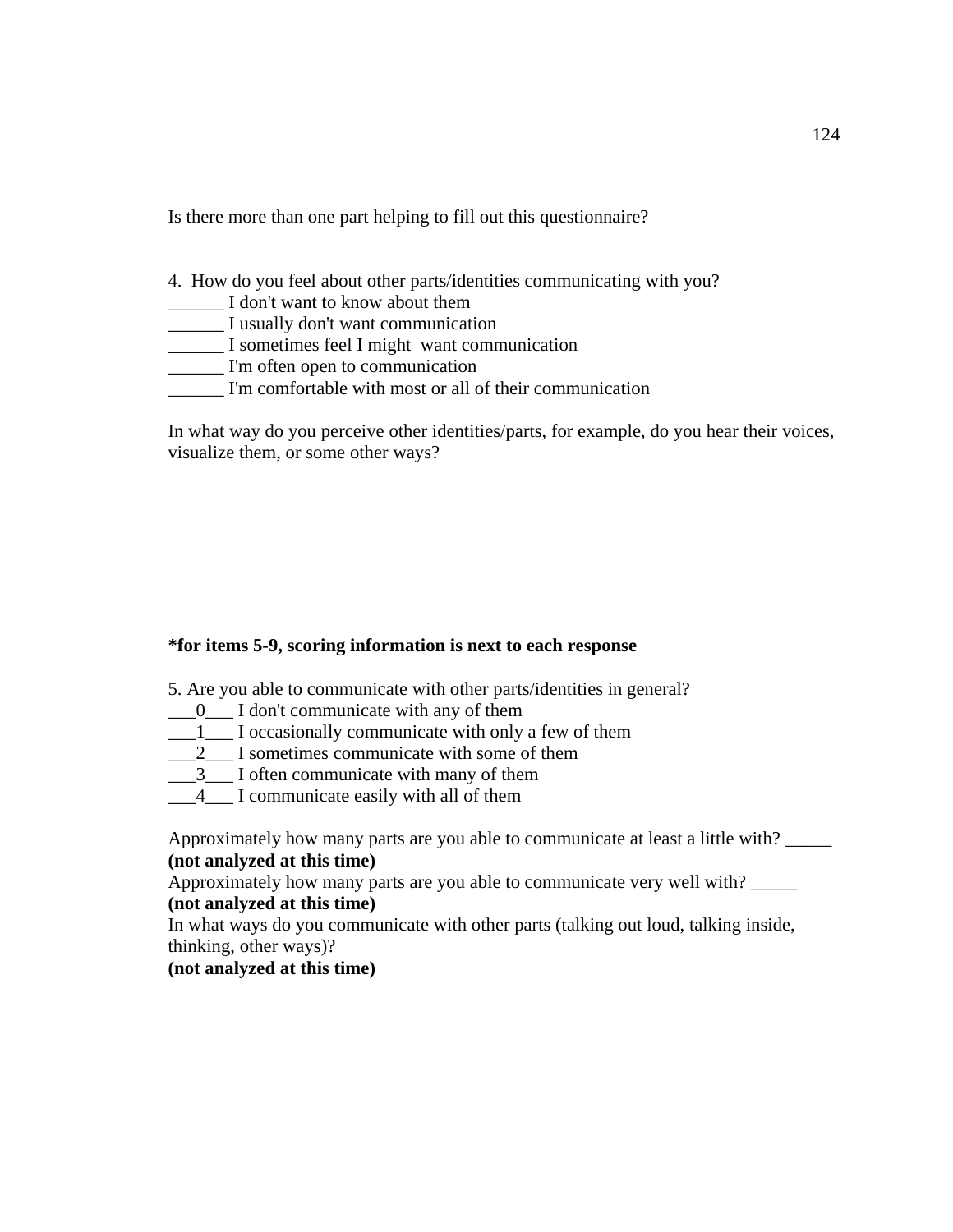6. Do you share co-consciousness with other parts, that is, are you aware of what they are thinking and/or doing?

- $\underline{\hspace{1cm}} 0$  Never, or with none of the parts
- 1 Rarely, or with only a few parts
- 2\_\_\_\_\_\_ Sometimes, or with some parts
- $\frac{3}{2}$  Often, or with many parts
- 4 Always, or with all of the parts

7. When other parts are out (in the body), are you aware of what happens, for example, watching or listening or both being out at once?

- $\frac{0}{0}$  Never, or with none of the parts
- $\frac{1}{\sqrt{2}}$  Rarely, or with only a few parts
- $\frac{2}{2}$  Sometimes, or with some parts
- $\frac{3}{2}$  Often, or with many parts
- 4 Always, or with all of the parts

8. Is there cooperation between you and other parts/identities, for example about the times/places when other parts come out?

- $\frac{0}{0}$  None, or with none of the parts
- $\frac{1}{\sqrt{2}}$  A little, or with only a few parts
- $\frac{2}{2}$  Some, or with some parts
- \_\_\_3\_\_\_ Quite a bit, or with many parts
- $\frac{4}{4}$  A great deal, or with all of the parts

9. How would you describe how you feel about the other parts/identities?

- $\frac{1}{2}$  I don't want to know anything about them
- \_\_\_1\_\_\_ I understand a little about a few of them, but can't deal with most of them
- $\frac{2}{2}$  I understand some of them, but have a hard time with others
- $\frac{3}{1}$  I understand many of them, and am trying to learn about others
- 4 I understand and value them

10. Approximately how long have you been working on developing communication and cooperation between your parts?

11. Overall, how often do you feel you communicate and work together with your identities/parts?

(Please make a mark somewhere along this line)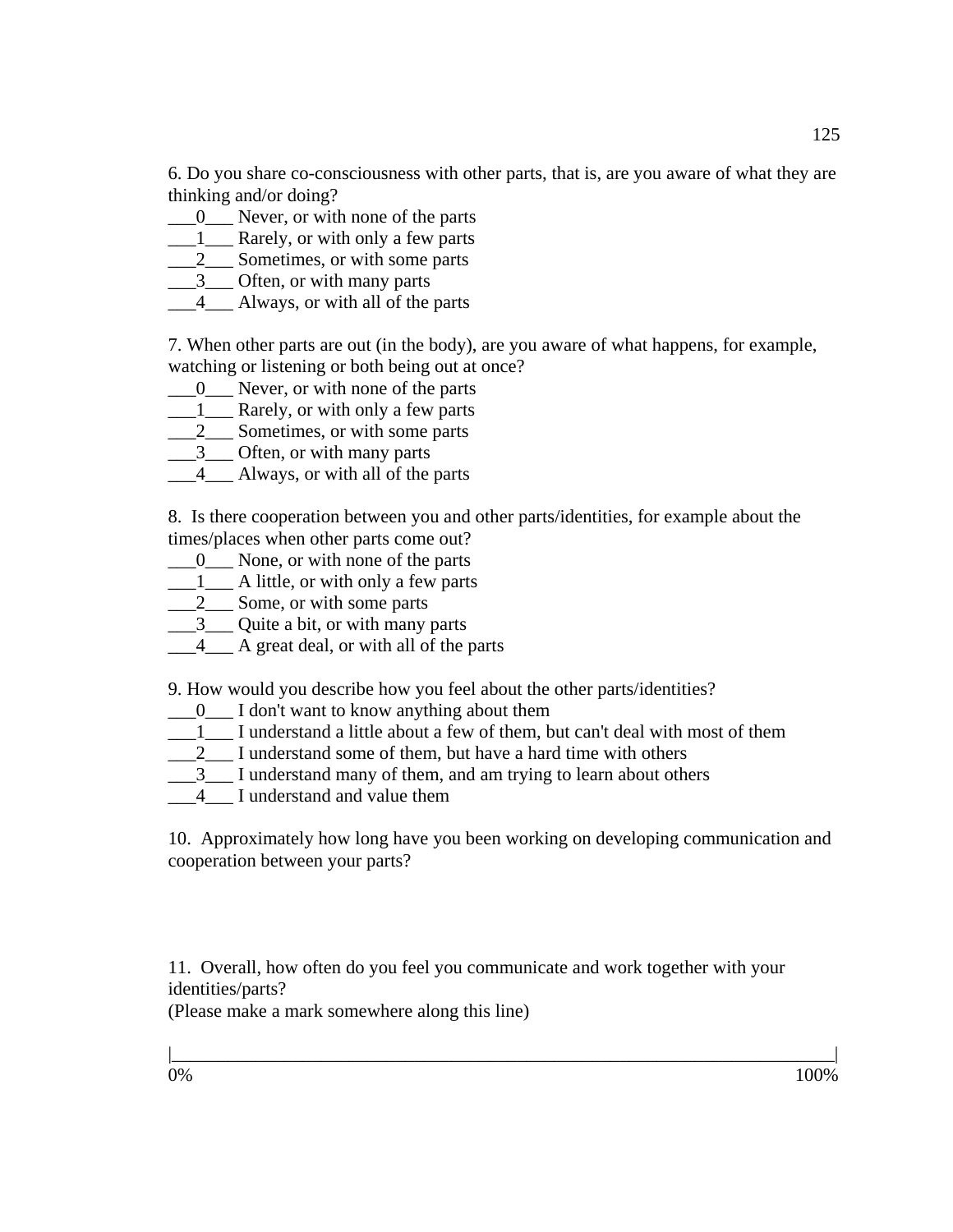# APPENDIX B

|  | Pearson's Correlations Among Variables for Student Group ( $N = 13$ ) |  |  |  |  |  |
|--|-----------------------------------------------------------------------|--|--|--|--|--|
|--|-----------------------------------------------------------------------|--|--|--|--|--|

|                                                |      |            |         |           |             |                        |             |           | $\ldots$ | $\mathbf{u} \cdot \mathbf{v}$ | $\ddotsc$              |          |            |            |
|------------------------------------------------|------|------------|---------|-----------|-------------|------------------------|-------------|-----------|----------|-------------------------------|------------------------|----------|------------|------------|
|                                                |      |            | Word    | Vig1      | Vig1        | Vig2                   | Vig2        | Vig3      | Vig3     | Procedural                    | shared                 | unshard  | shared     | unshr      |
|                                                |      | <b>DES</b> | Rec     | Sumry     | Crct        | Sumry                  | Crct        | Sumry     | Crct     | Learn                         | ago                    | ago      | <b>MCQ</b> | <b>MCQ</b> |
| <b>HiBT</b>                                    | r    | $-.013$    | .121    | .187      | .540        | $-0.019$               | .229        | $-0.087$  | .047     | .060                          | $.720$ <sup>**</sup> ) | .083     | $-131$     | $.623(*)$  |
| life                                           | Sig. | .965       | .693    | .541      | .057        | .950                   | .453        | .777      | .880     | .845                          | .005                   | .787     | .670       | .023       |
| <b>DES</b>                                     | r    | 1          | $-.392$ | $-0.335$  | .236        | $-.612(*)$             | $-0.502$    | $-0.529$  | .269     | $-0.027$                      | $-0.320$               | $-.128$  | .058       | $-0.044$   |
|                                                | Sig. |            | .185    | .263      | .437        | .026                   | .080        | .063      | .373     | .930                          | .286                   | .678     | .850       | .888       |
| Words                                          | r    |            |         | $.636(*)$ | .057        | $.643(*)$              | .457        | .544      | .116     | .021                          | .402                   | $-0.356$ | $-225$     | $-155$     |
| Recalled                                       | Sig. |            |         | .019      | .852        | .018                   | .116        | .055      | .705     | .944                          | .173                   | .232     | .459       | .613       |
| Vignette 1                                     | r    |            |         | 1         | .258        | $.721$ <sup>**</sup> ) | .522        | $.613(*)$ | .040     | $-0.245$                      | .456                   | .148     | $-0.305$   | $-.118$    |
| Summary<br>(neutral)                           | Sig. |            |         | ٠         | .394        | .005                   | .068        | .026      | .896     | .420                          | .118                   | .629     | .310       | .701       |
| Vignette 1                                     | r    |            |         |           | $\mathbf 1$ | .067                   | .248        | .077      | .137     | $-0.335$                      | .320                   | .141     | $-061$     | .060       |
| Correct<br>(neutral)                           | Sig. |            |         |           |             | .829                   | .415        | .802      | .655     | .263                          | .286                   | .647     | .842       | .845       |
| Vignette 2                                     | r    |            |         |           |             | $\mathbf{1}$           | .476        | $.568(*)$ | $-0.040$ | $-235$                        | .354                   | $-.193$  | $-131$     | $-115$     |
| Summary<br>(fear)                              | Sig. |            |         |           |             |                        | .101        | .043      | .896     | .440                          | .235                   | .527     | .670       | .707       |
| Vignette 2                                     | r    |            |         |           |             |                        | $\mathbf 1$ | $.628(*)$ | .227     | $-142$                        | .189                   | $-.149$  | $-0.010$   | .004       |
| Correct<br>(fear)                              | Sig. |            |         |           |             |                        |             | .022      | .457     | .644                          | .537                   | .626     | .974       | .989       |
| Vignette 3<br>Summary<br>(happy)<br>Vignette 3 | r    |            |         |           |             |                        |             |           | .258     | $-.583(*)$                    | .085                   | $-.077$  | $-0.052$   | $-.163$    |
|                                                | Sig. |            |         |           |             |                        |             |           | .396     | .037                          | .783                   | .804     | .865       | .595       |
|                                                | r    |            |         |           |             |                        |             |           | 1        | $-433$                        | $-0.360$               | $-0.333$ | $.644(*)$  | .152       |
| Correct<br>(happy)                             | Sig. |            |         |           |             |                        |             |           |          | .139                          | .227                   | .266     | .018       | .620       |
| Procedural                                     | r    |            |         |           |             |                        |             |           |          |                               | .162                   | $-0.083$ | $-.307$    | .042       |
| Learn                                          | Sig. |            |         |           |             |                        |             |           |          |                               | .597                   | .787     | .307       | .893       |

continued on next page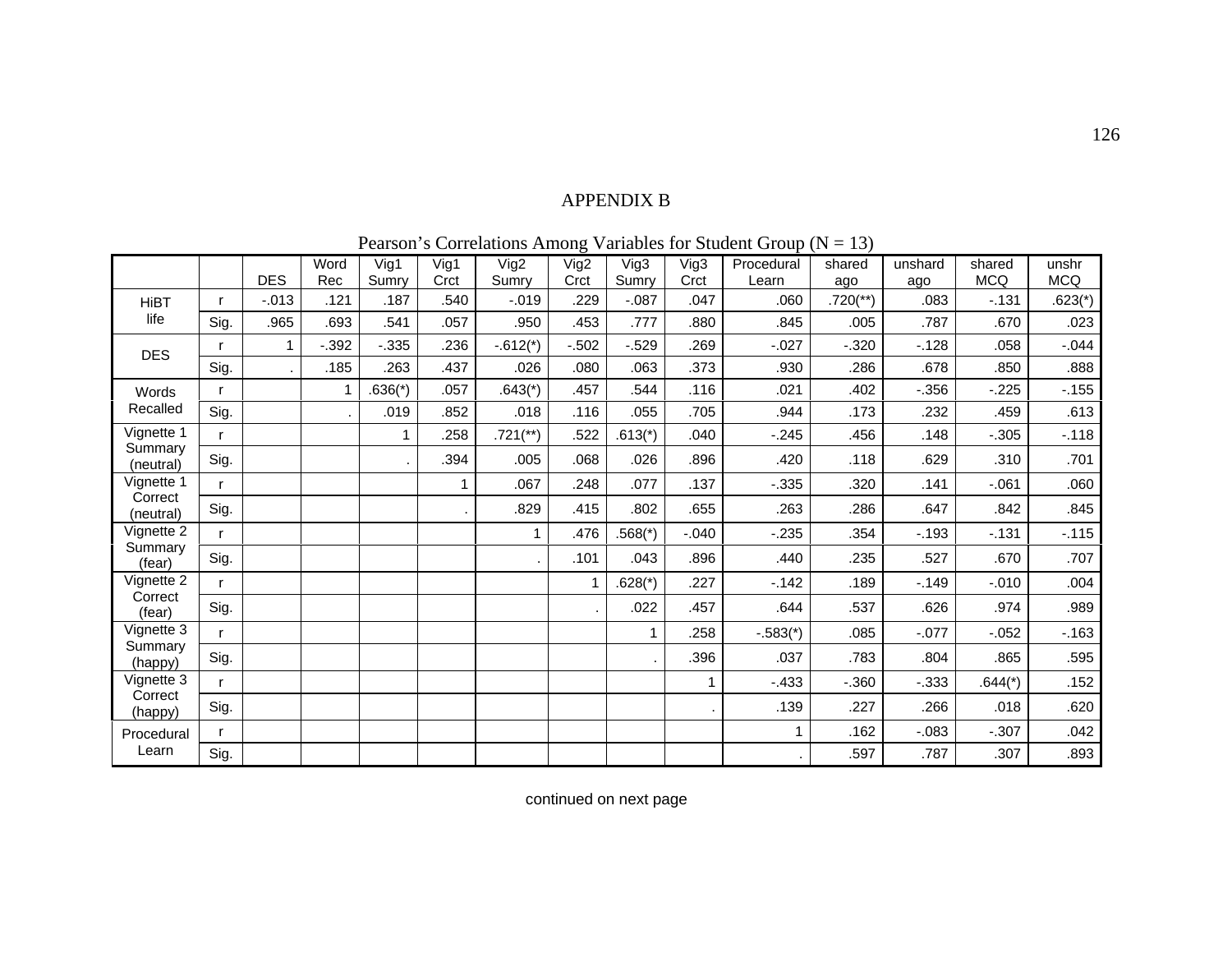|                      |      | <b>DES</b> | Word<br>Rec | Vig1<br>Sumry | Vig1<br>Crct | Vig2<br>Sumrv | Vig2<br>Crct | Vig3<br>Sumry | Vig3<br>Crct | Procedural<br>Learning | shared<br>ago | unshard<br>ago | shared<br><b>MCQ</b> | unshr<br><b>MCQ</b> |
|----------------------|------|------------|-------------|---------------|--------------|---------------|--------------|---------------|--------------|------------------------|---------------|----------------|----------------------|---------------------|
| shared<br>ago        |      |            |             |               |              |               |              |               |              |                        |               | .160           | $-.610(*)$           | .300                |
|                      | Sig. |            |             |               |              |               |              |               |              |                        |               | .601           | .027                 | .320                |
| unshared<br>ago      |      |            |             |               |              |               |              |               |              |                        |               |                | $-0.06$              | $-0.209$            |
|                      | Sig. |            |             |               |              |               |              |               |              |                        |               |                | .985                 | .492                |
| shared<br><b>MCQ</b> |      |            |             |               |              |               |              |               |              |                        |               |                |                      | .026                |
|                      | Sig. |            |             |               |              |               |              |               |              |                        |               |                |                      | .933                |

Note: All reported significance levels (Sig .) are 2-tailed.<br>\*\* Correlation is significant at the 0.01 level.<br>\* Correlation is significant at the 0.05 level.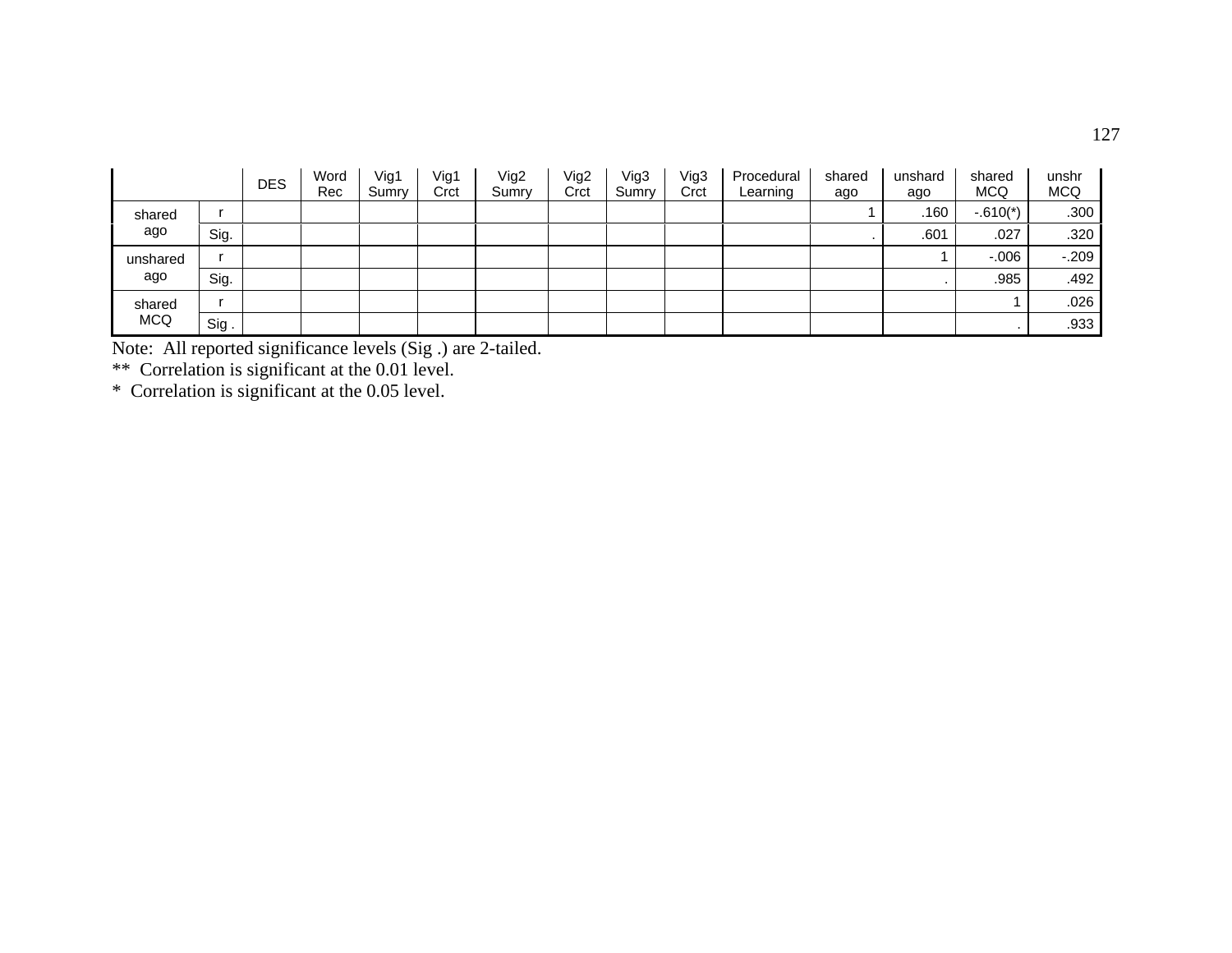## BIBLIOGRAPHY

- Akyüz, G., Dogan, O., Sar, V., Yargiç, L. I., & Tutkun, H. (1999). Frequency of dissociative identity disorder in the general population in Turkey. *Comprehensive Psychiatry, 40*, 151-159.
- Arbour, S. E. (1998). In Sybil's shadow: The challenge of living with dissociative identity disorder. *Dissertation Abstracts International Section A: Humanities & Social Sciences, 59*(12-A), 4530. (UMI No. AAM9916108).
- Bahnson, C. B., & Smith, K. (1975). Autonomic changes in a multiple personality. *Psychosomatic Medicine, 37,* 85-86.
- Barach, P. M. M. (1991). Multiple personality disorder as an attachment disorder. *Dissociation, 4*, 117-123.
- Barlow, M. R., & Cromer, L. D. (in press). Trauma-relevant characteristics in a University Human Subjects Pool population: Gender, major, betrayal, and latency of participation. *Journal of Trauma and Dissociation.*
- Becker, K. A., Deater-Deckard, K., Eley, T., Freyd, J. J., Stevenson, J., & Plomin, R. (2004). A genetic analysis of individual differences in dissociative behaviours in childhood and adolescence. *Journal of Child Psychology and Psychiatry, 45,*  522-532.
- Bernstein, E. M. & Putnam, F. W. (1986). Development, reliability, and validity of a dissociation scale. *Journal of Nervous & Mental Disease, 174,* 727-735*.*
- Birnbaum, M H., & Thomann, K. (1996). Visual function in multiple personality disorder. *Journal of the American Optometric Association, 67,* 327-334.
- Blizard, R. A. (1997). The origins of dissociative identity disorder from an object relations and attachment theory perspective. *Dissociation, 10*, 223-229.
- Bower, G. (1994). Temporary emotional states act like multiple personalities. In R. M. Klein & B. K. Doane (Eds.), *Psychological Concepts and Dissociative Disorders* (pp. 207-234). Hillsdale, NJ: Lawrence Erlbaum Associates.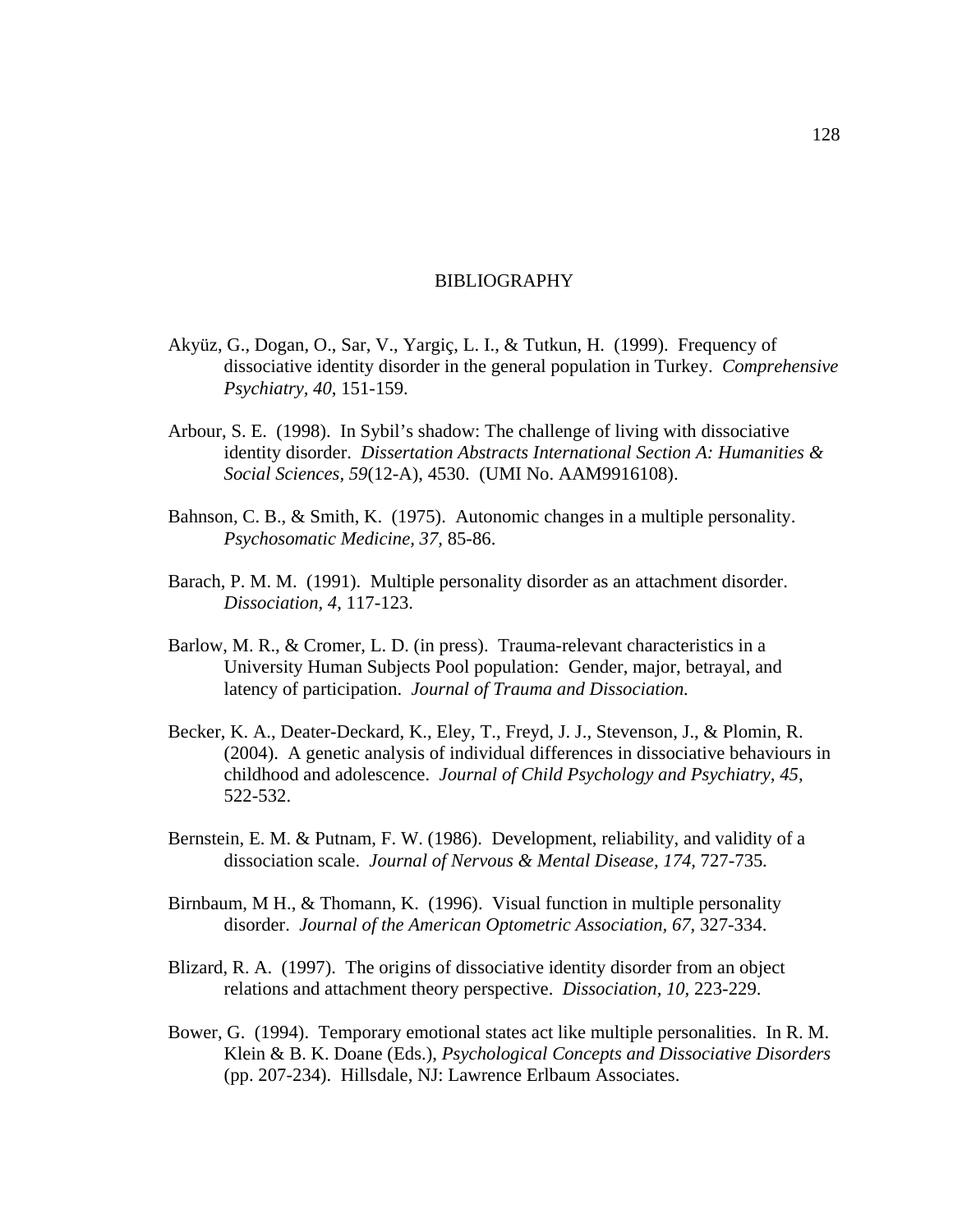- Bowman, E. S. (2002). Sex composition and sex differences in the dissociative disorders: Relationship to trauma and abuse. In F. Lewis-Hall, T. S. Williams, J. A. Panetta, & J. M. Herrera (Eds.), *Psychiatric Illness in Women: Emerging Treatments and Research* (pp. 535-555). Washington, DC: American Psychiatric Publishing, Inc.
- Bowman, E. S., Blix, S., & Coons, P. M. (1985). Multiple personality in adolescence: Relationship to incestual experiences. *Journal of the American Academy of Child Psychiatry, 24*, 109-114.
- Braun, B. G. (1983a). Neurophysiologic changes in multiple personality due to integration: A preliminary report. *American Journal of Clinical Hypnosis, 26*, 84- 92.
- Braun, B. G. (1983b). Psychophysiologic phenomena in multiple personality and hypnosis. *American Journal of Clinical Hypnosis, 26*, 124-137.
- Braun, B. G. (1985). The transgenerational incidence of dissociation and multiple personality disorder: A preliminary report. In R. P. Kluft (Ed.), *Childhood Antecedents of Multiple Personality* (pp. 127-150). Washington, DC: American Psychiatric Press, Inc.
- Bremner, J. D. (1999). Does stress damage the brain? *Biological Psychiatry, 45,* 797- 805.
- Brende, J. O. (1984). The psychophysiologic manifestations of dissociation: Electrodermal responses in a multiple personality patient. *Psychiatric Clinics of North America, 7,* 41-50.
- Briere, J. (1997). *Psychological assessment of adult posttraumatic states*. Washington, DC: American Psychological Association.
- Bryant, R. A. (1995). Autobiographical memory across personalities in dissociative identity disorder: A case report. *Journal of Abnormal Psychology, 104*, 625-631.
- Cardeña, E. (2001). The doctor doth protest too much! *Journal of Trauma and Dissociation, 2*, 39-42.
- Carlson, E. B., & Putnam, F. W. (1993). An update on the Dissociative Experiences Scale. *Dissociation: Progress in the Dissociative Disorders, 6,* 16-27.
- Carlson, E. T. (1989). Multiple personality and hypnosis: The first one hundred years. *Journal of the History of the Behavioral Sciences, 25,* 315-322.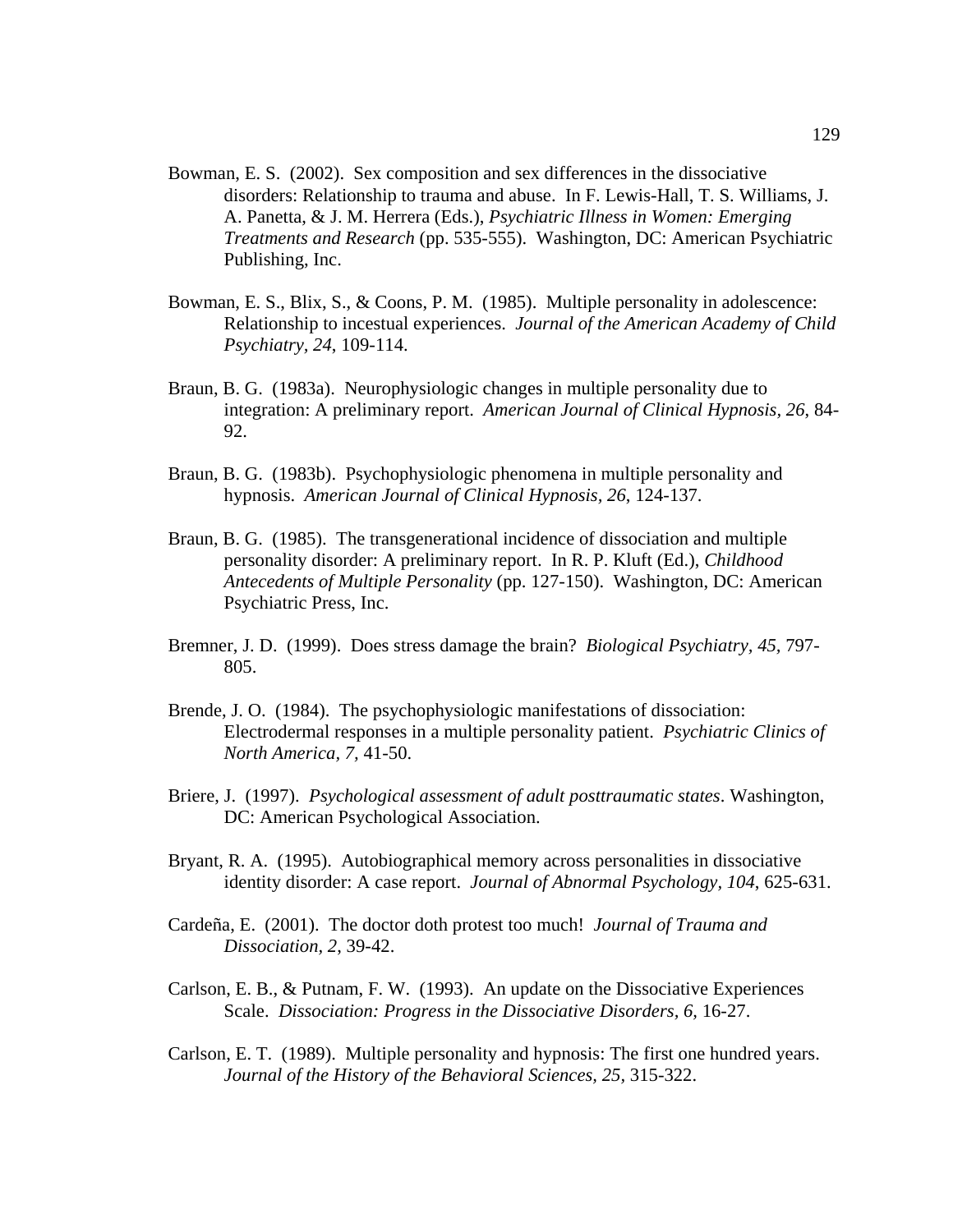- Cavaco, S., Anderson, S. W., Allen, J. S., Castro-Caldas, A., & Damasio, H. (2004). The scope of preserved procedural memory in amnesia. *Brain, 127*, 1853-1867.
- Chu, J. A., & Dill, D. L. (1990). Dissociative symptoms in relation to childhood physical and sexual abuse. *American Journal of Psychiatry, 147*, 887-892.
- Cloitre, M., Cancienne, J., Brodsky, B., Dulit, R., & Perry, S. W. (1996). Memory performance among women with parental abuse histories: Enhanced directed forgetting or directed remembering? *Journal of Abnormal Psychology, 105*, 204- 211.
- Cocores, J. A., Bender, A. L., & McBride, E. (1984). Multiple personality, seizure disorder, and the electroencephalogram. *Journal of Nervous and Mental Disease, 172,* 436-438.
- Coons, P. M. (1988). Psychophysiologic aspects of multiple personality disorder: A review. *Dissociation, 1*, 47-53.
- Coons, P. M. (1994). Confirmation of childhood abuse in child and adolescent cases of multiple personality disorder and dissociative disorder not otherwise specified. *Journal of Nervous and Mental Disease, 182*, 461-464.
- Coons, P. M. (2001). On changing the diagnostic criteria for dissociative identity disorder. *Journal of Trauma and Dissociation, 2*, 43-46.
- Coons, P. M., & Bowman, E. S. (2001). Ten-year follow-up study of patients with dissociative identity disorder. *Journal of Trauma and Dissociation, 2*, 73-89.
- Coons, P. M., Milstein, V., & Marley, C. (1982). EEG studies of two multiple personalities and a control. *Archives of General Psychiatry, 39,* 823-825.
- Dalenberg, C. J., & Palesh, O. G. (2004). Relationship between child abuse history, trauma, and dissociation in Russian college students. *Child Abuse & Neglect, 28*, 461-474.
- Dell, P. F. (2001a). Why the diagnostic criteria for dissociative identity disorder should be changed. *Journal of Trauma and Dissociation, 2*, 7-37.
- Dell, P. F. (2001b). Should the dissociative disorders field choose its own diagnostic criteria for dissociative identity disorder? *Journal of Trauma and Dissociation, 2*, 65-72.
- DePrince, A. P., & Freyd, J. J. (1999). Dissociative tendencies, attention, and memory. *Psychological Science, 10*, 449-452.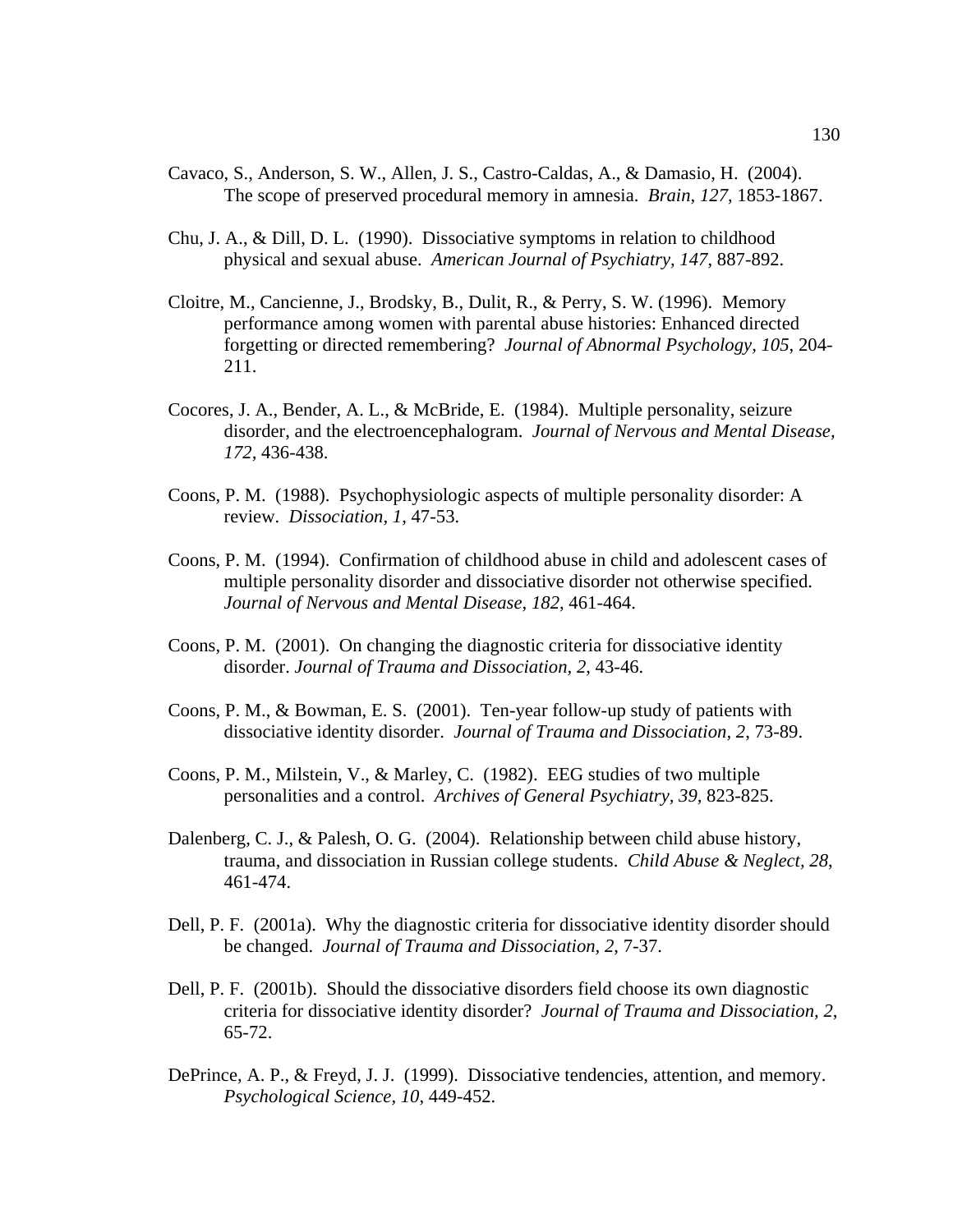- DePrince, A. P., & Freyd, J. J. (2001). Memory and dissociative tendencies: The roles of attentional context and word meaning in a directed forgetting task. *Journal of Trauma and Dissociation, 2*, 67-82.
- de Ruiter, M. B., Phaf, R. H., Veltman, D. J., Kok, A., & van Dyck, R. (2003). Attention as a characteristic of nonclinical dissociation: an event-related potential study. *NeuroImage, 19,* 376-390.
- de Ruiter, M. B., Phaf, R. H., Elzinga, B. M., & van Dyck, R. (2004). Dissociative style and individual differences in verbal working memory span. *Consciousness and Cognition, 13*, 821-828.
- Deweer, B., Pillon, B., Michon, A., & Dubois, B. (1993). Mirror reading in Alzheimer's disease: Normal skill learning and acquisition of item-specific information. *Journal of Clinical and Experimental Neuropsychology, 15*, 789-804.
- Dick-Barnes, M., Nelson, R. O., & Aine, C. J. (1987). Behavioral measures of multiple personality: The case of Margaret. *Journal of Behavioral Therapy and Experimental Psychiatry, 18*, 229-239.
- Dorahy, M. J. (2001). Dissociative identity disorder and memory dysfunction: The current state of experimental research and its future directions. *Clinical Psychology Review, 21*, 771-795.
- Dorahy, M. J., Irwin, H. J., & Middleton, W. (2002). Cognitive inhibition in dissociative identity disorder (DID): Developing an understanding of working memory function in DID. *Journal of Trauma and Dissociation, 3*, 111-132.
- Dorahy, M. J., Irwin, H. J., & Middleton, W. (2004). Assessing markers of working memory function in dissociative identity disorder using neutral stimuli: A comparison with clinical and general population samples. *Australian and New Zealand Journal of Psychiatry, 38*, 47-55.
- Dorahy, M. J., Middleton, W., & Irwin, H. J. (2004). Investigating cognitive inhibition in dissociative identity disorder compared to depression, posttraumatic stress disorder and psychosis. *Journal of Trauma and Dissociation, 5*, 93-110.
- Dorahy, M. J., Middleton, W., & Irwin, H. J. (2005). The effect of emotional context on cognitive inhibition and attentional processing in dissociative identity disorder. *Behaviour Research and Therapy, 43*, 555-568.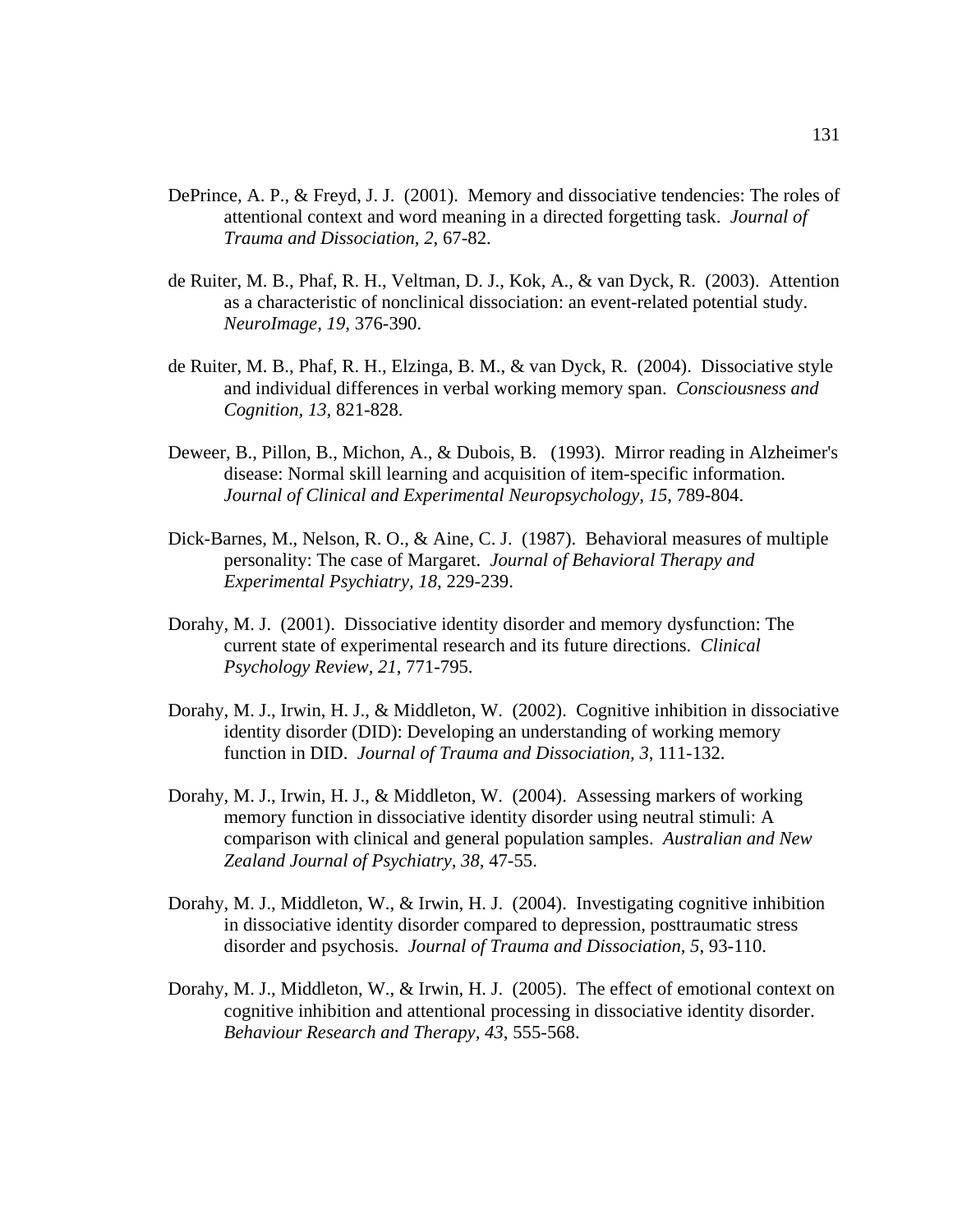- Draijer, N., & Langeland, W. (1999). Childhood trauma and perceived parental dysfunction in the etiology of dissociative symptoms in psychiatric inpatients. *American Journal of Psychiatry, 156*, 379-385.
- Eich, E., Macaulay, D., Loewenstein, R. J., & Dihle, P. H. (1997a). Implicit memory, interpersonality amnesia, and dissociative identity disorder: Comparing patients with simulators. In J. D. Read & D. S. Lindsay (Eds.), *Recollections of Trauma: Scientific Evidence and Clinical Practice* (pp. 469-474). New York: Plenum.
- Eich, E., Macaulay, D., Loewenstein, R. J., & Dihle, P. H. (1997b). Memory, amnesia, and dissociative identity disorder. *Psychological Science, 8*, 417-422.
- Elzinga, B. M., de Beurs, E., Sergeant, J. A., van Dyck, R., & Phaf, R. H. (2000). Dissociative style and directed forgetting. *Cognitive Therapy and Research, 24*, 279-295.
- Elzinga, B. M., Phaf, R. H., Ardon, A. M., & van Dyck, R. (2003). Directed forgetting between, but not within, dissociative personality states. *Journal of Abnormal Psychology, 112*, 237-243.
- Fagan, J., & McMahon, P. (1984). Incipient multiple personality in children: Four cases. *Journal of Nervous and Mental Disease, 172,* 26-36.
- Fine, C. G. (1996). Models of helping: The role of responsibility. In J. L. Spira (Ed.), *Treating Dissociative Identity Disorder* (pp. 81-98). San Francisco: Jossey-Bass.
- Flor-Henry, P., Tomer, R., Kumpula, I., Koles, Z. J., & Yeudall, L. T. (1990). Neurophysiological and neuropsychological study of two cases of multiple personality syndrome and comparison with chronic hysteria. *International Journal of Psychophysiology, 10,* 151-161.
- Forrest, K. A. (2001). Toward an etiology of dissociative identity disorder: A neurodevelopmental approach*. Consciousness & Cognition, 10*, 259-293.
- Freyd, J. J. (1994). Betrayal trauma: Traumatic amnesia as an adaptive response to childhood abuse. *Ethics & Behavior, 4*, 307-329.
- Freyd, J. J. (1996). *Betrayal trauma: The logic of forgetting childhood abuse*. Cambridge, MA: Harvard University Press.
- Freyd, J. J., DePrince, A. P., & Zurbriggen, E. L. (2001). Self-reported memory for abuse depends upon victim-perpetrator relationship. *Journal of Trauma and Dissociation, 2*, 5-16.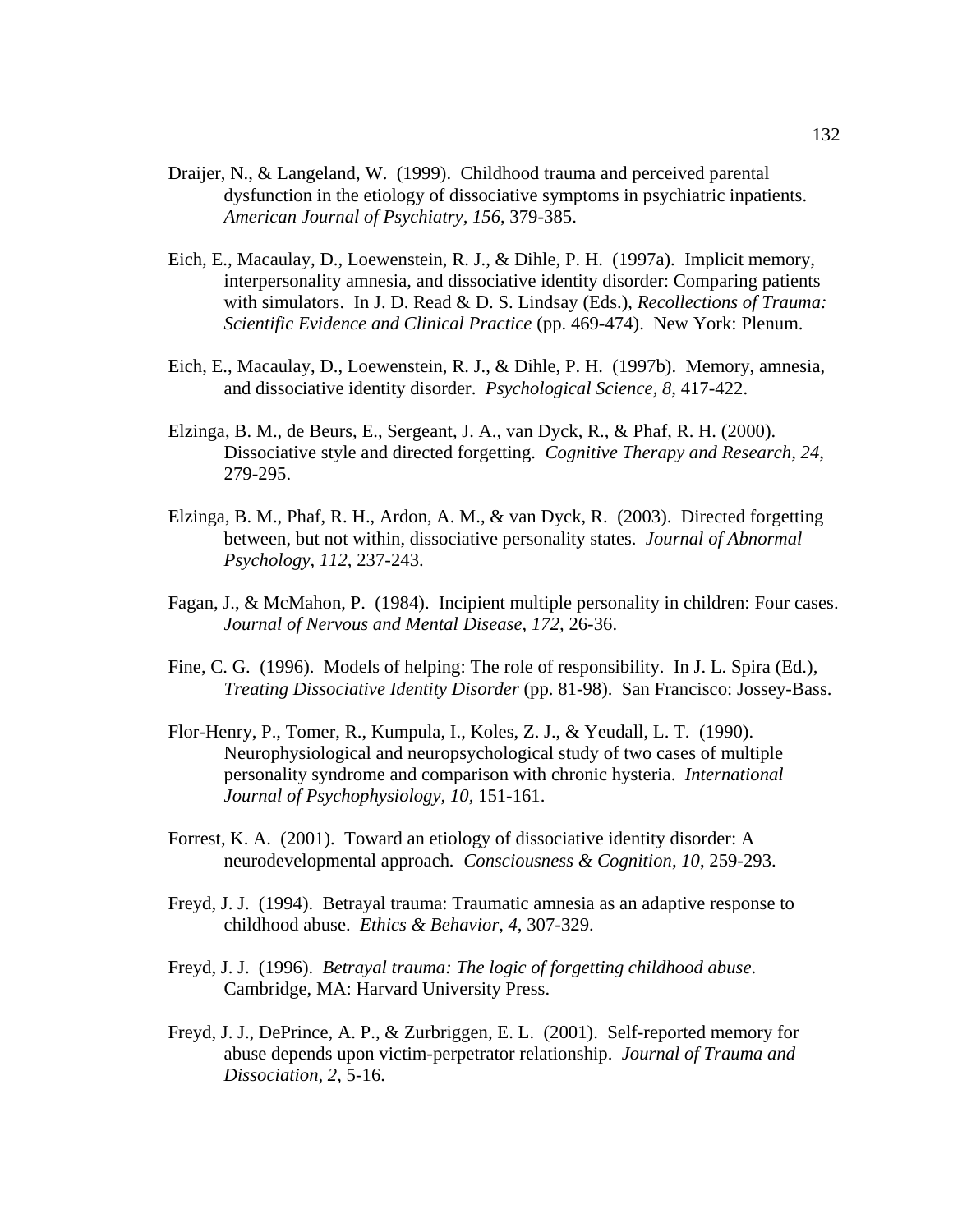- Freyd, J. J. & Goldberg, L. R. (2004). Gender difference in exposure to betrayal trauma. Presentation at the 20th Annual Meeting of the International Society for Traumatic Stress Studies, New Orleans, LA, November 14-18, 2004.
- Freyd, J. J., Martorello, S. R., Alvarado, J. S., Hayes, A. E., & Christman, J. C. (1998). Cognitive environments and dissociative tendencies: Performance on the Standard Stroop Task for high vs. low dissociators. *Applied Cognitive Psychology, 12,* S91-S103.
- Gleaves, D. H., May, M. C., & Cardeña, E. (2001). An examination of the diagnostic validity of dissociative identity disorder. *Clinical Psychology Review, 21*, 577- 608.
- Gray, H. M., Ambady, N., Lowenthal, W. T., & Deldin, P. (2004). P300 as an index of attention to self-relevant stimuli. *Journal of Experimental Social Psychology, 40*, 216-224.
- Haines, J., Williams, C. L., Brain, K. L., & Wilson, G. V. (1995). The psychophysiology of self-mutilation. *Journal of Abnormal Psychology, 104*, 471- 489.
- Heineman, T. V. (1998). Looking outward: Externalization and dissociation. Chapter 6 of *The Abused Child: Psychodynamic Understanding and Treatment* (pp. 113- 133). New York: Guilford.
- Hesse, E., & Main, M. (2000). Disorganized infant, child, and adult attachment: Collapse in behavioral and attentional strategies. *Journal of the American Psychoanalytic Association, 48*, 1097-1127.
- Hopper, A., Ciorciari, J., Johnson, G., Spensley, J., Sergejew, A., & Stough, C. (2002). EEG coherence and dissociative identity disorder: Comparing EEG coherence in DID hosts, alters, controls and acted alters. *Journal of Trauma and Dissociation, 3*, 75-88.
- Hughes, J. R., Kuhlman, D. T., Fichtner, C. G., & Gruenfeld, M. J. (1990). Brain mapping in a case of multiple personality. *Clinical Electroencephalography, 21*, 200-209.
- Huntjens, R. J. C., Peters, M., Postma, A., Woertman, L., Effting, M., & van der Hart, O. (2005). Transfer of newly acquired stimulus valence between identities in dissociative identity disorder (DID). *Behaviour Research and Therapy, 43*, 243- 255.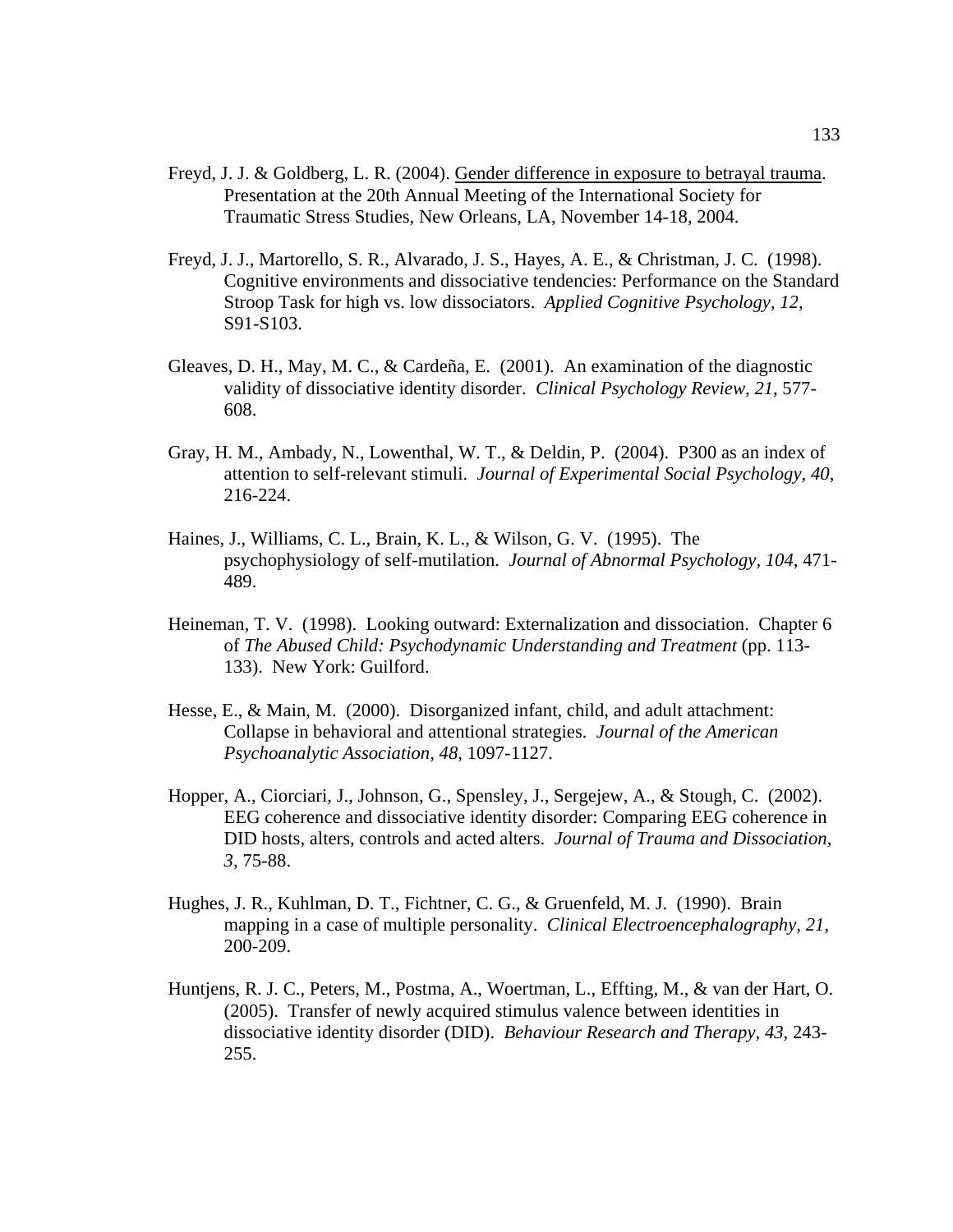- Huntjens, R. J. C., Postma, A., Hamaker, E. L., Woertman, L., van der Hart, O., & Peters, M. (2002). Perceptual and conceptual priming in patients with dissociative identity disorder. *Memory & Cognition, 30*, 1033-1043.
- Huntjens, R. J. C., Postma, A., Peters, M., Woertman, L., & van der Hart, O. (2003). Interidentity amnesia for neutral, episodic information in dissociative identity disorder. *Journal of Abnormal Psychology, 112*, 290-297.
- Huntjens, R. J. C., Postma, A., Peters, M., Woertman, L., & van der Hart, O. (under review). Memory transfer for trauma-related words between identities in dissociative identity disorder.
- Huntjens, R. J. C., Postma, A., Woertman, L., van der Hart, O., & Peters, M. (2005). Procedural memory in dissociative identity disorder: When can inter-identity amnesia be truly established? *Consciousness and Cognition, 14*, 377-389.
- International Society for the Study of Dissociation (ISSD; 1997). Guidelines for treating dissociative identity disorder (multiple personality disorder) in adults. Chicago: Author.
- Irwin, H. J. (1998). Affective predictors of dissociation II: Shame and guilt. *Journal of Clinical Psychology, 54*, 237-245.
- Ischlondsky, N. D. (1955). The inhibitory process in the cerebro-physiological laboratory and in the clinic. *Journal of Nervous and Mental Disease, 121,* 5-18.
- Jang, K. L., Paris, J., Zweig-Frank, H., & Livesley, W. J. (1998). Twin study of dissociative experience. *Journal of Nervous and Mental Disease, 186*, 345-351.
- Johnson, M. K., Foley, M. A., Suengas, A. G., & Raye, C. L. (1988). Phenomenal characteristics of memories for perceived and imagined autobiographical events. *Journal of Experimental Psychology: General, 117*, 371-376.
- Kisiel, C. L., & Lyons, J. S. (2001). Dissociation as a mediator of psychopathology among sexually abused children and adolescents. *American Journal of Psychiatry, 158*, 1034-1039.
- Klein, R. B. (2004). *Beyond significance testing: Reforming data analysis methods in behavioral research.* Washington, DC: American Psychological Association.
- Klest, B. K. (2002). Trauma, dissociation, and attention: Memory for neutral and traumatic stimuli. Unpublished thesis, University of Oregon.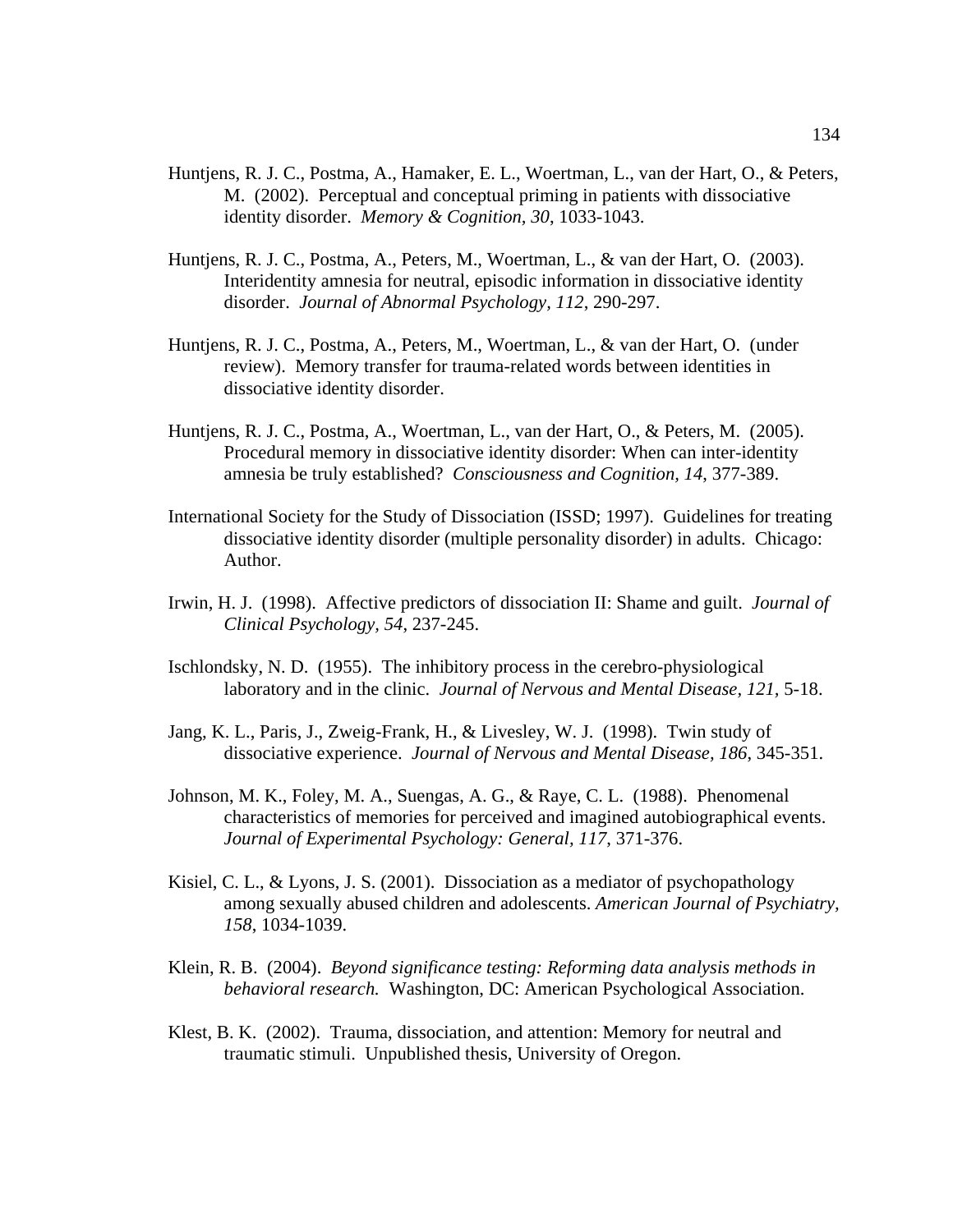- Kluft, R. P. (1985a). Childhood multiple personality disorder: Predictors, clinical findings, and treatment results. In R. P. Kluft (Ed.), *Childhood Antecedents of Multiple Personality* (pp. 167-196). Washington, DC: American Psychiatric Press, Inc.
- Kluft, R. P. (1985b). The natural history of multiple personality disorder. In R. P. Kluft (Ed.), *Childhood Antecedents of Multiple Personality* (pp. 197-238). Washington, DC: American Psychiatric Press, Inc.
- Kluft, R. P. (1986). High-functioning multiple personality patients. *Journal of Nervous and Mental Disease, 174*, 722-726.
- Kluft, R. P. (1987). The simulation and dissimulation of multiple personality disorder. *American Journal of Clinical Hypnosis, 30*, 104-118.
- Kluft, R. P. (1993a). Basic principles in conducting the psychotherapy of multiple personality disorder. In R. P. Kluft & C. G. Fine (Eds.), *Clinical Perspectives on Multiple Personality Disorder* (pp. 19-50). Washington, DC: American Psychiatric Press, Inc.
- Kluft, R. P. (1993b). Clinical approaches to the integration of personalities. In R. P. Kluft & C. G. Fine (Eds.), *Clinical Perspectives on Multiple Personality Disorder* (pp. 101-134). Washington, DC: American Psychiatric Press, Inc.
- Kluft, R. P. (1996). Hospital treatment. In J. L. Spira (Ed.), *Treating Dissociative Identity Disorder* (pp. 275-336). San Francisco: Jossey-Bass.
- Krystal, J. H., Bennett, A., Bremner, J. D., Southwick, S. M., & Charney, D. S. (1996). Recent developments in the neurobiology of dissociation: Implications for posttraumatic stress disorder. In L. K. Michelson & W. J. Ray (Eds.), *Handbook of Dissociation: Theoretical, Empirical, and Clinical Perspectives* (pp. 163-190). New York: Plenum Press.
- Ladle, B. L. (1987). The use of event related potentials in the study of multiple personality disorder. *Dissertation Abstracts International, 48*(8-B), 2459. (UMI No. 8725031).
- Larmore, K., Ludwig, A. M., & Cain, R. L. (1977). Multiple personality An objective case study. *British Journal of Psychiatry, 131,* 35-40.
- Li, D., & Spiegel, D. (1992). A neural network model of dissociative disorders. *Psychiatric Annals, 22*, 144-147.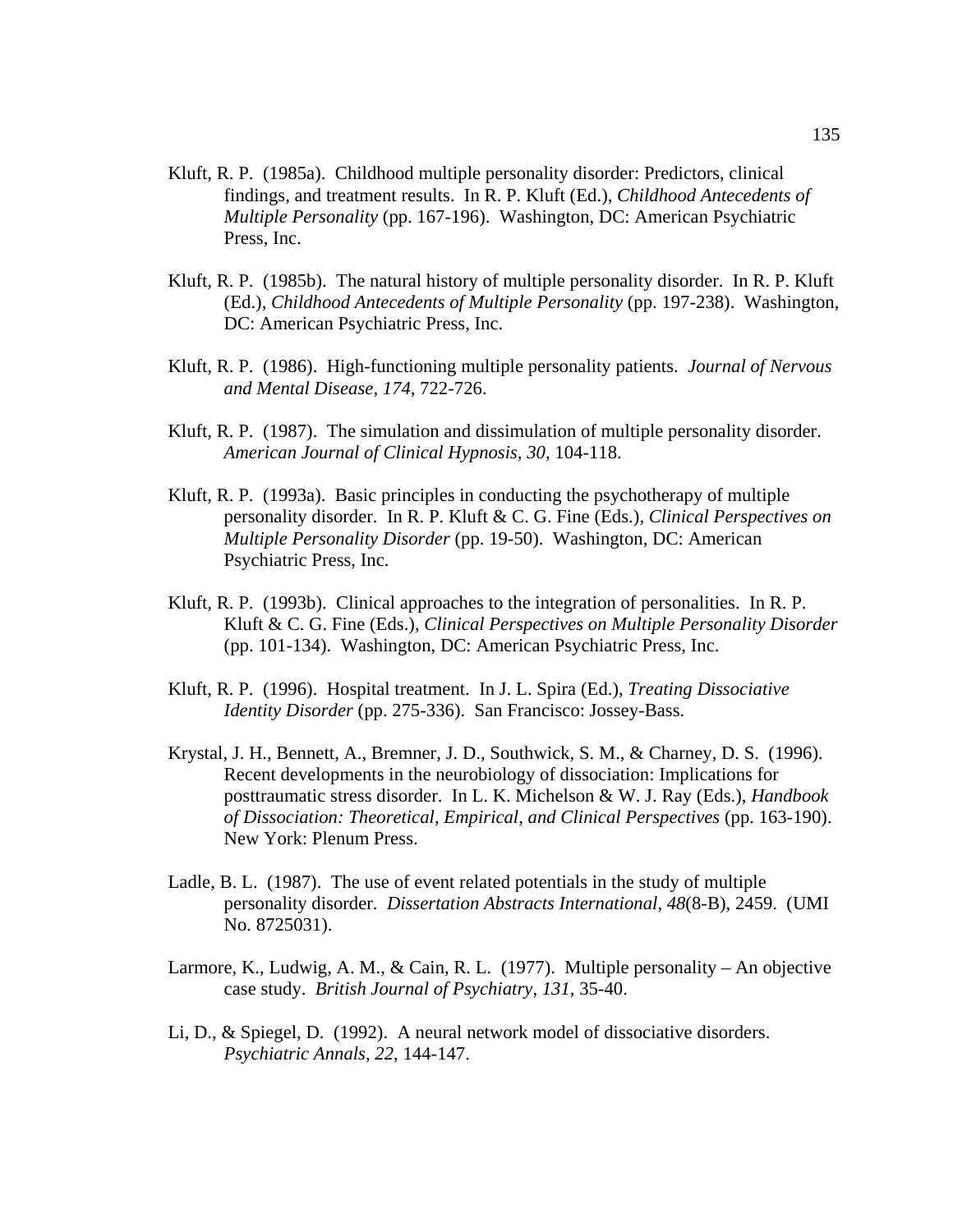- Liotti, G. (1999). Understanding the dissociative processes: The contribution of attachment theory. *Psychoanalytic Inquiry, 19*, 757-783.
- Lipsanen, T., Lauerma, H., Peltola, P., & Kallio, S. (1999). Visual distortions and dissociation. *Journal of Nervous and Mental Disease, 187,* 109-112.
- Loewenstein, R. J. (1994). Diagnosis, epidemiology, clinical course, treatment, and cost effectiveness of treatment for dissociative disorders and MPD: Report submitted to the Clinton Administration Task Force on Health Care Financing Reform. *Dissociation, 7*, 3-11.
- Loewenstein, R. J., Hamilton, J., Alagna, S., Reid, N., & deVries, M. (1987). Experiential sampling in the study of multiple personality disorder. *American Journal of Psychiatry, 144*, 19-24.
- Loewenstein, R. J., & Putnam, F. W. (1990). The clinical phenomenology of males with MPD: A report of 21 cases. *Dissociation, 3*, 135-143.
- Ludwig, A. M., Brandsma, J. M., Wilbur, C. B., Bendfeldt, F., & Jameson, D. H. (1972). The objective study of a multiple personality: Or, are four heads better than one? *Archives of General Psychiatry, 26,* 298-310.
- Macfie, J., Cicchetti, D., & Toth, S. L.  $(2001)$ . The development of dissociation in maltreated preschool-aged children. *Development & Psychopathology, 13,* 233- 254.
- Main, M., & Morgan, H. (1996). Disorganization and disorientation in infant strange situation behavior. In L. K. Michelson & W. J. Ray (Eds.), *Handbook of Dissociation: Theoretical, Empirical, and Clinical Perspectives* (pp. 107-138). New York: Plenum Press.
- Maldonado, J. R., Butler, L. D., & Spiegel, D. (1998). Treatments for dissociative disorders. In P. E. Nathan & J. M. Gordon (Eds.), *A Guide to Treatments that Work* (pp. 423-446). New York: Oxford University Press.
- Markowitsch, H. J., Fink, G. R., Thöne, A., Kessler, J., & Heiss, W. (1997). A PET study of persistent psychogenic amnesia covering the whole life span. *Cognitive Neuropsychiatry, 2,*135-158.
- Markowitsch, H. J., Kessler, J., van der ven, C., Weber-Luxenburger, G., Albers, M., & Heiss, W. (1998). Psychic trauma causing grossly reduced brain metabolism and cognitive deterioration. *Neuropsychologia, 36,* 77-82.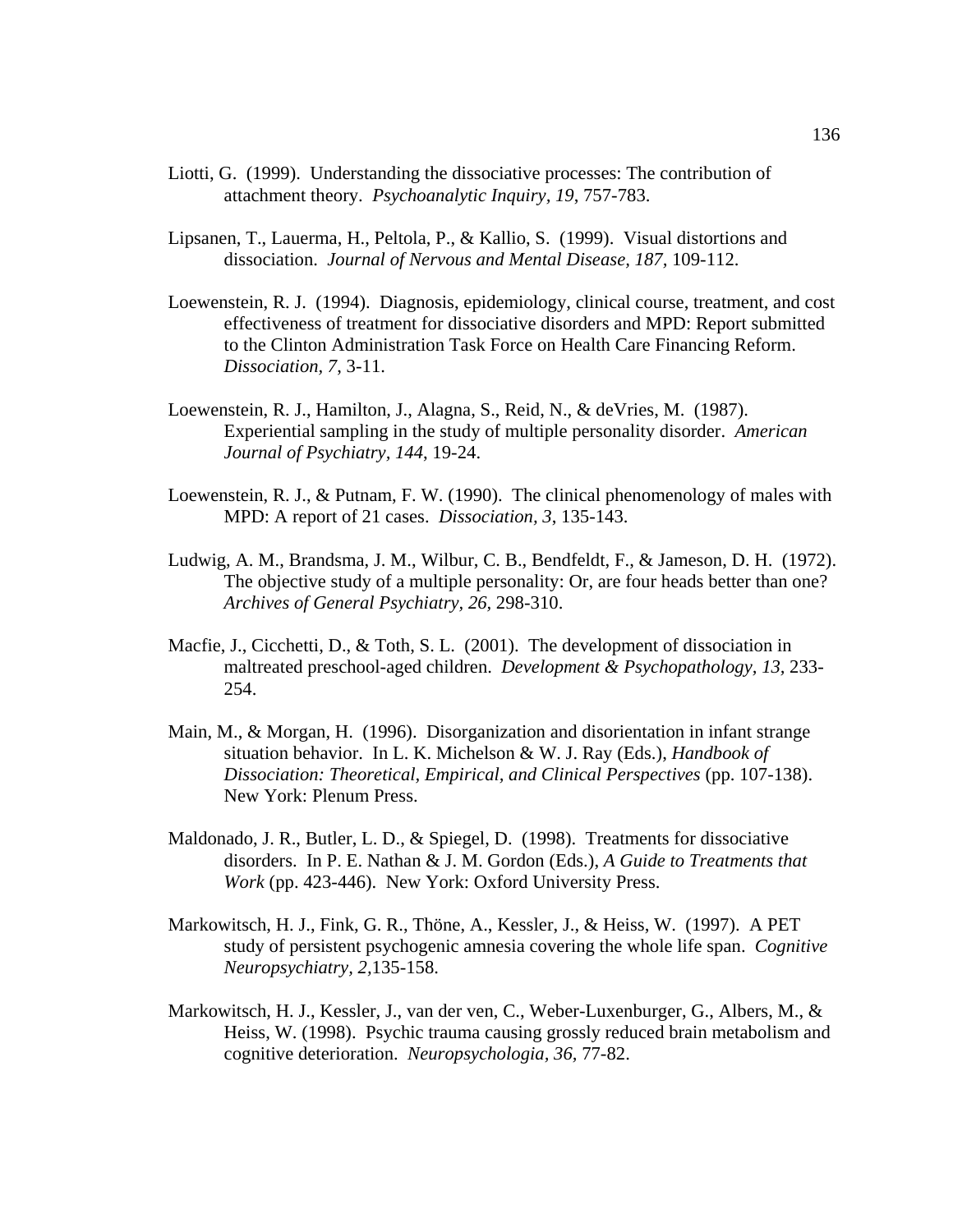- Mathew, R. J., Jack, R. A., & West, W. S. (1985). Regional cerebral blood flow in a Patient with multiple personality. *American Journal of Psychiatry, 142,* 504-505.
- McElroy, L. P. (1992). Early indicators of pathological dissociation in sexually abused children. *Child Abuse & Neglect, 16*, 833-846.
- Merckelbach, H., Devilly, G. J., & Rassin, E. (2002). Alters in dissociative identity disorder: Metaphors or genuine entities? *Clinical Psychology Review, 22*, 481- 498.
- Miller, J. (1997). Researching violence against street prostitutes: Issues of epistemology, methodology, and ethics. In M. D. Schwartz (Ed.), *Researching Sexual Violence Against Women: Methodological and Personal Perspectives* (pp. 144-156). London: SAGE Publications.
- Miller, S. D. (1989). Optical differences in cases of multiple personality disorder. *Journal of Nervous and Mental Disease, 177,* 480-486.
- Miller, S. D., Blackburn, T., Scholes, G., White, G. L., & Mamalis, N. (1991). Optical differences in multiple personality disorder: A second look. *Journal of Nervous and Mental Disease, 179,* 132-135.
- Miller, S. D., & Triggiano, P. J. (1992). The psychophysiological investigation of multiple personality disorder: Review and update. *American Journal of Clinical Hypnosis, 35*, 47-61.
- Nijenhuis, E. R. S. (2003, November). The emerging psychobiology of trauma-related dissociation. *Presentation at the 19th annual meeting of the International Society for Traumatic Stress Studies, Chicago, IL.*
- Nijenhuis, E. R. S., Spinhoven, P., van Dyck, R., van der Hart, O., & Vanderlinden, J. (1998). Degree of somatoform and psychological dissociation in dissociative disorder is correlated with reported trauma. *Journal of Traumatic Stress, 11*, 711- 730.
- Nijenhuis, E. R. S., & van der Hart, O. (1999). Forgetting and reexperiencing trauma: From anesthesia to pain. In J. Goodwin & R. Attias (Eds.), *Splintered Reflections: Images of the Body in Trauma* (pp. 39-65). New York: Basic Books.
- Nijenhuis, E. R. S., van der Hart, O., & Steele, K. (2002). The emerging psychobiology of trauma-related dissociation and dissociative disorders. In H. D'haenen, J. A. den Boer, and P. Pillner (Eds.), *Biological Psychiatry* (pp. 1079-1098). New York: John Wiley & Sons, Ltd.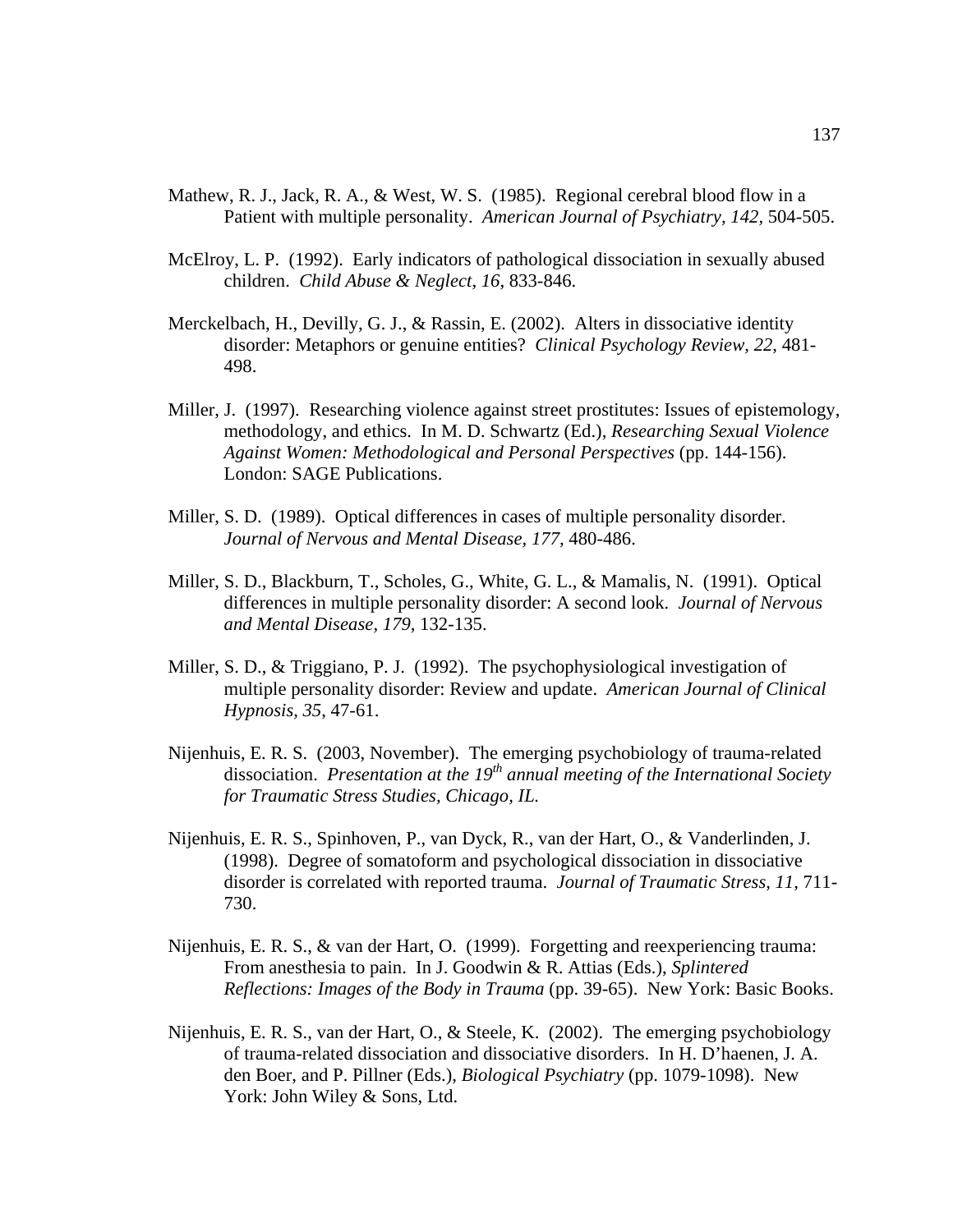- Nissen, M. J., Ross, J. L., Willingham, D. B., MacKenzie, T. B., & Schacter, D. L. (1988). Memory and awareness in a patient with multiple personality disorder. *Brain and Cognition, 8,* 117-134.
- Ogawa, J. R., Sroufe, L. A., Weinfield, N. S., Carlson, E. A., & Egeland, B. (1997). Development and the fragmented self: Longitudinal study of dissociative symptomatology in a nonclinical sample. *Development & Psychopathology, 9*, 855-879.
- Pasquini, P., Liotti, G., Mazzotti, E., Fassone, G., Picardi, A., & The Italian Group for the Study of Dissociation. (2002). Risk factors in the early family life of patients suffering from dissociative disorders. *Acta Psychiatrica Scandinavica, 105*, 110- 116.
- Peters, M. L., Uyterlinde, S. A., Consemulder, J., & van der Hart, O. (1998). Apparent amnesia on experimental memory tests in dissociative identity disorder: An exploratory study. *Consciousness and Cognition, 7,* 27-41.
- Peterson, G. (1990). Diagnosis of childhood multiple personality disorder. *Dissociation, 3*, 3-9.
- Peterson, G. (1991). Children coping with trauma: Diagnosis of "Dissociation Identity Disorder" [sic]. *Dissociation, 4*, 152-164.
- Pitblado, C., & Cohen, J. (1984). State-related changes in amplitude, latency, and cerebral asymmetry of averaged evoked potentials in a case of multiple personality. *The International Journal of Clinical Neuropsychology, 6*, 70.
- Prince, M., & Peterson, F. (1908). Experiments in psycho-galvanic reactions from coconscious (sub-conscious) ideas in a case of multiple personality. *Journal of Abnormal Psychology, 3,* 114-131.
- Prohl, J., Resch, F., Parzer, P., & Brunner, R. (2001). Relationship between dissociative symptomatology and declarative and procedural memory in adolescent psychiatric patients. *Journal of Nervous and Mental Disease, 189*, 602-607.
- Putnam, F. W. (1984). The psychophysiologic investigation of multiple personality disorder: A review. *Psychiatric Clinics of North America, 7,* 31-39.
- Putnam, F. W. (1988). The switch process in multiple personality disorder and other state-change disorders. *Dissociation, 1*, 24-32.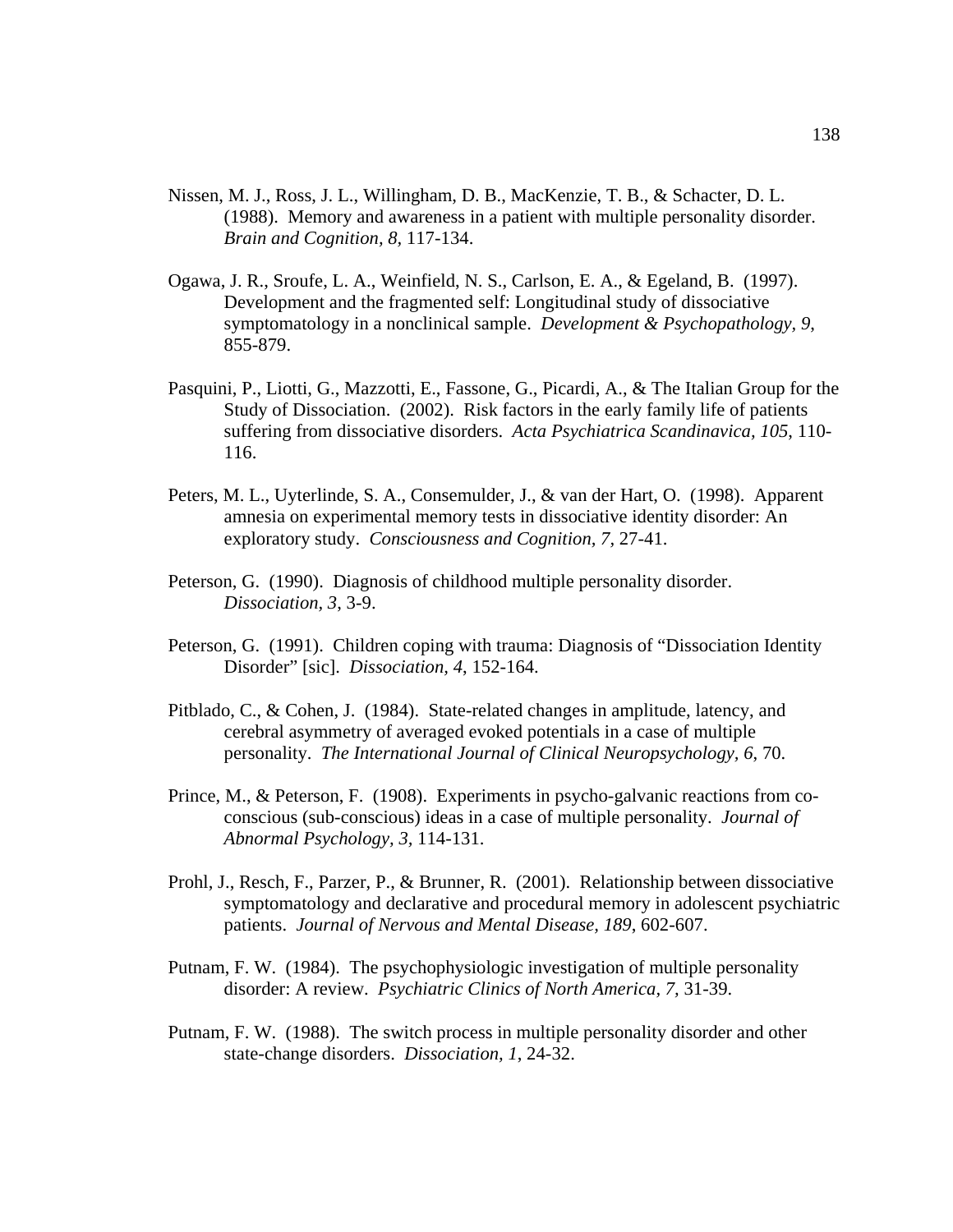- Putnam, F. W. (1989). *Diagnosis and treatment of multiple personality disorder*. New York: The Guilford Press.
- Putnam, F. W. (1994). The switch process in multiple personality disorder and other state-change disorders. In R. M. Klein & B. K. Doane (Eds.), *Psychological Concepts and Dissociative Disorders* (pp. 283-304). Hillsdale, NJ: Lawrence Erlbaum Associates.
- Putnam, F. W. (1995). Development of dissociative disorders. In D. Cicchetti & D. J. Cohen (Eds.), *Developmental Psychopathology, Volume 2: Risk, Disorder, and Adaptation* (pp. 581- 608). New York: Wiley.
- Putnam, F. W. (1996). Child Development and Dissociation. *Child & Adolescent Psychiatric Clinics of North America, 5*, 285-301.
- Putnam, F. W. (1997). *Dissociation in children and adolescents: A developmental perspective.* New York: The Guilford Press.
- Putnam, F. W., Carlson, E. B., Ross, C. A., Anderson, G., Clark, P., Torem, M., et al. (1996). Patterns of dissociation in clinical and nonclinical samples. *Journal of Nervous and Mental Disease, 184*, 673-679.
- Putnam, F. W., Guroff, J. J., Silberman, E. K., Barban, L., & Post, R. M. (1986). The clinical phenomenology of multiple personality disorder: Review of 100 recent cases. *Journal of Clinical Psychiatry, 47*, 285-293.
- Putnam, F. W., Zahn, T. P., & Post, R. M. (1990). Differential autonomic nervous system activity in multiple personality disorder. *Psychiatry Research, 31,* 251- 260.
- Reinders, A. A. T. S., Nijenhuis, E. R. S., Paans, A. M. J., Korf, J., Willemsen, A. T. M., & den Boer, J. A. (2003). One brain, two selves. *NeuroImage, 20,* 2119-2125.
- Richardson, S. (2002). Will you sit by her side?: An attachment-based approach to work with the dissociative conditions. In V. Sinason (Ed.), *Attachment, Trauma and Multiplicity: Working with Dissociative Identity Disorder (pp. 149-165).* New York: Taylor & Francis Inc.
- Rivera, M. (1989). Linking the psychological and the social: Feminism, poststructuralism, and multiple personality. *Dissociation, 2*, 24-31.
- Ross, C. A. (1996). Short-term, problem-oriented inpatient treatment. In J. L. Spira (Ed.), *Treating Dissociative Identity Disorder* (pp. 337-366). San Francisco: Jossey-Bass.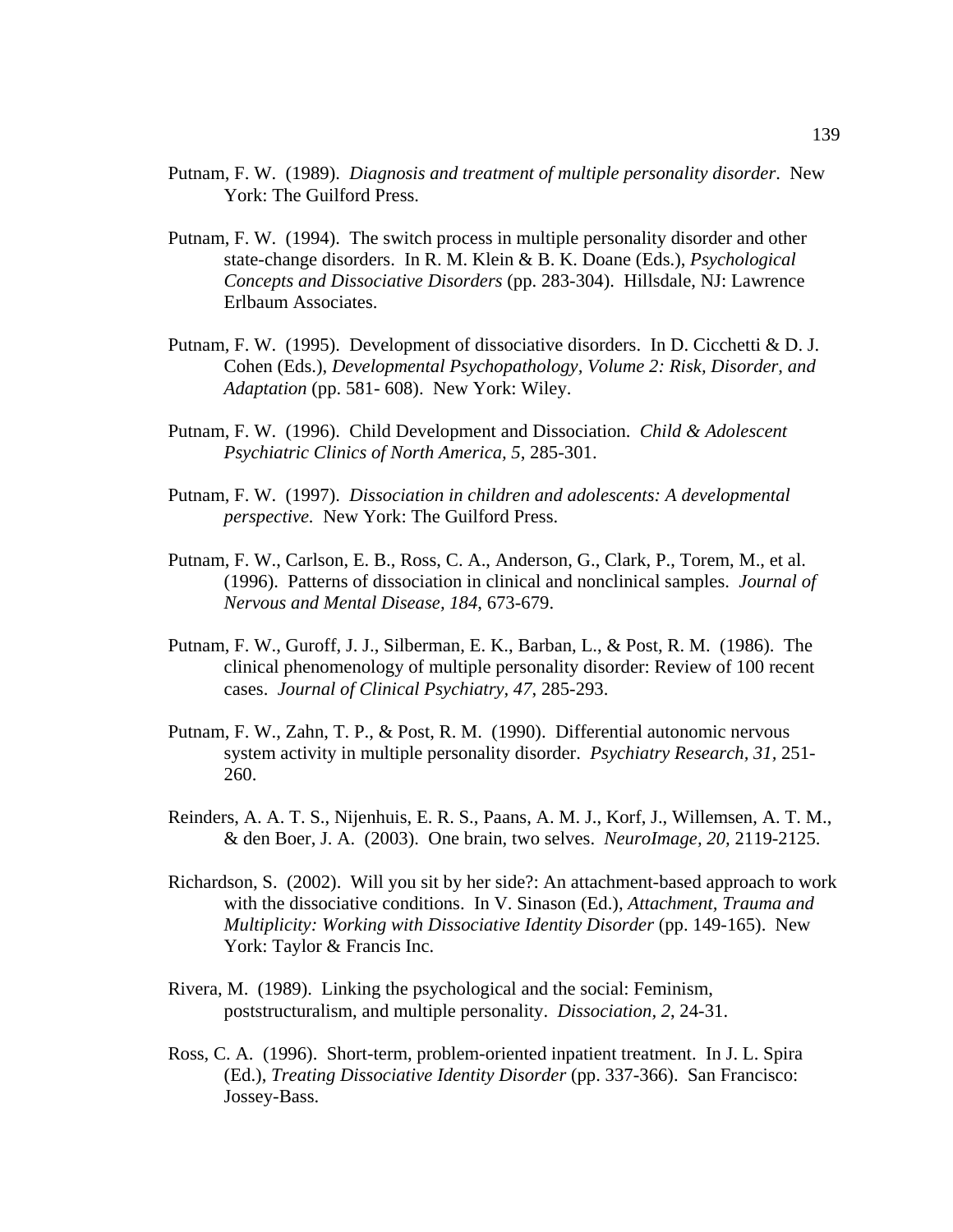- Ross, C. A. (1997). Cognitive therapy of dissociative identity disorder. In P. S. Appelbaum, L. A. Uyehara, & M. R. Elin (Eds.), *Trauma and Memory: Clinical and Legal Controversies* (pp. 360-377). New York: Oxford University Press.
- Ross, C. A., Norton, G. R., & Wozney, K. (1989). Multiple personality disorder: An analysis of 236 cases. *Canadian Journal of Psychiatry, 34,* 413-418.
- Sahakyan, L., & Kelley, C. M. (2002). A contextual change account of the directed forgetting effect. *Journal of Experimental Psychology: Learning, Memory, and Cognition, 28*, 1064-1072.
- Sar, V., Unal, S. N., Kiziltan, E., Kundakci, T., & Ozturk, E. (2001). HMPAO SPECT study of regional cerebral blood flow in dissociative identity disorder. *Journal of Trauma and Dissociation, 2,* 5-25.
- Saxe, G. N., Vasile, R. G., Hill, T. C., Bloomingdale, K., & van der Kolk, B. A. (1992). SPECT imaging and multiple personality disorder. *Journal of Nervous and Mental Disease, 180,* 662-663.
- Schacter, D. L., Kihlstrom, J. F., Kihlstrom, L. C., & Berren, M. B. (1989). Autobiographical memory in a case of multiple personality disorder. *Journal of Abnormal Psychology, 98*, 508-514.
- Schore, A. N. (2001a). Effects of a secure attachment relationship on right brain development, affect regulation, and infant mental health. *Infant Mental Health Journal, 22*, 7-66.
- Schore, A. N. (2001b). The effects of early relational trauma on right brain development, affect regulation, and infant mental health. *Infant Mental Health Journal, 22*, 201-269.
- Schultz, T. M., Passmore, J., & Yoder, C. Y. (2003). Emotional closeness with perpetrators and amnesia for child sexual abuse. *Journal of Child Sexual Abuse, 12*, 67-88.
- Siegel, D. J. (1996). Cognition, memory, and dissociation. *Child and Adolescent Psychiatric Clinics of North America, 5*, 509-536.
- Silberg, J. L. (1998). Dissociative symptomatology in children and adolescents as displayed on psychological testing. *Journal of Personality Assessment, 71*, 421- 439.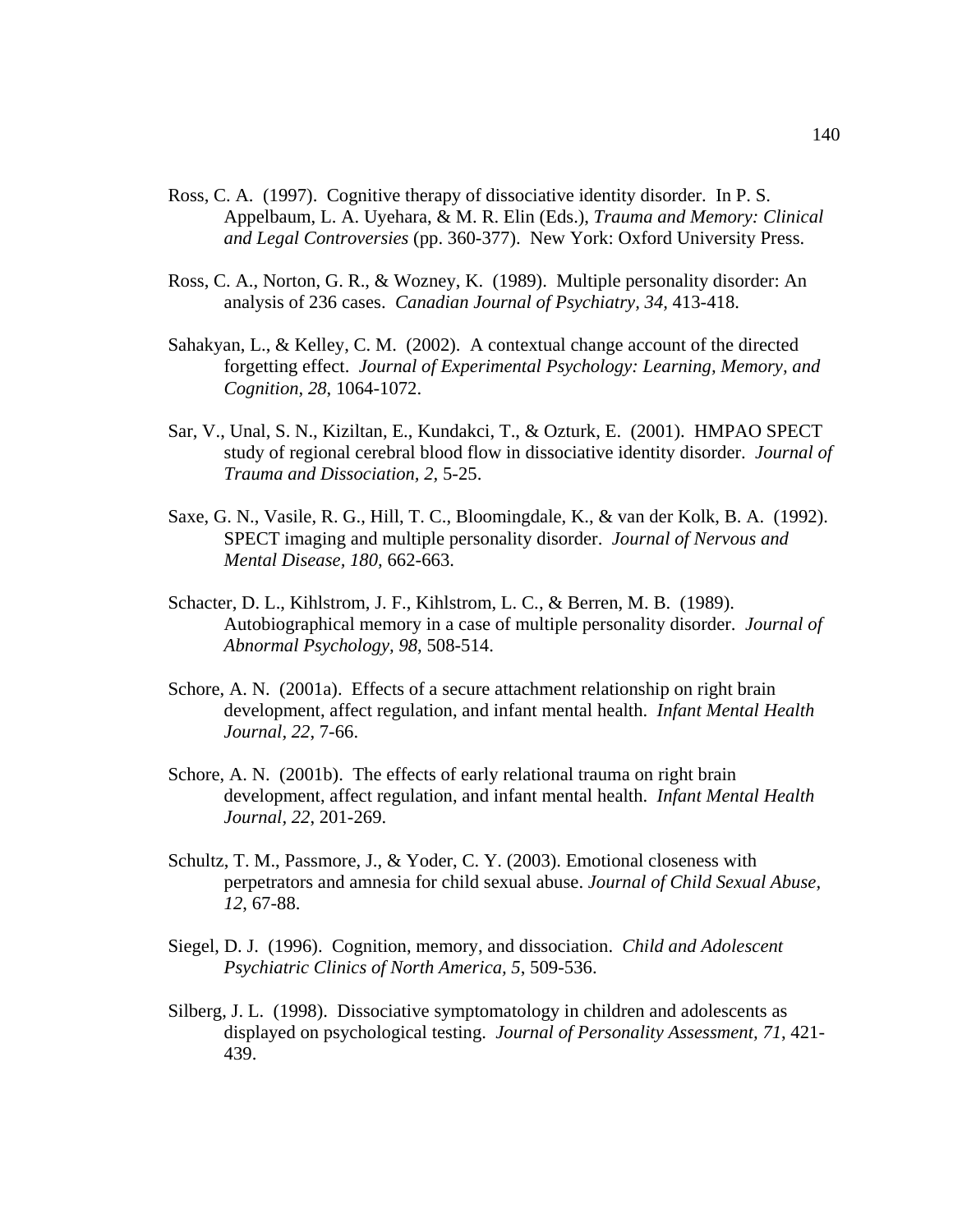- Silberman, E. K., Putnam, F. W., Weingartner, H., Braun, B. G., & Post, R. M. (1985). Dissociative states in multiple personality disorder: A quantitative study. *Psychiatry Research, 15,* 253-260.
- Simeon, D., Guralnik, O., Hazlett, E. A., Spiegel-Cohen, J., Hollander, E., & Buchsbaum, M. S. (2000). Feeling unreal: A PET study of depersonalization disorder. *American Journal of Psychiatry, 157,* 1782-1788.
- Sinason, V. (Ed). (2002). *Attachment, trauma and multiplicity: Working with dissociative identity disorder*. New York: Taylor & Francis Inc.
- Smith, S. G. (1989). Multiple personality disorder with human and non-human subpersonality components. *Dissociation, 2*, 52-56.
- Southgate, J. (2002). A theoretical framework for understanding multiplicity and dissociation. In V. Sinason (Ed.), *Attachment, trauma and multiplicity: Working with dissociative identity disorder* (pp. 86-106). New York: Taylor & Francis Inc.
- Spiegel, D. (2001). Deconstructing the dissociative disorders: For whom the Dell tolls. *Journal of Trauma and Dissociation, 2*, 51-58.
- Spitzer, C., Willert, C., Grabe, H., Rizos, T., Möller, B., & Freyberger, H. J. (2004). Dissociation, hemispheric asymmetry, and dysfunction of hemispheric interaction: A transcranial magnetic stimulation approach. *Journal of Neuropsychiatry and Clinical Neurosciences, 16*, 163-169.
- Squire, L. R., Cohen, N. J., & Zouzounis, J. A. (1984). Preserved memory in retrograde amnesia: Sparing of a recently acquired skill. *Neuropsychologia, 22*, 145-152.
- Steele, H. (2002). Multiple dissociation in the context of the Adult Attachment Interview. In V. Sinason (Ed.), *Attachment, Trauma and Multiplicity: Working with Dissociative Identity Disorder* (pp. 107-122). New York: Taylor & Francis Inc.
- Steinberg, M. (2001). Updating diagnostic criteria for dissociative disorders: Learning from scientific advances. *Journal of Trauma and Dissociation, 2*, 59-64.
- Sternlicht, H. C., Payton, J., Werner, G., & Rancurello, M. (1989). Multiple personality disorder: A neuroscience and cognitive psychology perspective. *Psychiatric Annals, 19,* 448-455.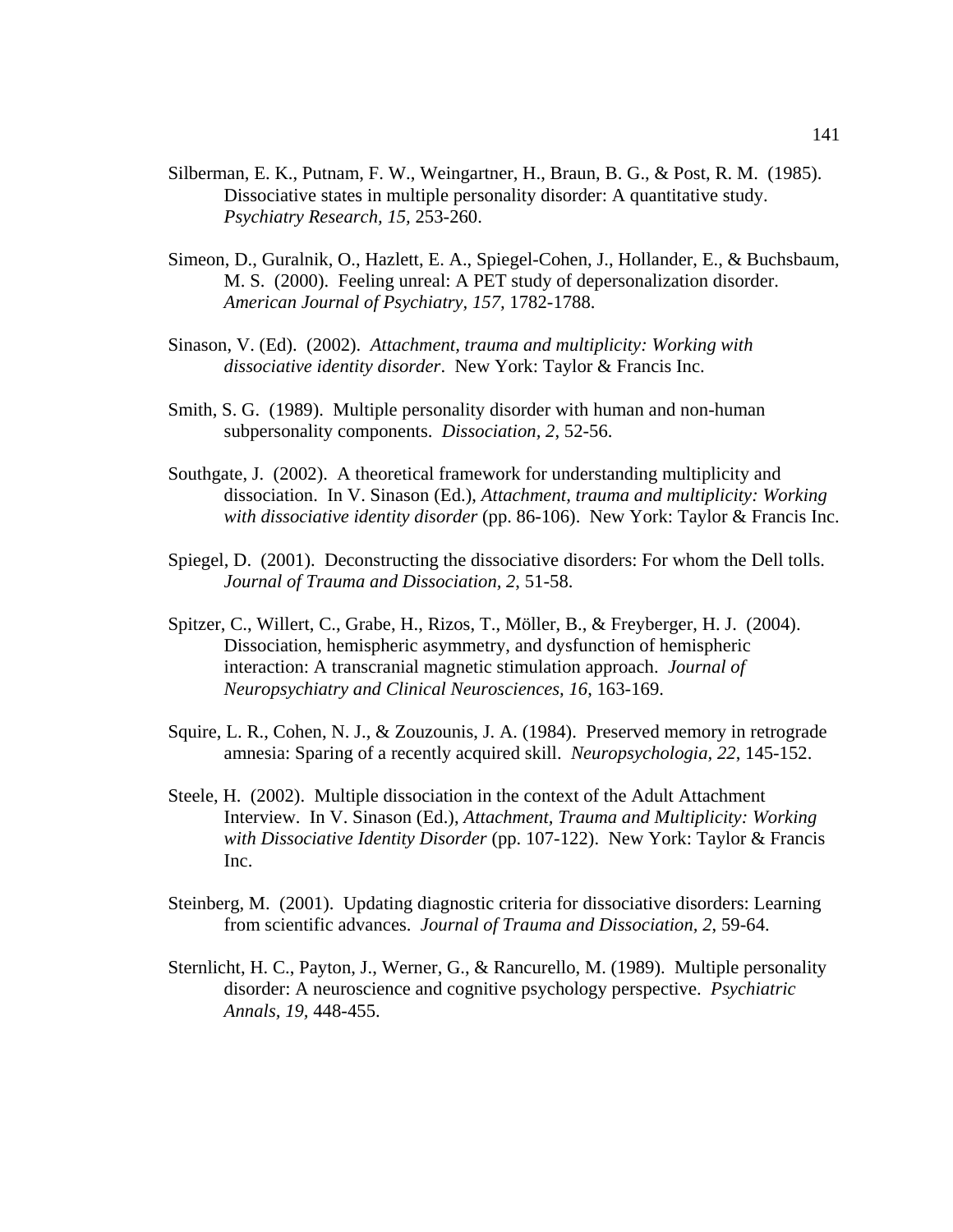- Szostak, C., Lister, R., Eckardt, M., & Weingartner, H. (1994). Dissociative effects of mood on memory. In R. M. Klein & B. K. Doane (Eds.), *Psychological Concepts and Dissociative Disorders* (pp. 187-206). Hillsdale, NJ: Lawrence Erlbaum Associates.
- Talbot, J. A., Talbot, N. L., & Tu, X. (2004). Shame-proneness as a diathesis for dissociation in women with histories of childhood sexual abuse. *Journal of Traumatic Stress, 17*, 445-448.
- Taylor, M. (1999). *Imaginary companions and the children who create them*. New York: Oxford University Press.
- Taylor, W. S., & Martin, M. F. (1944). Multiple personality. *Journal of Abnormal and Social Psychology, 39,* 281-399.
- Tillman, J. G., Nash, M. R., & Lerner, P. M. (1994). Does trauma cause dissociative pathology? In S. J. Lynn & J. W. Rhue (Eds.), *Dissociation: Clinical and Theoretical Perspectives* (pp. 395-414). New York: The Guilford Press.
- Tsai, G. E., Condie, D., Wu, M. T., & Chang, I. W. (1999). Functional magnetic resonance imaging of personality switches in a woman with dissociative identity disorder. *Harvard Review of Psychiatry, 7,* 119-122.
- van der Hart, O., Bolt, H., & van der Kolk, B. A. (2005). Memory fragmentation in dissociative identity disorder. *Journal of Trauma and Dissociation, 6*, 55-70.
- van der Kolk, B. A. (1996). The body keeps the score: Approaches to the psychobiology of posttraumatic stress disorder. In B. A. van der Kolk, A. C. McFarlane, & L. Weisaeth (Eds.), *Traumatic Stress: The Effects of Overwhelming Experience on Mind, Body, and Society* (pp. 214-241). New York: The Guilford Press.
- van der Kolk, B. A., & Fisler, R. (1995). Dissociation and the fragmentary nature of traumatic memories: Overview and exploratory study. *Journal of Traumatic Stress, 8*, 505-525.
- van IJzendoorn, M. H., & Schuengel, C. (1996). The measurement of dissociation in normal and clinical populations: Meta-analytic validation of the Dissociative Experiences Scale (DES). *Clinical Psychology Review, 16*, 365-381.
- Veltman, D. J., de Ruiter, M. B., Rombouts, S. A. R. B., Lazeron, R. H. C., Barkhof, F., van Dyck, R., et al. (2005). Neurophysiological correlates of increased verbal working memory in high-dissociative participants: A functional MRI study. *Psychological Medicine, 35*, 175-185.